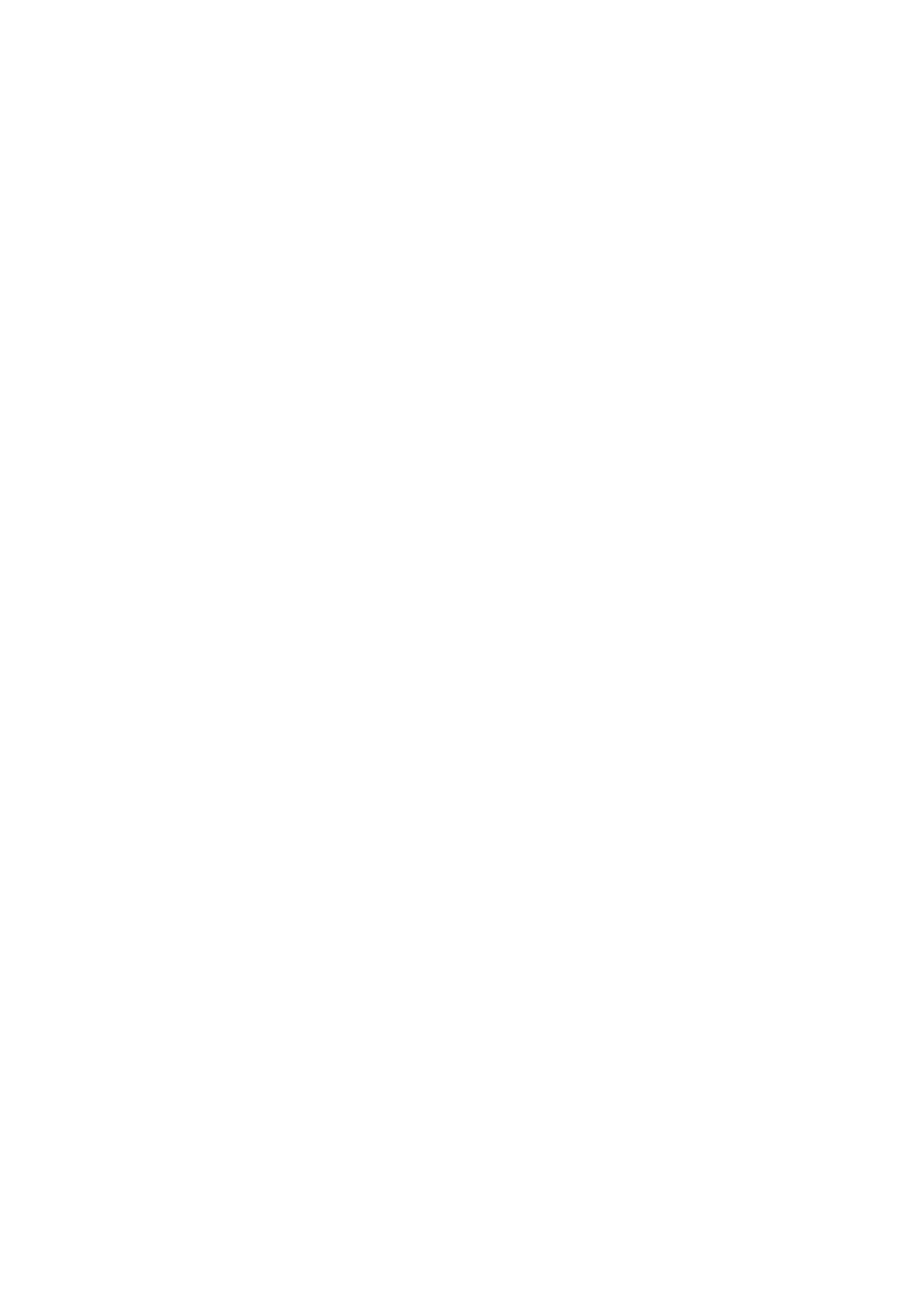

No. 2 of 2007.

## *Gaming Control Act* **2007***.*

### **ARRANGEMENT OF SECTIONS.**

#### **PART I – PRELIMINARY.**

- 1. Compliance with Constitutional requirements.
- 2. Objects.
- 3. Interpretation.

"approved game"

"approved gaming machine"

"authorised gaming machine"

"Board"

"body corporate"

"casino"

"casino employee"

"casino inspector"

"casino licence"

"casino operator"

"casino operation"

"Chairman"

"Chief Executive"

"chips"

"close associate"

"Commissioner General"

"Community Benefit Fund"

"employ"

"exclusion order"

"game"

"gaming or gaming activity"

"gaming equipment"

"gaming machine"

"gaming machine inspector"

"gaming machine operator or holder of a gaming machine operator's licence"

"gaming machine technician's licence"

"gaming operation"

"gaming operator"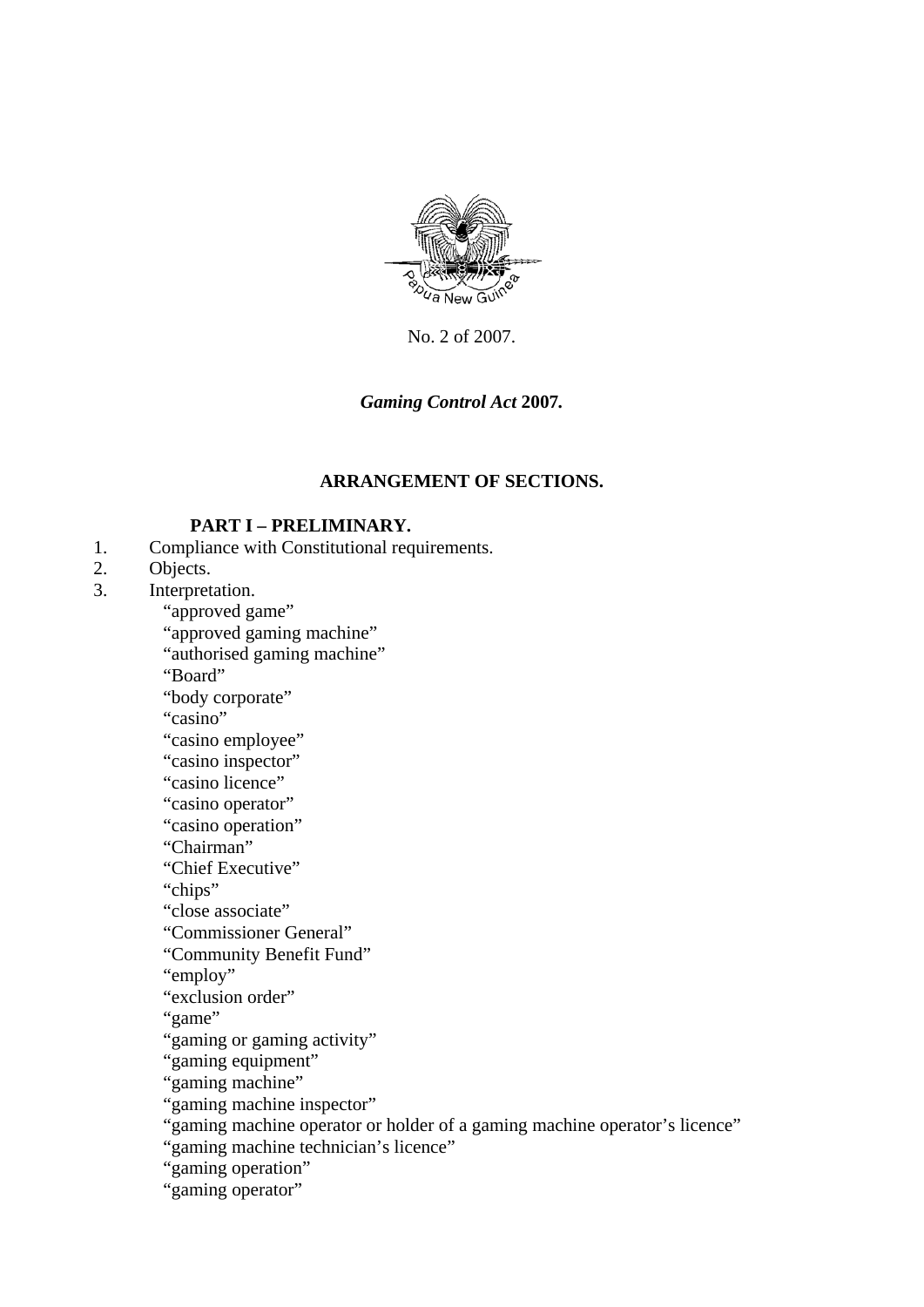"game rules"

"linkage equipment"

"licence"

"licensee"

"lottery"

"member"

"officer of the Board"

"operations"

"overseas lottery or gaming product"

"permit"

"permit holder or holder of a permit"

"person"

"place"

"record"

"Registrar"

"site"

"site owner"

"special employee"

"special permit"

"special permit holder or holder of a special permit"

"this Act"

- 4. Authorized games.
- 5. Unlawful games.
- 6. Moratorium on issue of permits, etc.,.

## **PART II – ADMINISTRATION.**

### *Division 1 – National Gaming Control Board.*

- 7. Establishment, etc., of the National Gaming Control Board.
- 8. National Executive Council may give directions to Minister and Board.
- 9. Functions, etc., of the Board.
- 10. Powers of the Board.
- 11. Membership of the board.
- 12. Alternate members.
- 13. Deputy Chairman.
- 14. Leave of absence of members.
- 15. Vacation of office.
- 16. Vacancy not to affect powers or functions.
- 17. Declaration of office.
- 18. Disclosure of interests.
- 19. Calling of meetings.
- 20. Meeting of the board.
- 21. Committees of the Board.
- 22. Delegation.
- 23. Annual reports.
- 24. Board may hold inquiries.
- 25. Surplus income.
- 26. Application of *Public Finances (Management) Act 1995*.

### *Division 2 – Chief Executive and other staff.*

27. Persons engaged in administration of act to be of the highest integrity.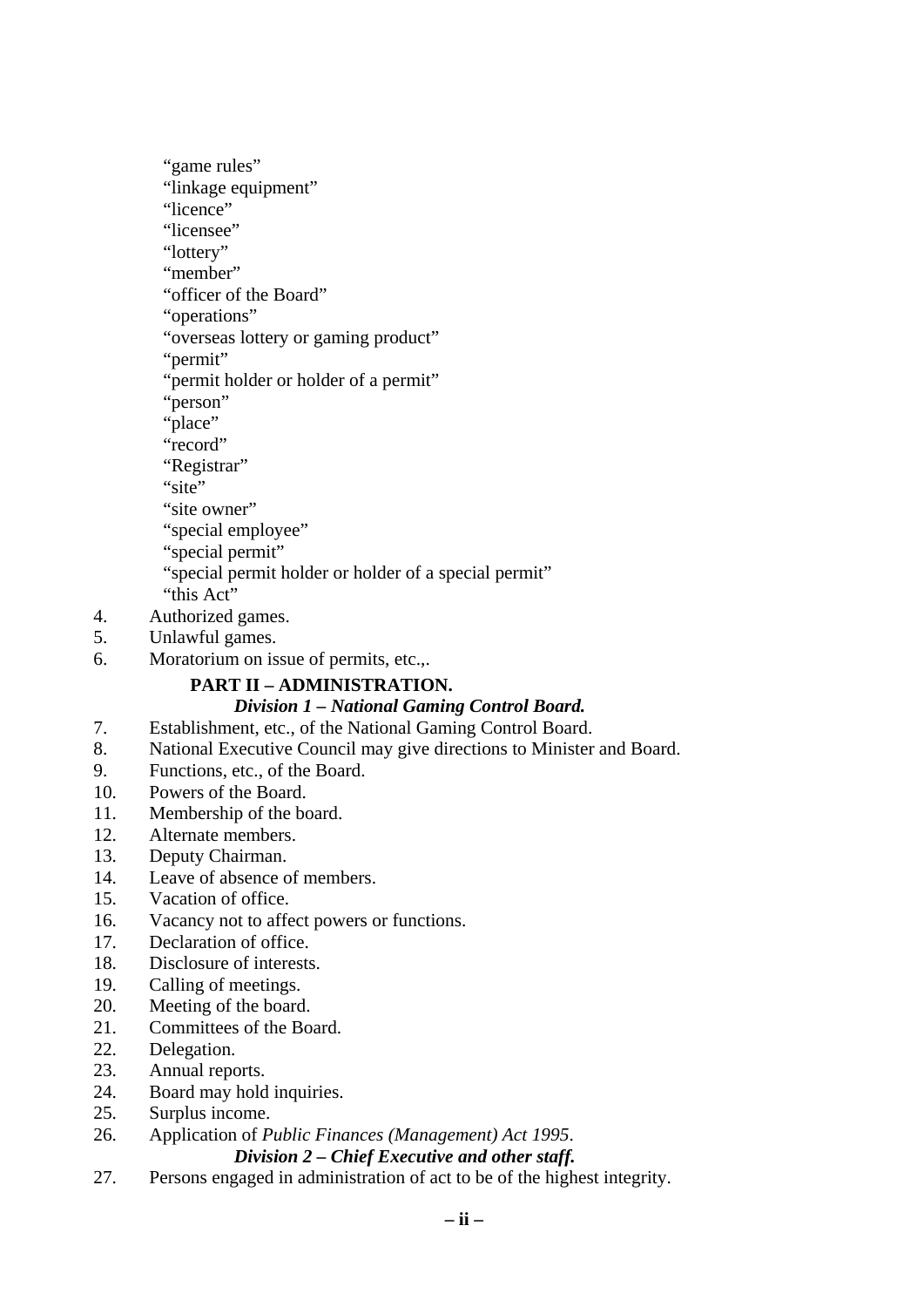- 28. Chief Executive.
- 29. Registrar of Gaming.
- 30. Functions of the Registrar.
- 31. Board Secretary.
- 32. Staff.
- 33. Public Service rights.

### *Division 3 – Registers.*

- 34. Register of Casino Licences.
- 35. Registrar of Casino Inspectors.
- 36. Register of Casino Employees.
- 37. Register of Gaming Machine Permits and Gaming Machine Operator's Licenses.
- 38. Register of Gaming Machine Technician's Licences.

## **PART III – CASINOS.**

## *Division 1 – General.*

- 39. Objects of this part.
- 40. Number of casino licences.
- 41. Ministerial directions as to requirements for casino.
- 42. Gaming machines in casinos.
- 43. Board may invite expressions of interest.
- 44. Board may conduct negotiations and enter into agreements.

## *Division 2 – Casino licence.*

- 45. Application for Casino licence.
- 46. Matters to be considered in determining applications.
- 47. Suitability of applicant and close associates of applicant.
- 48. Meaning of "close associate".

"relevant financial interest"

"relevant position"

"relevant power"

- 49. Investigation of applications.
- 50. Board may resource further information, etc.,.
- 51. Cost of investigations to be paid by applicant.
- 52. Updating of applications.
- 53. Determination of applications.
- 54. Board to define casino premises.
- 55. Duration of casino licence.
- 56. No property right in casino licence.
- 57. Conditions of casino licence.

## *Division 3 – Surrender of casino licence.*

- 58. Surrender of casino licence.
- 59. Appointment of manager if casino licence suspended, cancelled or surrendered.

### *Division 4 – Supervision and control of casino operators.*

- 60. Directions to operator.
- 61. General investigations.
- 62. Regular investigation of operator's suitability.
- 63. Operator and associates may be required to provide information.
- 64. Failure to provide information.
- 65. Change in state of affairs of operator. "major change"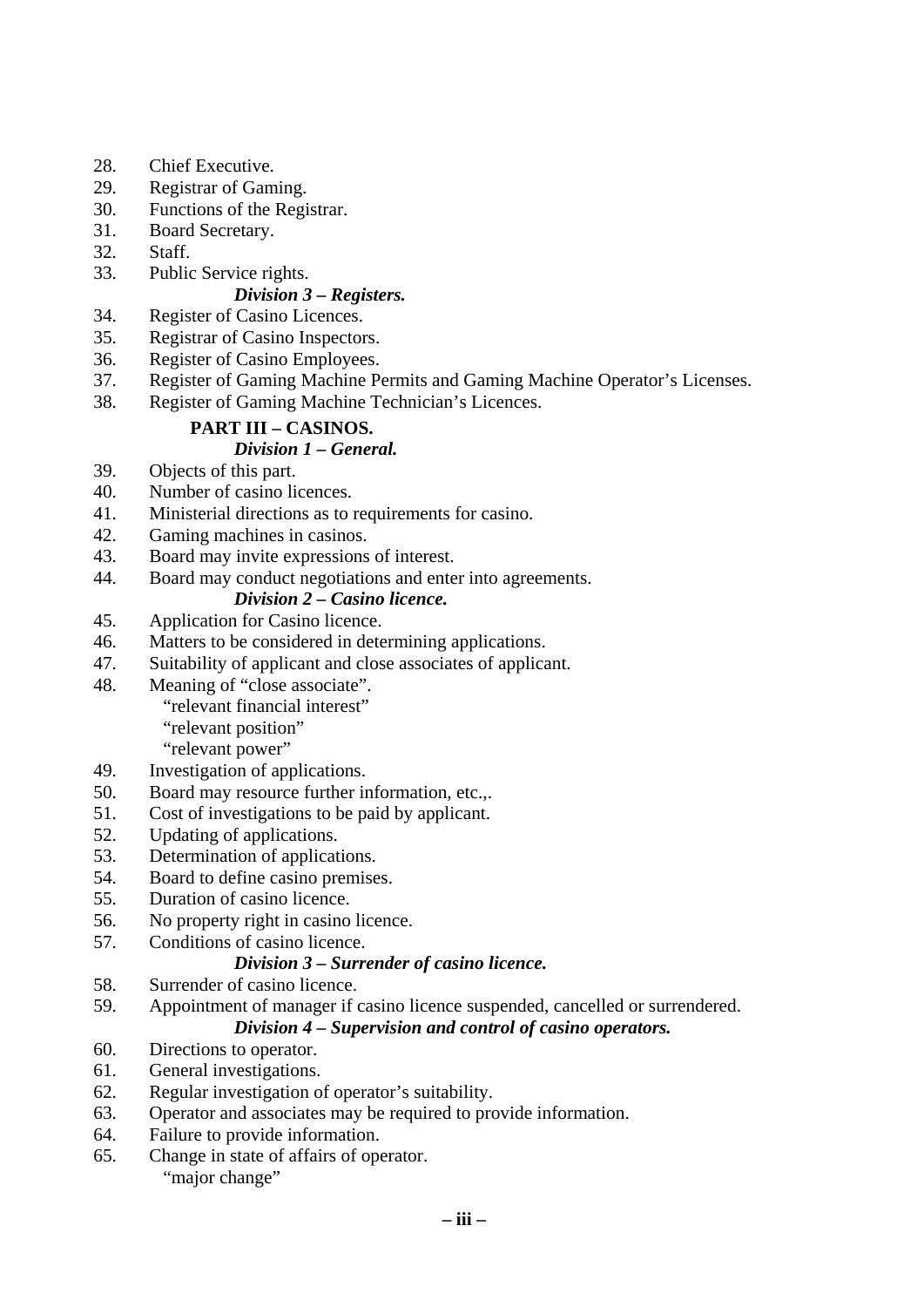"minor change"

- 66. Cost of investigations into certain major changes.
- 67. Contracts.
	- "contract"

"controlled contract"

68. Licensing of casino employees.

### *Division 5 – Casino Operations.*

- 69. Casino layout to be as approved by Board..
- 70. Approval of games and rules for games.
- 71. Directions as to games to be available.
- 72. Approval of gaming equipment.
- 73. Unsatisfactory gaming equipment.
- 74. Conduct Of gaming.
- 75. Times of operation of casino.
- 76. Assistance to patrons.
- 77. Operations of security equipment, etc.,.
- 78. Credit prohibited.
- 79. Cheques and deposit accounts.
- 80. Junkets and inducements.
- 81. Right of entry to casino.
- 82. Police powers of entry to casino.
- 83. Exclusion of persons from casino.
- 84. Review of exclusion order.
- 85. Commissioner of police may direct that person be excluded from casino and casino precinct.
- 86. Duration and revocation of exclusion orders.
- 87. List of excluded persons.
- 88. Excluded person not to enter casino.
- 89. Removal of excluded person from casino.
- 90. Gambling in casino by certain persons prohibited.
- 91. Cheating.
- 92. Detentions of suspected person.

### *Division 6 – Casino Inspectors.*

- 93. Meaning of "gaming equipment and records".
- 94. Appointment and control, etc., of casino inspectors.
- 95. Identification of casino inspectors.
- 96. Rights of casino inspectors on casino premises.
- 97. Functions of casino inspectors.
- 98. Casino inspectors to investigate complaints.
- 99. Powers of casino inspectors.
- 100. Inspector may apply for search warrant.
- 101. Offences relating to obstruction, etc., of casino inspectors.

## *Division 7 – Casino duty and community benefit levy.*

102. Definitions.

"casino duty"

- "community benefit levy"
- 103. Determination of fees, etc., by Head of State.
- 104. Casino duty.
- 105. Community benefit levy and gaming levy.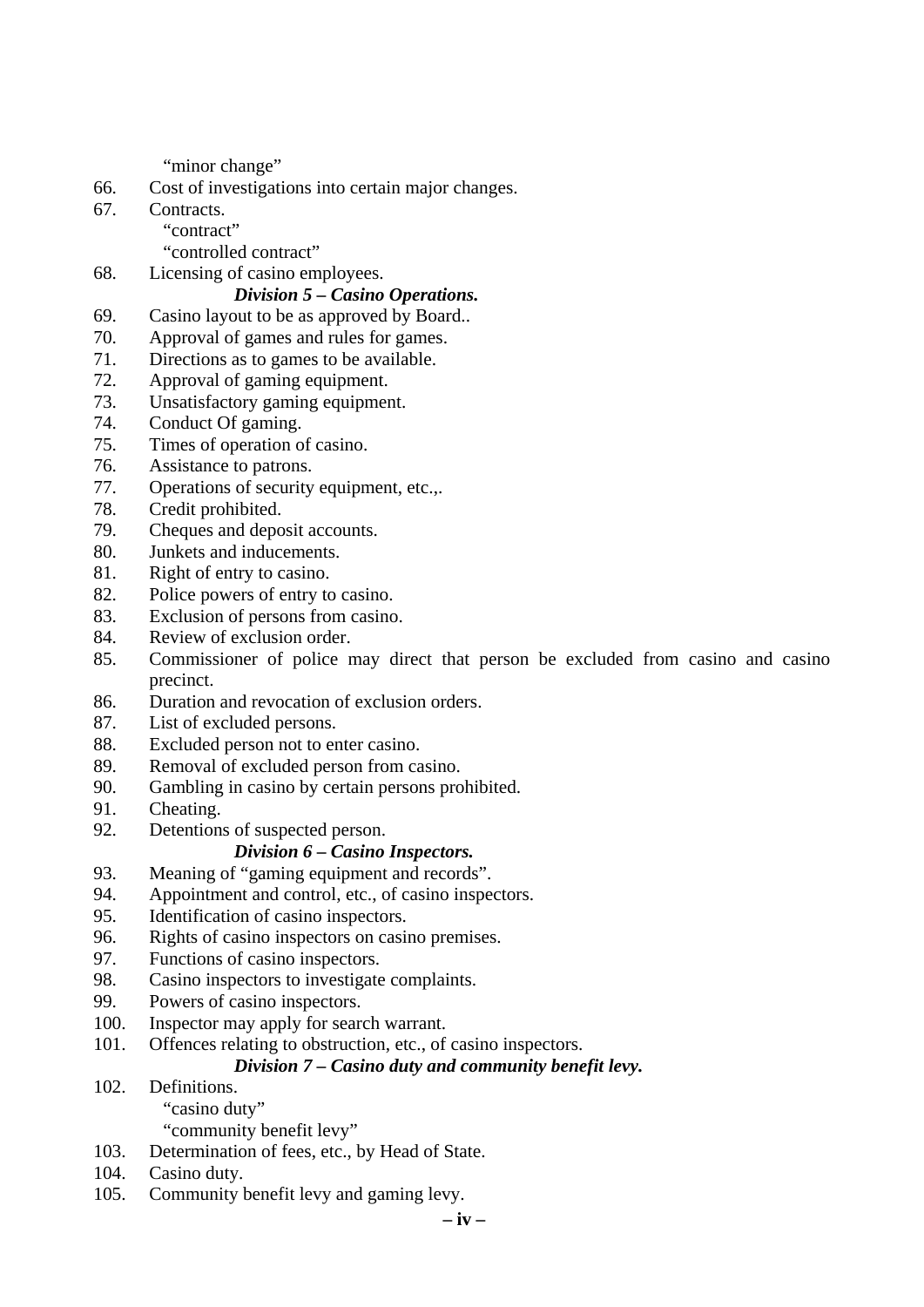106. Casino operator liable for payments.

## 107. Payment by board of community benefit levy.

## *Division 8 – Casino accounting and internal controls.*

- 108. Approved system of controls and procedures to be implemented.
- 109. Content of approved system.
- 110. Banking.
- 111. Accounts to be kept.
- 112. Statements of accounts.
- 113. Books, etc., to be kept on casino premises.
- 114. Audit.
- 115. Submission of reports.
- 116. Division of act may be extended to associates of casino operator.
- 117. Restrictions on employment of board officials with casino operators, etc.,.
- 118. Conduct in casino.
- 119. Destruction of finger prints, etc.,.

# **PART IV – GAMING MACHINES.**

### *Division 1 – Permits.*

- 120. Board may issue permits.
- 121. Application for a permit.
- 122. Procedure following lodgement of application.
- 123. Grant of permit or special permit.
- 124. Display of permit.
- 125. Expiration of permit.
- 126. Variation of permit.
- 127. Renewal of permit.
- 128. Removal of gaming machine on expiration, etc., of permit.
- 129. Suspension or cancellation of Permit.

## *Division 2 – Gaming Machine Operator's Licences.*

- 130. Grant of gaming machine operator's licences.
- 131. Application for a gaming machine operator's licence.
- 132. Procedure following lodgement of application.
- 133. Grant of gaming machine operator's licence.
- 134. Expiration of gaming machine operator's licence.
- 135. Variation of gaming machine operator's licence not permitted, etc.,.
- 136. Renewal of gaming machine operator's licence.
- 137. Suspension or cancellation of gaming machine operator's licence.
- 138. Holder of a gaming machine operator's licence to keep records.

## *Division 3 – Gaming Machine Technician's Licences.*

- 139. Gaming machine technician's licence.
- 140. Application for gaming machine technician's licence..
- 141. Procedure following lodgement of application..
- 142. Grant of gaming machine technician's licence.
- 143. Production of gaming machine technician's licence.
- 144. Expiration of gaming machine technician's licence.
- 145. Variation of gaming machine technician's licence not permitted, etc.,.
- 146. Renewal of gaming machine technician's licence.
- 147. Board may suspend or cancel gaming machine technician's licence.
- 148. Procedure for appeals.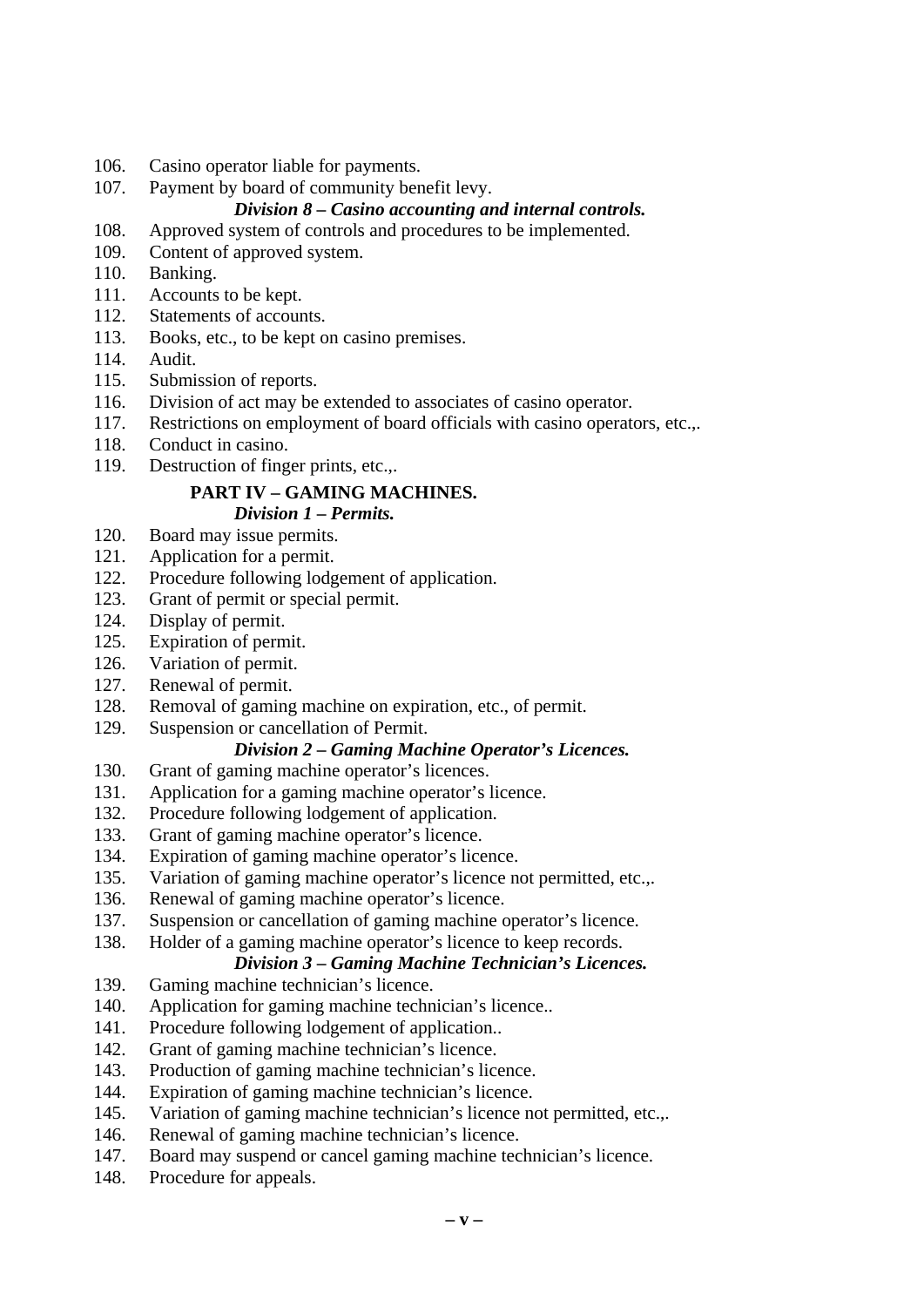#### *Division 4 – Procedure in respect of applications.*

- 149. Applications to be advertised.
- 150. Persons who may object.
- 151. Grounds of objection.
- 152. Taking of objection.
- 153. Hearing.
- 154. Discretionary powers of board.
- 155. Appeal.

#### *Division 5 – Conditions, issue and duration of licence, permits and special permits.*

- 156. Conditions of licence or permits or special permits.
- 157. Issue of licence or permit or special permit.
- 158. Duration of licence or permit or special permit.

## *Division 6 – Licence fees and periodic statements.*

- 159. Periodic licence fee.
- 160. Periodic provision of information by the holder of a licence.

## *Division 7 – Profit from gaming machines.*

- 161. Definitions.
	- "betting tax"
	- "cancelled credits payment"
	- "gross profit"
	- "jackpot payment"
	- "payouts"
	- "profit"
	- "relevant operator"
	- "relevant permit holder"
	- "revenue"

"taxable gross profit"

- "turnover"
- 162. Amount returnable in prizes.
- 163. Distribution of profits.
- 164. Betting tax.
- 165. Powers of Commissioner General in relation to betting tax.
- 166. Offences in relation to betting tax.

### *Division 8 – Gaming machine inspection.*

167. Interpretation.

"authorized person"

- "relevant matter"
- 168. Gaming machine inspectors.
- 169. Powers of authorized persons.
- 170. Removal of gaming machine.
- 171. Powers of gaming machine inspector in relation to gaming machine.
- 172. Monitoring of gaming machines.

### *Division 9 – Offences relating to gaming machines.*

- 173. Keeping, acquisition and disposal of gaming machines.
- 174. Operation of gaming machine during suspension of permit.
- 175. Application for permit relating to a site while another permit still in force.
- 176. Keeping of old gaming machine.
- 177. Operation of defective gaming machines.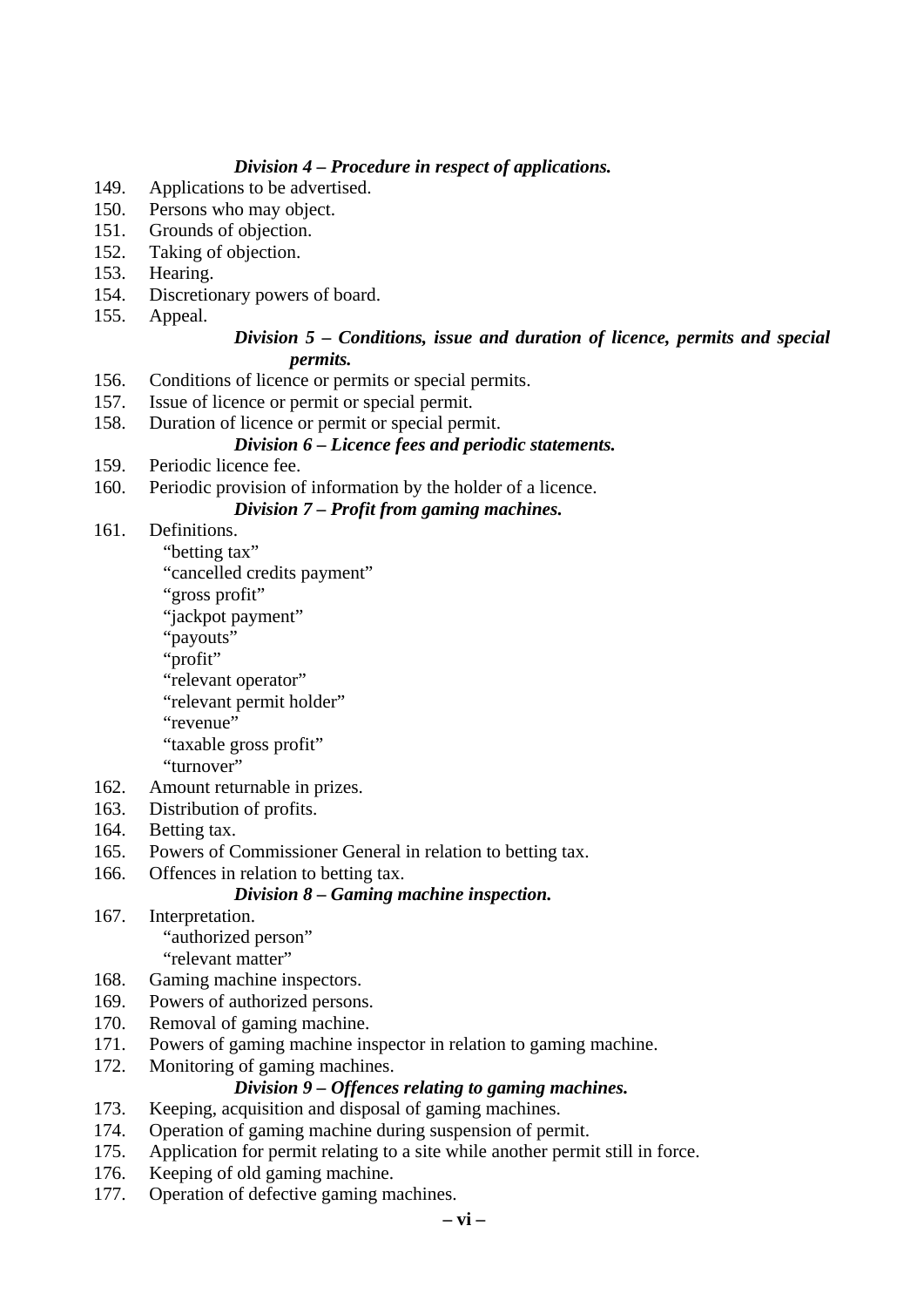- 178. Unlawful interference with gaming machine.
- 179. Unauthorized possession of gaming machine by site owner.
- 180. Offences by unlicensed persons.
- 181. Restrictions on supply of gaming machines.
- 182. Sale of old gaming machines.
- 183. Illegal possession of gaming machines.
- 184. Powers of Board to seize and destroy unauthorized gaming machines.

#### **PART V – DISCIPLINARY ACTION.**

185. Definitions.

"authorized complaint"

"licence"

"licence"

- 186. Authorized Complaints.
- 187. Duties of Board on receipt of authorized complaint.
- 188. Disciplinary powers of board.
- 189. Disciplinary body.
- 190. Effect of suspension of licence.

## **PART VI – BOOKMAKING.**

### *Division 1 – Preliminary.*

- 191. Interpretation.
	- "betting ticket"

"betting premises licence"

"bookmaker"

"bookmaker's licence"

"credit bet"

"employee of a licensed bookmaker"

"licence"

"licensed bookmaker"

- "licensed premises"
- "person"

"premises"

"race"

192. Application..

193. Restrictions On Betting..

### *Division 2 – Licensing of Bookmakers.*

- 194. Application for bookmaker's licences.
- 195. Board may grant bookmaker's licences.
- 196. Restriction on number of bookmaker's licences.
- 197. Board may grant sole rights to a bookmaker.
- 198. Annual fees.
- 199. Deposits by licensed bookmakers.
- 200. Cancellation of bookmaker's licences.
- 201. Renewal of bookmaker's licences.
- 202. Appeal.

### *Division 3 – Betting premises.*

- 203. Licensing of betting premises.
- 204. Board may grant betting premises licences.
- 205. Cancellation of betting premises licences.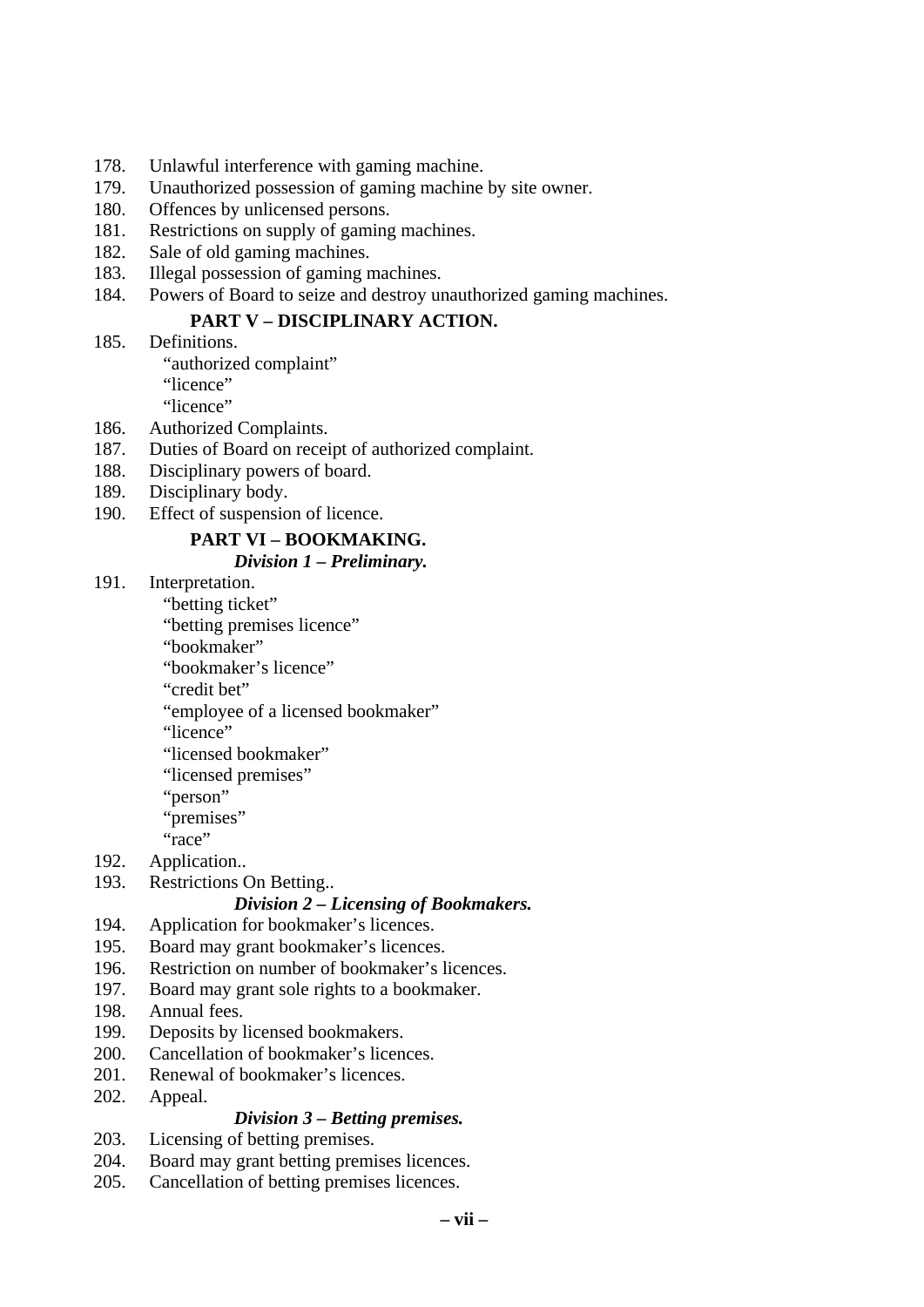- 206. Renewal of betting premises licences.
- 207. Appeal.

#### *Division 4 – Turnover tax.*

 *Subdivision 1 – Betting Records.* 

- 208. Betting tickets to be purchased from Commissioner General..
- 209. Record of bets.

 *Subdivision 2 – Turnover tax.* 

- 210. Interpretation of Subdivision B.
- 211. Imposition of tax.
- 212. Collection of tax.
- 213. Form of return.
- 214. Commissioner General may issue assessments.
- 215. Penalty for late payment.
- 216. Additional tax.
- 217. Access to books.
- 218. Commissioner General may obtain information.

#### *Division 5 – Offences.*

- 219. Offences relating to turnover tax.
- 220. Licensed bookmakers not to do certain things.
- 221. Bookmakers to comply with Part VI.
- 222. Restriction on betting.
- 223. Off-course betting on race days.
- 224. Persons under 18 years not permitted to enter licensed premises.
- 225. Drinking not permitted on licensed premises.
- 226. Other offences by licensed bookmakers.
- 227. Bookmakers to keep proper books.

#### *Division 6 – Miscellaneous.*

- 228. Legal proceedings in respect of bets.
- 229. Application of Section 6 of the *Mercantile Act 1953* .
- 230. Liability of employee of bookmaker.
- 231. Obstruction.
- 232. False of misleading information in application, etc.,.
- 233. Bets made by telephone, etc.,.

# **PART VII – LOTTERIES, OVERSEAS LOTTERY AND GAMING PRODUCTS.**

## *Division 1 – Authorized Lotteries.*

234. Definitions.

"authorized lottery"

"lottery"

"place"

- 235. Board may approve lotteries.
- 236. Overseas lottery products and internet gambling.

### *Division 2 – Offences in relation to lotteries.*

237. Offences in relation to lotteries.

#### *Division 3 – Betting tax.*

238. Tax on waters on approved lotteries.

### **PART VIII – GAMING AND WAGERING.**

*Division 1 – Ticket dispensing machines and games in the nature of lotteries.*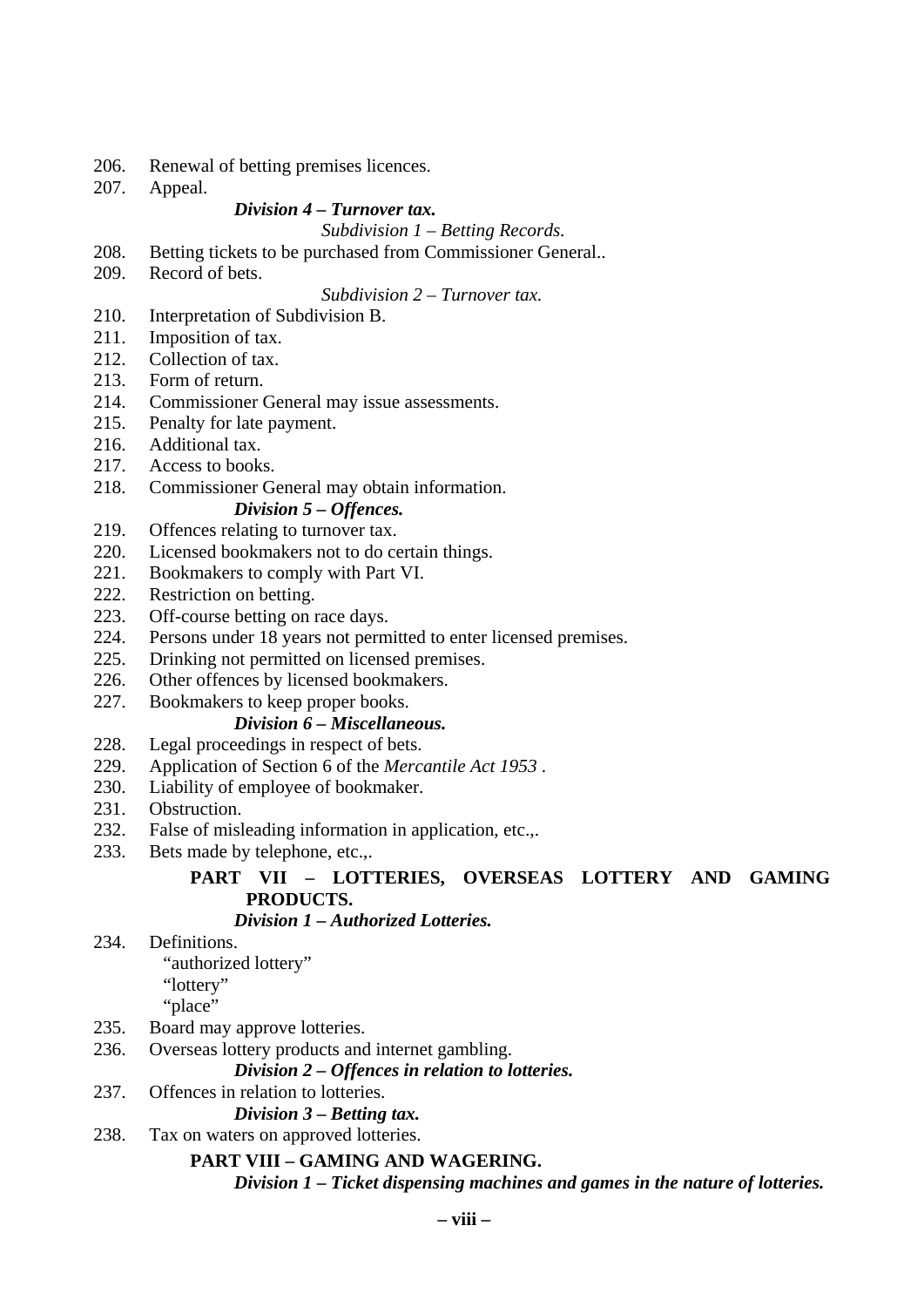- 239. Interpretation.
	- "approved association"
	- "ticket dispensing machine"
- 240. Certain machines and certain games prohibited.
- 241. Conduct of calcuttas, sweepstakes and bingo.
- 242. Games in the nature of lotteries.

### *Division 2 – Control of gaming.*

- 243. Unlawful games.
- 244. Organize, etc., unlawful games.
- 245. Spelling, etc., in unlawful game.
- 246. Playing at unlawful game.
- 247. Advertising.
- 248. False pretences.
- 249. Place for unlawful gaming.
- 250. Evidence that place is used for unlawful gaming.
- 251. Proof of person found playing for money, etc., not necessary.
- 252. Effect of discovery of instruments of gaming.
- 253. Evidence that place used for unlawful gaming.
- 254. Evidence as to be offences.
- 255. Reasonable suspicion sufficient.
- 256. Search warrants.

# **PART IX – MISCELLANEOUS.**

#### *Division 1 – Interpretation.*

- 257. Interpretation.
	- "licence"
		- "official"
		- "operator"

#### *Division 2 – Minors.*

258. Minors not permitted to play games.

## *Division 3 – Miscellaneous.*

- 259. Recovery of money due to Board.
- 260. Prosecution of offences.
- 261. Immunity and no right to compensation for cancellation, etc.,.
- 262. False or misleading information.
- 263. Forgery, etc.,.
- 264. Evidence.
- 265. Offences by bodies corporate.
- 266. Forfeiture of offending articles.
- 267. Confidentiality.
- 268. Regulations.

### **PART X – TRANSITIONAL AND SAVINGS.**

#### 269. Interpretation.

 "repealed Acts" "former body"

"former Board"

- 270. Repeal.
- 271. Saving of Regulations.
- 272. Saving of license, etc.,.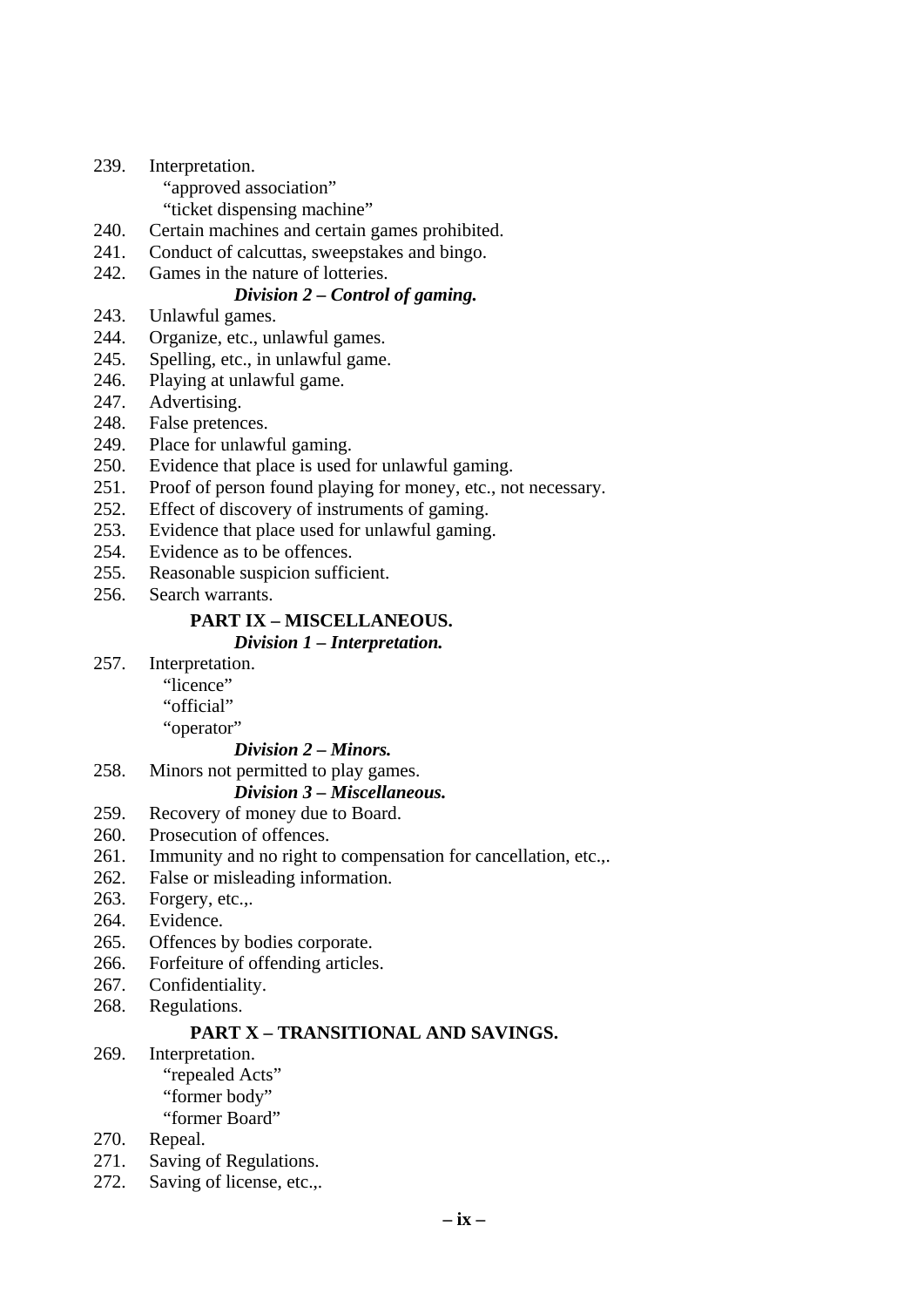- 273. Actions not to abate.
- 274. Transfer of assets, etc.,.
- 275. Saving of contracts.<br>276. Application of act.
- Application of act.
- 277. No effect on previous acts and decisions.
- 278. Reference to repealed act, etc.,.
- 279. Continuation of board.
- 280. Registrar as Chief Executive.
- 281. Other staff of former Board.
- 282. Registers under repealed acts.
- 283. Liability to taxes, duties, fees and payments under the repealed acts, etc.,.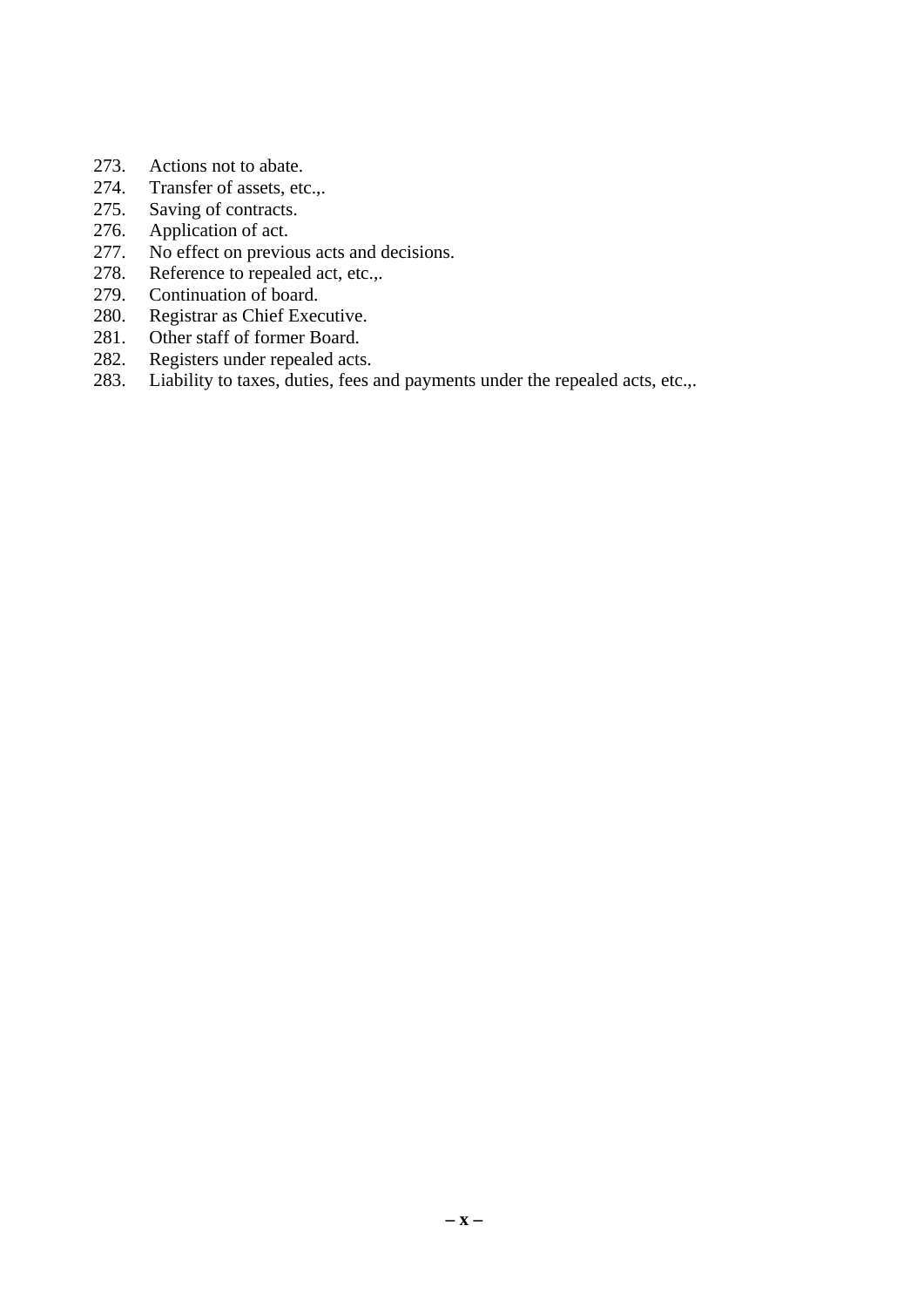

### AN ACT

entitled

## *Gaming Control Act* **2007***,*

- Being an Act to provide for the control of all forms of gaming including lotteries, games and wagers, gaming machines and casinos and for their operation, and for related purposes,
- MADE by the National Parliament to come into operation in accordance with a notice in the National Gazette by the Head of State, acting with, and in accordance with, the advice of the Minister

## **PART I. – PRELIMINARY.**

### **1. COMPLIANCE WITH CONSTITUTIONAL REQUIREMENTS.**

(1) This Act, to the extent that it regulates or restricts a right or freedom referred to in Subdivision III.3.C (Qualified Rights) of the *Constitution* namely –

- (*a*) the right to freedom from arbitrary search and entry conferred by Section 44; and
- (*b*) the right to freedom of expression and publication conferred by Section 46; and
- (*c*) the right to peacefully assemble and associate and to form or belong to, or not to belong to, political parties, industrial organizations or other association conferred by Section 47; and
- (*d*) the right to freedom of choice of employment in any calling for which a person has the qualifications (if any) lawfully required conferred by Section 48; and
- (*e*) the right to privacy conferred by Section 49; and
- (*f*) the right to freedom of information conferred by Section 51,

of the Constitution is a law that is made (pursuant to Section 38 of the *Constitution*), taking account of the National Goals and Directive Principles and Basic Social Obligations, in particular the National Goals and Directive Principles entitled –

- (*g*) national sovereignty and self reliance; and
- (*h*) natural resources and environment,

for the purposes of giving effect to the public interest in public order and public welfare.

(2) For the purposes of Section 41 of the *Organic Law on Provincial Governments and Local-level Governments*, it is hereby declared that this Act relates to a matter of national interest.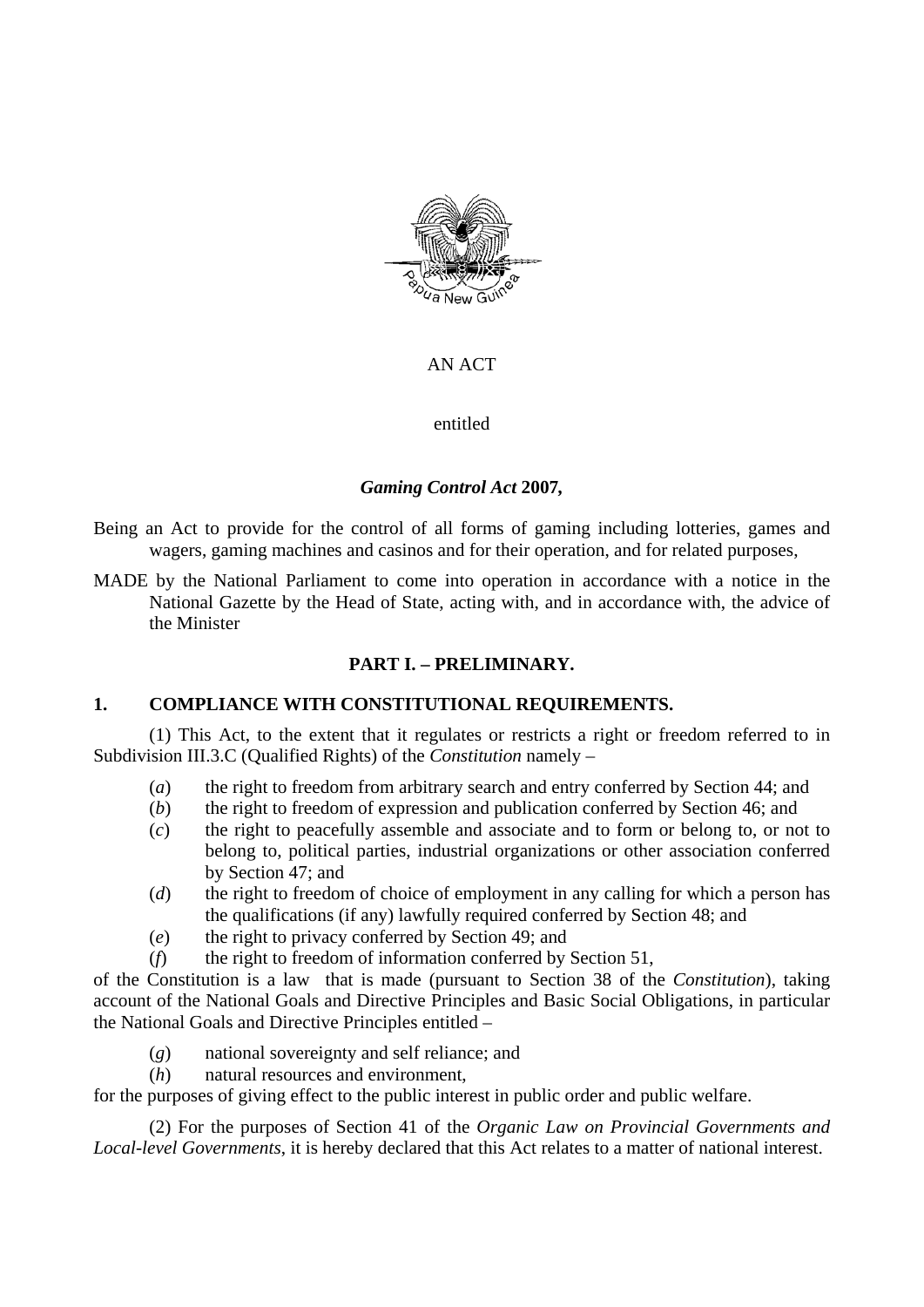## **2. OBJECTS.**

The objects of this Act are: –

- (*a*) to promote probity and integrity in gaming; and
- (*b*) to maintain the probity and integrity of persons engaged in gaming in the country; and
- (*c*) to promote fairness, integrity and efficiency in the operations of persons engaged in gaming in the county; and
- (*d*) to reduce any adverse social impact of gaming; and
- (*e*) to promote a balance contribution by the gaming industry to general community benefit and amenity.

## **3. INTERPRETATION.**

In this Act, unless the contrary intention appears –

**"approved game"** means a game approved by the Board under this Act;

**"approved gaming machine"** means a device that –

- (*a*) has been designed and manufactured by a person approved by the Board; and
- (*b*) has been designed and manufactured in accordance with standards approved by the Board; and
- (*c*) is approved by the Board or is within a class of gaming machine approved by the Board; and
- (*d*) has not been prescribed as having ceased to be an approved gaming machine;
- **"authorised gaming machine"**, in relation to a site, means a gaming machine that is the subject of a permit in force under this Act;

**"Board"** means the National Gaming Control Board established by Section 7;

**"body corporate"** means: –

- (*a*) a company under the *Companies Act 1997*; or
- (*b*) an incorporated association under the *Associations Incorporation Act 1966*; or
- (*c*) any other body corporate under any other Act or law;
- **"casino"** means premises, or part of premises, defined as a casino for the time being under this Act.
- **"casino employee"** means an employee (whether or not of a casino operator) having functions in or in relation to a casino:
- **"casino inspector"** means a person appointed by the Board to be a casino inspector under Section 94;

**"casino licence"** means a licence issued under this Act and is in force to operate a casino;

**"casino operator"** means a person who is the holder of a casino licence;

**2** *Gaming Control* No. 2 of 2007 **"casino operation"** means the operation of a casino;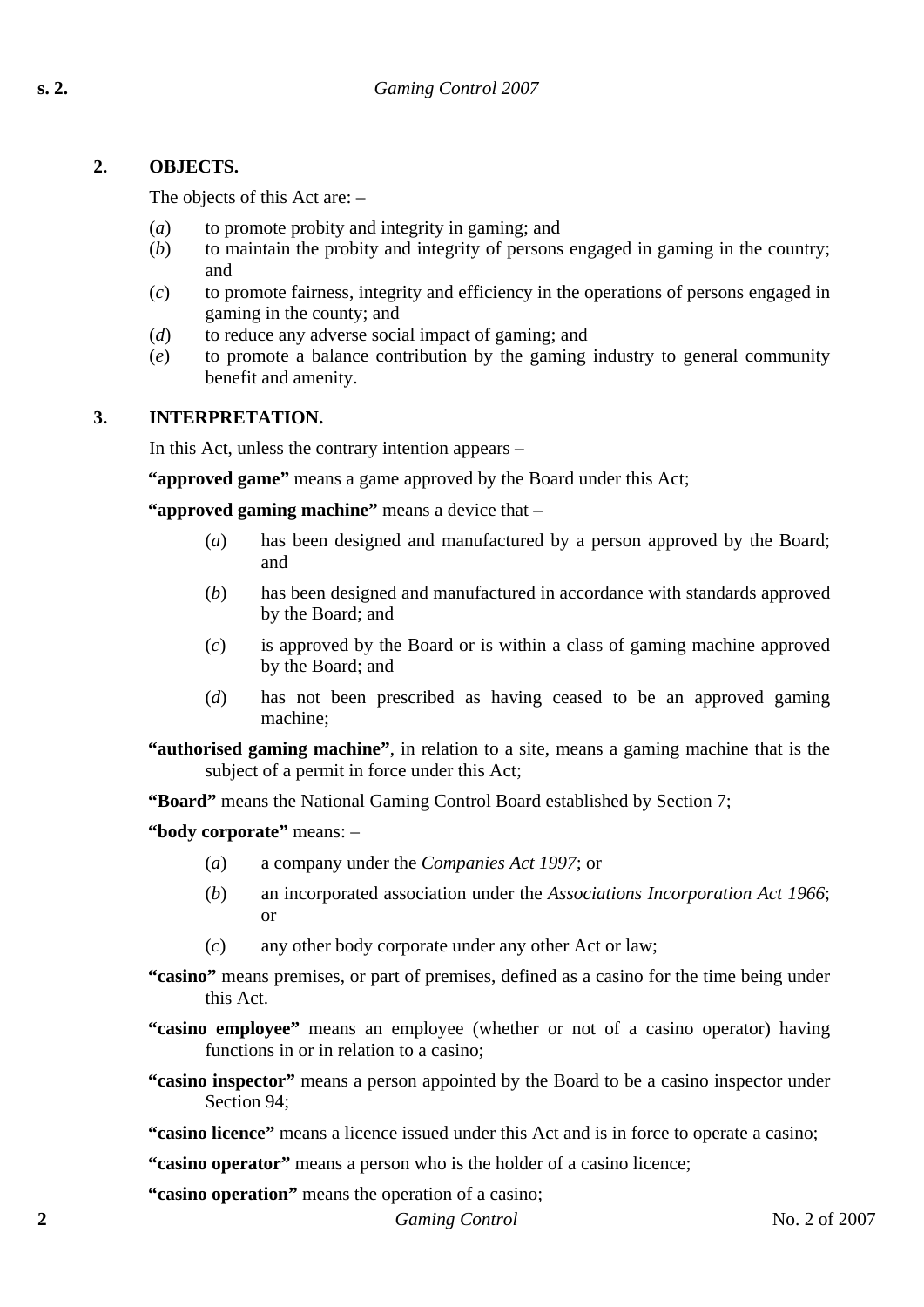- **"Chairman"** means the Chairman of the Board appointed under Section 11;
- **"Chief Executive"** means the Chief Executive appointed under Section 28;
- **"chips"** means any tokens used instead of money for the purpose of gaming in a casino;
- **"close associate"** has the meaning given under Section 48;
- **"Commissioner General"** means the Commissioner General of Internal Revenue appointed under Section 6 of the *Income Tax Act 1959*;
- **"Community Benefit Fund"** means the Community Benefit Fund established under Section 163(6);
- **"employ"** includes engage under a contract for services;
- **"exclusion order"** means a written order made under this Act prohibiting a person from entering, or remaining in, a casino;
- **"game"** means a game of chance or a game that is partly a game of chance and partly a game requiring skill;
- **"gaming or gaming activity"** means all forms of gaming regulated under this Act and includes games declared under Sections 4 and 5;
- **"gaming equipment"** means any device or thing (including chips) used, or capable of being used, for or in connection with gaming;
- **"gaming machine"** means
	- (*a*) a device that is designed
		- (i) for the playing of game of chance or a game of that is partly a game of chance and partly a game requiring skill; and
		- (ii) for paying out money or tokens or for registering a right to an amount of money or money's worth to be paid; or
	- (*b*) and linkage equipment;
- **"gaming machine inspector"** means a gaming machine inspector appointed under Section 168:
- **"gaming machine operator or holder of a gaming machine operator's licence"** means the holder of a gaming machine operator's licence;
- **"gaming machine technician's licence"** means a gaming machine technician's licence granted under Section 142;
- **"gaming operation"** means the operation of an approved game;
- **"gaming operator"** means the operator of an approved game;

**"game rules"**, in relation to a particular game in a casino, means –

- (*a*) the rules of the game approved by an order under this Act or, if the game is a keno game, the keno rules for the game within the meaning of the provisions of this Act; and
- (*b*) the non-monetary prize for the game set out under this Act;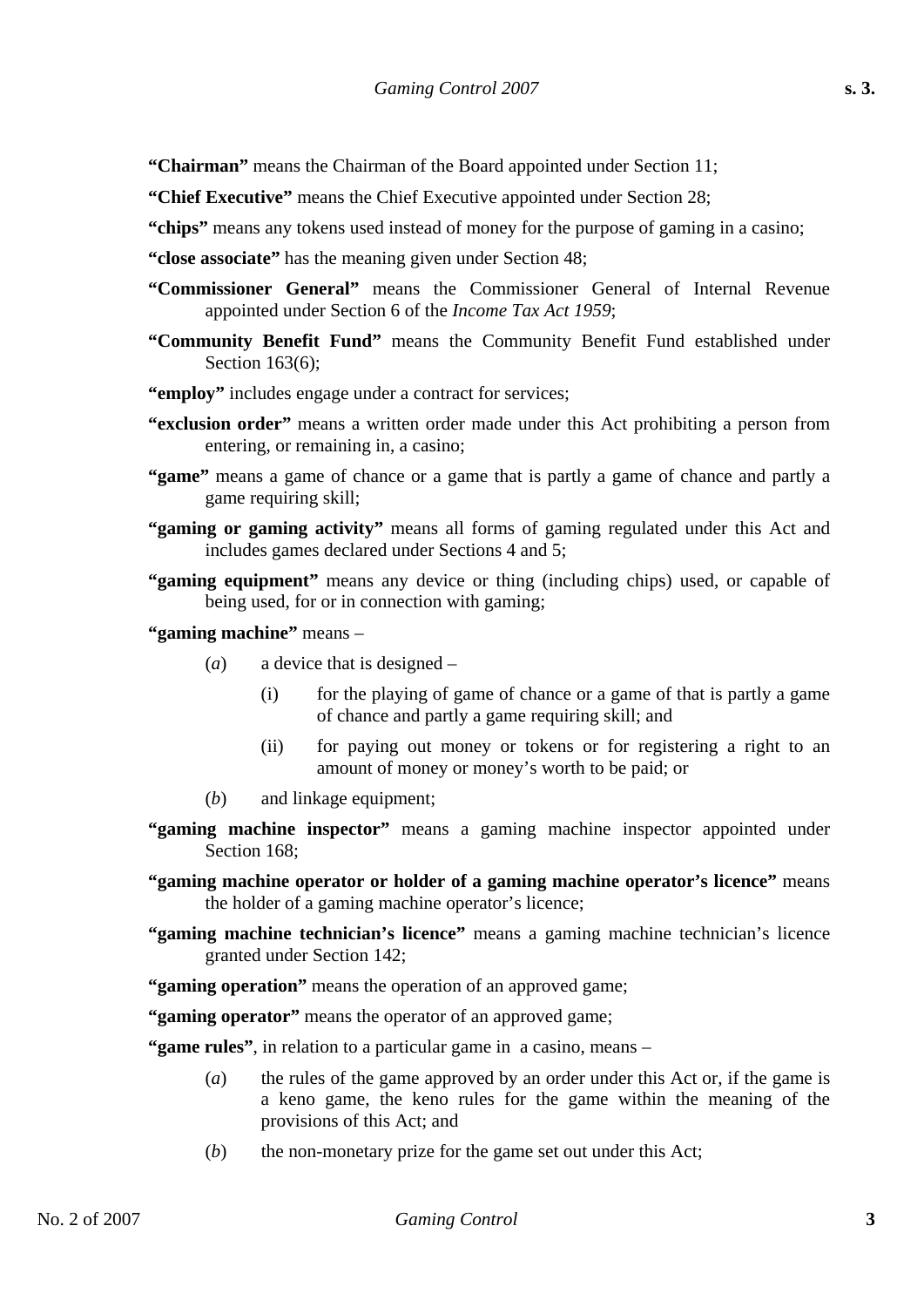- **"linkage equipment"** means any machine or system by means of which two or more approved gaming machines are connected so that each gaming machine contributes to the registration of a right to claim a pooled amount of money or money's worth;
- **"licence"** means a licence under this Act and includes
	- (*a*) a casino licence; or
	- (*b*) a gaming machine operator's licence; or
	- (*c*) a gaming machine technician's licence;

**"licensee"** means a holder of a licence under this Act;

- **"lottery"** means a scheme for distributing prices by lot or chance;
- **"member"**, unless the context otherwise require, means a member of the Board appointed under Section 11;
- **"officer of the Board"** includes
	- (*a*) a member of the Board; and
	- (*b*) a staff of the Board; and
	- (*c*) a casino inspector or gaming machine inspector;

**"operations"**, in relation to a casino, means –

- (*a*) the conduct of gaming in the casino; and
- (*b*) the management and supervision of the conduct of gaming in the casino; and
- (*c*) money counting in, and in relation to, the casino; and
- (*d*) accounting procedures in, and in relation to, the casino; and
- (*e*) the use of storage areas in the casino; and
- (*f*) other matters affecting, or arising out of, activities in the casino;
- **"overseas lottery or gaming product"** means a lottery or other form of gaming that is operated or played in another country but which is made available whether it is so made available by way of or through agents in the country or by way or through the internet;
- **"permit"**, in relation to gaming machines, means a permit granted under Section 123 and includes a special permit;
- **"permit holder or holder of a permit"** means a club, hotel, motel, tavern or other premises as are considered appropriate by the Board for the purposes of gaming machines in respect of which a permit granted under this Act is in force authorizing the permit holder –
	- (*a*) to keep an authorized gaming machine on specified premises; and
	- (*b*) to operate a gaming machine so kept;
- **"person"** includes any natural person or persons, partnership, organization or body corporate;

**"place"** includes –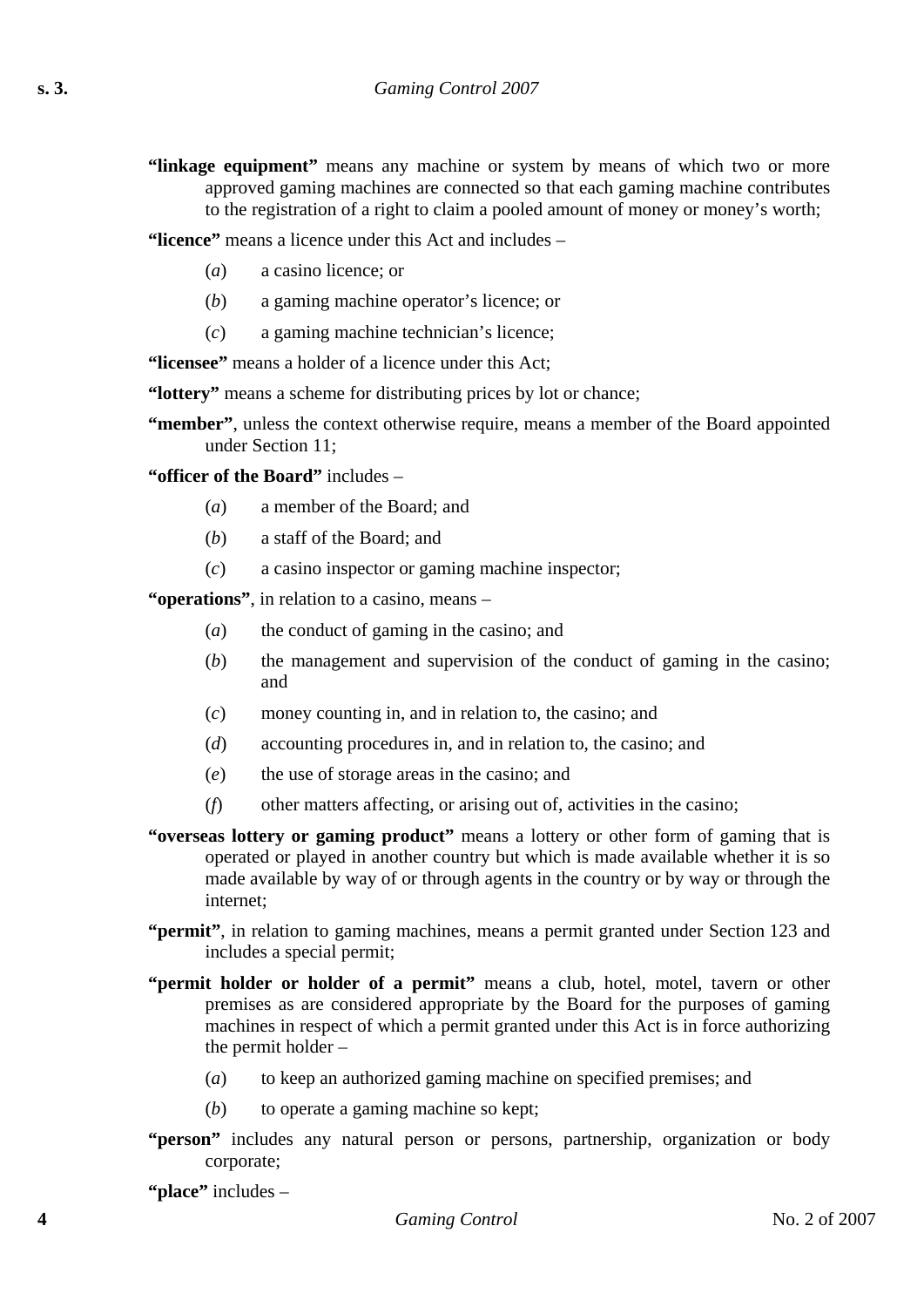- (*a*) any place, whether in or out of an enclosed or partially enclosed building, vessel or premises, on land or water and whether private property or otherwise; and
- (*b*) a vehicle;
- "record" includes any book, account, document, paper or other source of information compiled, recorded or stored in written form, or on microfilm, or by electronic process, or in any other manner or by any other means;
- **"Registrar"** means the Registrar of Gaming;
- **"site"** means the premises of a club, hotel, motel, tavern or such other premises as are considered appropriate by the Board for the purpose of gaming machines;
- **"site owner"** means the licensee of specified premises of a club, hotel, motel, or tavern or the owner of such other specified premises as are considered appropriate by the Board for the purposes of gaming machines;
- **"special employee"**, in relation to a Casino, means a person who
	- (*a*) is employed or working in a casino in a managerial capacity or who is authorized to make decisions, involving the exercise of his discretion, that regulate operations in a casino; or
	- (*b*) is employed or working in a casino in any capacity relating to the following activities: –
		- (i) the conduct of gaming or approved betting competitions;
		- (ii) the movement of money or chips about the casino;
		- (iii) the exchange of money or chips to patrons in the casino;
		- (iv) the counting of money or chips in the casino;
		- (v) the security and surveillance of the casino;
		- (vi) the operation, maintenance, construction, or repair of gaming equipment or totalizators;
		- (vii) any other activity relating to operations in the casino that is specified by the Board for the purposes of this definition by notice in writing given to the casino operator;
- **"special permit"** means a permit granted under Section 123 to one or more organizations or bodies established for social, literary, political, cultural, sporting or athletic purposes or for any other lawful purpose;
- **"special permit holder or holder of a special permit"** means the person to whom a special permit is granted under Section 123 authorizing the holder –
	- (*a*) to keep an approved gaming machine at a defined place; and
	- (*b*) to operate such a gaming machine so kept;

**"this Act"** includes the Regulations.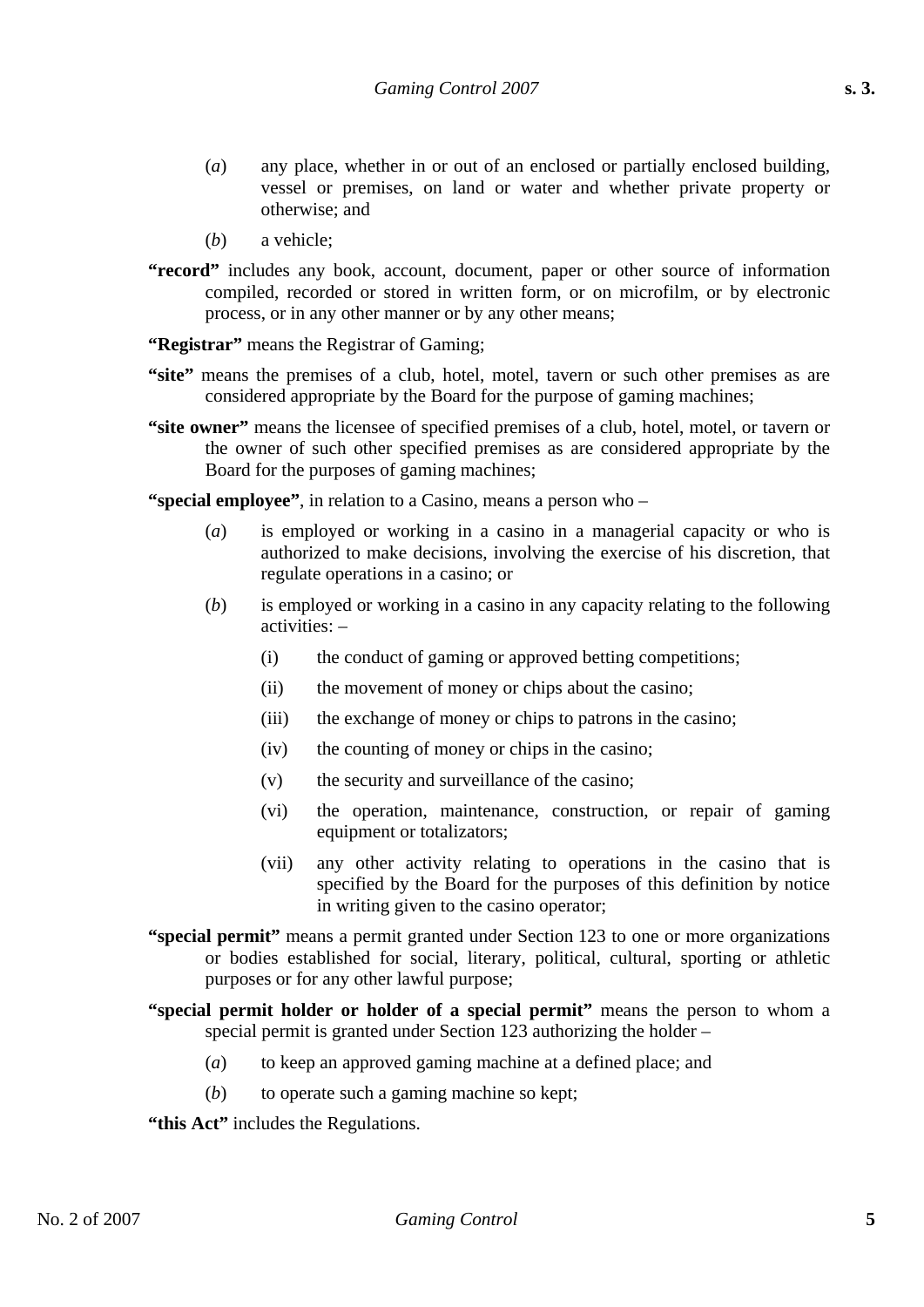## **4. AUTHORIZED GAMES.**

(1) A game authorized by or under this Act is a lawful game.

(2) It is declared that –

- (*a*) a casino established under Part III; and
- (*b*) a gaming machine operated under Part IV; and
- (*c*) a lottery or overseas lottery or gaming product approved under Part VI; and
- (*d*) any other game approved under this Act or regulations made under it,

is lawful.

(3) The provisions of Sections 233 and 234 of the *Criminal Code Act 1974* do not apply to a game authorized by or under this Act.

#### **5. UNLAWFUL GAMES.**

(1) A game that is not authorized by this Act is an unlawful game.

(2) Without limiting the generality of Subsection (1), unless played as part of an approved game under Section 4, an unlawful game includes –

- (*a*) any of the games known as or called "fan-tan", "fan-tan-troy", "troy", "pak-a-pu", "two-up", "heading them", "sin-ki-loo", "tray-bit-peter", "Yankee grab", "hazard", "pitch-and-toss", "banker", "red-and-white", "roulette", "baccarat", "crown and anchor", "ace of hearts", "ins-and-outs", "mina dina", "back-gammon", "laki", "satu" and "kuk"; and
- (*b*) a game played for money or money's worth with cards, dice, balls, slot machines, counters or other instruments or implements ordinarily used in gaming; and
- (*c*) horse race machine or slot machines or other machines of a similar nature; and
- (*d*) a game in which
	- (i) a bank is kept by one or more of the players exclusively of the others; and
	- (ii) the chances are not alike favourable to all the players, including among the players the banker or other person by whom the game is managed or against whom the other players stake, play or bet; and
- (*e*) a game declared under Subsection (3) to be an unlawful game.

(3) For the purposes of this section, the Head of State, acting on the advice of the Minister, may, by notice in the National Gazette, declare any game to be an unlawful game.

## **6. MORATORIUM ON ISSUE OF PERMITS, ETC.,.**

(1) The Head of State, acting on the advice of the Minister, may, by notice in the National Gazette, declare a period of moratorium during which –

- (*a*) no casino licences; or
- (*b*) no casino employee's licences; or
- (*c*) no permits; or
- (*d*) no operator's licences; or
- (*e*) no gaming machine technician's licences,

shall be issued under this Act.

(2) A declaration under Subsection (1) shall specify the period during which the moratorium shall apply.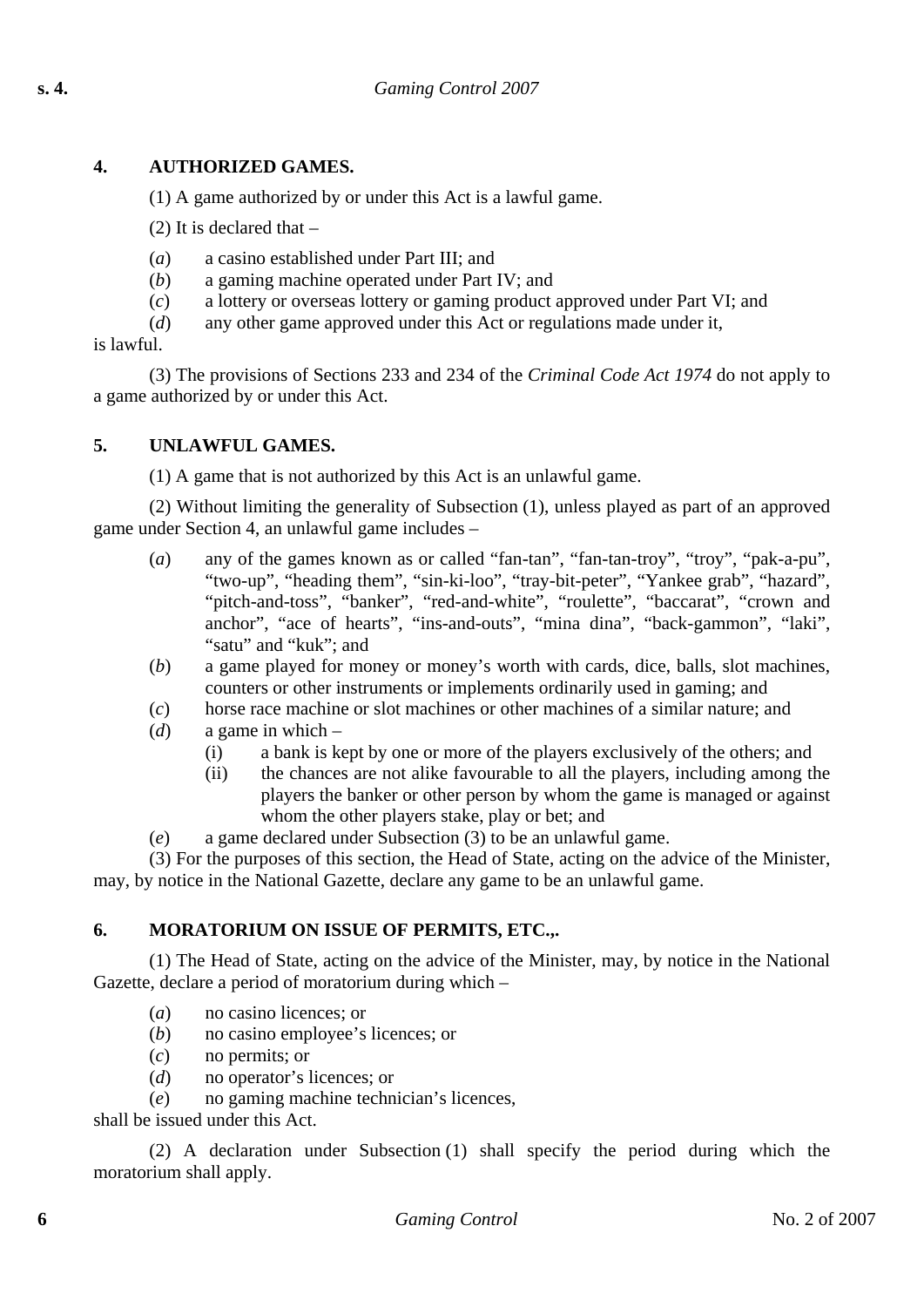(3) During a period of moratorium declared under Subsection (1), no permits or licenses of the type specified in the declaration shall be issued and no application for such permits or licenses shall be accepted, notwithstanding any provision of this Act to the contrary.

(4) A declaration under Subsection (1) does not prevent the renewal of permits or licences issued before the commencement of the period of moratorium.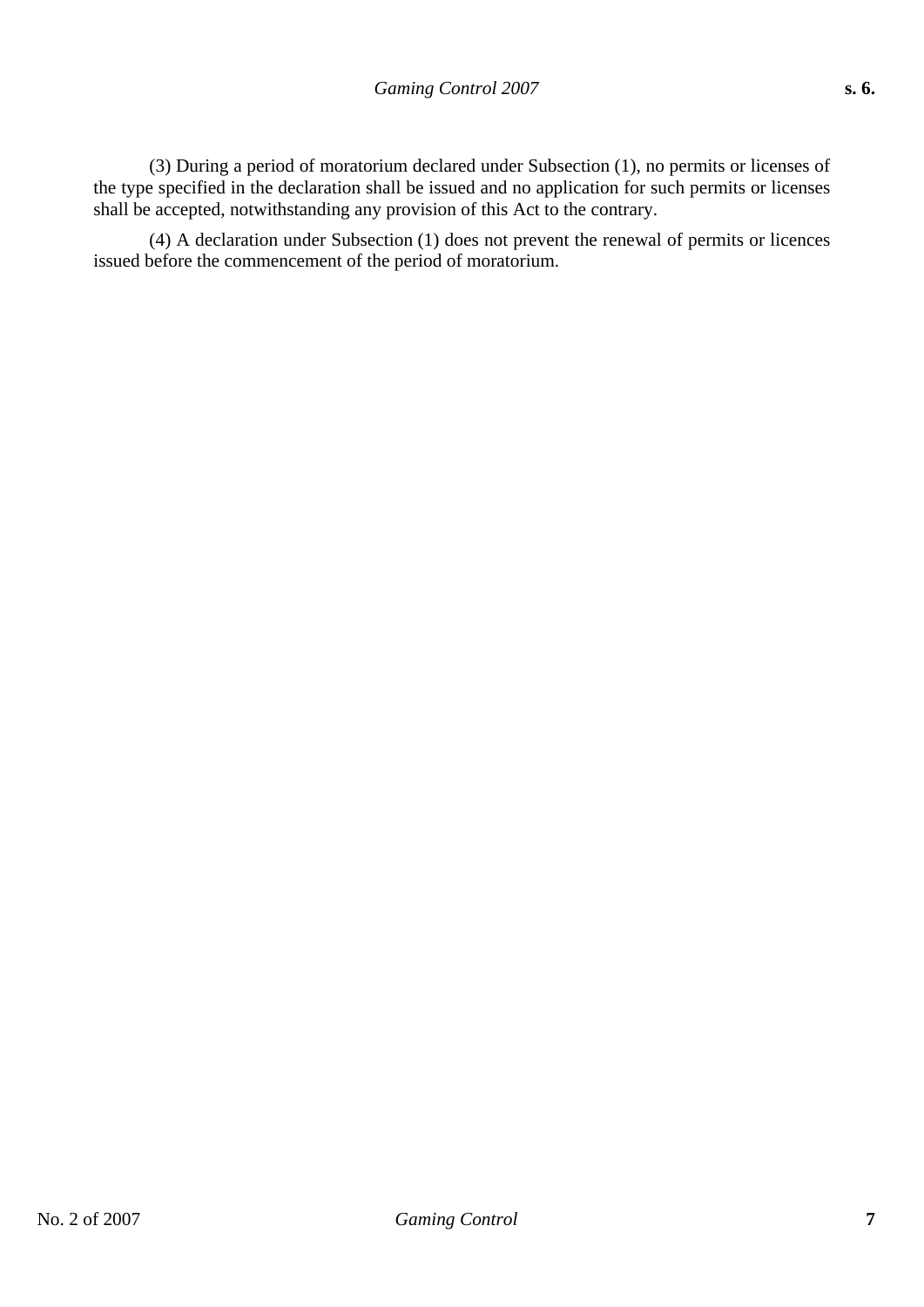## **PART II. – ADMINISTRATION.**

### *Division 1. – National Gaming Control Board.*

## **7. ESTABLISHMENT, ETC., OF THE NATIONAL GAMING CONTROL BOARD.**

(1) The National Gaming Control Board is hereby established.

(2) The Board –

(*a*) is a body corporate; and

(*b*) shall have a common seal; and

(*c*) is capable of acquiring, holding and disposing of real and personal property; and

(*d*) may sue and be sued in its corporate name.

(3) All courts, judges and persons acting judicially shall take judicial notice of the common seal of the Board affixed to a document and shall presume that it was duly affixed.

### **8. NATIONAL EXECUTIVE COUNCIL MAY GIVE DIRECTIONS TO MINISTER AND BOARD.**

(1) Subject to this section, the National Executive Council may give written directions to the Minister and the Board on policies relating to any gaming activity and the Minister and the Board shall give effect to such directions.

(2) The Minister may, after consultation with the Board, give directions and furnish guidelines to the Board as to how the Board is to exercise any of its functions under this Act but only if the Minister is of the opinion that the direction or guideline –

- (*a*) is necessary or desirable to protect the integrity or apparent integrity of a gaming activity; or
- (*b*) is otherwise in the public interest.

(3) Directions and guidelines issued under this section are not to relate to –

- (*a*) the determination of an application for any licence, permit or other authority under this Act; or
- (*b*) any of the Board's functions relating to disciplinary actions against licensees and permit holders or disciplinary action against employees and associates.

(4) The Board is, in the exercise of its functions, subject to the directions and guidelines given or furnished under this section.

(5) Directions and guidelines under this section shall be in writing.

(6) When the Minister gives a direction or furnishes a guideline under this section, the Minister shall as soon as practicable cause a copy of the instrument containing the direction or guideline to be published in the National Gazette.

(7) Subsections (2) and (3) do not apply to directions as to the requirements for casino, gaming machines in casinos and directions the Minister gives to the Board to invite expressions of interest as provided for in Section 43.

### **9. FUNCTIONS, ETC., OF THE BOARD.**

(1) The Board has the following general functions: –

(*a*) such functions as are necessary or convenient to enable it to achieve its objects; and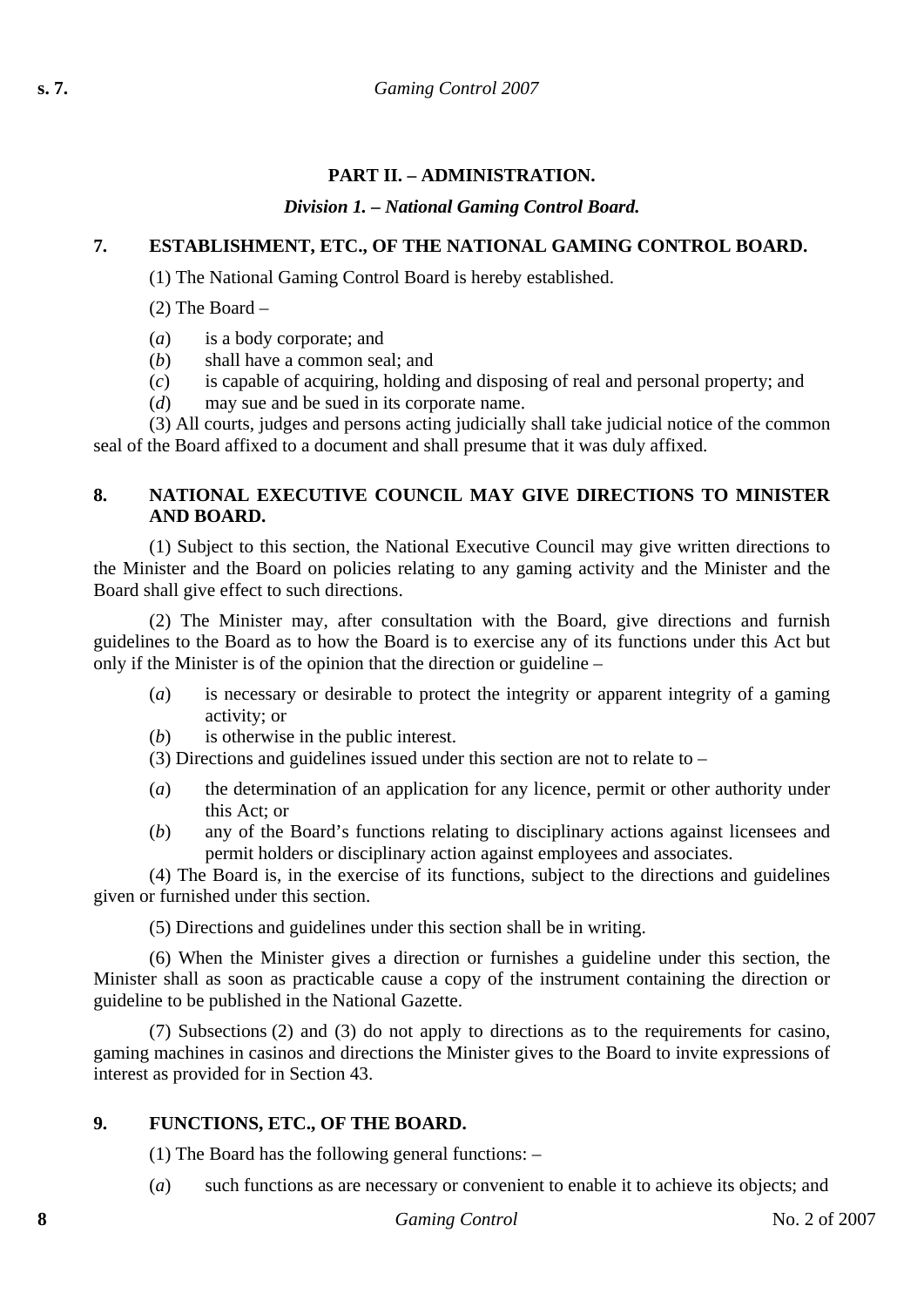- (*b*) such other functions as are conferred or imposed on it by or under this Act or any other law.
- (2) Without limiting its general functions, the Board has the following specific functions: –
- (*a*) in relation to a casino
	- (i) at the direction of the Minister, to invite expression of interest for the establishment and operation of casinos and applications for casino licences and to consider and determine those applications;
	- (ii) to keep under constant review all matters connected with casinos and the activities of casino operators, persons associated with casino operators, and persons who are in a position to exercise direct or indirect control over the casino operators or persons associated with casino operators;
	- (iii) to approve the games to be played in a casino and the rules under which such games are played;
	- (iv) to approve gaming equipment for use in a casino;
	- (v) to directly supervise and inspect the operations of a casino and the conduct of gaming in a casino;
	- (vi) to approve the operating times of a casino;
- (*b*) in relation to gaming machines, to consider applications for, and where appropriate grant, permits and licences under this Act and otherwise to control the operation of gaming machines as specified in this Act and any other law;
- (*c*) to consider and determine applications for other licences, permits and other authorizations under this Act;
- (*d*) to do such things as it considers necessary or desirable for the proper regulation and control, in the interests of the public, of gaming;
- (*e*) to investigate and make recommendations to the Minister on matters relating to the administration or operation of this Act;
- (*f*) to undertake research and investigations into matters relating to gaming control, including the probity and financial security of organizations and persons involved in the business of gaming;
- (*g*) to liaise with other gaming control agencies on matters relating to the administration, operation or control of gaming;
- (*h*) to monitor the implementation of guidelines for gaming control;
- (*i*) to review and determine complaints relating to the administration of gaming control;
- (*j*) to undertake research into the problems associated with gambling activities including the social and economic impact of gambling on individuals, families and the communities at large; and
- (*k*) to promote community awareness and education in respect of problem gaming and the provision of counselling, rehabilitation and support services for problem gamblers and their families; and
- (*l*) to advise the Minister on matters relating to gaming control.

(3) The Board shall consider the following principles when performing its functions conferred by this Act: –

- (*a*) minimum regulatory intervention by government;
- (*b*) maximum cooperation between industry and government;
- (*c*) performance-based risk management controls;
- (*d*) proactive and competitive industry positioning;
- (*e*) long term viability of the gaming industry; and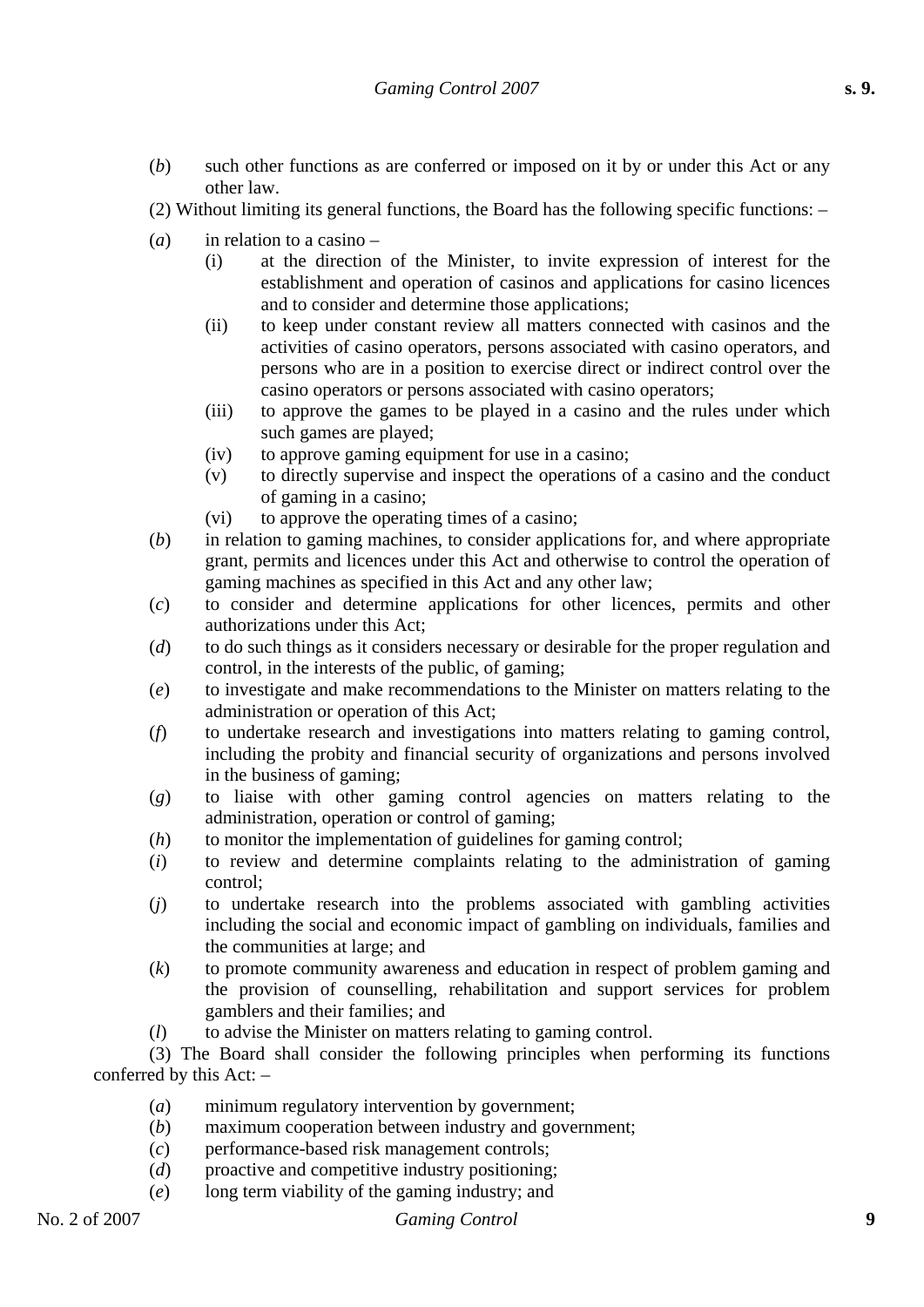(*f*) a balance approach to problem gambling.

#### **10. POWERS OF THE BOARD.**

(1) The Board has power to do all things necessary or convenient to be done for or in connection with, or incidental to, the performance of its functions under this or any other Act.

(2) Without limiting its powers, the Board has the following specific powers in relation to all forms of gaming permitted under this Act: –

- (*a*) ensuring that the management and operation of all forms of gaming remain free form criminal influence or exploitation;
- (*b*) ensuring that all forms of gaming is conducted honestly; and
- (*c*) containing and controlling the potential of all forms of gaming to cause harm to the public interest and to individuals and families.

#### **11. MEMBERSHIP OF THE BOARD.**

(1) The Board shall consist of the following members: –

- (*a*) six non *ex officio* members comprising
	- (i) the Chairman; and
	- (ii) one member nominated by the Papua New Guinea Council of Churches; and
	- (iii) one member representing the industry nominated by the Minister; and
	- (iv) one member nominated by the Papua New Guinea Chamber of Commerce; and
	- (v) one member nominated by the National Council of Women; and
	- (vi) one member nominated by the Trade Union Congress; and
- (*b*) the Departmental Head of the Department responsible for finance, *ex officio*, or is nominee;
- (*c*) the Departmental Head of the Department responsible for justice matters, *ex officio*, or his nominee;
- (*d*) the Departmental Head of the Department responsible for planning and monitoring matters, *ex officio*, or his nominee; and
- (*e*) the Departmental Head of the Department responsible for social welfare, *ex officio*, or his nominee.

(2) The member referred to in Subsection  $(1)(a)$  –

- (*a*) shall be appointed in accordance with the *Regulatory Statutory Authorities (Appointment to Certain Offices) Act 2004*; and
- (*b*) shall be appointed for a term not exceeding three years; and
- (*c*) shall be entitled to the appropriate fees and allowances under the *Boards (Fees and Allowances) Act 1955*; and
- (*d*) are eligible for re-appointment.

### **12. ALTERNATE MEMBERS.**

(1) For each of the members appointed under Section  $11(1)(a)(ii)$  to (vi) inclusive, an alternate member may be appointed in the same manner and on the same conditions as the member from whom he is the alternate.

(2) In the event of the inability to act of a member, the alternate has and may exercise all that member's powers, functions, duties and responsibilities and this Act applies accordingly.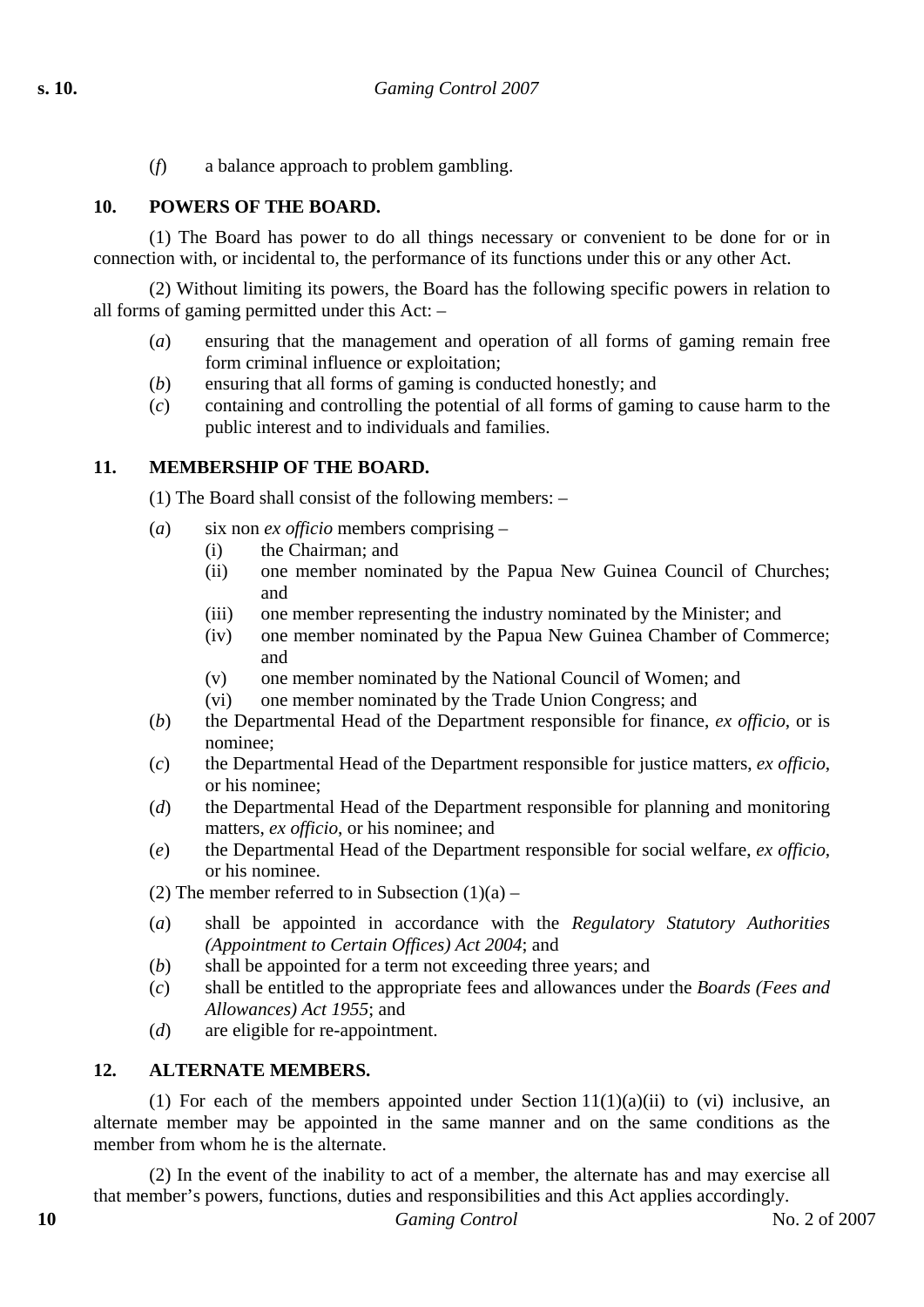(3) An alternative member may, unless the Board otherwise directs, attend all meetings of the Board but shall not, except where he is attending in the absence of the member for whom he is the alternate, take part in debate, vote on any matter or be counted towards a quorum.

#### **13. DEPUTY CHAIRMAN.**

(1) The members shall elect one of their number to be the Deputy Chairman of the Board.

(2) The Deputy Chairman shall hold office as Deputy Chairman until the expiry of the period of his term under Subsection (1), or until he ceases to be a member, whichever shall first happen.

(3) Where for any reason the Chairman is unable to act, the Deputy Chairman may exercise or perform all or any of the powers and functions of the Chairman.

#### **14. LEAVE OF ABSENCE OF MEMBERS.**

The Minister may grant leave of absence to a member on such terms and conditions as the Minister determines.

#### **15. VACATION OF OFFICE.**

(1) A member, other than an *ex officio* member, may resign his office by writing under his hand and addressed to the Minister, the resignation to take effect, if no date is specified in the letter of resignation, on acceptance by the Minister.

(2) Where a member of the Board –

- (*a*) becomes permanently incapable of performing his duties; or
- (*b*) resigns his office in accordance with Subsection (1); or
- (*c*) absent himself from three consecutive meetings of the Board except with the written consent of the Minister; or
- (*d*) fails to comply with Section 18 or with any provision of this Act; or
- (*e*) becomes bankrupt, or applies to take the benefit of any law for the benefit of bankrupt or insolvent debtors, compounds with his creditors or makes an assignment of his remuneration for their benefit; or
- (*f*) is convicted of an offence punishable under a law by a term of imprisonment for one year or longer, or by death, and, as a result of the conviction, is sentenced to imprisonment or death, or is under a bond to appear for sentence if called on,

the Head of State, acting on the advice, shall terminate his appointment.

(3) The Minister may, at any time, by written notice, advise a member that he intends to recommend termination of the member's appointment on the grounds of inefficiency, incapacity or misbehaviour.

(4) Within 14 days of the receipt of a notice under Subsection (3), the member may reply in writing to the Minister, who shall consider the reply, and, where appropriate, make a recommendation for the termination of the appointment.

(5) The Head of State shall, by instrument, terminate a member on the advice of the National Executive Council given after considering a recommendation from the Minister to terminate the member.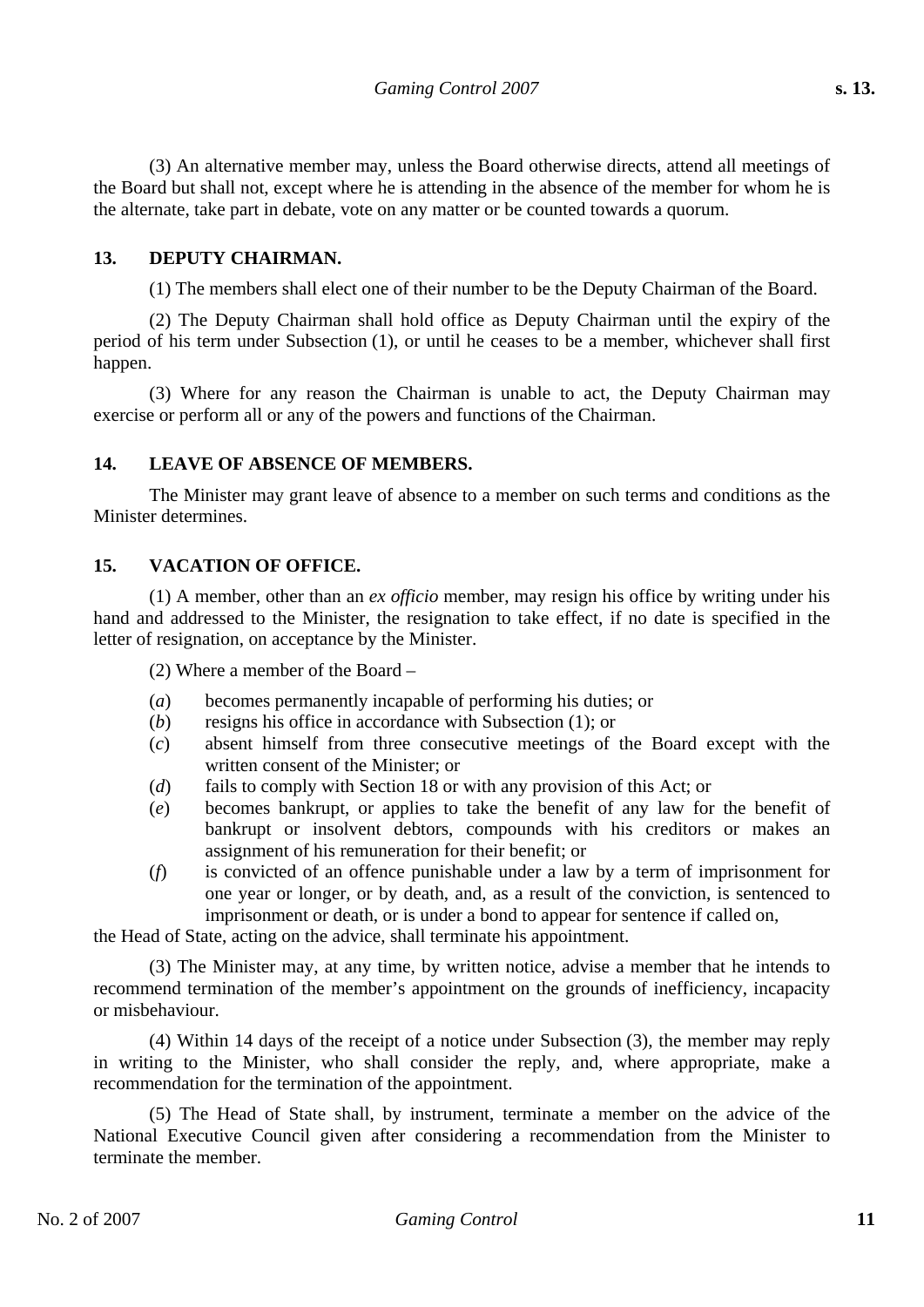(6) Where the member referred to in Subsection (3) does not reply in accordance with Subsection (4), the Minister may recommend to the National Executive Council to terminate the member.

## **16. VACANCY NOT TO AFFECT POWERS OR FUNCTIONS.**

The exercise of a power or the performance of a function of the Board is not invalidated by reason only of a vacancy in the membership of the Board.

### **17. DECLARATION OF OFFICE.**

A member shall, before entering on the duties of his office, make or subscribe before the Minister, or a person authorized by the Minister for the purpose, an oath or affirmation of office in the prescribed form.

#### **18. DISCLOSURE OF INTERESTS.**

(1) A member who has a direct or indirect interest in a matter being considered or about to be considered by the Board otherwise than a member of an incorporated company consisting of not less than 25 persons, shall, as soon as possible after the relevant facts have come to his knowledge, disclose the nature of the interest at a meeting of the Board.

(2) A disclosure under Subsection (1) shall be recorded in the minutes of the meeting of the Board and, unless the Minister or the Board determines otherwise, the member –

- (*a*) shall not be present during any deliberation of the Board with respect to that matter;
- (*b*) shall not take part in any decision of the Board with respect to that matter; and
- (*c*) shall be disregarded for the purpose of constituting a quorum of the Board for such deliberation or decision.

(3) The Board shall cause particulars of any disclosure recorded under Subsection (2) to be made available at all reasonable hours for inspection by any person on payment of such fees as the Board may, from time to time, determine.

### **19. CALLING OF MEETINGS.**

(1) The Board shall meet as often as the business of the Board requires, and at such times and places as the Board determines, or as the Chairman directs, but in any event shall meet not less frequently than once in every three months.

(2) Where the Chairman receives a request to do so by the Minister, or by not less than three members, the Chairman shall convene a meeting of the Board within 14 days.

(3) For the purposes of Subsection (1), the Chairman shall give to every member at least 7 days' notice of the meeting.

### **20. MEETING OF THE BOARD.**

(1) At a meeting of the Board –

- (*a*) the Chairman of the Deputy Chairman and four of the members form a quorum; and
- (*b*) the Chairman shall preside but if the Chairman is absent, the Deputy Chairman shall preside; and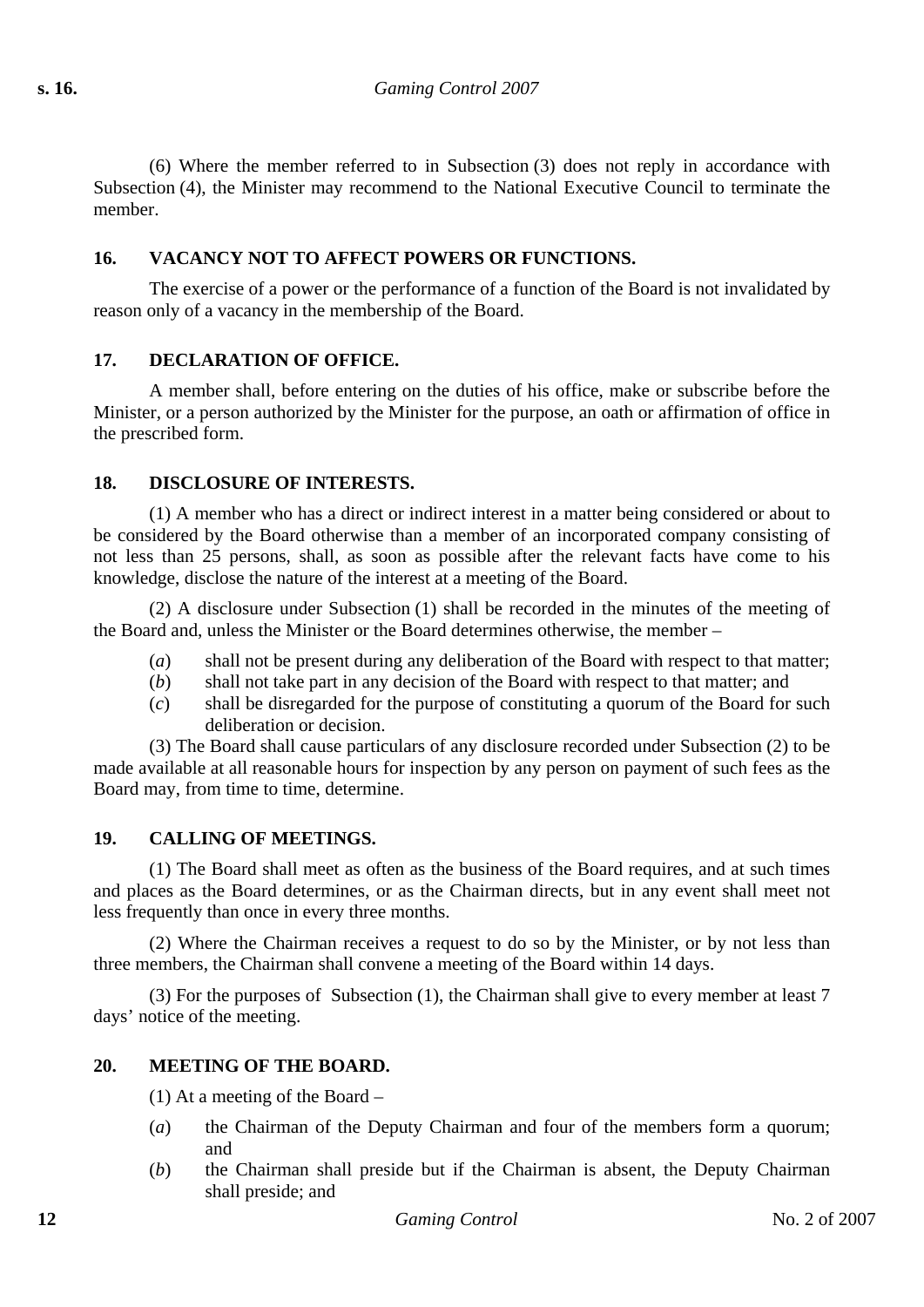- (*c*) if the Chairman and Deputy Chairman are absent, the members present shall appoint a Chairman for that meeting from amongst their own number; and
- (*d*) matters arising shall be decided by a majority of the votes of the members present and voting; and
- (*e*) the person presiding has a deliberative and, in the event of any equality of votes on any matter, also a casting vote.
- (2) The Board shall cause minutes of its meetings to be recorded and kept.

(3) Subject to this Act, the procedures of the Board are as determined by it.

#### **21. COMMITTEES OF THE BOARD.**

(1) The Board may, from time to time, establish committees of the Board to advise it on such matters as it considers necessary.

(2) In establishing a committee under Subsection (1), the Board may –

- (*a*) appoint such persons (including members of the Board) as it considers necessary; and
- (*b*) specify the functions and procedures of the committee.

(3) A member of a committee who is not a member of the Board may receive fees and allowances under *Boards (Fees and Allowances) Act 1955*.

### **22. DELEGATION.**

The Board may, by instrument, delegate to any member of the Board or to the Registrar all or any of its powers and functions under this Act (except this power of delegation).

### **23. ANNUAL REPORTS.**

(1) The Board shall, by 31 March in each year, furnish to the Minister a report on the progress and performance of the Board in relation to its functions for the year ending 31 December previously.

(2) In addition to details of its finances during the year, the Board shall include the following information its report under Subsection (1): –

- (*a*) details of all licences and permits granted during the financial year to which the report relates (including details of the conditions subject to which the licence was granted);
- (*b*) details of any changes to the conditions of a licence made by the Board during that year;
- (*c*) details of any disciplinary action taken by the Board against any person during that year;
- (*d*) details of any directions given by the Minister under this Act;
- (*e*) a summary of the outcome of any investigation or review carried out by the Board during that year.

(3) As soon as practicable after he has received a report under Subsection (1), the Minister shall forward the report to the Speaker for presentation to the Parliament.

(4) The Board shall, at intervals of six months, provide to each Provincial Government a report on gaming activities in the province.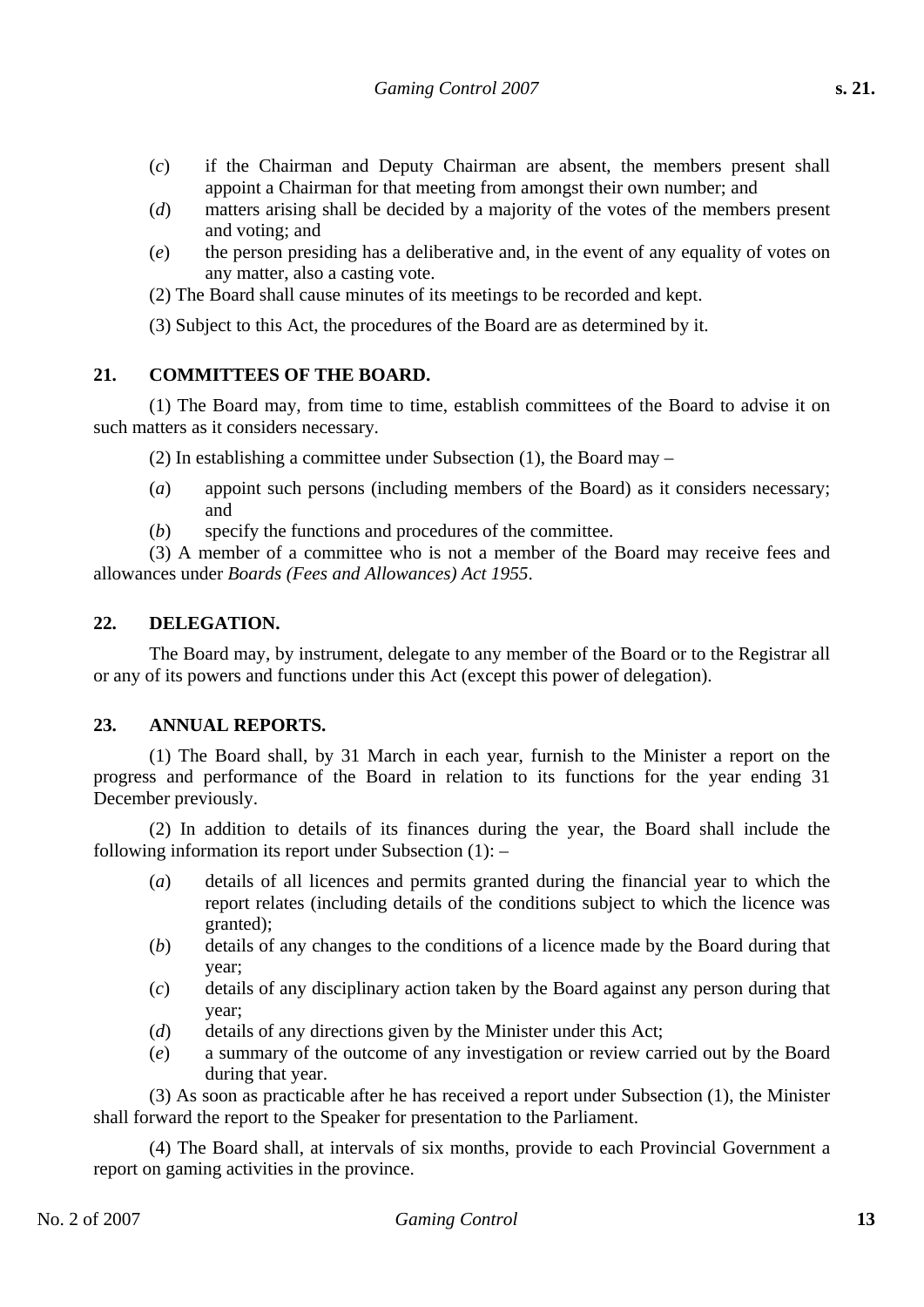## **24. BOARD MAY HOLD INQUIRIES.**

(1) For the purposes of the exercise of its functions under this Act –

- (*a*) the Board; or
- (*b*) the Registrar acting by direction and under the delegation in writing of the Board,

may arrange for the holding of inquiries in public or in private presided over by a member of the Board or by some other person appointed by the Board to preside.

(2) The person presiding at the inquiry may –

- (*a*) by summons under the hand of the Chairman or of the Registrar require the attendance of any witness; and
- (*b*) by notice in writing signed by the Chairman or by the Registrar, require the production of any book, paper or document relevant to the matter before the Board or the Registrar; and
- (*c*) inspect any book, paper and document produced before the Board or the Registrar and make copies of or extracts from matters therein that are relevant to the matter before the Board or the Registrar; and
- (*d*) examine any witness on oath or affirmation.

(3) For the purpose of Subsection (2), each member of the Board or the Registrar or other person appointed by the Board to hold an inquiry has authority to administer an oath.

(4) The person presiding at an inquiry under this section –

- (*a*) is not bound by the rules or practice of evidence and may inform himself on any matter in such manner as he considers appropriate; and
- (*b*) has the powers, authorities, protections and immunities conferred on a commissioner under the *Commissions of Inquiry Act 1951*.

(5) A person into whose conduct the Board or Registrar is proposing to inquire is entitled to be represented at the inquiry by a lawyer and to call and examine witnesses, and the Board shall give such person or his lawyer an opportunity of making to the Board such representations as are relevant to the inquiry.

 $(6)$  A person who –

- (*a*) having been personally served with a summons referred to in Subsection (2)(a) to attend before the Board or the Registrar, fails without lawful excuse to attend in obedience to that summons; or
- (*b*) being called or examined as a witness in any inquiry before the Board
	- (i) refuses to be sworn or make an affirmation; or
	- (ii) fails to answer any question relevant to a matter in issue in the inquiry; or
	- (iii) without lawful excuse fails to produce any book, paper or document mentioned in a notice referred to in Subsection (2)(b) and personally served upon him; or
	- (iv) knowingly and wilfully makes a false statement to the Board,

is guilty of an offence.

Penalty: A fine not exceeding K5,000.00 or imprisonment for a term not exceeding twelve months, or both.

(7) It is a defence to a prosecution for an offence against this section of failing to produce a book, paper or document that the book, paper or document was not relevant to the matter the subject of the inquiry.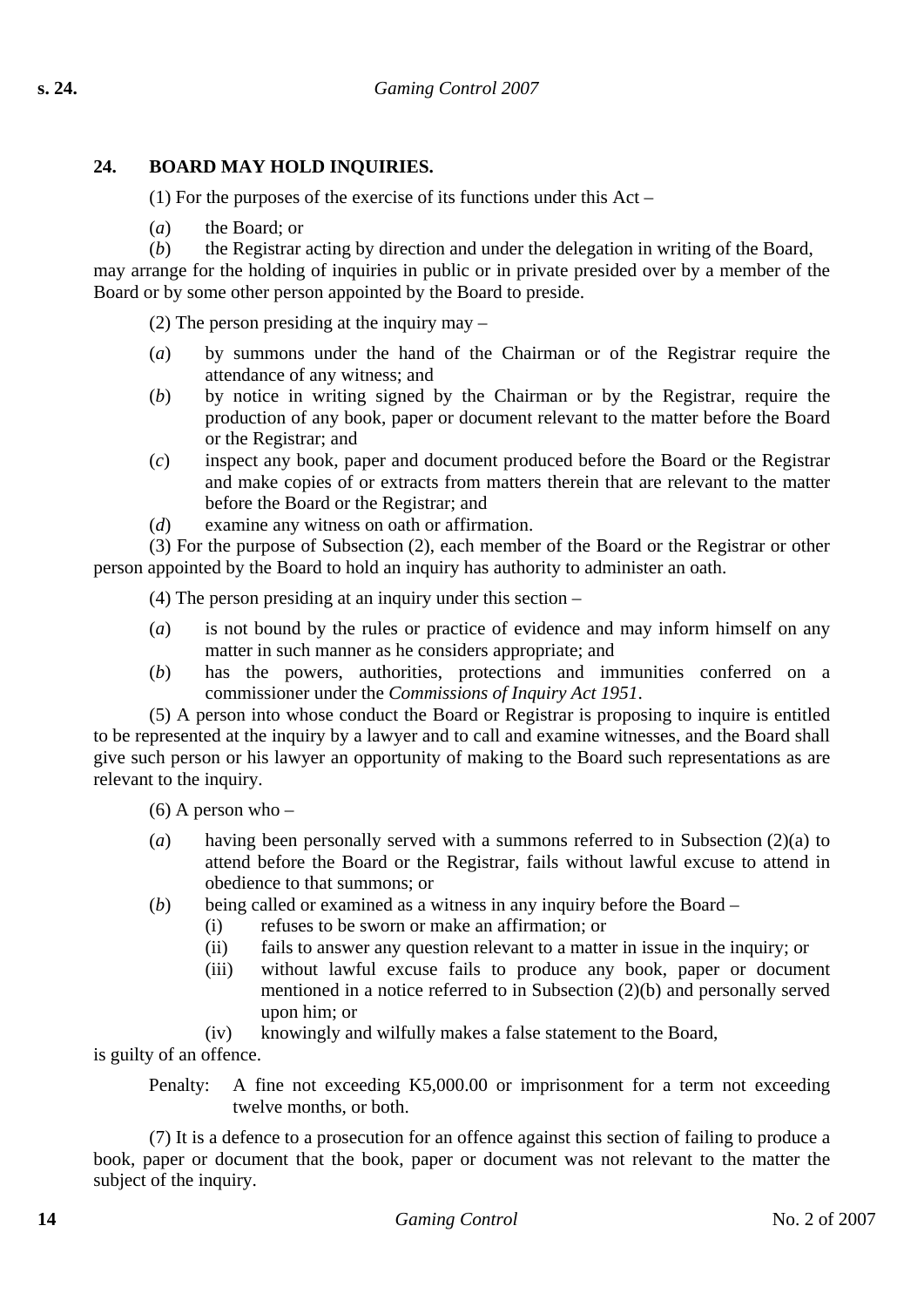(8) A statement made by a person in answer to a question put to him in the course of an inquiry conducted by the Board the Register or a person authorized by the Board or Registrar is not admissible in evidence in any proceedings against the person in a court, other than proceedings for an offence arising out of the falsity of the answer.

#### **25. SURPLUS INCOME.**

In January and July of each year, the Board shall review the cost of carrying out its functions against income received for the purpose in the six months prior to the month of review, and after taking into account anticipated income and expenditure for the ensuing six months period, shall pay any funds then held and surplus to requirements in the ensuing six months, into the Community Benefit Fund Account in accordance with Section 163.

#### **26. APPLICATION OF** *PUBLIC FINANCES (MANAGEMENT) ACT 1995***.**

Part VIII of the *Public Finances (Management) Act 1995* applies to and in relation to the Board.

#### *Division 2. – Chief Executive and other staff.*

### **27. PERSONS ENGAGED IN ADMINISTRATION OF ACT TO BE OF THE HIGHEST INTEGRITY.**

(1) This section applies to the following positions: –

- (*a*) the Board Secretary;
- (*b*) an inspector;
- (*c*) a member of staff of the Board; and
- (*d*) the Registrar; and
- (*e*) a consultant to the Board.

(2) A person is not eligible to be appointed to, or to hold, a position to which this section applies unless the person possesses the highest standard of integrity.

(3) The question of wether a person possesses the highest standard of integrity is to be determined by –

- (*a*) the Chief Executive in the case of the position of member of staff of the Board, consultant to the Board or inspector; and
- (*b*) the Minister in any other case.

(4) For the purpose of making a determination under Subsection (2), the Chief Executive shall (in the case of proposed appointments) and may (in all other cases) cause to be carried out all such investigations and inquiries as may be necessary and, in particular, shall (in the case of proposed appointments) and may (in all other cases) obtain and consider a report from the Commissioner of Police in relation to any person being considered for appointment to the position, or the holder of the position, as the case requires.

(5) In carrying out any investigation or inquiry for the purposes of this section, the Board shall comply with such guidelines as the Board may from time to time establish in connection with the conduct of such an investigation or inquiry.

(6) For the purpose of making a report under Subsection (3), the Commissioner of Police may require the person to whom the report relates to consent to having his photograph, finger prints and palm prints taken.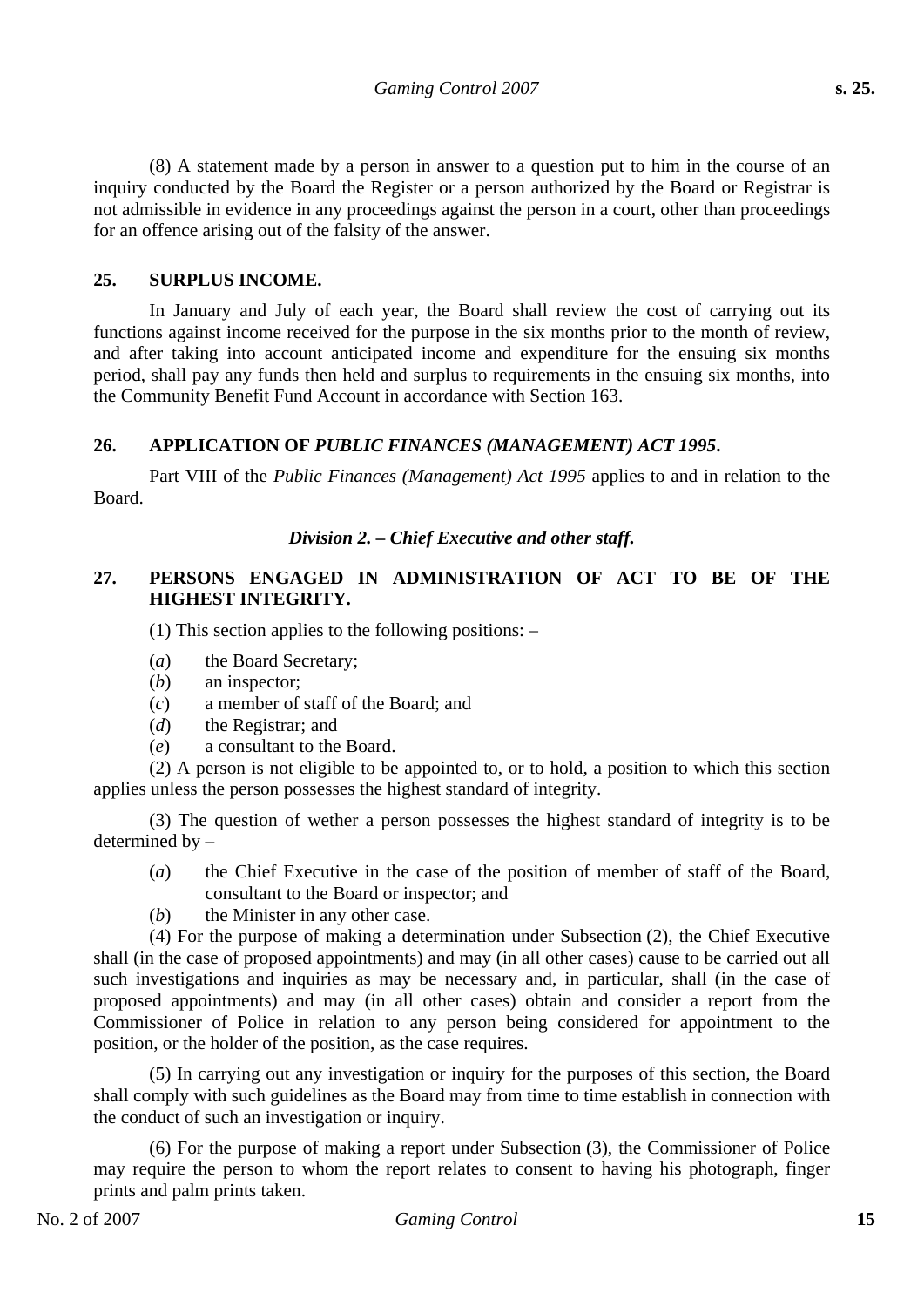(7) If a person fails to co-operate with an investigation or inquiry under Subsection (4) in relation to a position to which this section applies –

- (*a*) in the case of a candidate for appointment to such a position, the person is not eligible to be appointed to the position; and
- (*b*) in the case of the holder of such a position, that person is liable to be remove from the position.

(8) For the purpose of Subsection (7), a person fails to co-operate with an investigation or inquiry under Subsection (4) if –

- (*a*) the person refuses or fails to comply with a request for information for the purpose of the investigation or inquiry; or
- (*b*) the person refuses or fails to comply with a request for information from the Commissioner of Police in relation to the preparation of a report under Subsection (6); or
- (*c*) the person refuses or fails to comply with a request for consent under Subsection  $(6)$ .

(9) No compensation is payable to any person as a consequence of the holder of a position to which this section applies being removed from the position under Subsection (7).

(10) In relation only to casino operations under Part III, a person is not eligible to be appointed to, or to hold, a position to which this section applies if –

- (*a*) the person is, or was at any time during the previous four years, an employee of a person who is the holder of, or a close associate of the holder of, a casino licence or a party to a controlled contract (as defined in Part III) with the holder of a casino licence; or
- (*b*) the person has, or had at any time during the previous four years, directly or indirectly had any business or financial association with, or any business or financial interest in any matter in conjunction with, a person who is the holder of, or a close associate of the holder of, a casino licence or a party to a controlled contract with the holder of a casino licence.

(11) In Subsection (10), "casino licence" includes any licence or other form of authorization that authorizes its holder to conduct casino style gaming in any place.

(12) In the case of the position of casino inspector, member of staff of the Board or consultant to the Board, the Board may waive the operation of Subsection (10) in a particular case.

## **28. CHIEF EXECUTIVE.**

(1) There shall be a Chief Executive of the Board who –

- (*a*) shall be appointed in accordance with the *Regulatory Statutory Authorities (Appointment to Certain Offices) Act 2004*; and
- (*b*) shall be appointed for a period of five years; and
- (*c*) subject to the *Salaries and Conditions Monitoring Committee Act 1988*, shall be employed on terms and conditions as are determined by the Minister; and
- (*d*) is eligible for reappointment.
- (2) The Chief Executive –
- (*a*) shall manage the affairs of the Board; and
- (*b*) has such other functions as are determined by the Board.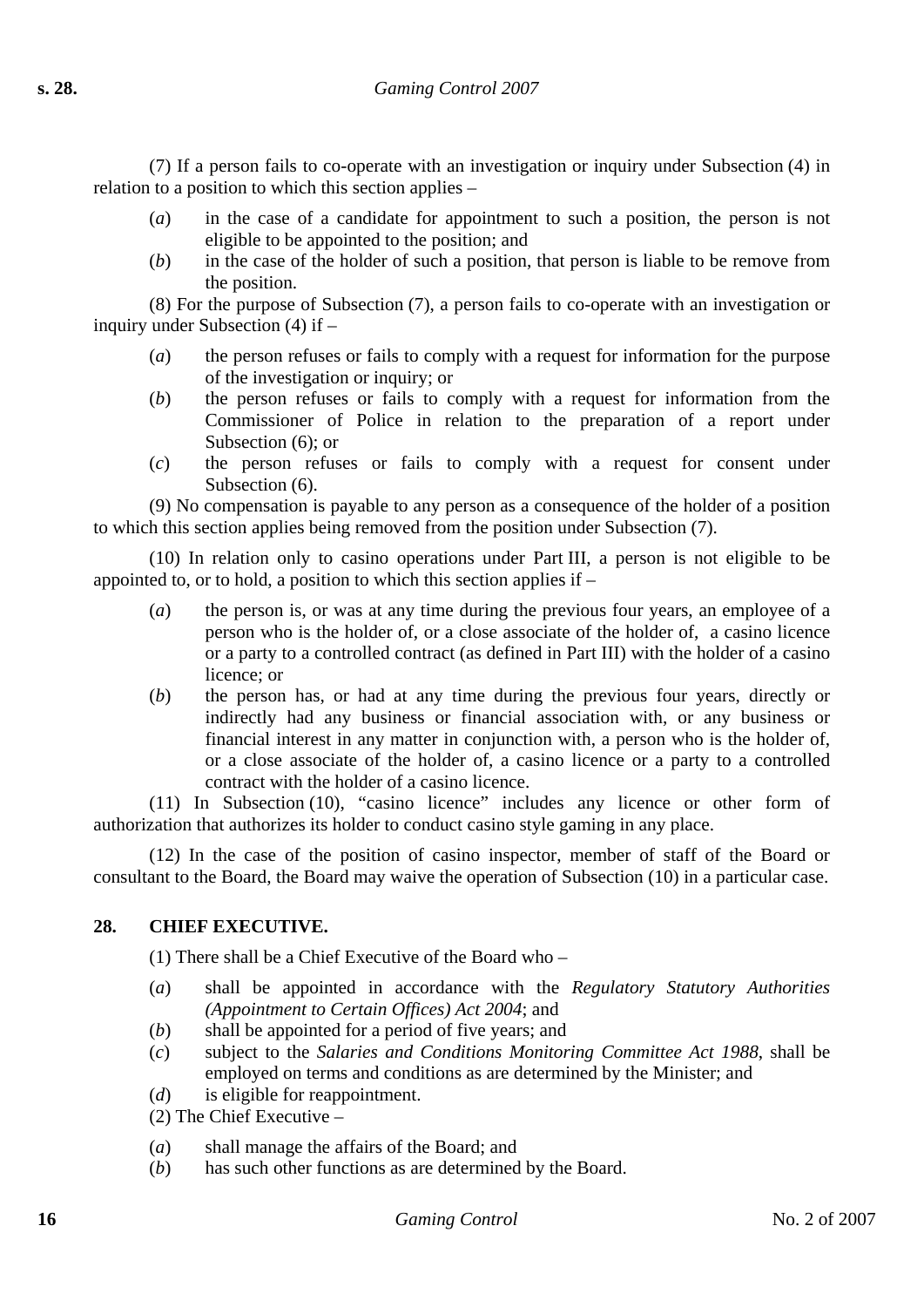(3) The terms and conditions of employment of the Chief Executive shall be contained in a written contract which shall be signed by the Chairman on behalf of the Board and by the Chief Executive.

## **29. REGISTRAR OF GAMING.**

The Chief Executive is the Registrar of Gaming.

### **30. FUNCTIONS OF THE REGISTRAR.**

The Registrar shall carry out and perform the functions and duties required of him under this Act or by the Board.

### **31. BOARD SECRETARY.**

(1) Subject to Subsection (2), the Board shall, by notice in the National Gazette, appointed a suitably qualified person to be the Board Secretary.

(2) Before making appointments under Subsection (1), the Board shall –

- (*a*) determine the qualifications and experience required for the office of Secretary; and
- (*b*) determine, subject to the *Salaries and Conditions Monitoring Committee Act 1988*, the terms and conditions of employment of the office; and
- (*c*) advertise the office
	- (i) on at least two occasions in a newspaper circulating nationally; and
	- (ii) in such other manner (if any) as the Board considers to be necessary or desirable.

(3) The terms and conditions of employment of the Board Secretary shall be contained in a written contract of employment which shall be signed by the Chief Secretary on behalf of the Board and by the Board Secretary.

(4) The functions of the Board Secretary are –

- (*a*) to perform secretarial services on behalf of the Board; and
- (*b*) to keep register of documents authenticated; and
- (*c*) to perform such other functions and duties as determined by the Board or the Chief Executive.

## **32. STAFF.**

(1) The Chief Executive may –

- (*a*) employ such staff as may be required to enable the Board to exercise its functions; and
- (*b*) arrange for the use of the services of any staff (by secondment or otherwise) or facilities of a government department, an administrative office or public or local authority; and
- (*c*) arrange for one or more police officers to be made available to perform services for the Board; and
- (*d*) subject to Subsection (5), engage such consultants as are necessary for the purposes of the Board.
- (2) In this Act, a reference to a member of the staff of the Board is a reference to  $-$
- (*a*) a person who is employed under Subsection (1)(a); or

### No. 2 of 2007 *Gaming Control* **17**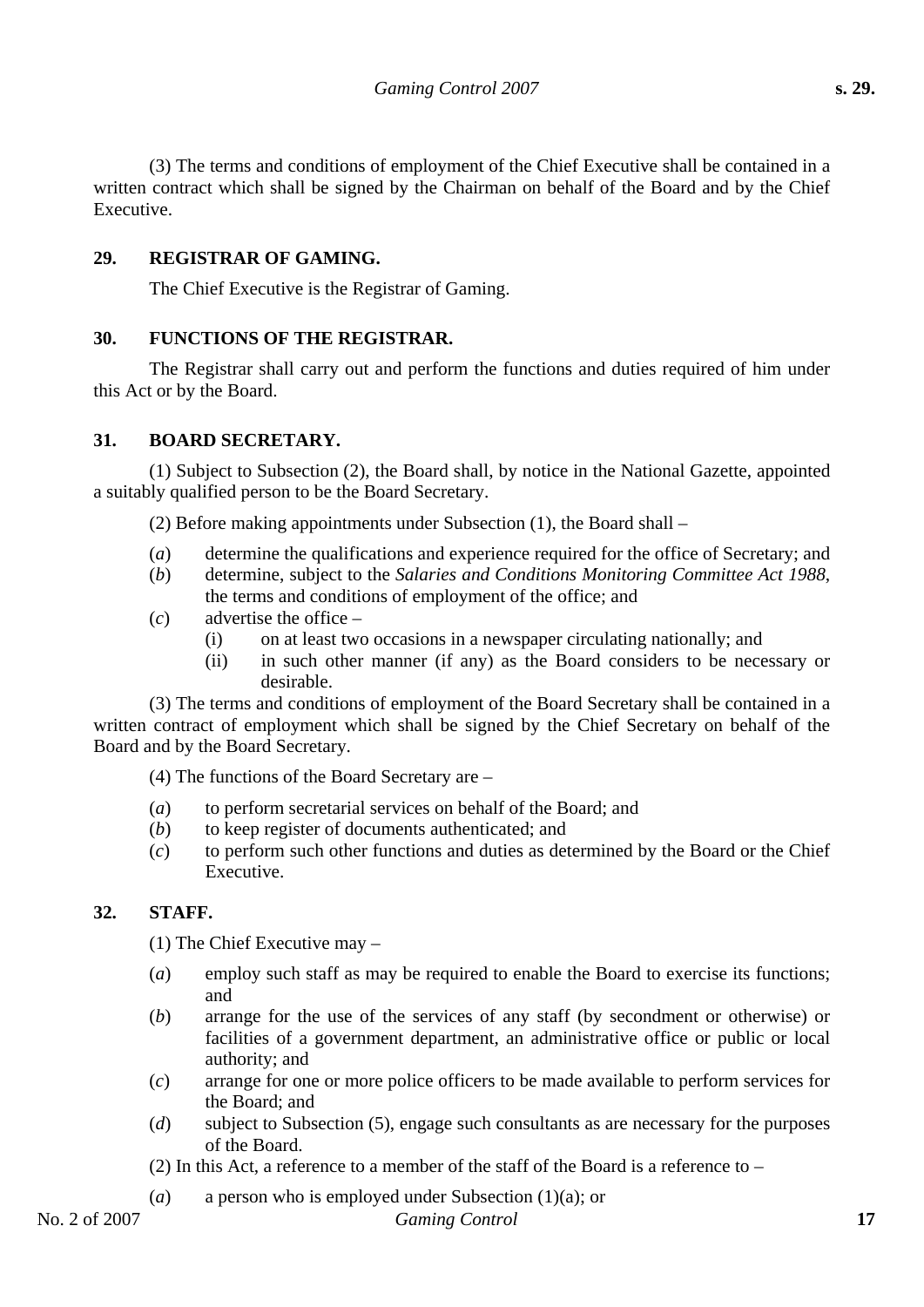(*b*) a person whose services are used under Subsection (1)(b).

(3) The provisions of this Act relating to the requirement for persons engaged in the administration of this Act to be of the highest integrity applies to the position of member of staff of the Board and to a consultant to the Board.

(4) The tenure of office and salary and terms and conditions of employment of a person appointed under this section are, subject to the *Salaries and Conditions Monitoring Committee Act 1988*; as determined by the Chief Executive.

(5) The Chief Executive may, from time to time, within the limit of funds available for the purpose appoint as a consultant or consultants on any matter in relation to its functions, such person or persons possessing appropriate expertise in relation to the consultancy and, subject to approval of the Minister, on such terms and conditions as determined by the Chief Executive.

### **33. PUBLIC SERVICE RIGHTS.**

Where an officer or employee of the Public Service is appointed to be Registrar or a member of the staff, his service as Registrar or as a member of the staff shall be counted as service in the Public Service for the purpose of determining his rights (if any) in respect of –

- (*a*) leave of absence on grounds of illness; or
- (*b*) furlough or pay instead of furlough (including pay to dependants on the deaths of the officer).

#### *Division 3. – Registers.*

#### **34. REGISTER OF CASINO LICENCES.**

(1) The Registrar shall establish and maintain a Registrar of Casino Licences.

(2) The Registrar shall enter in the Register of Casino Licences the particulars of the issue, renewal, suspension, cancellation and such other particulars as the Board directs of each casino licence granted under this Act.

(3) The Registrar shall, at reasonable times –

- (*a*) make available the Register of Casino Licences for inspection on payment of the prescribed fee; and
- (*b*) allow copies of entries in the Registrar of Casino Licences to be made on payment of the prescribed fee.

### **35. REGISTRAR OF CASINO INSPECTORS.**

(1) The Registrar shall establish and maintain a Register of Casino Inspectors.

(2) The Registrar shall enter in the Register of Casino Inspectors the particulars of each person appointed as a casino inspector under Section 94.

(3) The Registrar shall, at reasonable times –

- (*a*) make available the Register of Casino Inspectors for inspection on payment of the prescribed fee; and
- (*b*) allow copies of entries in the Register of Casino Inspectors to be made on payment of the prescribed fee.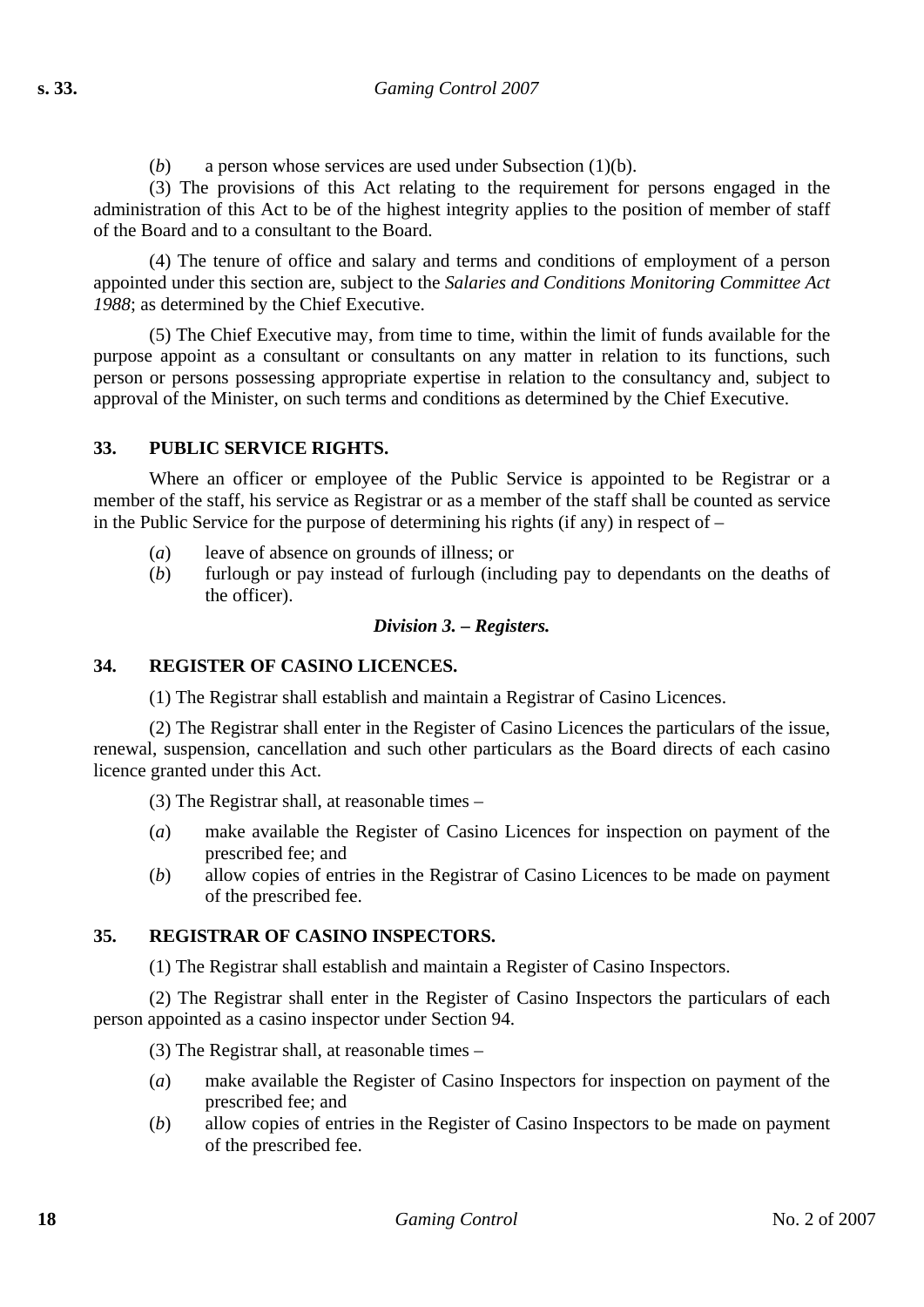#### **36. REGISTER OF CASINO EMPLOYEES.**

(1) The Registrar shall establish and maintain a Register of Casino Employees if the Board requires all or a class of employees employed in a casino to be licensed under Section 68.

(2) The Registrar shall enter in the Register of Casino Employees the particulars of each person licensed as a casino employee.

(3) The Registrar shall, at reasonable times –

- (*a*) make available the Register of Casino Employees for inspection on payment of the prescribed fee; and
- (*b*) allow copies of entries in the Register of Casino Employees to be made on payment of the prescribed fee.

## **37. REGISTER OF GAMING MACHINE PERMITS AND GAMING MACHINE OPERATOR'S LICENSES.**

(1) The Registrar shall establish and maintain a Register of Gaming Machine Permits and Gaming Machine Operator's Licenses.

(2) The Registrar shall enter in the Register of Gaming Machine Permits and Gaming Machine Operator's Licences the particulars of the issue, renewal, suspension, cancellation and such other particulars as the Board directs of each permit, special permit and licence granted under this Act.

(3) The Registrar shall at reasonable times –

- (*a*) make available the Register of Gaming Machine Permits and Gaming Machine Operator's Licences for inspection on payment of the prescribed fee; and
- (*b*) allow copies of entries in the Register of Gaming Machine Permits and Gaming Machine Operator's Licences to be made on payment of the prescribed fee.

### **38. REGISTER OF GAMING MACHINE TECHNICIAN'S LICENCES.**

(1) The Registrar shall establish and maintain a Register of Gaming Machine Technician's Licences.

(2) The Registrar shall enter in the Register of Gaming Machine Technician's Licence the particulars of each person licensed as a gaming machine technician under Section 139.

(3) The Registrar shall, at reasonable times –

- (*a*) make available the Register of Gaming Machine Technician's Licences for inspection on payment of the prescribed fee; and
- (*b*) allow copies of entries in the Register of Gaming Machine Technician's Licences to be made on payment of the prescribed fee.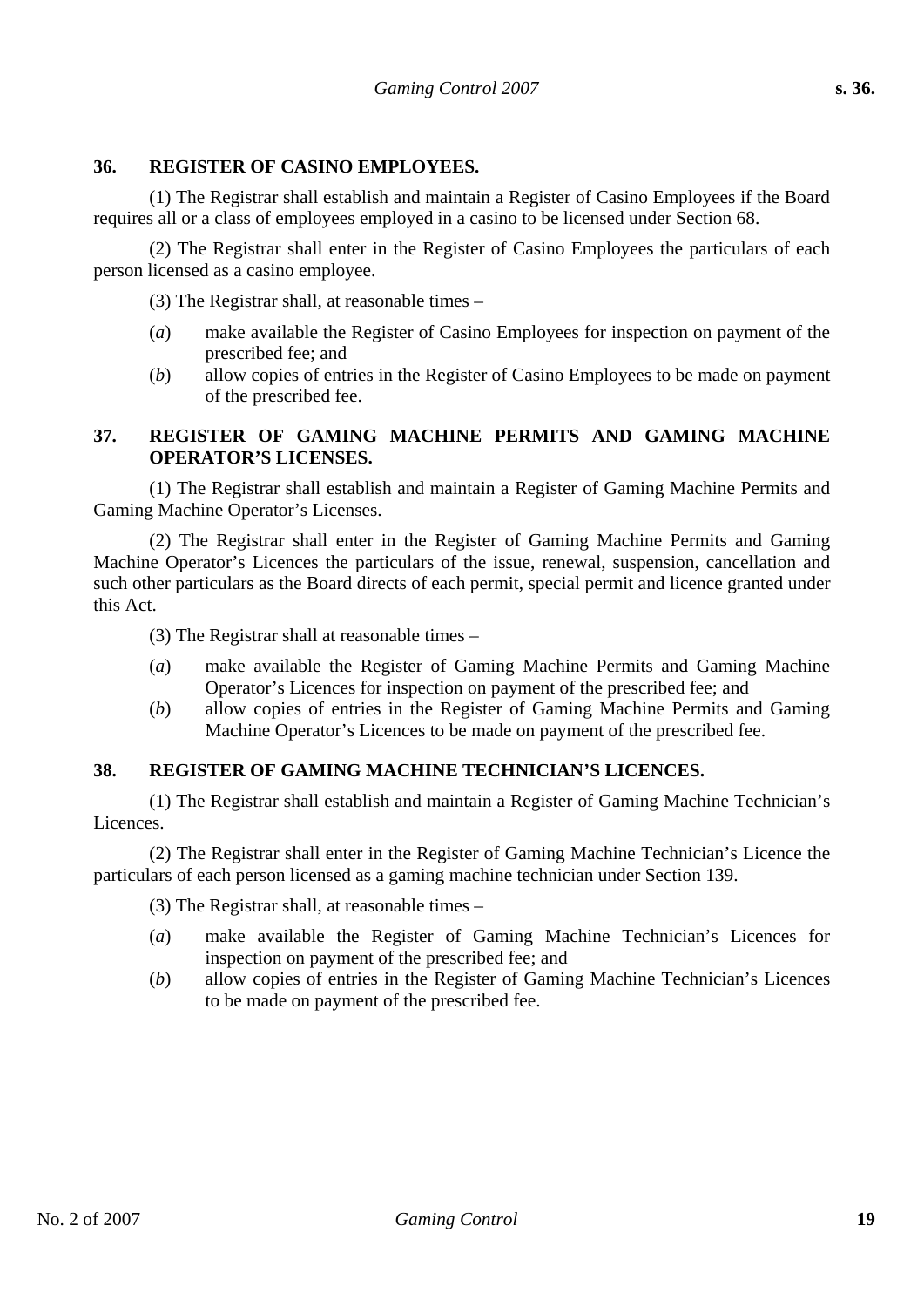# **PART III. – CASINOS.**

### *Division 1. – General.*

### **39. OBJECTS OF THIS PART.**

(1) The primary objects of this Part are –

- (*a*) to ensure that the management and operation of a casino remain free from criminal influence or exploitation; and
- (*b*) to ensure that gaming in a casino is conducted fairly and honestly; and
- (*c*) to contain and control the potential of a casino to cause harm to the public interest and to individuals and families.

(2) All persons having functions under this Part are required to have due regard to the objects referred to in Subsection (1) when exercising those functions.

#### **40. NUMBER OF CASINO LICENCES.**

(1) The National Executive Council, on the recommendation of the Minister, may determine the number of casino licences that may be in force under this Act at any particular time but there shall not be more than one licence for the first ten years after the coming into operation of this Act.

(2) A casino licence shall apply to one casino only.

## **41. MINISTERIAL DIRECTIONS AS TO REQUIREMENTS FOR CASINO.**

(1) The Minister may from time to time give a direction in writing to the Board as to any of the following matters: –

- (*a*) the permissible location for a casino;
- (*b*) the required size and style of a casino;
- (*c*) the development required to take place in conjunction with the establishment of a casino including the requirement for a hotel or other complex of which a casino is to form part;
- (*d*) any other prescribed matter concerning the establishment of a casino.

(2) Before giving a direction under Subsection (1), the Minister shall call for a report on matter from the Board.

(3) Where the Minister issues a direction under Subsection (1), he may vary or revoke it by a further direction in writing to the Board.

(4) The Board shall exercise its functions under this Act in respect of the grant of a casino licence, the conduct of negotiations and the entering into of agreements in a manner that is consistent with the directions of the Minister under this section.

### **42. GAMING MACHINES IN CASINOS.**

(1) Before directing the Board to invite expressions of interest under this Act as provided in Section 43, the Minister shall establish an inquiry into the likely effect of the availability of gaming machines in a casino on the operations and viability of the holders of permits granted under Part IV in relation to gaming machines.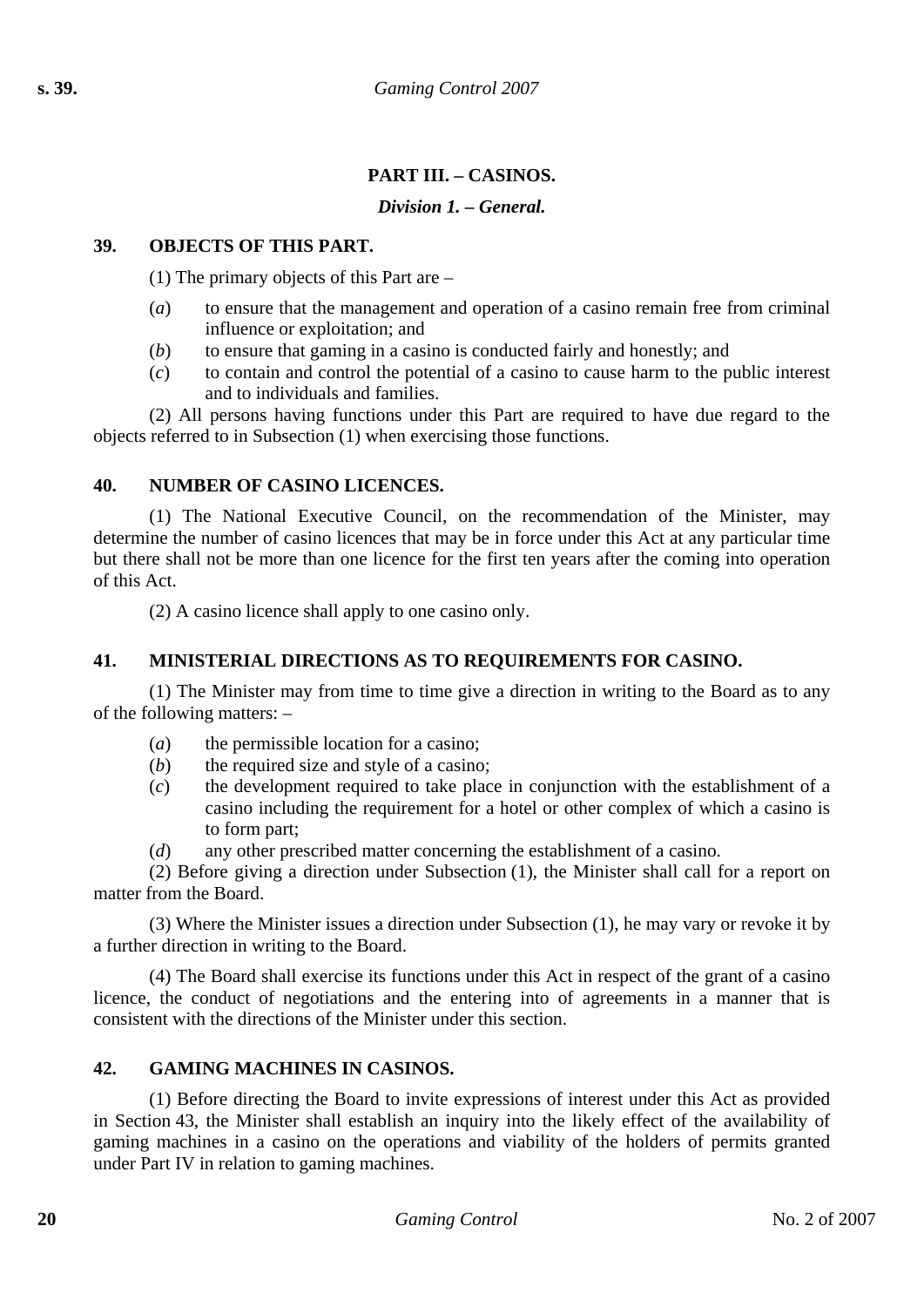(2) The Minister may, on the receipt of a report following an inquiry under Subsection (1), and acting on the recommendations contained in the report, give a direction in writing to the Board as to whether or not and to what extent (if any) gaming machines are to be available in a casino.

(3) The Board shall exercise its functions so as to give effect to a direction by the Minister under this section.

(4) The provisions of Part IV of this Act apply to the use and operation of any gaming machines established and operated in a casino.

## **43. BOARD MAY INVITE EXPRESSIONS OF INTEREST.**

(1) At the direction of the Minister, the Board shall publicly invite expressions of interest for the establishment and operation of a casino.

(2) An invitation under Subsection (1) –

- (*a*) shall provide information concerning the requirements for the establishment and operation of the proposed casino; and
- (*b*) shall be in terms that are consistent with any applicable directions given by the Minister under Section 41; and
- (*c*) shall contain such other matters that the Board considers relevant.
- (3) The Board may charge a fee for any expression of interest made under this section.

### **44. BOARD MAY CONDUCT NEGOTIATIONS AND ENTER INTO AGREEMENTS.**

(1) With the approval of the Minister, the Board may conduct negotiations and enter into agreements on behalf of the State for or in connection with the establishment and operation of a casino and any development of which a casino or proposed casino forms part.

(2) An agreement made under this section may contain only terms not inconsistent with this Act that are approved by the Minister on the recommendation of the Board.

(3) An agreement made under this section may provide that all or specified obligations imposed by the agreement are to be considered to be conditions of the relevant casino licence and such a provision has effect accordingly.

(4) An assignment or encumbrance of the rights and obligations conferred or imposed by an agreement made under this section is void unless the Minister, on the recommendation of the Board, consents to the assignment or encumbrance and any conditions subject to which the consent is given are complied with.

(5) The Minister may, on the recommendation of the Board, vary or revoke a consent given under Subsection (4).

#### *Division 2. – Casino licence.*

### **45. APPLICATION FOR CASINO LICENCE.**

(1) At the direction of the Minister, the Board shall publicly invite applications for a casino licence.

(2) The invitation shall be in terms that are consistent with any applicable directions of the Minister.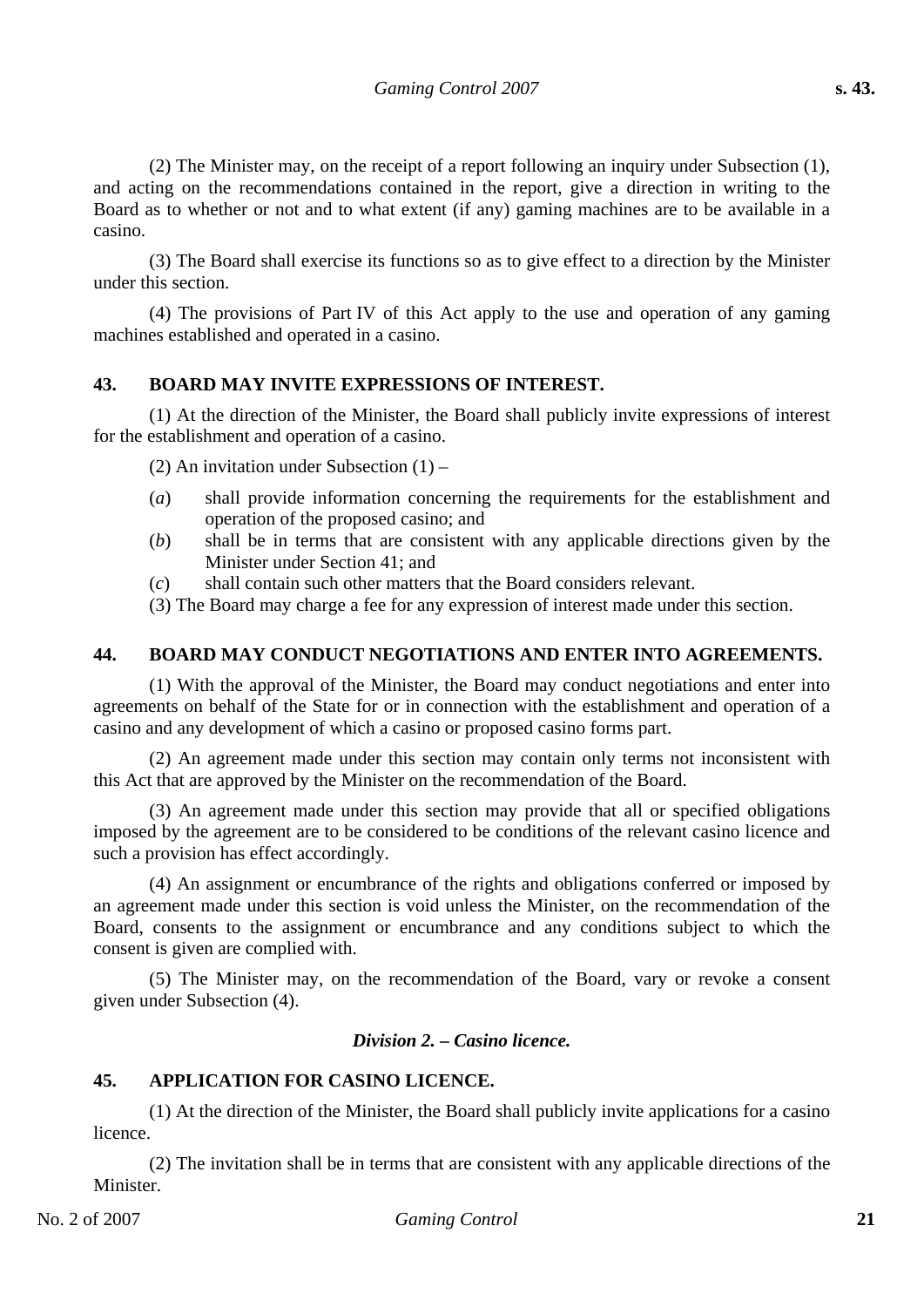- (3) A person is not entitled to make an application for a casino licence unless –
- (*a*) it is in relation to an invitation under Subsection (1); and
- (*b*) it conforms materially with the terms of the invitation.

(4) Unless the Board otherwise permits in a particular case, an application shall comply with the following requirements:  $-$ 

- (*a*) it is made in a form approved by the Board;
- (*b*) it is accompanied by such prescribed application fee; and
- (*c*) it contains or is accompanied by such information as the application form requires and such further or additional information as the Board may request.

(5) The Board may, at its discretion, refund the whole or any part of an application fee if the application is not successful.

### **46. MATTERS TO BE CONSIDERED IN DETERMINING APPLICATIONS.**

In considering an application for a casino licence, the Board is to have regard to the following matters: –

- (*a*) the requirements of this Act concerning the suitability of the applicant and close associates of the applicant;
- (*b*) the standard and nature of the proposed casino, and the facilities to be provided in, or in conjunction with, the proposed casino;
- (*c*) the likely impact of the use of the premises concerned as a casino on tourism, employment and economic development generally in the place or region in which the premises are located;
- (*d*) the expertise of the applicant, having regard to the obligations of the holder of a casino licence under this Act; and
- (*e*) such other matters as the Board considers relevant.

## **47. SUITABILITY OF APPLICANT AND CLOSE ASSOCIATES OF APPLICANT.**

(1) The Board shall not grant an application for a casino licence unless it is satisfied that the applicant, and each close associate of the applicant, is a suitable person to be concerned in or associated with the management and operation of a casino.

(2) For the purposes of Subsection (1), the Board shall consider whether –

- (*a*) each of those persons is of good repute, having regard to character, honesty and integrity; and
- (*b*) each of those persons is of sound and stable financial background; and
- (*c*) in the case of an applicant that is not a natural person, it has or has arranged a satisfactory ownership, trust or corporate structure; and
- (*d*) the applicant has or is able to obtain financial resources that are both suitable and adequate for ensuring the financial viability of the proposed casino; and
- (*e*) the applicant has or is able to obtain the services of persons who have sufficient experience in the management and operation of a casino; and
- (*f*) the applicant has sufficient business ability to establish and maintain a viable and profitable casino business; and
- (*g*) any of those persons has any business association with any person, body or association who, in the opinion of the Board, is not of good repute having regard to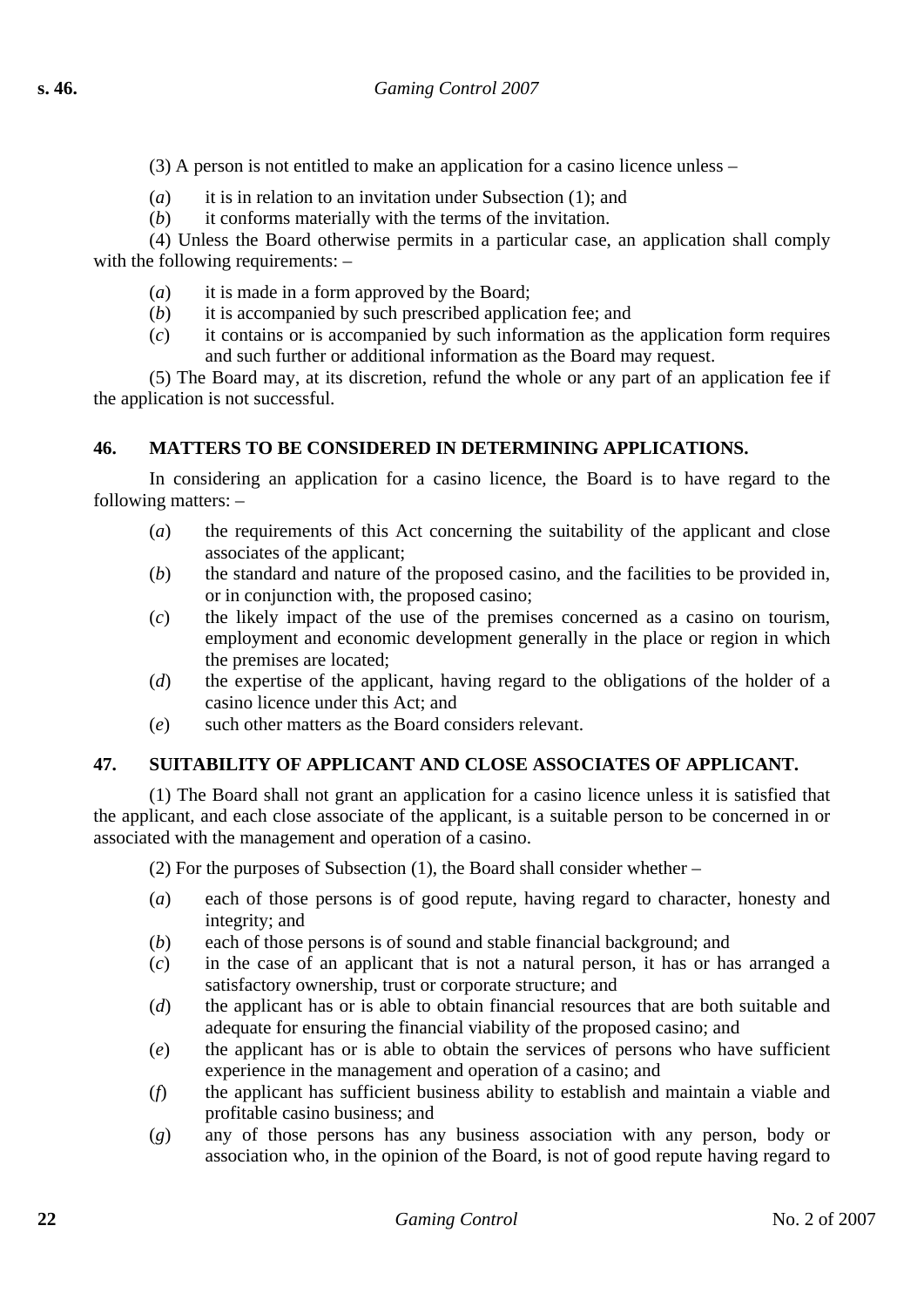character, honesty and integrity or has undesirable or unsatisfactory financial sources; and

(*h*) each director, partner, trustee, executive officer and secretary and any other officer or person determined by the Board to be associated or connected with the ownership, administration or management of the operations or business of the applicant or a close associate of the applicant is a suitable person to act in that capacity.

#### **48. MEANING OF "CLOSE ASSOCIATE".**

(1) For the purpose of this Act, a person is a close associate of an applicant for, or the holder of, a casino licence of the person –

- (*a*) holds or will hold any relevant financial interest, or is or will be entitled to exercise any relevant power (wether in his own right or on behalf of any other person), in the casino business of the licensed applicant or holder, by virtue of that interest or power is or will be able (in the opinion of the Board) to exercise a significant influence over or with respect to the management or operation of the casino business; or
- (*b*) holds or will hold any relevant position, whether in his own right or on behalf of any other person, in the casino business of the licensed applicant or holder; and
- (*c*) without limiting the generality of Paragraphs (a) and (b), includes
	- (i) the husband or spouse; or
	- (ii) a parent or grandparent, son, daughter or grandchild, brother or sister and includes a person who has the same relationship by affinity; or
	- (iii) a partner; or
	- (iv) a body corporate of which the person is an executive officer; or
	- (v) where the person is a body corporate an executive officer of the body corporate; or
	- (vi) an employee or employer.
- (2) In this section –

#### **"relevant financial interest"** means –

- (*a*) any share in the capital of the business; or
- (*b*) any entitlement to receive any income derived from the business, whether the entitlement arises at law or in equity or otherwise;
- **"relevant position"** means the position of director, manager, and other executive positions and secretary, however those positions are designated;

**"relevant power"** means any power, whether exercisable by voting or otherwise and wether exercisable alone or in association with others –

- (*a*) to participate in any directorial, managerial or executive decision; or
- (*b*) to elect or appoint any person to any relevant position.

### **49. INVESTIGATION OF APPLICATIONS.**

(1) On receiving an application for a casino licence, the Board shall carry out all such investigations and inquiries as it considers necessary for the proper assessment of the application.

(2) In particular, the Board shall, for the purpose of Subsection  $(1)$  –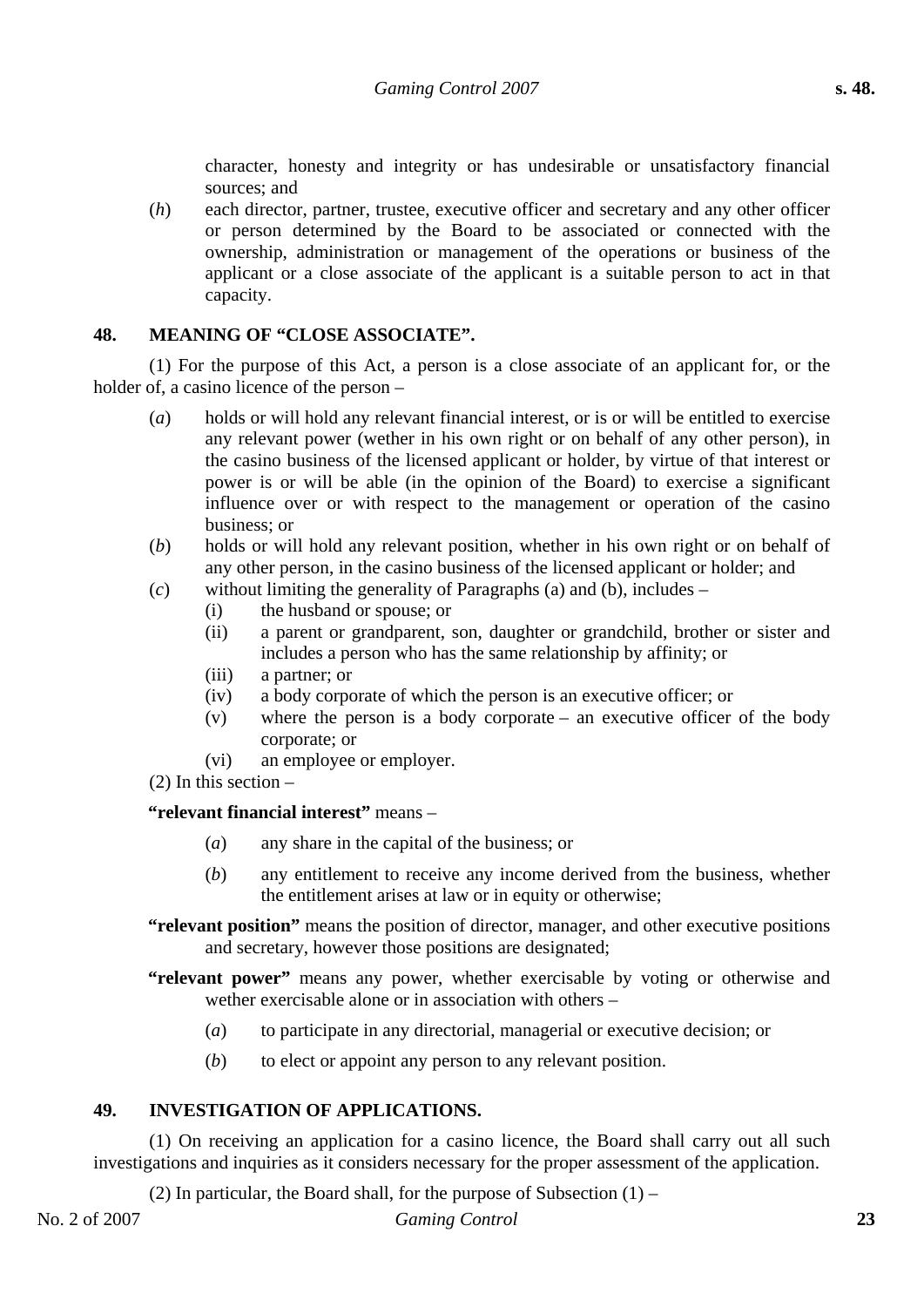- (*a*) require any person it is investigating in relation to the person's suitability to be concerned in or associated with the management or operation of a casino to consent to having his photograph, finger prints and palm prints taken; and
- (*b*) refer to the Commissioner of Police details of the persons the Board is investigating, copies of any photographs, finger prints and palm prints taken and any supporting information that the Board considers appropriate for referral to the Commissioner of Police.

(3) The Commissioner of Police is to inquire into and report to the Board on such matters concerning the application as the Board may request.

(4) The Board may refuse to consider an application for a casino licence while, in relation to that application, any person from whom it requires a photograph, finger prints or palm prints refuses to allow his photograph, finger prints or palm prints to be taken.

## **50. BOARD MAY RESOURCE FURTHER INFORMATION, ETC.,.**

(1) The Board may, by notice in writing, require a person who is an applicant for a casino licence or who, in the opinion of the Board, has some association or connection with the applicant that is relevant to the application to do any one or more of the following things: –

- (*a*) to provide, in accordance with directions in the notice, such information, verified by statutory declaration, as is relevant to the investigation of the application and is specified in the notice;
- (*b*) to produce, in accordance with directions in the notice, such records relevant to investigation of the application as are specified in the notice and to permit examination of the records, the taking of extracts from them and making of copies of them;
- (*c*) to authorize a person described in the notice to comply with a specified requirement of the kind referred to in Paragraphs (a) or (b); and
- (*d*) to furnish to the Board such authorities and consents as the Board directs for the purpose of enabling the Board to obtain information (including financial and other confidential information) from other persons concerning the person and his associates or relations.

(2) If a requirement specified Subsection (1) is not complied with, the Board may refuse to consider the application concerned.

(3) A person who complies with a requirement of a notice under this section and provides to the Board information requested does not on that account incur a liability to another person.

# **51. COST OF INVESTIGATIONS TO BE PAID BY APPLICANT.**

(1) The reasonable costs incurred by the Board in investigating and inquiring into an application for a casino licence shall be paid to the Board by the applicant, unless the Board determines otherwise in a particular case.

(2) The Board may requires part or full payment in advance of the amount it estimates will be payable by the applicant and may refuse to deal with the application until the required payment is made.

(3) Investigation and inquiry costs may include travelling expenses.

(4) It is a condition of a casino licence granted to an applicant that any amount payable by the applicant to cover costs of investigations is paid.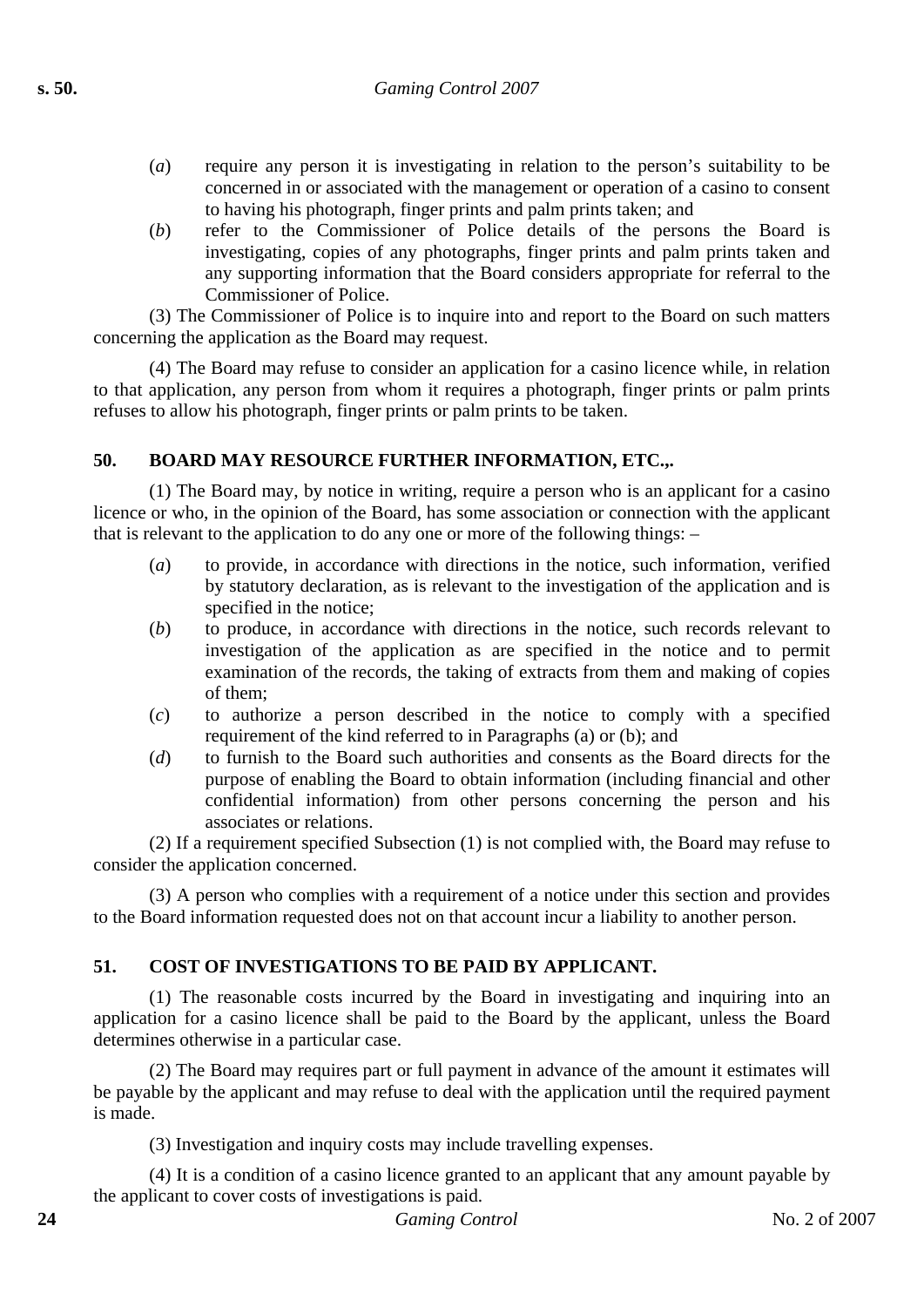## **52. UPDATING OF APPLICATIONS.**

(1) If a change occurs in the information provided in or in connection with an application for a casino licence before the application is determined, the applicant shall as soon as possible give the Board written particulars of the change verified by statutory declaration.

(2) A person, who fails to provide the information under Subsection (1), is guilty of an offence.

Penalty: Aine not exceeding K10,000.00 or imprisonment for a term not exceeding two years, or both.

(3) Particulars of any change given by the applicant under Subsection (1) shall be considered as forming part of the original application for the purposes of the application.

(4) The requirement in this section does not apply to a change in information if the Board has notified the applicant in writing that the Board does not require particulars of any change in the information concerned or does not require particulars of the type of change concerned.

#### **53. DETERMINATION OF APPLICATIONS.**

(1) The Board shall determine an application and may –

- (*a*) reject the application; or
- (*b*) grant a casino licence to the applicant.
- (2) A casino licence granted under Subsection  $(1)$  –
- (*a*) is subject to such conditions as the Board determines and are specified on the licence; and
- (*b*) is subject to such prescribed licence fee.

(3) Where an application for a licence is rejected under Subsection (2), the Board is not required to give reasons for its decision to reject the application.

(4) A decision of the Board under this section is not subject to appeal.

## **54. BOARD TO DEFINE CASINO PREMISES.**

(1) The boundaries of a casino are to be defined initially by being specified in the casino licence and may be redefined by the Board for time to time as the Board thinks fit.

(2) A redefining of the boundaries of a casino may be done of the Board's own motion or on the application of the licensee.

(3) The redefining of the boundaries of a casino takes effect when the Board gives written notice of it to the casino operator or on such later date as the notice may specify.

#### **55. DURATION OF CASINO LICENCE.**

A casino licence shall be for a period of ten years from the date on which it was granted and remains in force unless it is sooner cancelled or surrendered under this Act.

## **56. NO PROPERTY RIGHT IN CASINO LICENCE.**

A casino licence confers no right of property and is not capable of being assigned or mortgage, charged or encumbered in any manner.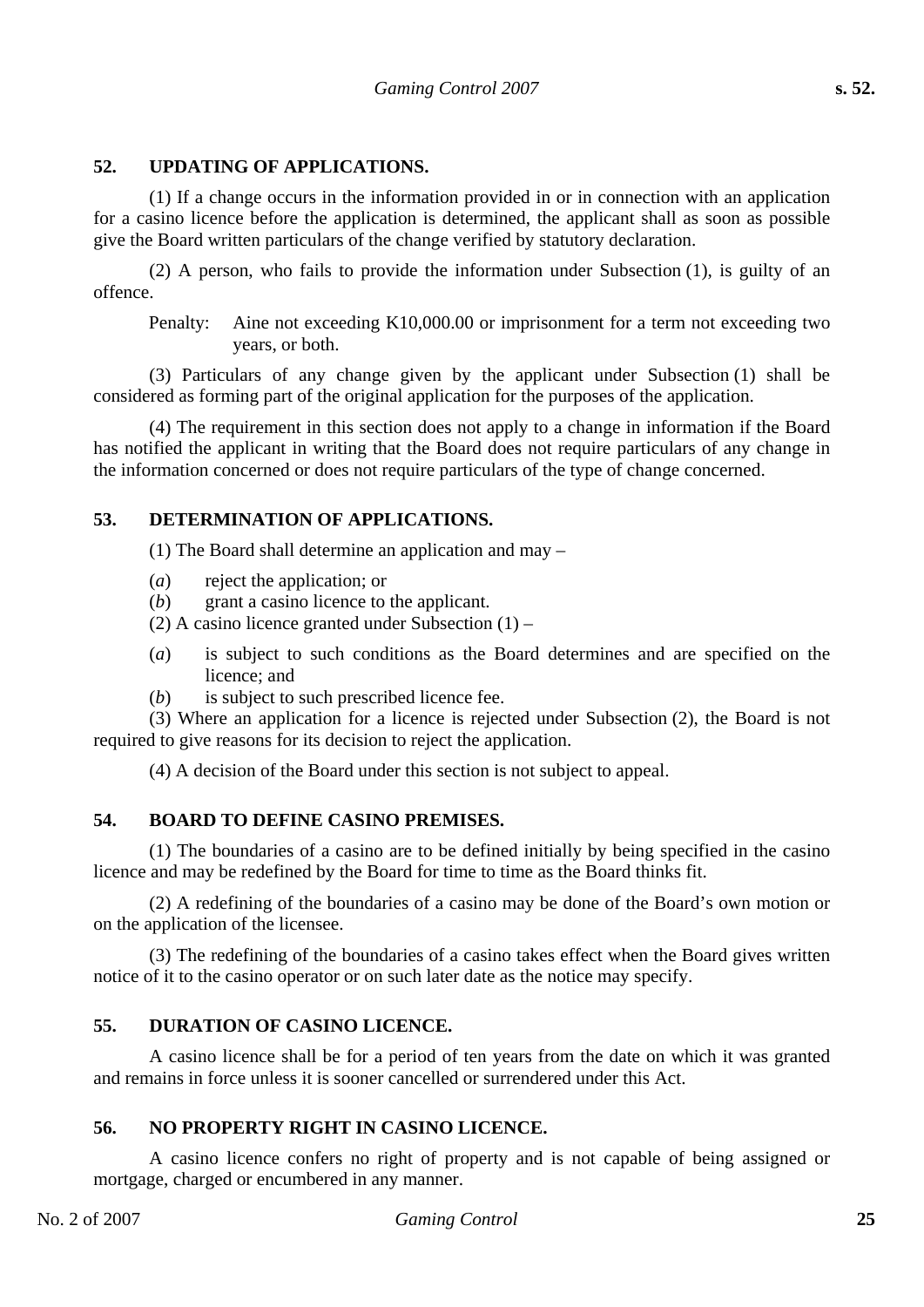## **57. CONDITIONS OF CASINO LICENCE.**

(1) The conditions of a casino licence (whether as originally imposed or as amended) may relate to any matter for which provision is made by this Act but shall not be inconsistent with a provision of this Act.

(2) The conditions of a casino licence may be amended by being substituted, varied, revoked or added to.

(3) An amendment may be proposed –

- (*a*) by the licensee by requesting the Board in writing to make the amendment; or
- (*b*) by the Board by giving notice in writing of the proposed amendment to the licensee and giving the licensee at least 14 days to make submissions to the Board concerning the proposed amendment.

(4) The Board shall consider any submissions made by the licensee and decide whether to make the proposed amendment, either with or without changes from that originally proposed.

(5) The Board shall notify the licensee of any amendment it makes to the licence such amendment to take effect when notice of the decision is given to the licensee or on such other date as is specified in the notice.

#### *Division 3. – Surrender of casino licence.*

#### **58. SURRENDER OF CASINO LICENCE.**

(1) A casino operator may surrender the casino licence by giving notice in writing to the Board.

(2) The surrender takes effect only if the Board consents to the surrender.

## **59. APPOINTMENT OF MANAGER IF CASINO LICENCE SUSPENDED, CANCELLED OR SURRENDERED.**

(1) Where a casino licence is suspended, cancelled or surrendered, the Board may, if it is satisfied that it is in the public interest to do so, by instrument in writing, appoint a person to be the manager of the casino for the purpose of this section.

(2) In appointing a person to be the manager, the Board shall have regard to the suitability of the person.

(3) The manager shall be appointed on such terms and conditions as the Board determines.

 $(4)$  The manager –

- (*a*) is to be considered to be the holder of a casino licence granted on the same terms and subject to the same conditions as the suspended, cancelled or surrendered licence (as in force immediately before the suspension, cancellation or surrender) with such modifications as the Board may direct; and
- (*b*) is to assume full control of and responsibility for the business of the casino operator in respect of the casino; and
- (*c*) is to conduct or cause to be conducted casino operations in accordance with this Act; and
- (*d*) has, in connection with the conduct of those operations, all the functions of the operator.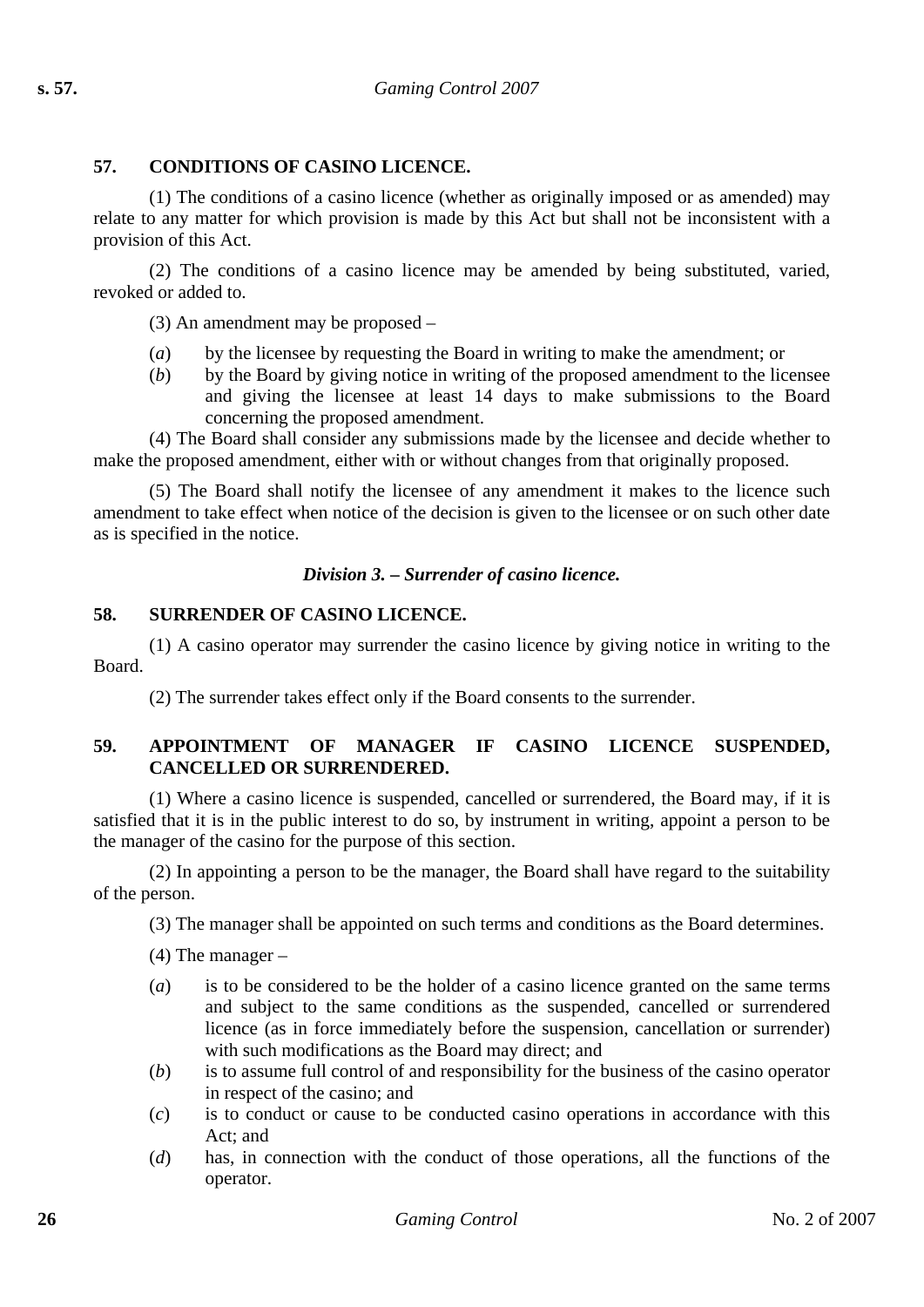(5) Regulations may make provision for or with respect to the functions of the manager of a casino appointed under this section.

(6) The following provisions have effect in respect of the net earnings of a casino while operations in the casino are being conducted by a manager under this section: –

- (*a*) no payment of net earnings is to be made to the holder of the suspended, cancelled or surrendered casino licence without the prior approval of the Board;
- (*b*) the former operator is entitled to a fair rate of return out of net earnings (if any) on any property of the former operator retained by the manager; and
- (*c*) the Board may in its discretion direct that all or any part of net earnings (other than that to which the former operator is entitled under Paragraph (b) is to be paid into the Community Benefit Fund, with any balance to be paid to the former operator.

#### *Division 4. – Supervision and control of casino operators.*

## **60. DIRECTIONS TO OPERATOR.**

(1) Subject to this section, the Board may give a casino operator a written direction that relates to the conduct, supervision or control of operations in the casino.

(2) It is a condition of a casino licence that the casino operator shall comply with a direction given under Subsection (1) as soon as it takes effect.

(3) A direction issued under Subsection (1) takes effect when the direction is given to the casino operator or on such other date as is specified in the direction.

(4) The power conferred by this section includes a power to give a direction to a casino operator to adopt, vary, cease or refrain from any practice in respect of the conduct of casino operations.

(5) A direction under this section shall not be inconsistent with this Act or the conditions of the casino licence.

#### **61. GENERAL INVESTIGATIONS.**

(1) The Board may investigate a casino from time to time and at any time that the Board thinks it desirable or when directed to do so by the Minister.

(2) The investigation may relate to (but is not limited to) any of the following matters: –

- (*a*) the casino and operations in the casino;
- (*b*) the casino operator or a person who, in the opinion of the Board, is an associate of the casino operator;
- (*c*) a person or persons who in the opinion of the Board could affect the exercise of functions in or in relation to the casino; or
- (*d*) a person or persons who, in the opinion of the Board, could be in a position to exercise direct or indirect control over the casino operator, or an associate of the casino operator, in relation to functions in or in relation to the casino.

(3) The Board may make a report to the Minister on the results of such an investigation if it thinks it desirable to do so and shall make such a report if the investigation was made at the direction of the Minister.

(4) The Board may take such actions under this Act as if considers appropriate as a result of the investigation under this section.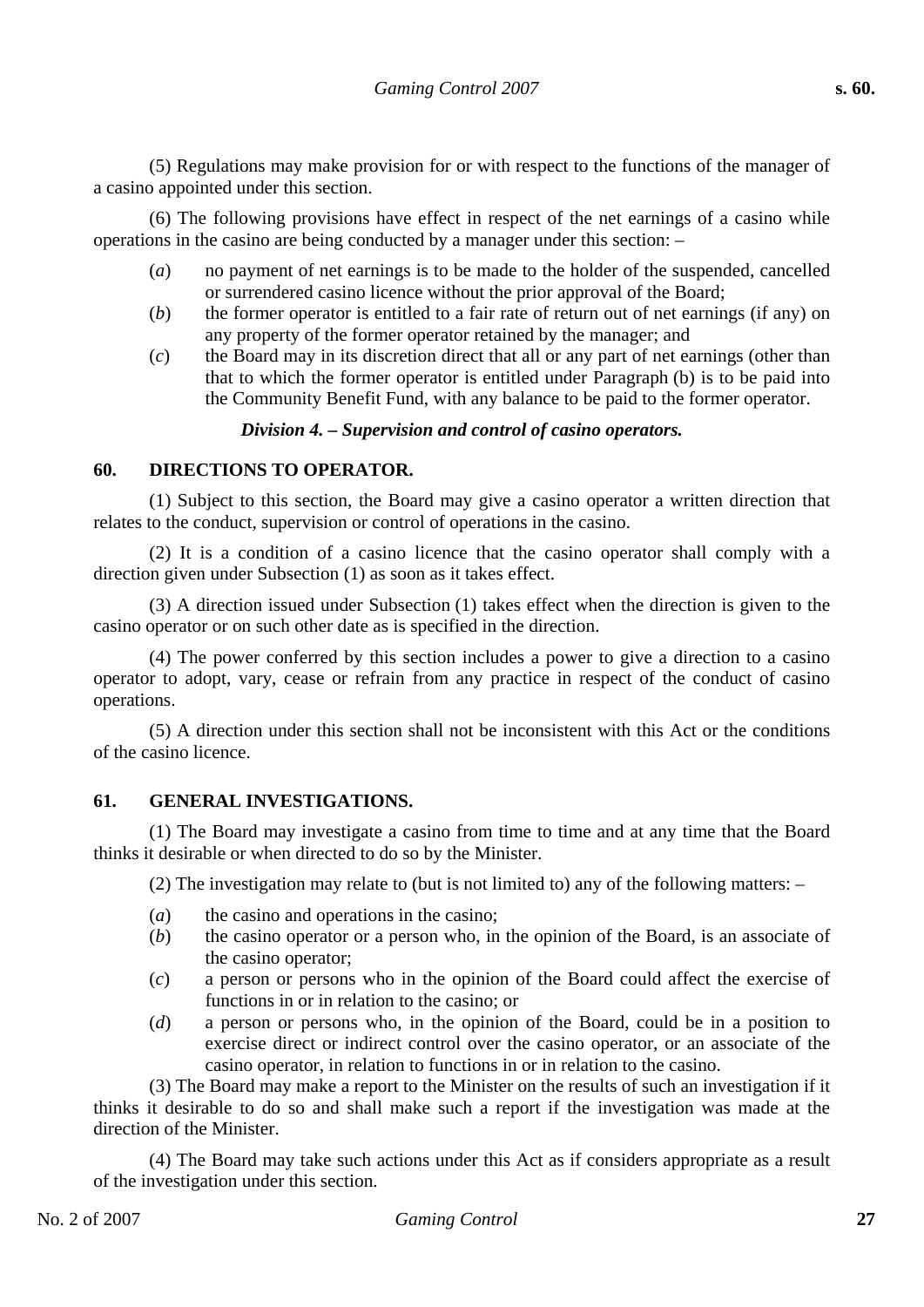# **62. REGULAR INVESTIGATION OF OPERATOR'S SUITABILITY.**

(1) Not later than two years after the grant of a casino licence, and thereafter at intervals not exceeding two years, the Board shall investigate and form an opinion as to whether or not –

- (*a*) the casino operator is a suitable person to continue to operate a casino business under the casino licence and this Act; and
- (*b*) it is in the public interest that the casino licence should continue in force.

(2) The Board shall report its findings and opinion to the Minister, giving reasons for its opinion, and may take whatever action under this Act it considers appropriate in the light of its findings.

## **63. OPERATOR AND ASSOCIATES MAY BE REQUIRED TO PROVIDE INFORMATION.**

(1) The Board may, by notice in writing, require a casino operator or a person who, in the opinion of the Board, is directly or indirectly associated with the operator –

- (*a*) to provide the Board or a specified officer of the Board, in accordance with such directions as are contained in the notice, with such information relevant to the operator or that association or to the casino; or
- (*b*) to produce to the Board or a specified officer of the Board, in accordance with such directions as are contained in the notice, such records relevant to the operator or that association or to the casino, and to permit examination of those records, the taking of extracts from them and the making of copies of them; or
- (*c*) to attend before the Board or a specified officer of the Board for examination in relation to any matters relevant to the operator or that association or to the casino, and to answer questions relating to those matters.

(2) A person who complies with a requirement to provide information does not on that account incur a liability to another person.

(3) If the records are produced under this section, the Board or a specified officer of the Board to whom they are produced may retain possession of the records for such period as may reasonably be permit examination of the records, the taking of extracts from them and making of copies of them.

(4) At any reasonable times during the period for which records are retained, the Board or a specified officer of the Board shall permit inspection of the records by a person who would be entitled to inspect them if they were not in the possession of the Board or the officer of the Board.

# **64. FAILURE TO PROVIDE INFORMATION.**

(1) A person, who fails without reasonable excuse to comply with a requirement of a notice under Section 63 by not providing the information required, is guilty of an offence.

Penalty: A fine not exceeding K10,000.00 or imprisonment for a term not exceeding two years, or both.

(2) A person is not excused from complying with a notice requiring him to provide information under Subsection (1) on the ground that compliance might tend to incriminate him.

(3) If a person claims in writing to the Board, before complying with notice given under this section, that compliance might tend to incriminate him, information provided in compliance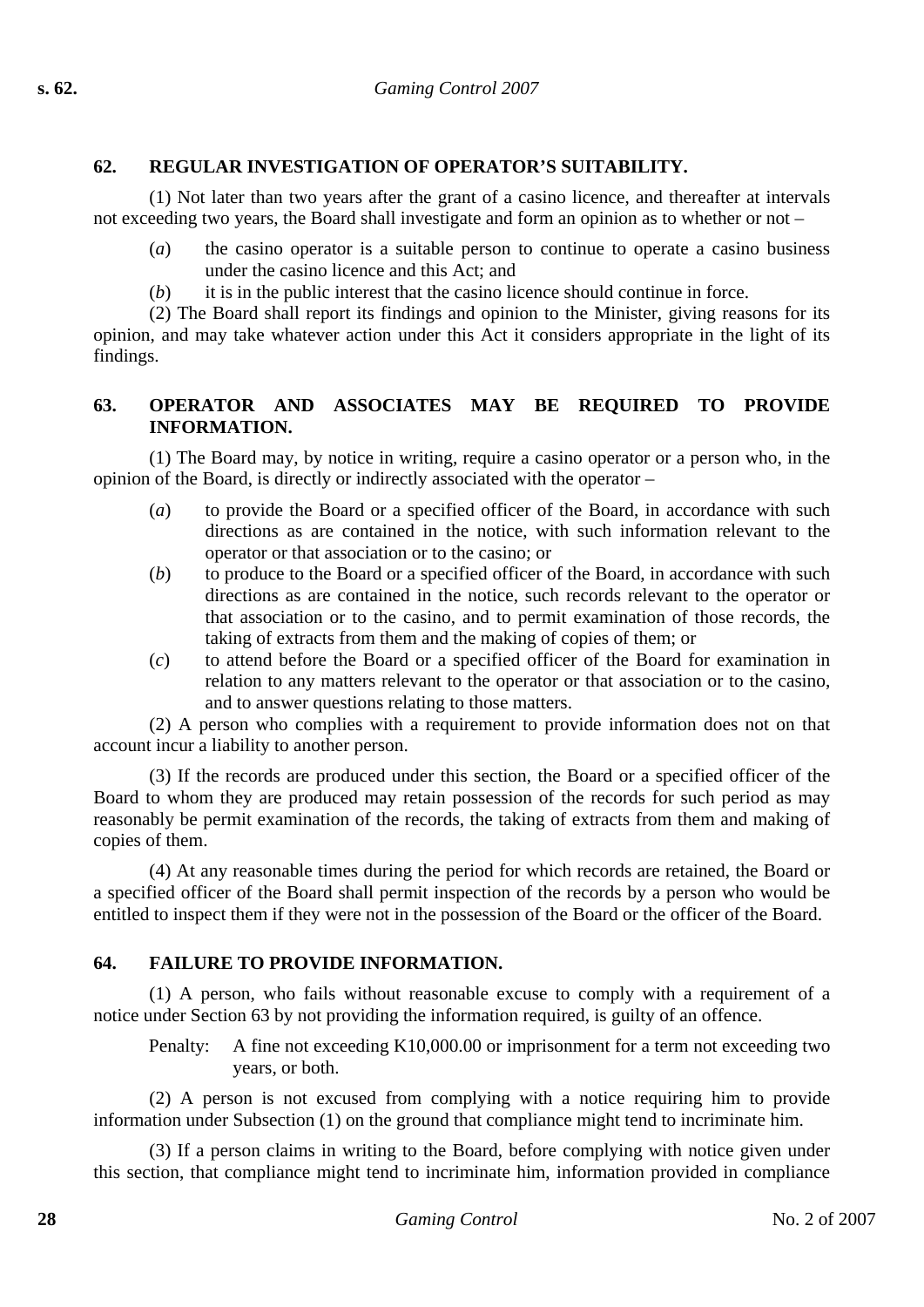with the notice is not admissible in criminal proceedings against the person except proceedings for the offence of providing false or misleading information in purported compliance with the notice.

# **65. CHANGE IN STATE OF AFFAIRS OF OPERATOR.**

## (1) In this section –

**"major change"** in the state of affairs existing in relation to a casino operator means –

- (*a*) any change in that state of affairs which results in a person becoming a close associate of the casino operator; or
- (*b*) any other change in that state of affairs which is of a class or description considered by the Board as major;

**"minor change"** in the state of affairs existing in relation to a casino operator means any change in that state of affairs that is considered by the Board as a minor change.

(2) It is a condition of a casino licence that the casino operator shall –

- (*a*) ensure that a major change in the state of affairs existing in relation to the operator which is within the operator's power to prevent does not occur except with the prior approval in writing of the Board; and
- (*b*) notify the Board in writing of he likelihood of any major change in the state of affairs existing in relation to the operator to which Paragraph (a) does not apply as soon as practicable after the operator becomes aware of the likelihood of the change; and
- (*c*) notify the Board in writing of any major change in the state of affairs existing in relation to the operator to which Paragraphs (a) and (b) do not apply within three days after becoming aware that the change has occurred; and
- (*d*) notify the Board in writing of any minor change in the state of affairs existing in relation to the operator within fourteen days after becoming aware that the change has occurred.

(3) If a major change for which the approval of the Board is sought under this section involves a person becoming a close associate of a casino operator, the Board shall not grant approval unless it is satisfied that the person is a suitable person to be associated with the management of a casino.

(4) An application for approval under Subsection (3) shall be considered and dealt with in the same way as if the approval was an application for a casino licence.

(5) If a major change is proposed or has occurred involving a person becoming a close associate of a casino operator and the approval of the Board to the change is not required –

- (*a*) the Board shall inquire into the change to determine whether it is satisfied that the person is a suitable person to be associated with management of a casino; and
- (*b*) if it is not so satisfied, to take such action as it considers appropriate.

# **66. COST OF INVESTIGATIONS INTO CERTAIN MAJOR CHANGES.**

(1) The provisions of this section apply to a major change referred to in Section 65 that is proposed or has occurred and that involves a person becoming a close associate of a casino operator.

(2) The reasonable costs incurred by the Board in –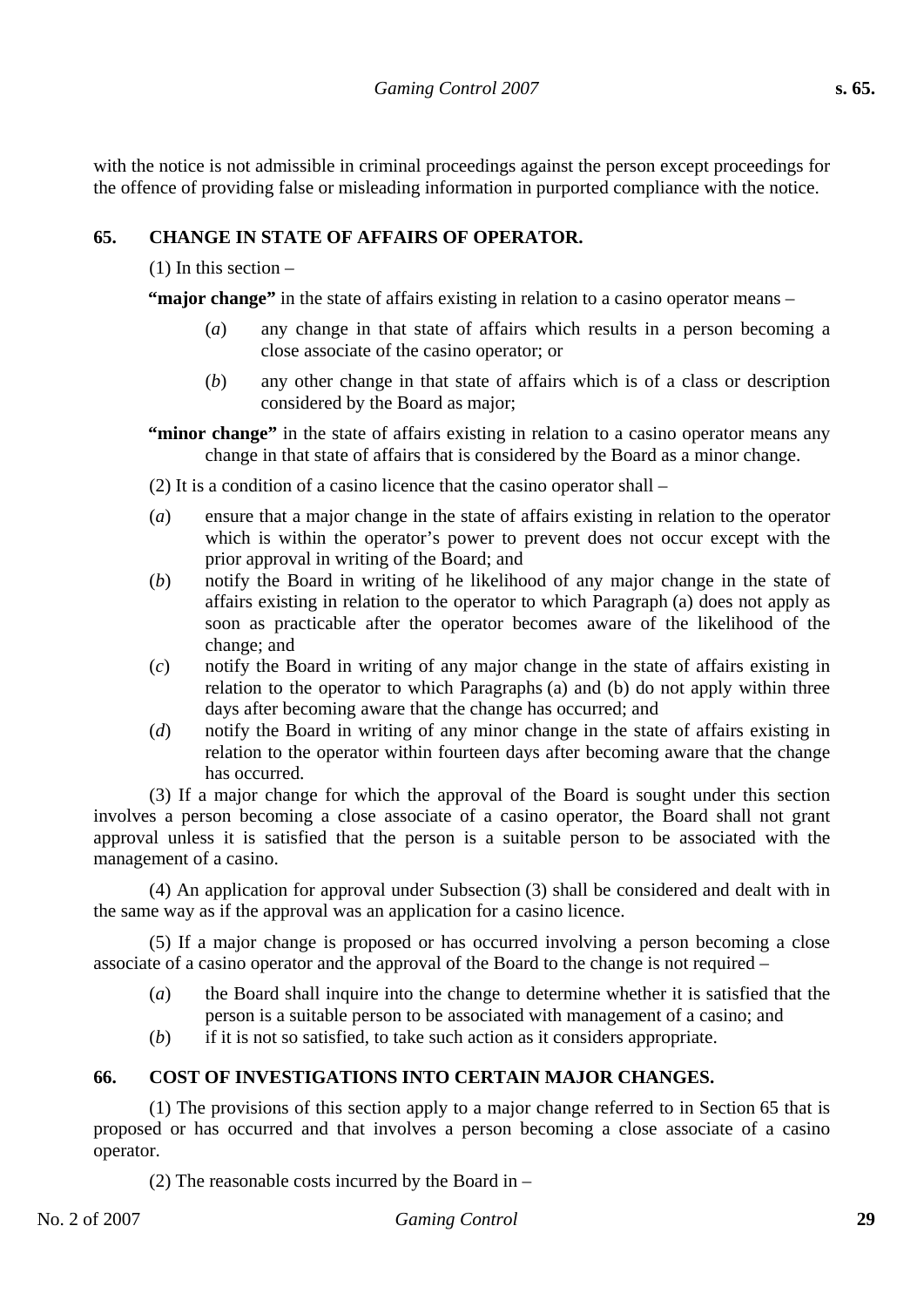- (*a*) investigating and inquiring into an application for an approval in relation to a major change; or
- (*b*) inquiring into a major change to which this section applies, where such an approval is not required,

are payable to the Board, unless the Board determines otherwise in a particular case.

(3) The costs are so payable –

- (*a*) by the casino operator, except in so far as Paragraph (b) applies; or
- (*b*) by the person who would become or has become a close associate of the casino operator, to the extent that the Board is of the opinion that the casino operator is not responsible for the major change.
- (4) The costs payable under this section may include travelling expenses.

(5) In the case of an application for approval under Section 65, the Board may require part or full payment in advance of the amount of costs it estimates will be payable to the Board by the applicant and may refuse to deal with the application until the required payment is made.

(6) It is a condition of a casino licence that any amount payable under this section by the holder of the licence is paid.

## **67. CONTRACTS.**

(1) In this section –

**"contract"** includes any kind of agreement or arrangement;

- **"controlled contract"** means a contract that relates wholly or partly to the supply of goods or services to a casino or to any other matter that is prescribed as a controlled matter for the purposes of this definition, but does not include –
	- (*a*) a contract that relates solely to the construction of a casino or to the alteration of premises used or to be used as a casino; or
	- (*b*) a contract or a class that is considered by the Board as exempt from this definition;

(2) A casino operator shall not enter into, or become a party, to a controlled contract, or the variation of a controlled contract without the approval of the Board, and the Board may, on the receipt of an application from the casino operator for approval under this section –

- (*a*) investigate a proposed contract; and
- (*b*) require any party to a controlled contract or an associate to give information concerning the controlled contract; and
- (*c*) approve or reject the controlled contract or variation of a controlled contract.

(3) Where the Board rejects a contract or variation of a controlled contract under Subsection (2), the casino operator shall not enter into the controlled contract of variation of a controlled contract.

(4) The Board may require the provisions of this section to be extended to a person who the Board considers has some association or connection with a casino operator that is relevant to the operation or management of the casino.

(5) Regulations may make further provisions to give effect to the provisions made in this section including prescribing offences for breach of any provisions so made.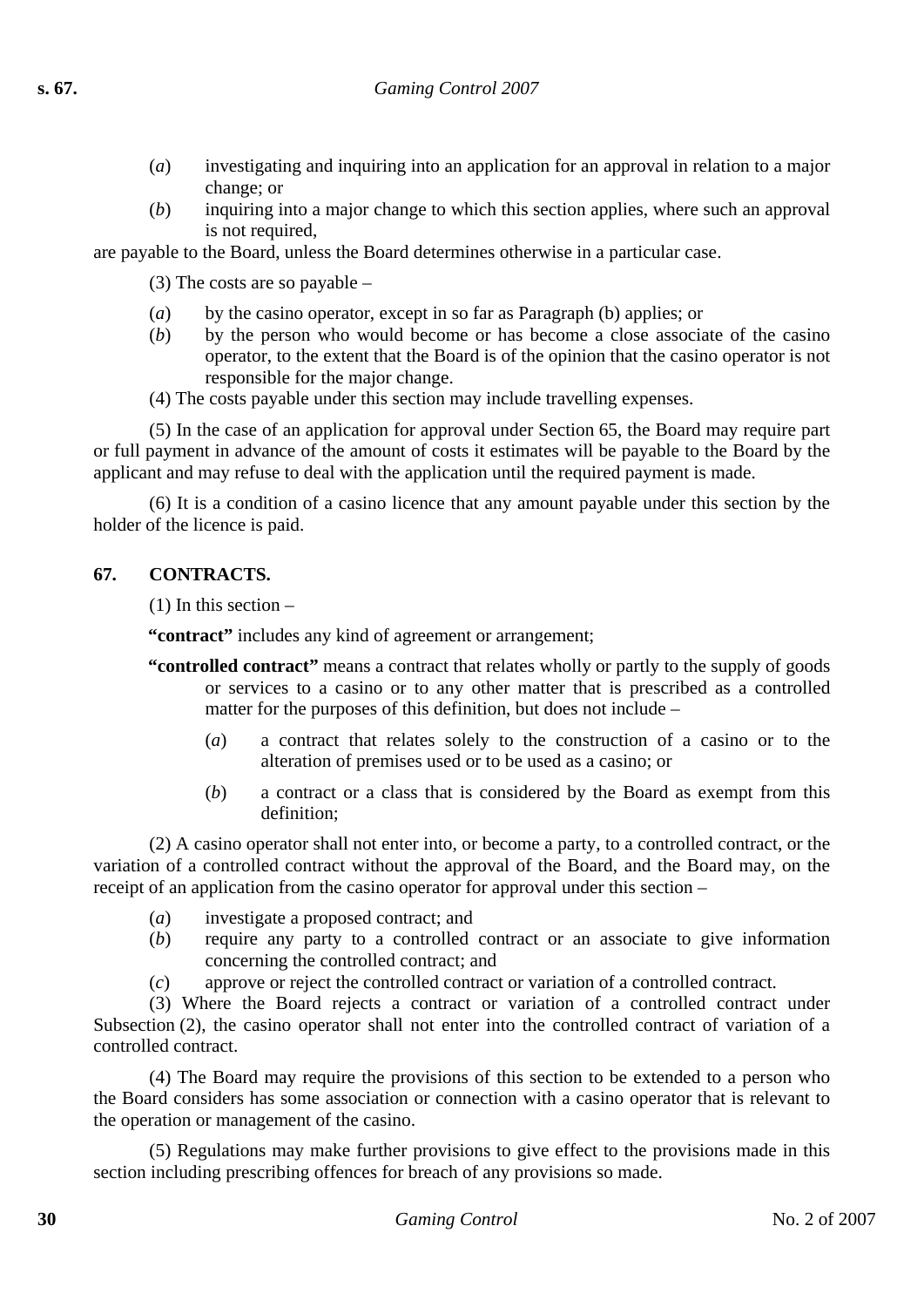#### **68. LICENSING OF CASINO EMPLOYEES.**

(1) The Board may require all or a class of employees employed in a casino to be licence to perform specified functions in a casino.

(2) Regulations may provide for the licensing of employees and make provisions on any of the following: –

- (*a*) the issuing of forms of identification;
- (*b*) the displaying of identification at times while exercise their functions;
- (*c*) the procedures for application for a licence under this section;
- (*d*) the empowering of the Board to direct a person employed or associated with a casino to apply for a licence under this section;
- (*e*) requiring the updating of application for a licence;
- (*f*) requiring an applicant to provide further information on an application for a licence;
- (*g*) the empowering of the Board to conduct investigations and provide procedures for investigation of applications;
- (*h*) requiring that costs of investigations to be paid by an applicant and for recovery of such costs;
- (*i*) the granting of provisional licenses pending investigation of applications for licence under this section;
- (*j*) the determination of applications;
- $(k)$  the contents of a licence granted:
- (*l*) the conditions attached to a licence;
- (*m*) the defining of the period of a licence under this section;
- (*n*) the renewal of a licence under this section;
- (*o*) the variation of a licence under this section;
- (*p*) requiring a licence to advice the Board on change in circumstances;
- (*q*) the replacement of lost licences;
- (*r*) the disciplinary procedures including suspension, termination and appeals;
- (*s*) the requirements for training of licensed employees; and
- (*t*) the offences for non –compliance.

#### *Division 5. – Casino Operations.*

## **69. CASINO LAYOUT TO BE AS APPROVED BY BOARD..**

(1) It is a condition of a casino licence that gaming is not to be conducted in a casino unless the facilities provided in relation to the conduct and monitoring of operations in the casino are in accordance with plans, diagrams and specifications that are for the time being approved by the Board under this section.

(2) The Board may approve plans, diagrams and specifications indicating the following:-

- (*a*) the situation within the casino of gaming tables and gaming equipment, counting rooms, cages and other facilities provided for operations in the casino;
- (*b*) the manner in which a closed circuit television system operates within the casino, if any, including details of the positions and field of coverage of the cameras and viewing screens and the height of the cameras above the gaming;
- (*c*) the position and description of a catwalk surveillance system, if any, for the direct visual monitoring of operations in the casino; and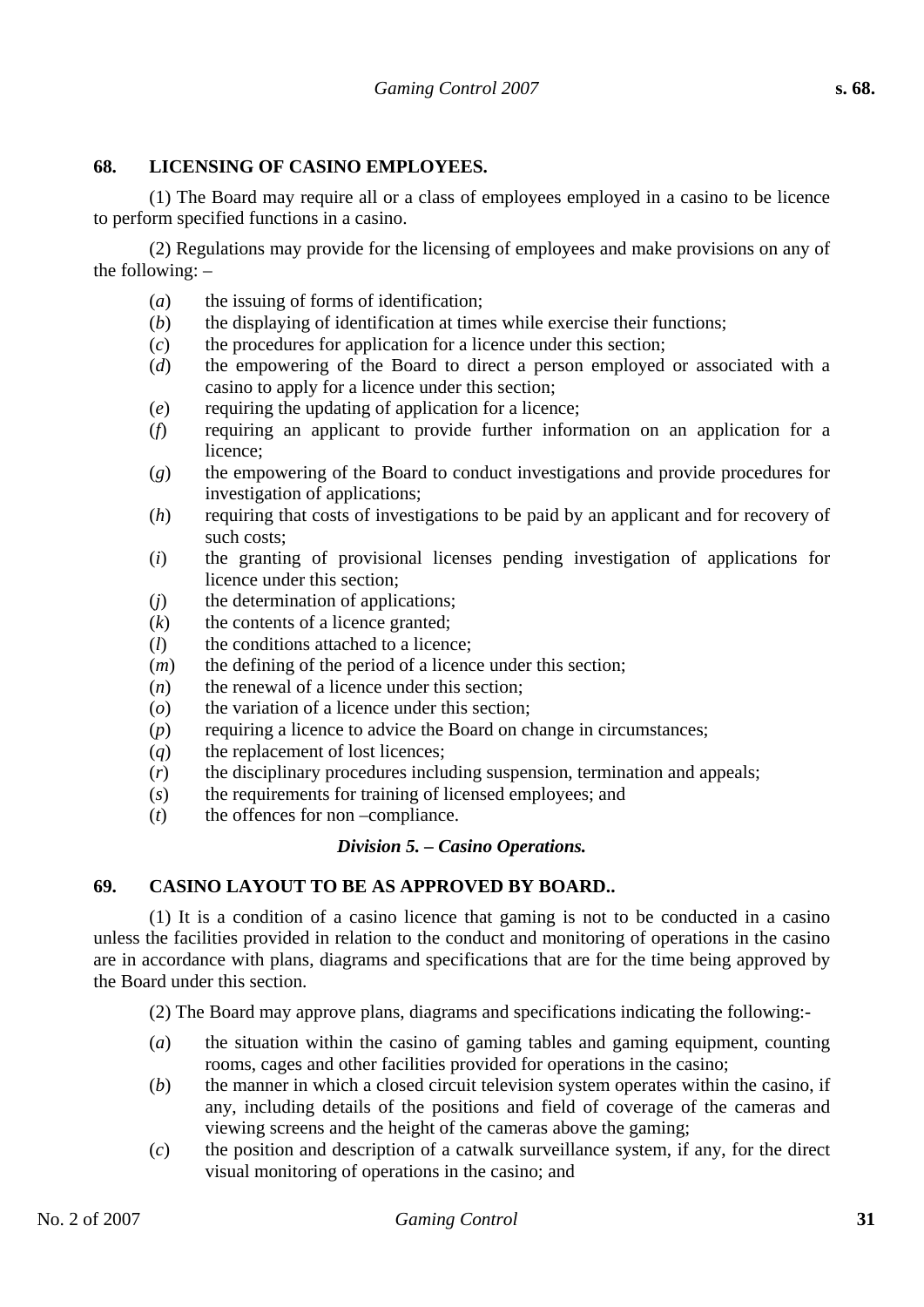(*d*) the communication facilities provided for persons monitoring operations in the casino, whether by means of the closed circuit television system or the catwalk surveillance system, or otherwise.

(3) The Board may amend an approval under this section by giving not less than fourteen days written notice of the amendment to the casino operator or such lesser period of notice as the operator agrees to accept in a particular case.

## **70. APPROVAL OF GAMES AND RULES FOR GAMES.**

(1) The Board may, by order published in the National Gazettes, approve the games that may be played in a casino and the rules for those games.

(2) It is a condition of a casino licence that the casino operator shall not permit a game to be conducted or played in a casino unless –

- (*a*) there is an order in force under this section approving the game; and
- (*b*) the game is conducted or played in accordance with
	- (i) the rules of the game approved by such an order; or
	- (ii) if the game is a keno game, the keno rules for the game.

(3) A person shall not conduct a game in a casino or permit a game conducted by him to be played in a casino unless –

- (*a*) there is an order in force under this section approving the game; and
- (*b*) the game is conducted or played in accordance with
	- (i) the rules of the game approved by such an order; or
	- (ii) if the game is a keno game, the keno rules for the game.

(4) A person who contravenes Subsection (3) is guilty of an offence.

Penalty: A fine not exceeding K10,000.00 or imprisonment for a term not exceeding two years, or both.

(5) If the rules of a game approved by an order under Subsection (1) or, in the case of a keno game, the keno rules for the game, specifically permit wagers to be paid by a non –monetary prize, the rules of the game shall include the following rules:-

- (*a*) the casino operator shall give a person who wins a non –monetary prize the choice to be paid money to the value of the non –monetary prize instead; and
- (*b*) a non –monetary prize shall not consist of or include any of the following:-
	- (i) tobacco in any form; or
	- (ii) a firearm, or ammunition, within the meaning of the *Firearms Act 1978*; or
	- (iii) a prohibited weapon; or
	- (iv) more than 20 litres of liquor; or
	- (v) any item or services as prescribed.

(6) In this section, **"keno game"** means a game of keno approved by the Minister and **"keno rules"** for a keno game means the rules as approved by the Minister.

## **71. DIRECTIONS AS TO GAMES TO BE AVAILABLE.**

(1) The Board may give a direction in writing to a casino operator concerning any one or more of the following: –

(*a*) the particular games that are or are not to be available to be played in the casino;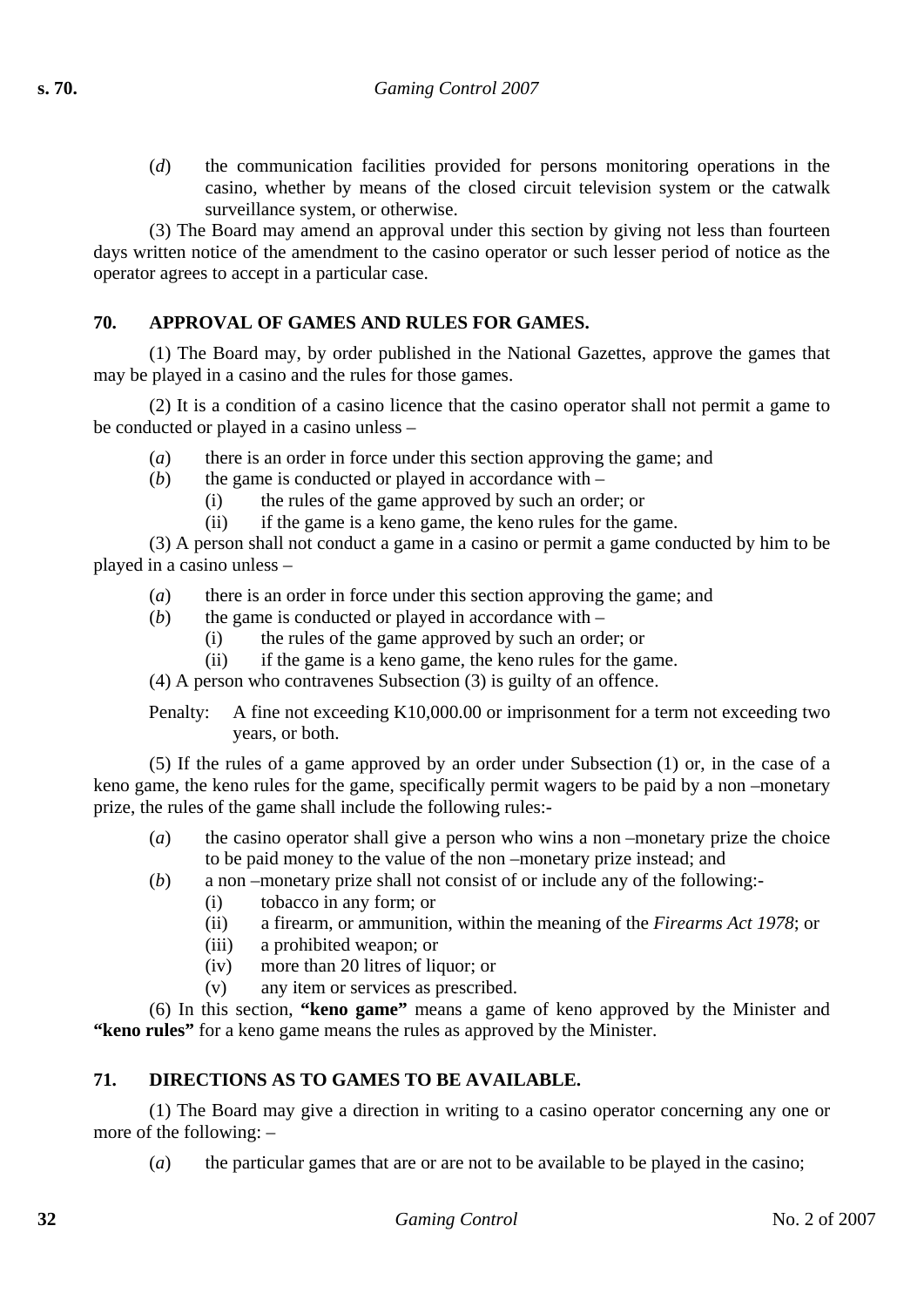- (*b*) the minimum number of any particular game that is to be available to be played in the casino; and
- (*c*) the maximum number of any particular game that is to be available to be played in the casino.

(2) The Board may amend any such direction by a further direction in writing to the casino operator.

(3) It is a condition of a casino licence that the casino operator is to comply with any direction for the time being in force under this section.

(4) Before giving or amending a direction under this section, the Board shall give the casino operator a reasonable opportunity to make representations to the Board on the proposed direction or amendment and shall consider any representations made by the casino operator.

#### **72. APPROVAL OF GAMING EQUIPMENT.**

(1) The Board may approve of gaming equipment for use in a casino and for that purpose may approve particular equipment or may approve equipment of a specified class or description, and may impose conditions on any such approval.

(2) An approval is to be in writing and may be revoked by the Board by notice in writing to the casino operator.

(3) The Board may investigate or authorize the investigation of gaming equipment for the purpose of determining whether the equipment is suitable to be approved for use in a casino and may require the cost of such an investigation to be paid by the person seeking the approval.

(4) Regulations may be made for or with respect to the manufacture or supply of gaming equipment for use in a casino.

(5) Notwithstanding the provisions of any other law, the possession of gaming equipment is lawful if –

- (*a*) the possession is for the purposes of an investigation under this section; or
- (*b*) the equipment is identifiable in a manner approved by the Board and it is in a casino with the approval of the Board or the circumstances of its possession are such as have been approved by the Board generally or in a particular case.

#### **73. UNSATISFACTORY GAMING EQUIPMENT.**

(1) The Board may direct a casino operator to rectify to its satisfaction, or to destroy, gaming equipment that it has directed the operator to cease to have available for use on the ground that it is unsatisfactory.

(2) It is a condition of a casino licence that the casino operator shall forthwith comply with a direction under Subsection (1).

# **74. CONDUCT OF GAMING.**

(1) It is a condition of a casino licence that the following requirements are complied with in the casino: –

(*a*) gaming equipment shall not be used for gaming in the casino unless there is an approval in force under this Part for the use in the casino of that equipment or of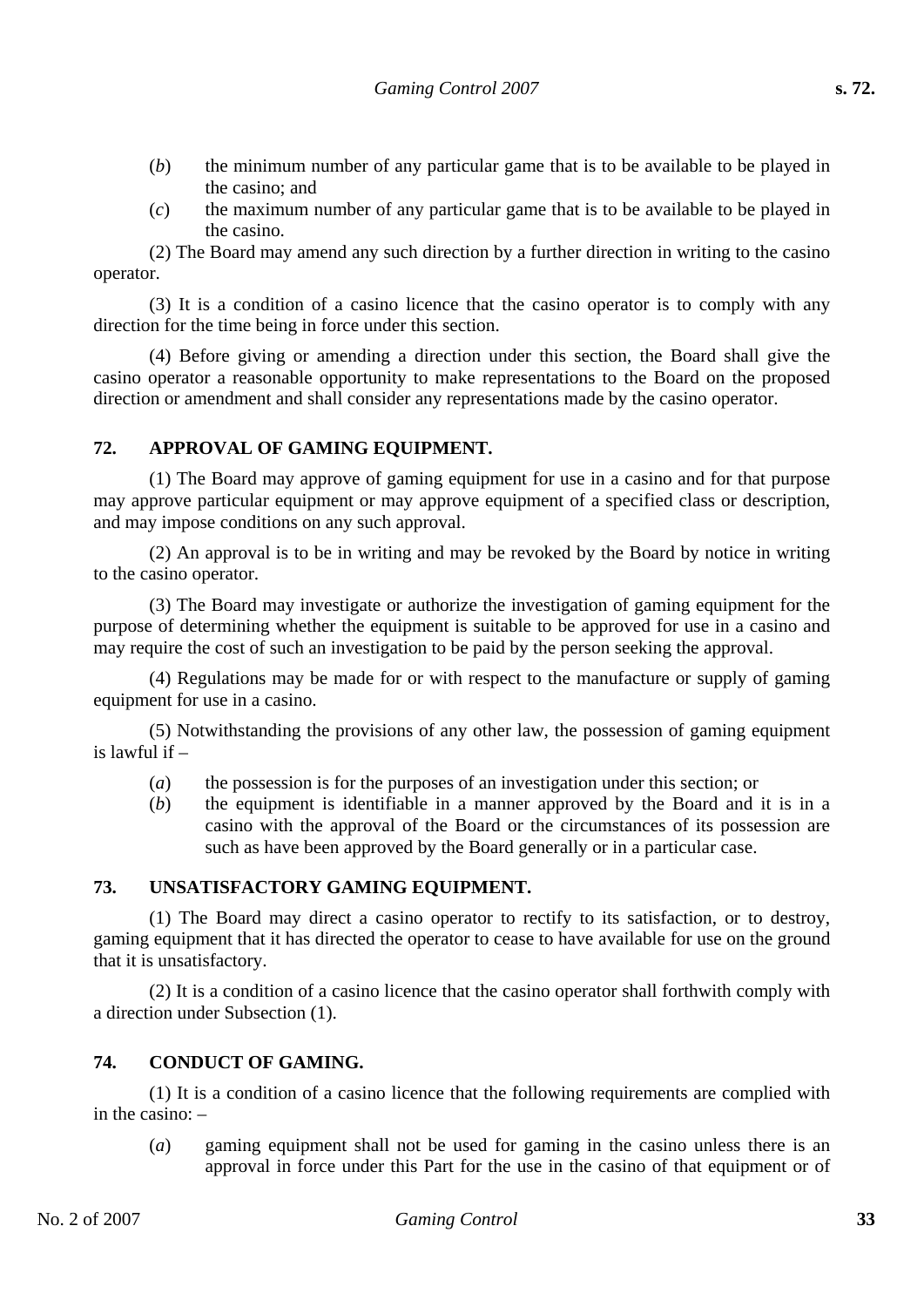the class or description of equipment concerned, and it is used in accordance with any conditions to which the approval is subject;

- (*b*) all playing cards dealt in the course of gaming in the casino are to be dealt from a card shoe or any other device approved by the Board for the purpose;
- (*c*) chips for gaming in the casino shall not be issued unless the chips are paid for in money to the value of the chips or by chip purchase voucher that, on payment of the amount shown on the voucher, was issued by or on behalf of the power;
- (*d*) gaming wagers shall not be placed in the casino otherwise than by means chips unless the game rules require or provide for the placing of wagers in money;
- (*e*) all wages won in the course of gaming in the casino shall be paid in full without deduction of any commission or levy other than a commission or levy provided for in the game rules;
- (*f*) all wages won in the course of gaming in the casino are to be paid in chips unless the regulations or the game rules specifically permit payment by cash, cheque or non –monetary prize;
- (*g*) a person who is at or in the vicinity of a casino and is an agent of the casino operator or a casino employee shall not induce patrons to enter the casino or take part in gaming in the casino;
- (*h*) a person shall not be required to pay any deposit, charge, commission or levy (whether directly or indirectly and whether or not it is claimed to be refundable) to enter the casino or, except as may be provided by the game rules or as may be approved by the Board, to take part in gaming in the casino; and
- (*i*) during the times the casino is open to the public for gaming, the requirements of Subsection (2) are complied with in relation to the exchange and redemption of chips and chip purchase vouchers issued by the casino operator,

and the casino operator shall be deemed to have contravened a condition of a licence if he has not complied with a requirement as specified.

(2) The requirements for the exchange and redemption of chips and chip purchase vouchers are;

- (*a*) chip purchase vouchers shall be exchanged for chips at the request of the patron;
- (*b*) chips shall be exchanged for other chips at the request of the patron;
- (*c*) chips or chip purchase vouchers shall be redeemed for a cheque at the request of the patron (if the patron requests a cheque), or wholly or partly for money (with a cheque for any balance) if the patron so requests and the casino operator concurs;
- (*d*) a cheque in payment for redeemed chips or chip purchase vouchers shall be made payable to the patron and drawn on a bank; and
- (*e*) any exchange or redemption of chips or chip purchase vouchers shall be for their full value without any deduction.

# **75. TIMES OF OPERATION OF CASINO.**

(1) It is a condition of a casino licence that the casino shall be open the public for gaming in accordance with this Act on such days and at such times as are for the time being directed by the Board by order in writing served on the casino operator.

(2) It is a condition of a casino licence that the casino shall be closed to the public –

(*a*) on days and at times that are not days or times specified in a direction for the time being in force under this section; and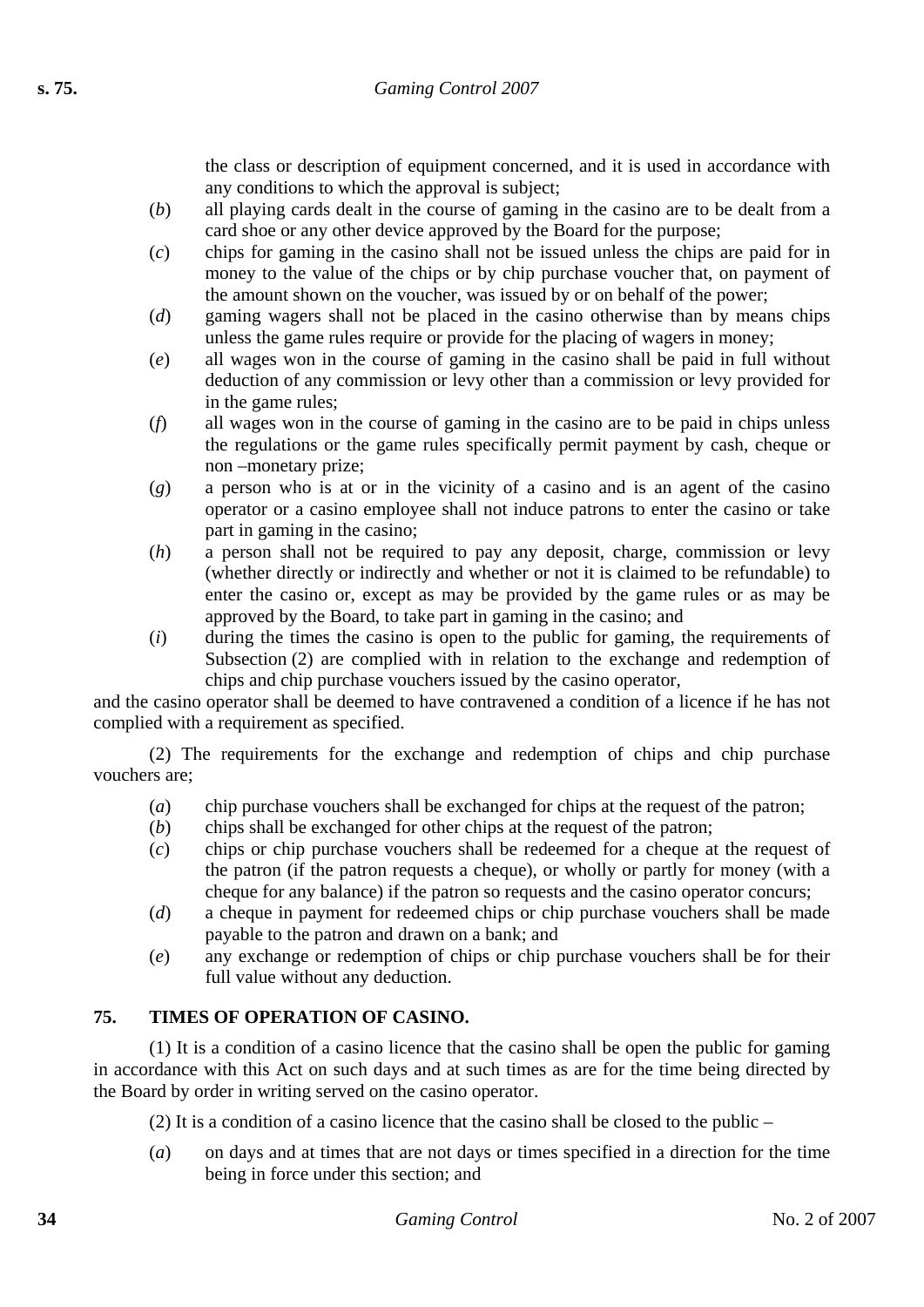(*b*) on days or at times specified in such a direction as days on which, or times at which the opening of the casino to the public is prohibited.

(3) Before giving or varying a direction under this section, the Board shall to consider any representations made by the casino operator to the hours and days to be specified in the direction.

## **76. ASSISTANCE TO PATRONS.**

(1) It is a condition of a casino licence that the casino operator shall ensure that –

- (*a*) at the request of a casino patron, a copy of the game rules for any particular game is made available for inspection by the patron; and
- (*b*) there is prominently displayed in the casino such advice or information concerning game rules mode of payment of winning wagers, the odds of winning for each wager and such other advice or information to the player as may be directed by the Board; and
- (*c*) at the request of a casino patron, a brochure summarizing the game rules in respect of a game played in the casino (in accordance with the text approved by the Board) is provided to the patron; and
- (*d*) there is prominently displayed at each gaming table or location related to the playing of a game a sign indicating the permissible minimum and maximum wagers pertaining to the game played there; and
- (*e*) a minimum wager indicated in respect of a game at a table or location is not changed to a higher minimum unless a sign indicating the new minimum and the proposed time of change is displayed at the table or location at least 20 minutes before the change.

(2) The Board may, by instrument in writing, exempt a casino operator from compliance with Subsection (1), Paragraphs (d) and (e) in respect of any particular game played in the casino and may grant the exemption subject to conditions.

# **77. OPERATIONS OF SECURITY EQUIPMENT, ETC.,.**

Where the Board requires a casino to install and operate security and safety system, it is a condition of a casino licence that the casino operator shall ensure that all casino installations, devices, equipment and procedures for security and safety purposes are used, operated and applied at all relevant times for the preservation and maintenance of those purposes.

## **78. CREDIT PROHIBITED.**

(1) A casino operator shall not, and an agent of the operator or a casino employee shall not, in connection with any gaming in a casino –

- (*a*) accept a wager made otherwise than by means of money or chips; or
- (*b*) lend money, chips or any other valuable thing; or
- (*c*) provide money or chips as part of a transaction involving a credit card or a debit card; or
- (*d*) extend any other form of credit; or
- (*e*) except wit approval of the Board, wholly or partly release or discharge a debt.

(2) It is a condition of a casino licence that the casino operator shall not contravene Subsection (1) and shall not cause permit, suffer or allow an agent of the operator or a casino employee to contravene Subsection (1).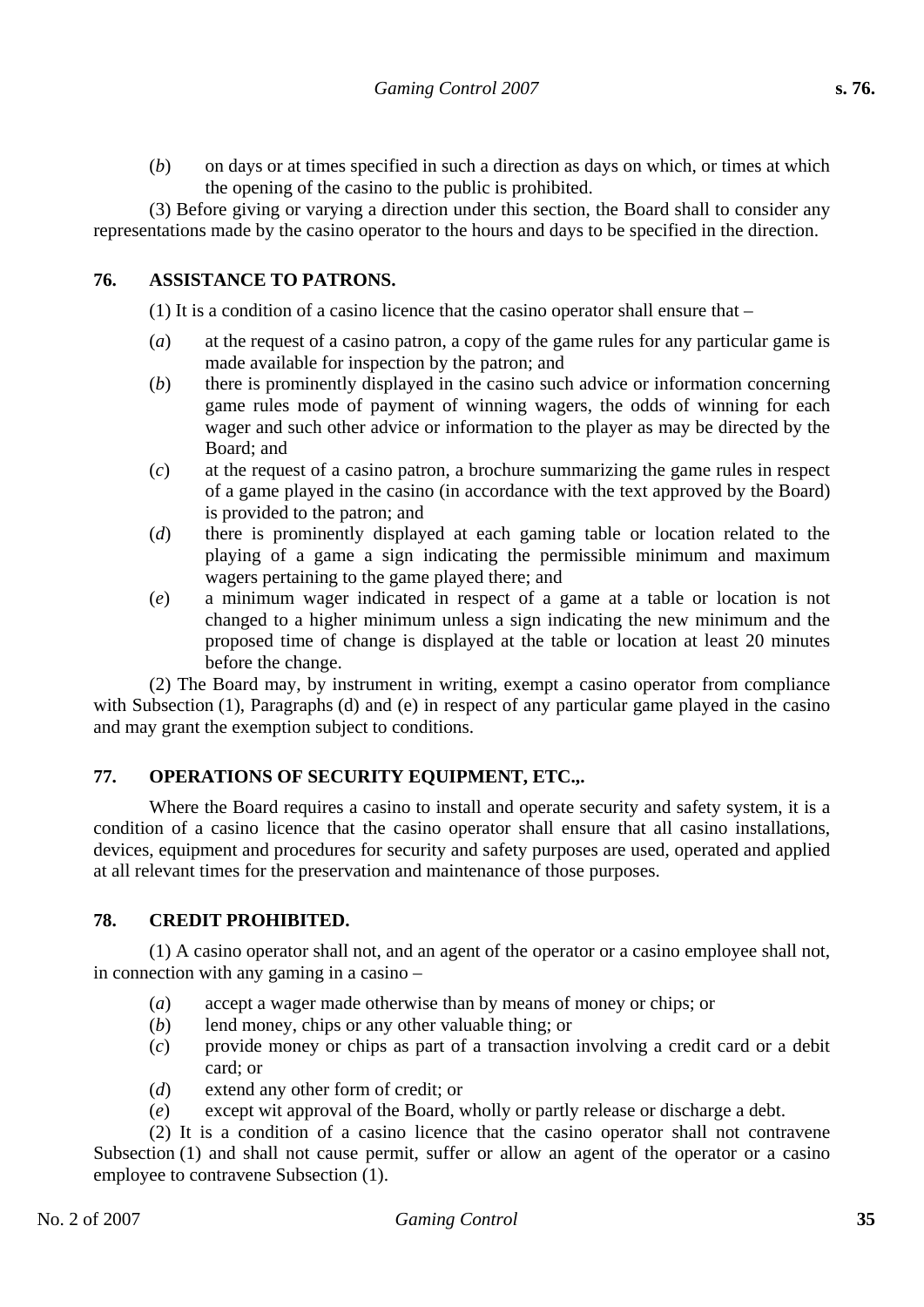(3) It is a condition of a casino licence that a bank automatic teller machine for cash withdrawal or any like device is not to be installed within the boundaries of the casino.

(4) This section does not limit the use of cheque and deposit account as stipulated in Section 79.

## **79. CHEQUES AND DEPOSIT ACCOUNTS.**

(1) In this section, **"cheque"** has the same meaning as in the *Bills of Exchange Act 1951*, but does not include a traveller's cheque or a cheque that is undated or post –dated.

(2) A casino operator may establish for a person a deposit account to which is to be credited the amount of any deposit to the account comprising –

- (*a*) money; or
- (*b*) a cheque payable to the operator; or
- (*c*) a traveller's cheque.

(3) A casino operator may issue to a person who establishes a deposit account and debit to the account chip purchase vouchers, money or a cheque made payable to the person, not exceeding in total value the amount standing to the credit of the account at the time of issue of the vouchers, money or cheque.

(4) A casino operator may, in exchange of a cheque payable to the operator or a traveller's cheque, issue to a person chip purchase vouchers of a value equivalent to the amount of the cheque or traveller's cheque.

(5) A cheque accepted by casino operator may, by agreement with the operator, be redeemed in exchange for the equivalent in value to the amount of the cheque of any one or more of the following:-

#### (*a*) money;

- (*b*) a cheque payable to the operator;
- (*c*) chip purchase vouchers; or
- (*d*) chips.

(6) For the purposes only of Subsection (4), electronic funds transfer of an amount to an account operated by the casino operator is taken to be payment of that amount in money to the operator.

(7) It is a condition of a casino licence that the casino operator –

- (*a*) shall not accept a cheque from a person if a cheque previously accepted by the operator from the person has not been met on presentation (unless the amount of the cheque not met was subsequently paid to the operator); and
- (*b*) shall bank a cheque accepted by the operator under this section within three working days;
- (*c*) shall not agree to the redemption of a cheque accepted by the operator for the purpose of avoiding compliance with Paragraph (b).

(8) The operator or his assigns may bring an action to recover money on a cheque or other instrument given in payment for chip purchase vouchers, or a credit to a deposit account.

#### **80. JUNKETS AND INDUCEMENTS.**

(1) Regulations may make provision for or with respect to regulating or prohibiting –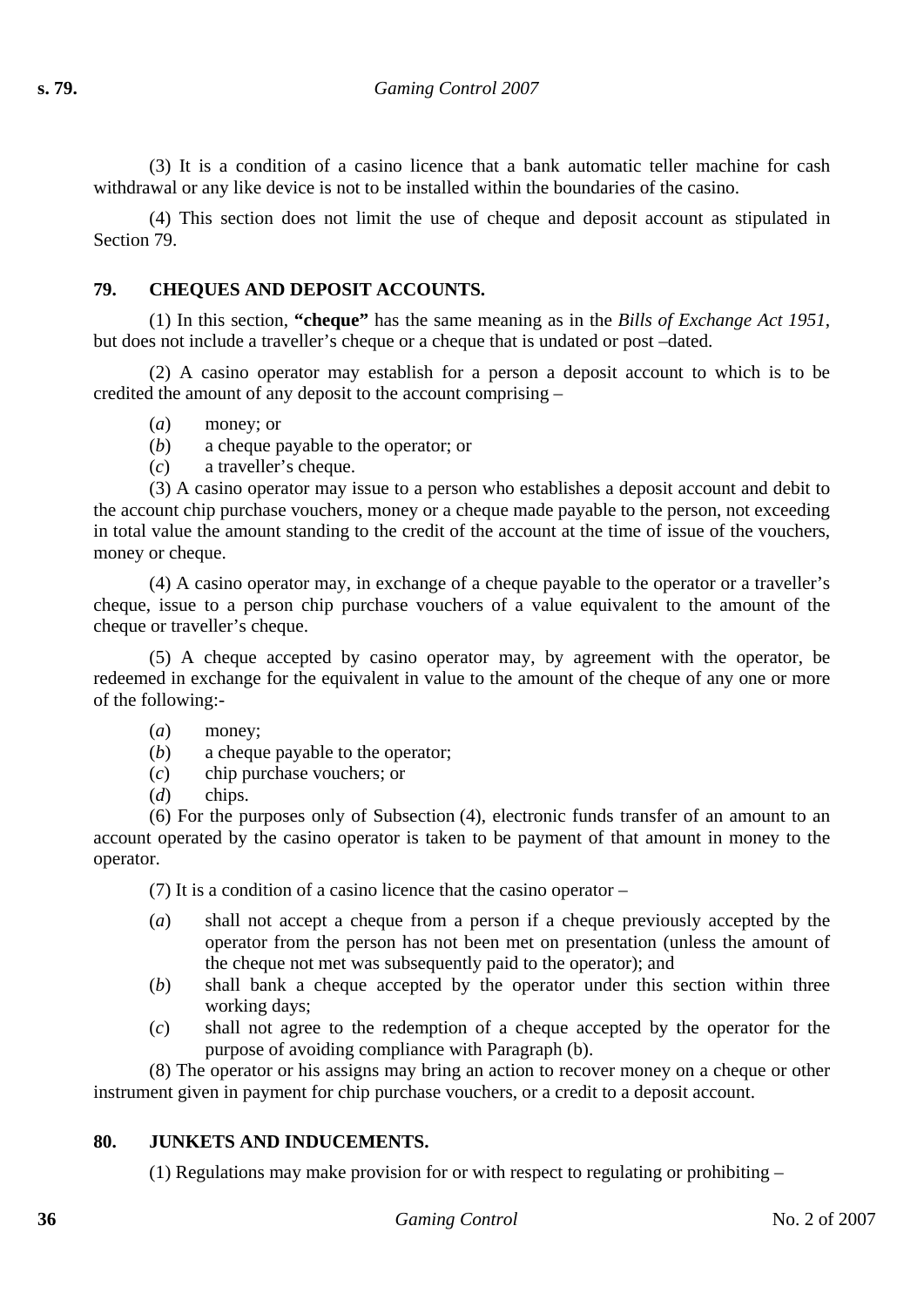- (*a*) the promotion and conduct of junkets involving a casino; or
- (*b*) the offering to persons of inducements to take part in gambling at a casino; or
- (*c*) the offering to persons of inducements to apply for review of exclusion orders.

(2) In particular, regulations may –

- (*a*) impose restrictions on who may organize or promote a junket or offer inducements; and
- (*b*) require the organizer or promoter of a junket, or a casino operator, to give the Board advance notice of the junket and to furnish to the Board detailed information concerning the conduct of and the arrangement for the conduct of any junket; and
- (*c*) require any contract or other agreement that relates to the conduct of a junket or the offer of an inducement to be in a form and contain provisions approved or by the Board; and
- (*d*) require the organizer or promoter of a junket, or a casino operator, to give specified information concerning the conduct of the junket to participants in the junket.

(3) For the purposes of this section, **"junket"** means any arrangement for the promotion of gaming in a casino by groups of people involving arrangements for the provision of transportation, accommodation, food, drink and entertainment for participants in the arrangements, some or all of which are paid for by the casino operator or are otherwise provided on a complimentary basis.

#### **81. RIGHT OF ENTRY TO CASINO.**

(1) A person enters and remains in a casino only by licence of the casino operator, except with respect to inspectors and members of the police force as provided by this section and Section 82.

(2) A casino inspector may enter, and remain in, a casino, or any part of a casino, pursuant to the functions conferred or imposed on him by this Act.

## **82. POLICE POWERS OF ENTRY TO CASINO.**

(1) For the purpose of the discharge of the duties of members of the police force, any part of a casino to which the public has access is to be regarded as a public place.

(2) A member of the police force may, on being authorized by the Board or a casino inspector to do so, enter any part of a casino to which the public does not have access and may remain there for the purpose of discharging his duties as a member of the police force.

(3) An authorization referred to in Subsection (2) may be given by the Board in a particular case or generally and may be given so as to operate on a specified occasion or throughout a specified period.

(4) The Board or a casino inspector giving an authorization under this section to a member of the police force shall inform the casino operator or the person for the time being in charge of the casino as soon as practicable.

(5) Nothing in this section and Section 81 affects any power a member of the police force has by any other law to enter any part of a casino.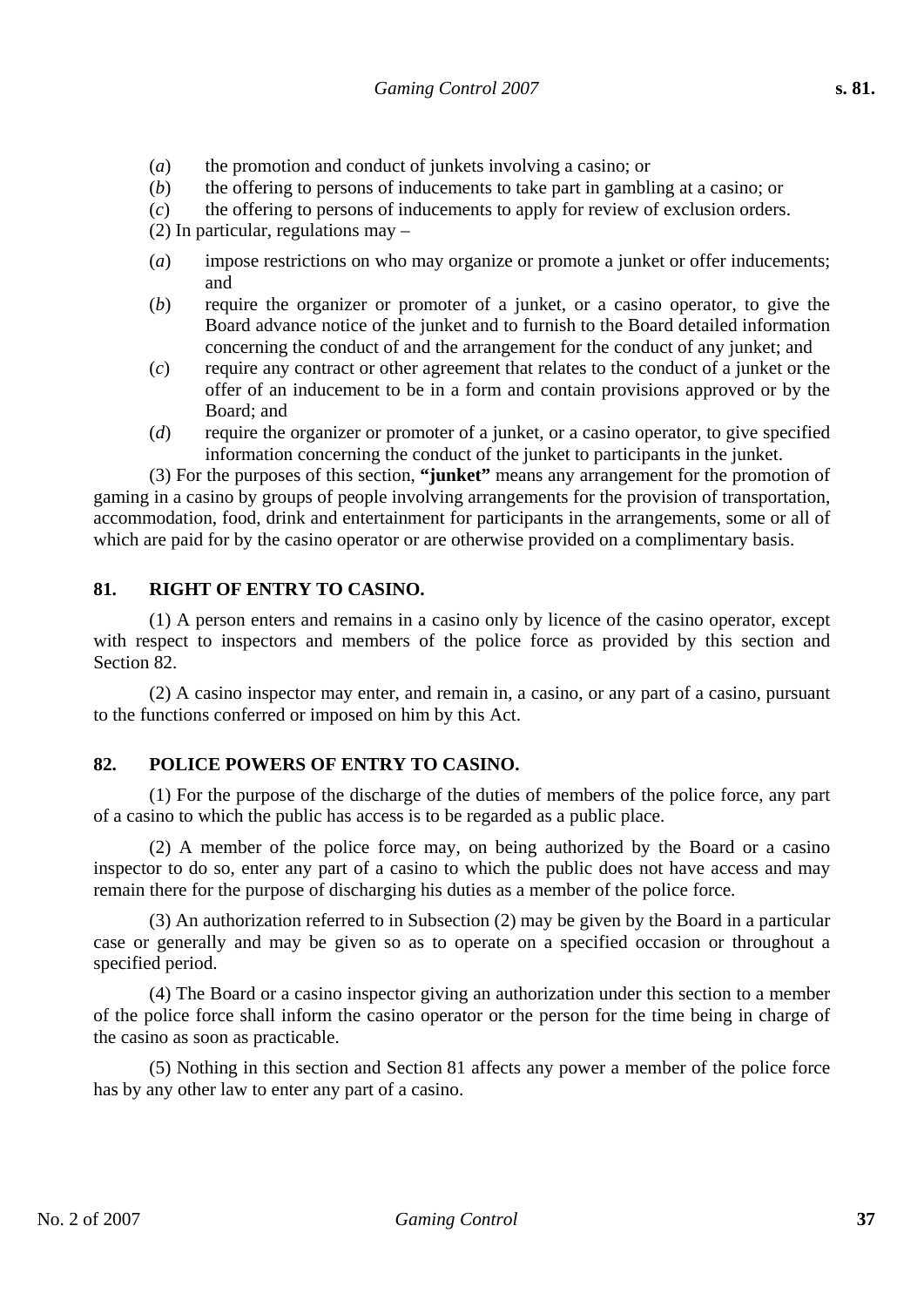## **83. EXCLUSION OF PERSONS FROM CASINO.**

(1) The Board or a casino operator or the person for the time being in charge of the casino may, by order given to a person verbally or in writing, prohibit the person from entering or remaining in a casino.

(2) If a person is given such a verbal order and the person requires the order to be given in writing, the verbal order is suspended while the order is put in writing (but only if the person remains available in the casino to be given the written order).

(3) The Board or a casino operator may give a written order under this section to a person, on the person's voluntary application, prohibiting the person from entering or remaining in a casino.

(4) Application made under Subsection (3) shall be in writing and the person's signature on it shall be witnessed in a manner determined by the Board.

(5) It is a condition of a casino licence that the casino operator shall, as soon as practicable after a written order is given to a person under this section by the operator or by the person for the time being in charge of the casino, cause notice of the order to be given to the Board.

(6) This section does not authorize the exclusion from a casino of any person acting in the person's capacity as a casino inspector or other authorized person, or as a member of the police force.

#### **84. REVIEW OF EXCLUSION ORDER.**

(1) A person who is given an exclusion order may apply to the Board within 28 days after the order is given for a review of the order unless the order was given by the Board or at the direction of the Commissioner of Police.

(2) An application for review shall be made in writing and shall specify the grounds on which it is made.

(3) The Board may make such inquiries as it thinks fit into the question of whether or not the exclusion order should be overruled.

(4) If the exclusion order was given on the voluntary application of the person to whom it applies, the inquiries made by the Board are, if possible, to include inquiries made of the witness to the application.

(5) On consideration of the grounds specified in the application for review and the results of its inquiries, the Board may overrule the exclusion order or allow it to stand and shall communicate its decision to the applicant in writing.

(6) The regulations may make provision for or with respect to matters to be taken into consideration by the Board in making its decision with respect to an application for review of an exclusion order.

(7) If the decision of the Board is to overrule the exclusion order, the decision operates to revoke the order but does not prejudice the right of a casino operator or person for the time being in charge of a casino, acting in good faith, to give a further exclusion order to the person affected.

(8) An application for review of an exclusion order does not stay or otherwise affect the operation of the order pending the Board's decision on the application.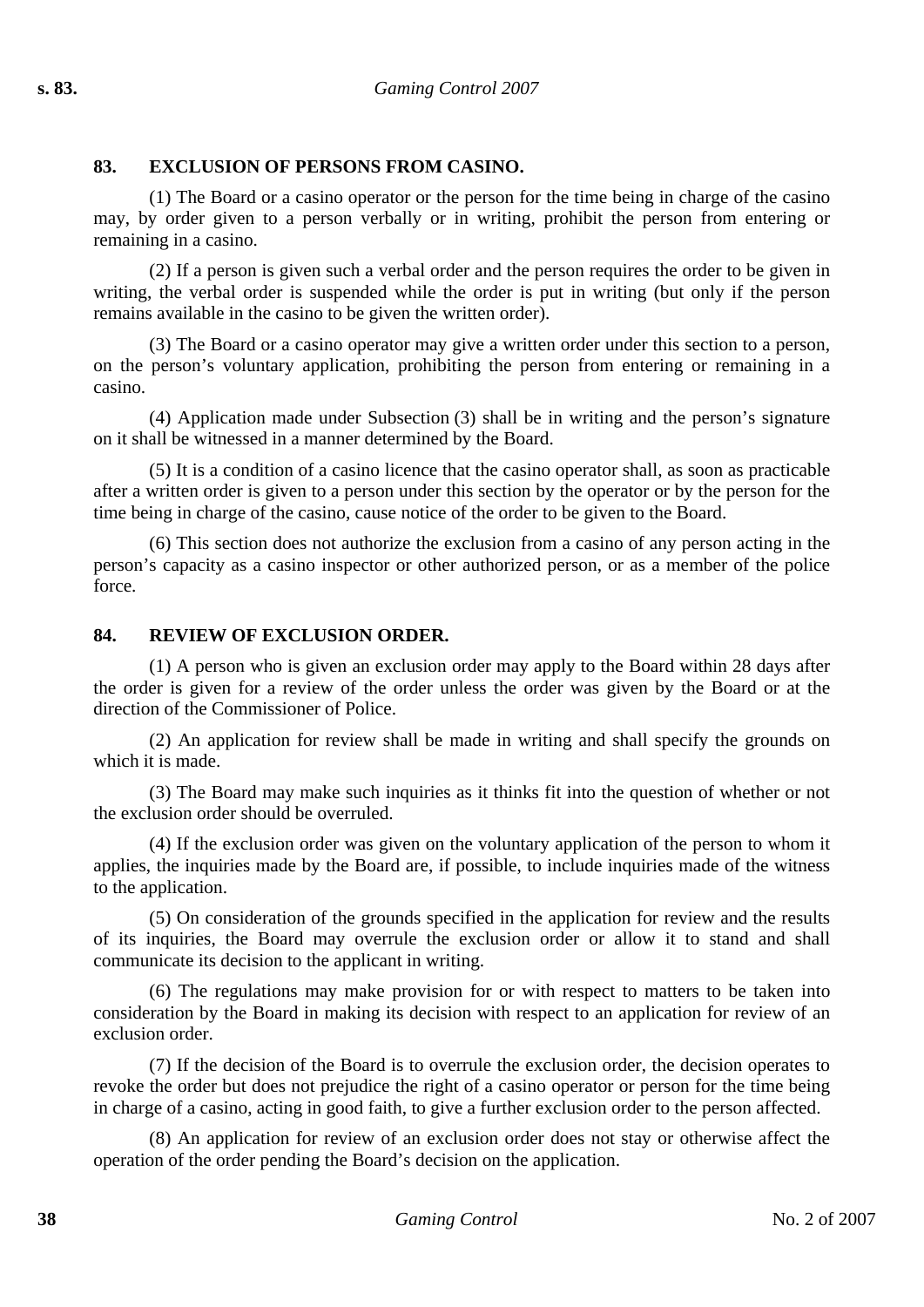## **85. COMMISSIONER OF POLICE MAY DIRECT THAT PERSON BE EXCLUDED FROM CASINO AND CASINO PRECINCT.**

(1) The Commissioner of Police may direct a casino operator in writing to exclude a person from a casino by giving the person or causing the person to be given an exclusion order, and it is a condition of the casino licence that the operator shall comply with the direction.

(2) The Commissioner of Police may give such a direction in anticipation of the person entering a casino.

(3) Where practicable, the Commissioner of Police may make available to the casino operator a photograph of the person who is the subject of the direction and may give the person notice of the direction.

(4) The regulations may declare that the whole or a specified part of specified premises is to be considered to form part of a casino for the purposes of this section (to be known as the **"casino precinct"**) and, on that declaration, this section has effect accordingly in respect of the premises.

(5) A declaration made under Subsection (4) is to apply only to premises that both –

- (*a*) form part of or are in the immediate vicinity of the building or complex of which the casino forms part; and
- (*b*) are under the control or management of the casino operator.

(6) A direction may be given in relation to all or any of the premises comprised in the casino.

(7) If a decision is given under this section in relation to the whole or any part of the casino precinct, a reference in Section 83 to a casino includes a reference to so much of the casino precinct as is the subject of the direction, but only in connection with an exclusion order made or to be made in conformity with direction.

(8) In this section, **"premises"** includes any place, vehicle or vessel.

## **86. DURATION AND REVOCATION OF EXCLUSION ORDERS.**

(1) An exclusion order remains in force in respect of a person unless and until it is revoked by the person who gave the order.

(2) An exclusion order given by a person for the time being in charge of a casino may be revoked by any other person who is for the time being in charge of the casino or by the casino operator.

(3) An exclusion order given at the direction of the Commissioner of Police shall not be revoked except with the written approval of the Commissioner of Police.

(4) When an exclusion order is revoked by a casino operator or by the person for the time being in charge of a casino, the casino operator shall give notice of the revocation to the Board as soon as practicable after it occurs.

(5) A casino operator who contravenes Subsection (4) is guilty of an offence.

Penalty: A fine not exceeding K10,000.00 or imprisonment for a term not exceeding two years, or both.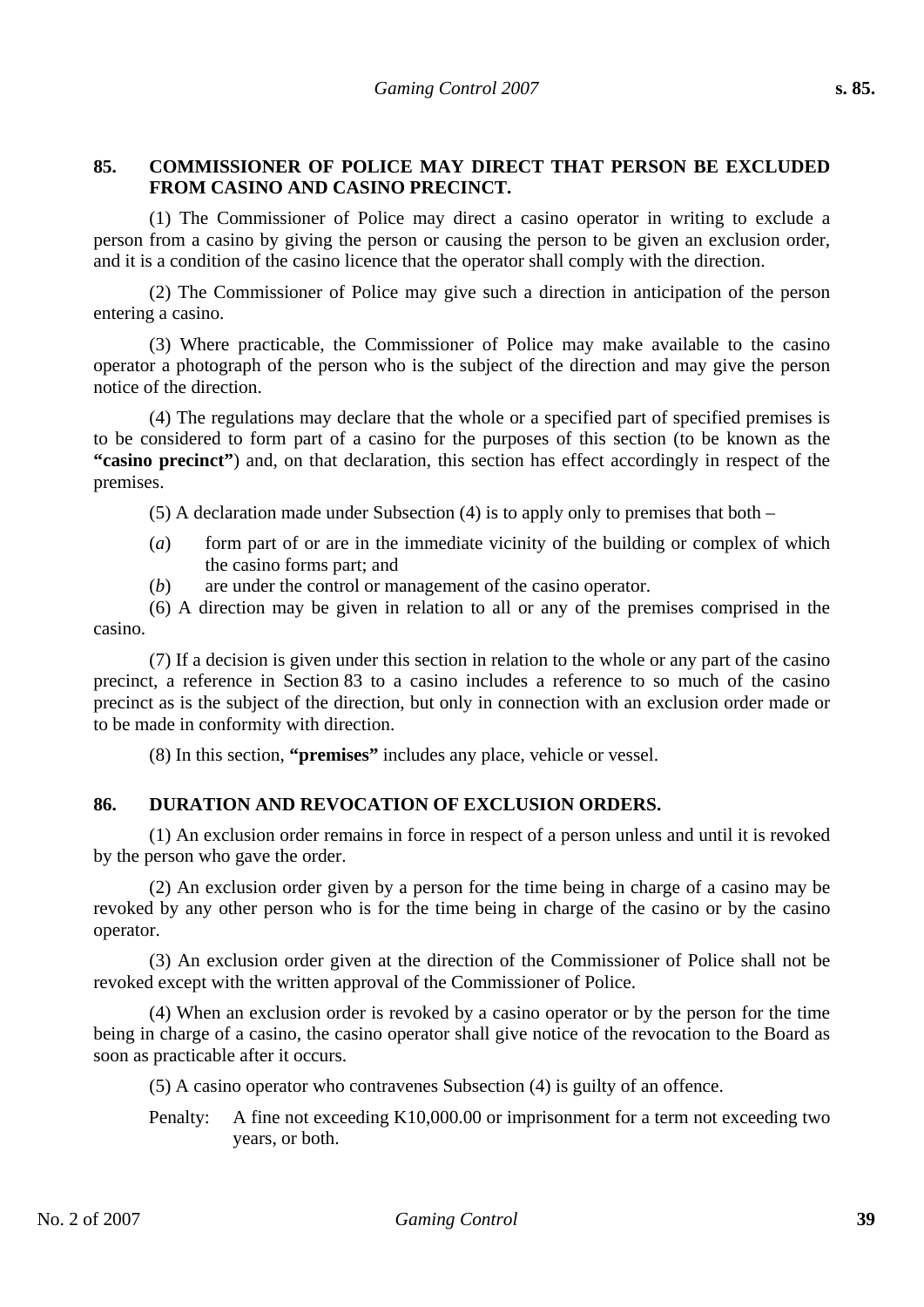(6) Regulations may make provision for or with respect to matters to be taken into consideration by the person who gave an exclusion order before the person decides to revoke the order.

## **87. LIST OF EXCLUDED PERSONS.**

(1) It is a condition of a casino licence that the casino operator shall, at the commencement of business on each day that gaming is conducted in the casino –

- (*a*) prepare a list of names bearing the date of that day; or
- (*b*) add the date of that day to the list of names for the preceding day, being the names of persons who are the subject of exclusion orders for the casino of which the operator is or was aware.
- (2) It is a condition of a casino licence that the casino operator shall –
- (*a*) on each day that gaming is conducted in the casino, as soon as practicable after the commencement of business, provide an inspector on duty in the casino with a copy of the list referred to in Subsection (1) that bears the date of the day; and
- (*b*) notify an inspector on duty in the casino of the making, or the revocation, of an exclusion order of which the operator becomes aware during that day.

(3) A person shall not provide any part of a list prepared under Subsection (1), Paragraph (a) or any information contained in the list, to any person except –

- (*a*) the casino operator; or
- (*b*) a casino employee; or
- (*c*) a casino inspector; or
- (*d*) the Board; or
- (*e*) the Commissioner of Police; or
- (*f*) a person approved by the Board for the purpose; or
- (*g*) a person subject to an exclusion order (but only information relating to that person may be provided); or
- (*h*) a prescribed person or authority.
- (4) A person who contravenes a provision of this section is guilty of an offence.

Penalty: A fine not exceeding K10,000.00 or imprisonment for a term not exceeding two years, or both.

## **88. EXCLUDED PERSON NOT TO ENTER CASINO.**

(1) A person the subject of an exclusion order, who enters or remains in a casino to which the order relates, is guilty of an offence.

Penalty: A fine not exceeding K10,000.00 or imprisonment for a term not exceeding two years, or both.

(2) A court that finds a person guilty of an offence against this section may, if satisfied (after into account any evidence that the court thinks it proper to consider) that the person has a problem arising from the person's gambling activities, postpone its decision as to the imposition of a penalty on condition that the person agrees to undergo such gambling counselling, for each a period not exceeding twelve months, as is specified by the court.

(3) A court that positions its decision as to the imposition of a penalty for a period under the Subsection  $(2)$  shall make its decision –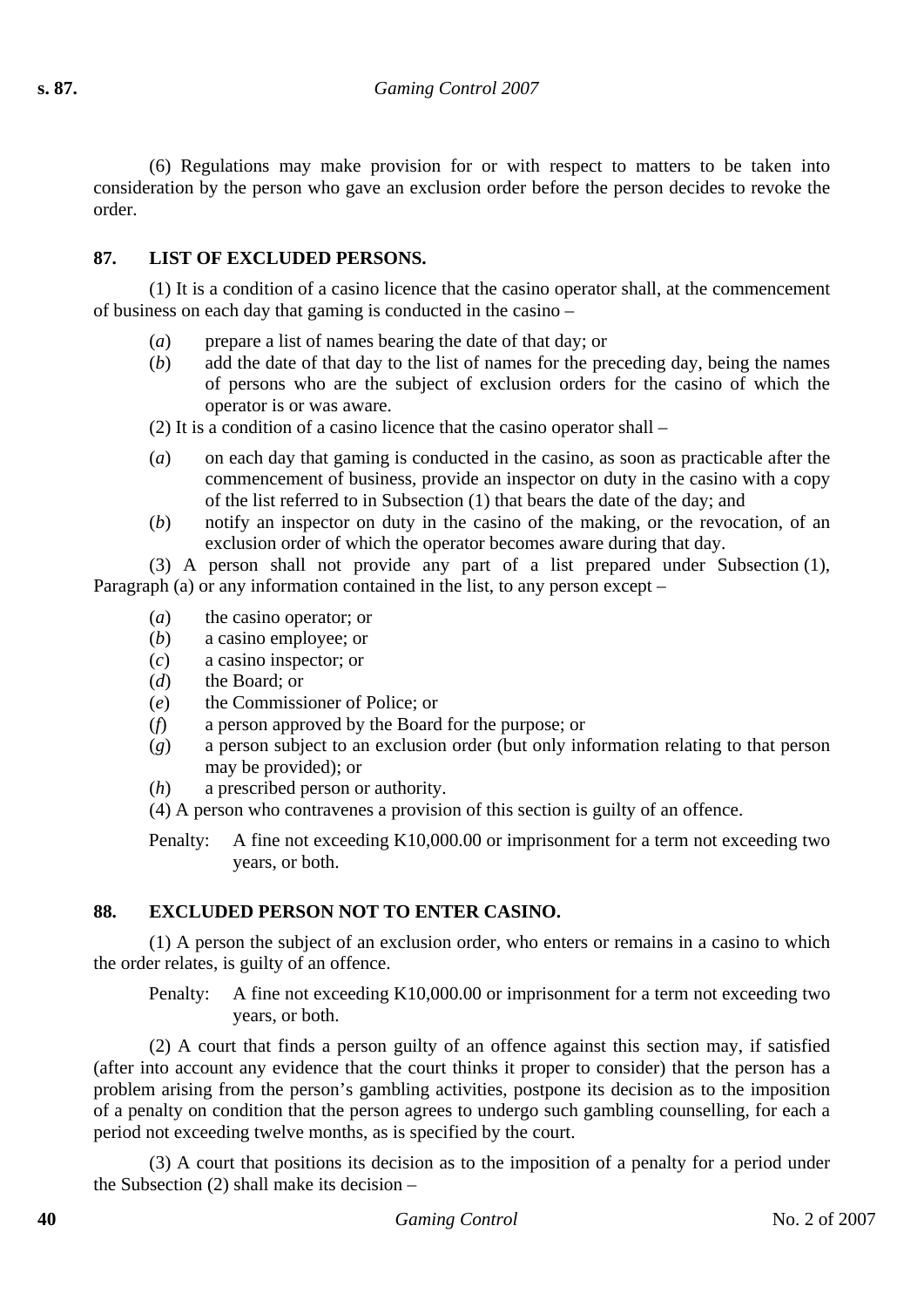- (*a*) as soon as practicable after the end of the period; or
- (*b*) if, during the period the person concerned advises the court that he does not intend to continue to undergo the gambling counselling, as soon as practicable after receiving that advice; or
- (*c*) if, during the period the court is satisfied that person has failed to undergo the gambling counselling, as soon as practicable after being so satisfied.

(4) In making its decision under Subsection (3), the court shall take into consideration whether the person concerned has undergone the gambling counselling as agreed.

(5) In this section, **"gambling counselling"** means counselling that a court considers would be beneficial in assisting a person to avoid any financial, social or other harm that the court is satisfied has arisen or is likely to arise from the person's gambling activities.

## **89. REMOVAL OF EXCLUDED PERSON FROM CASINO.**

(1) This section applies to the following persons in a casino:-

- (*a*) the person for the time being in charge of the casino;
- (*b*) an agent of the casino operator; and
- (*c*) a casino employee.

(2) A person to whom Subsection (1) applies shall, as soon as practicable after it becomes known to him that a person the subject of an exclusion order (including an exclusion order given on the voluntary application of a person) is in the casino, notify an inspector, and then remove or cause to remove, the person from the casino.

(3) A person who contravenes Subsection (1) is guilty of an offence.

Penalty: A fine not exceeding K10,000.00 or imprisonment for a term not exceeding two years, or both.

(4) It is lawful for a person to whom Subsection (1) applies, using no more force than is reasonable in the circumstances, to prevent a person the subject of an exclusion order from entering the casino or to remove or cause to remove, the person from the casino.

# **90. GAMBLING IN CASINO BY CERTAIN PERSONS PROHIBITED.**

(1) An officer of the Board shall not gamble in a casino except to the extent that it is necessary to do son in the exercise of his functions under this Act.

(2) If a person is a special employee in a casino, he shall not –

- (*a*) gamble in the casino; or
- (*b*) solicit or accept any gratuity, consideration or other benefit from a patron in the casino.

(3) Where a person ceases to be and officer of the Board, he shall not gamble in a casino during the period of twelve months following the date on which he ceases to be an officer.

(4) A person, who contravenes Subsection (3), is guilty of an offence.

Penalty: A fine not exceeding K10,000.00 or imprisonment for a term not exceeding two years, or both.

## **91. CHEATING.**

(1) A person shall not, in a casino –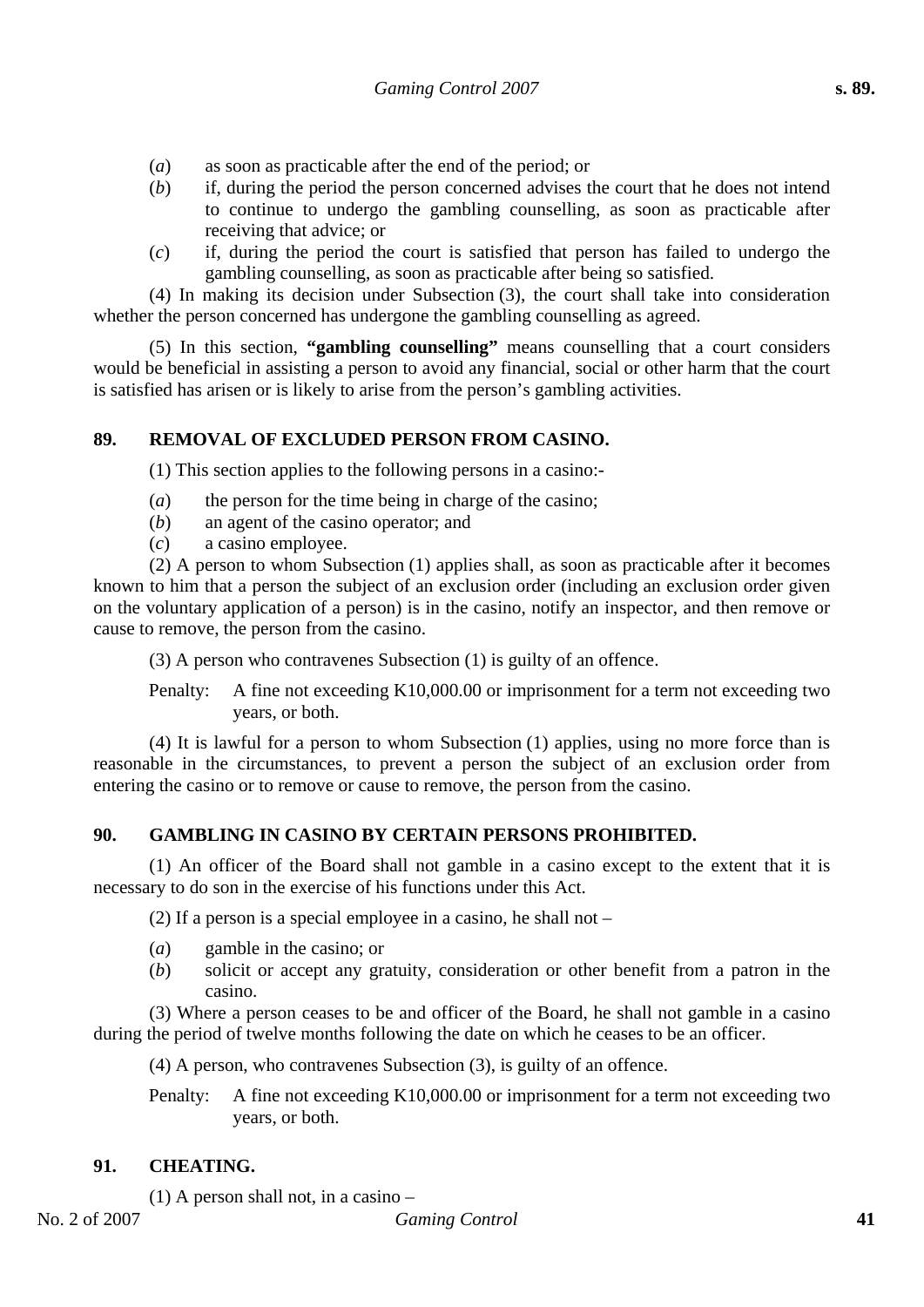- (*a*) obtain or attempt to obtain any benefit for himself or another person; or
- (*b*) induce or attempt to induce a person to deliver, give or credit any benefit to him or another person; or
- (*c*) cause, or attempt to cause, a detriment, whether financial or otherwise, to another person, by the dishonest use of –
- (*d*) any trick, device, sleight of hand or representation; or
- (*e*) any scheme or practice; or
- (*f*) any object or gaming equipment; or
- (*g*) an instrument or article of a type normally used in connection with gaming, or appearing to be of a type normally used in connection with gaming.

(2) A person who obtains a benefit from –

- (*a*) playing a game in a casino in contravention of the game rules; or
- (*b*) an error or oversight in the condition of the game,

although the benefit was not originally obtained with any dishonest intent, shall not dishonestly retain the benefit.

(3) A person shall not, in a casino, use any device for the purpose of enabling the person or some other person to count or otherwise record cards dealt in the course of gaming in the casino unless the casino operator approves of its use.

(4) A person shall not, in a casino or on premises of which a casino forms part, use or have in his possession –

- (*a*) chips that he knows are bogus, counterfeit or stolen; or
- (*b*) cards, dice or coins that he knows have been marked, loaded or tampered with; or
- (*c*) any equipment, device or thing that permits or facilities cheating or stealing.

(5) Subsection (4) does not prohibit the possession in a casino of any thing referred to in Paragraphs (a) or (b) of that subsection by a person in charge of the casino, an agent of the casino operator, a casino employee, an inspector or a police officer, if that thing has been seized by any of those persons from another person for use as evidence in proceedings for an offence.

(6) A person, who contravenes Subsections  $(1)$ ,  $(2)$ ,  $(3)$  or  $(4)$ , is guilty of an offence.

Penalty: A fine not exceeding K5,000.00 or imprisonment not exceeding two years, or both.

(7) If, on a prosecution of a person for an offence under Subsection (1), the court is not satisfied that the person is guilty of an offence under that subsection but the court is satisfied that the person is guilty of an offence under Subsection (2), the court may convict the person of the latter offence.

(8) In this section **"benefit"** includes any money, chips, prize, advantage, valuable consideration or security.

## **92. DETENTIONS OF SUSPECTED PERSON.**

(1) An inspector who suspends on reasonable grounds that a person in a casino has contravened, is contravening or is attempting to contravene, a provision of this Act or any other Act may detain the suspected person in a suitable place in or near the casino until the arrival at the place of detention of a member of the police force.

(2) A person who is –

(*a*) for the time being in charge of a casino; or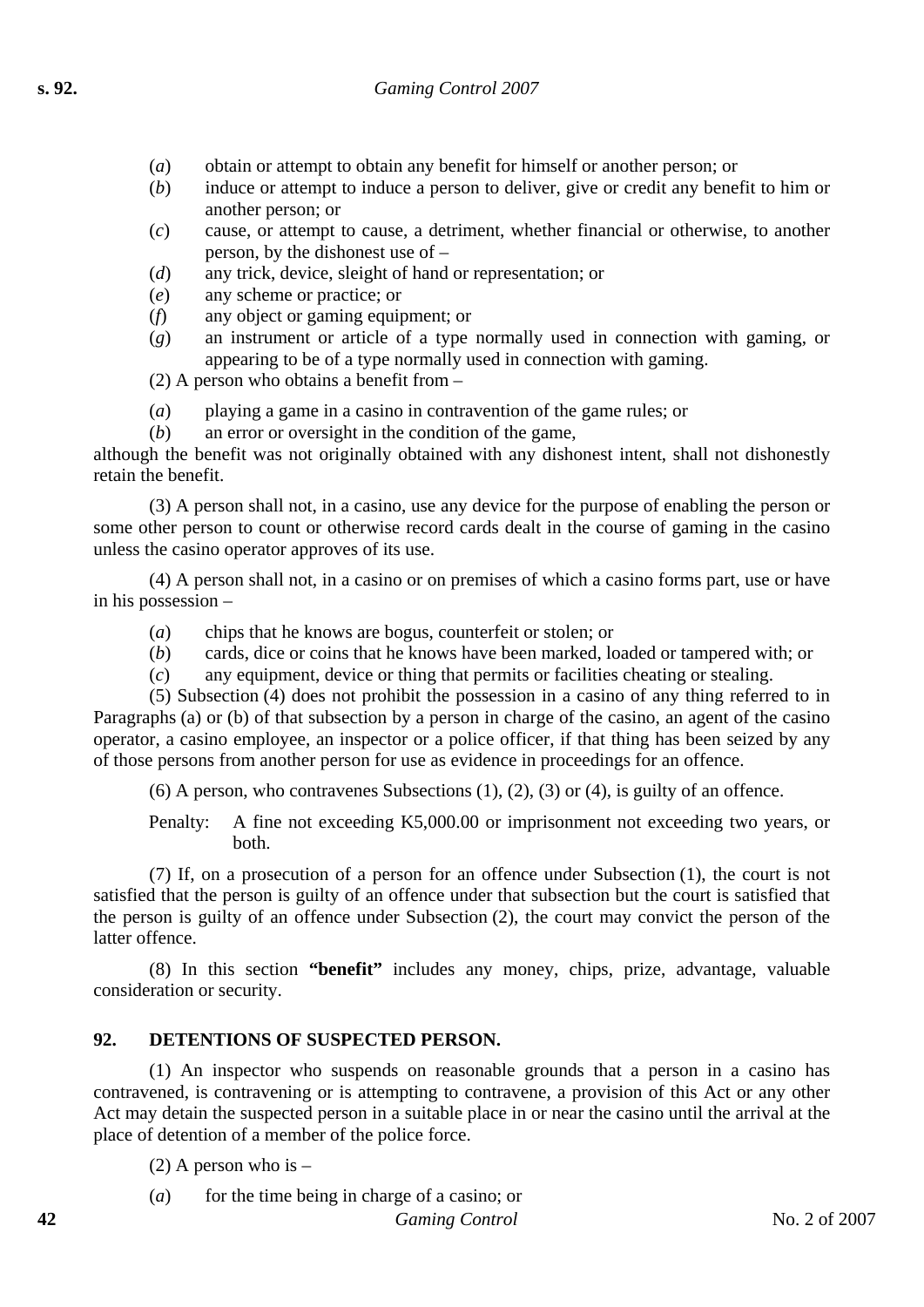- (*b*) an agent of the casino operator; or
- (*c*) a casino employee,

who suspects on reasonable grounds that a person in the casino has contravened, is contravening or is attempting to contravene the provisions of this Act by cheating may detain the suspected person in a suitable place in or near the casino until the arrival at the place of detention of a member of the police force.

(3) A person may not be denied under this section unless –

- (*a*) no more force is used than is proper in the circumstances; and
- (*b*) the person detained is informed of the reasons for the detention; and
- (*c*) the person affecting the detention immediately notifies a police officer of the detention and reasons for the detention; and
- (*d*) the person detained is detained for no longer than is reasonable to enable a member of the police force to attend.

#### *Division 6. – Casino Inspectors.*

#### **93. MEANING OF "GAMING EQUIPMENT AND RECORDS".**

In this Division, a reference to gaming equipment or records is a reference to gaming equipment or records related to operation of a casino or otherwise relevant to the administration of this Act.

#### **94. APPOINTMENT AND CONTROL, ETC., OF CASINO INSPECTORS.**

(1) The Board may, by notice in the National Gazette, appoint persons to be casino inspectors for the purposes of this Act.

(2) A casino inspector is, in the exercise of his functions as a casino inspector, subject to the direction and control of the Board.

(3) The requirements of this Act requiring persons involved in the administration of this Act to be of the highest integrity applies to the position of casino inspector.

### **95. IDENTIFICATION OF CASINO INSPECTORS.**

(1) A casino inspector is not authorized to exercise the functions of a casino inspector unless he is in possession of an identification card issued by the Board.

(2) A casino inspector who –

- (*a*) proposes to exercise his functions under this Act; and
- (*b*) fails on demand to produce his identification card,

is not authorized to exercise his functions as an inspector in relation to the person making the demand.

#### **96. RIGHTS OF CASINO INSPECTORS ON CASINO PREMISES.**

(1) A casino inspector may at any time enter and remain on the premises of a casino for the purpose of doing any one or more of the following things: –

- (*a*) observing any of the operations of the casino;
- (*b*) ascertaining whether the operation of the casino is being properly conducted, supervised and managed;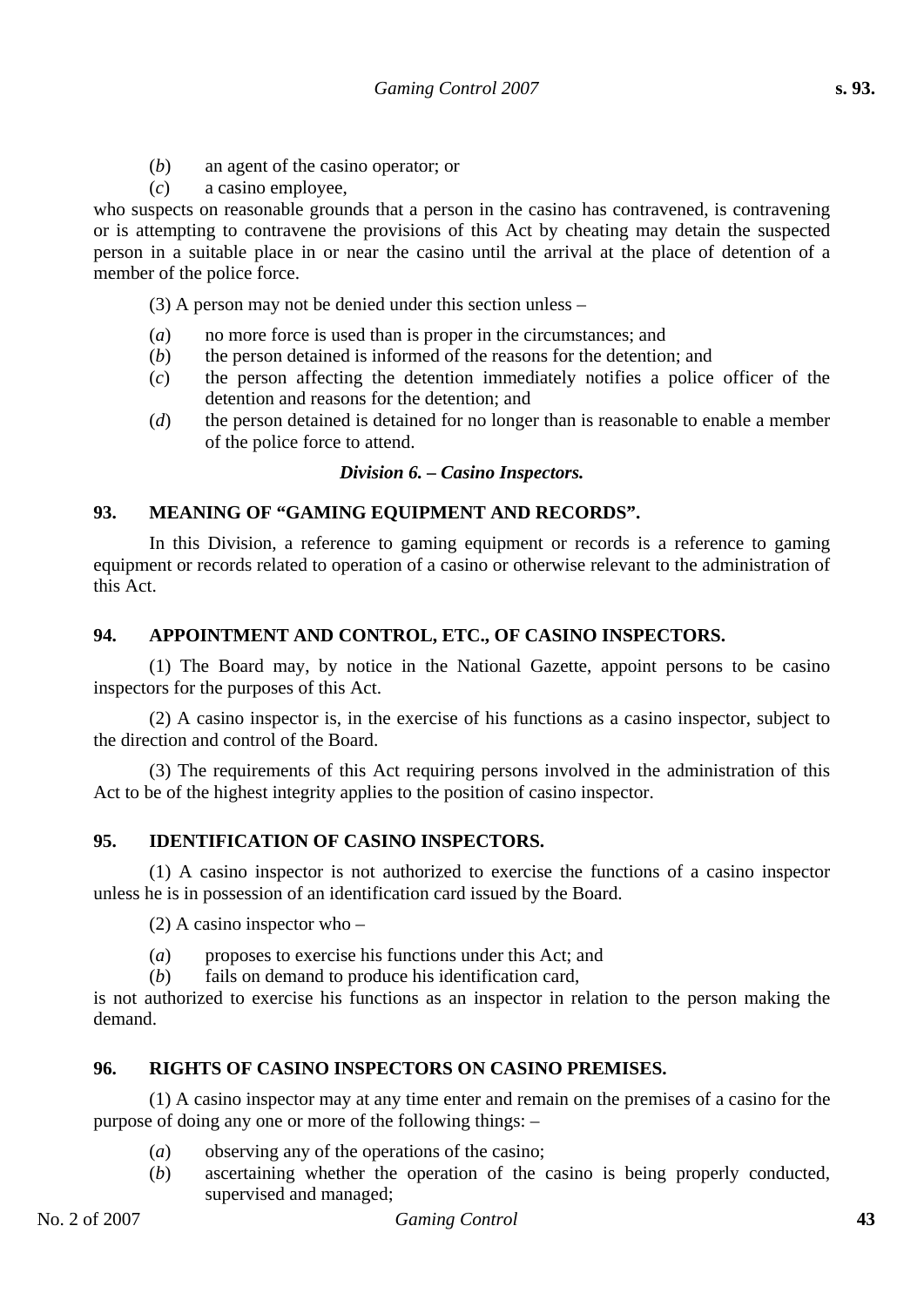- (*c*) ascertaining whether the provisions of this Act are being complied with; and
- (*d*) in any other respect, exercising his functions under this Act.

(2) A casino inspector who enters a casino under Subsection (1) is not authorized to remain in the casino if, on the request of the casino operator or a casino employee, the casino inspector does not show his identity card to the operator or employee.

# **97. FUNCTIONS OF CASINO INSPECTORS.**

A casino inspector has the following functions: –

- (*a*) to monitor operations in a casino and to inspect the gaming equipment used in a casino for the purpose of ascertaining whether or not the casino operator is complying with the provisions of this Act, the conditions of the casino licence and any directions given by the Board under this Act;
- (*b*) to monitor the handling and counting of money in a casino;
- (*c*) to assist in any other manner, where necessary, in the detection of offences committed against this Act in a casino;
- (*d*) to receive and investigate complaints, in accordance with the provisions of Section 98, from casino patrons relating to the conduct of gaming in a casino;
- (*e*) such other functions as may be conferred or imposed on casino inspectors by or under this Act or any other Act or as are determined by the Board from time to time.

# **98. CASINO INSPECTORS TO INVESTIGATE COMPLAINTS.**

(1) On receiving a complaint from a patron relating to the conduct of gaming in a casino, a casino inspector shall forthwith investigate the complaint with due diligence.

(2) The casino inspector shall inform the casino operator of the substance of the complaint and give the operator a reasonable opportunity to make a response to it.

(3) If, as a result of the investigation, the casino inspector is satisfied that –

(*a*) the conduct of any game in a casino has contravened any condition of the casino licence, any game rules or any direction given by the Board under this Act; or

(*b*) there has been any other contravention of a provision of this Act,

the casino inspector shall report the matter to the Board in writing.

(4) The casino inspector shall give or send a copy of his report to the casino operator and shall inform the complainant of the results of the investigation of the complaint and of any action taken or to be taken as a consequence of it.

## **99. POWERS OF CASINO INSPECTORS.**

(1) A casino inspector may do any one or more of the following:-

- (*a*) require any person in possession of, or having control of, any gaming equipment or records to produce the equipment or records for inspection and to answer questions or provide information relating to the equipment or records;
- (*b*) inspect any gaming equipment or records and take copies of, extracts from, or notes relating to, any records;
- (*c*) seize any gaming equipment or records if the casino inspector consider it necessary to do so for the purpose of obtaining evidence of the commission of an offence;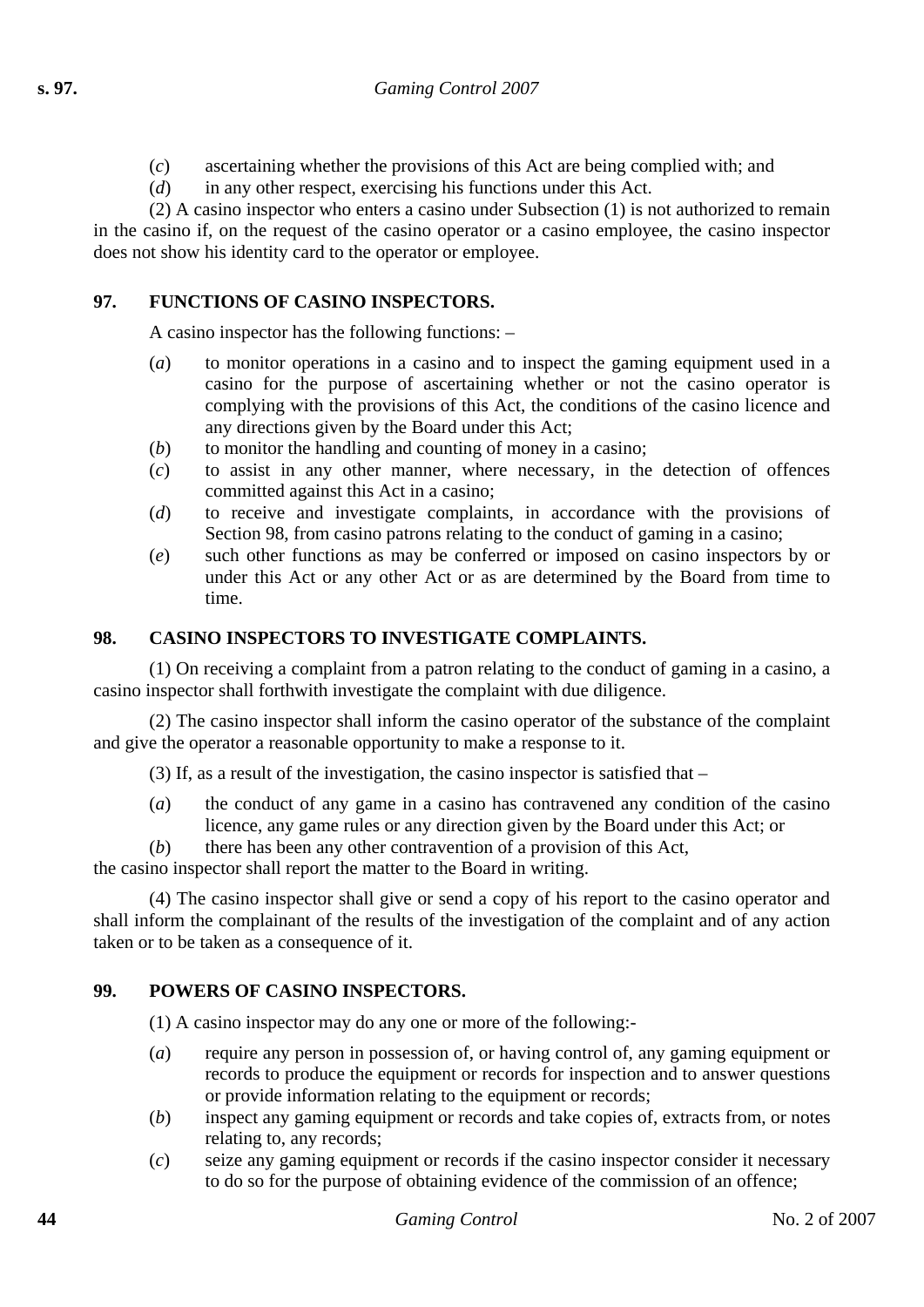- (*d*) with the prior approval in writing of the Board, enter any premises or place other than a casino in which the inspector suspects on reasonable grounds that there is gaming equipment or records if the casino inspector does so with the consent of the occupier or in accordance with a search warrant issued under Section 100;
- (*e*) in a casino or a place entered under Paragraph (d), search for, seize and remove and retain any gaming equipment or records that the casino inspector considers will afford evidence of the commission of an offence reasonably suspected by the casino inspector;
- (*f*) by notice in writing require the operator, an employee or any other person associated with operations in a casino or their management, to attend before the casino inspector at a specified time and place and answer questions, or provide information, with respect to operations in a casino;
- (*g*) examine and test any gaming equipment in a casino and order the person in charge of a casino to withdraw unsatisfactory gaming equipment from use in the casino or to destroy unsatisfactory chips; and
- (*h*) call to his aid a member of the police force if he is obstructed, or believes on reasonable grounds that he will be obstructed, in the exercise of his functions.

(2) Gaming equipment or records seized by a casino inspector under this section may be retained by him until the completion of any proceedings (including proceedings on appeal) in which they may be used in evidence but only if, in the case of records, the person from whom the records were seized is provided, within a reasonable time after the seizure, with a copy of the records certified by a casino inspector as a true copy.

(3) Subsection (2) ceases to have effect in relation to things seized if, on the application of a person aggrieved by the seizure, the court in which proceedings referred to in that subsection are instituted so orders.

(4) A copy of records provided under Subsection (2) is, as evidence, of equal validity to the records of which it is certified to be a copy.

(5) A person is not required by this section to answer a question that might incriminate him.

(6) A member of the public force has, while acting in aid of a casino inspector, the functions of a casino inspector.

## **100. INSPECTOR MAY APPLY FOR SEARCH WARRANT.**

A casino inspector may apply to a Magistrate for the issue of a search warrant under Section 256 if he believes on reasonable grounds that gaming equipment or records are on any premises and that –

- (*a*) in relation to those articles, an offence under this Part has been, is being, or is likely to be, committed; or
- (*b*) those articles may be evidence of an offence under this Act.

## **101. OFFENCES RELATING TO OBSTRUCTION, ETC., OF CASINO INSPECTORS.**

- $(1)$  A person, who –
- (*a*) assaults, obstructs, hinders, threatens, abuses, insults or intimidates a casino inspector, or a member of the police force acting in aid of a casino inspector, when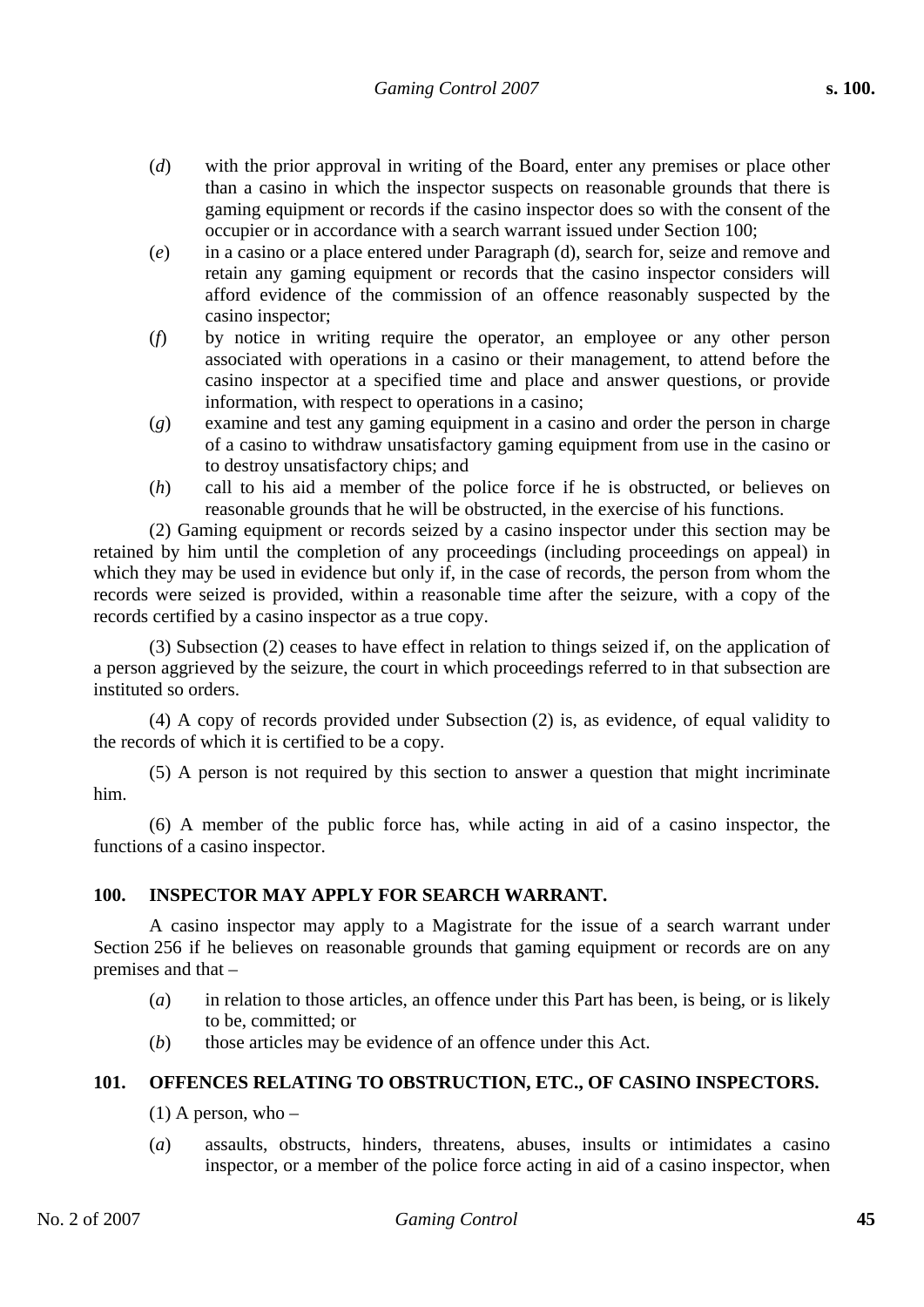the casino inspector is exercising or attempting to exercise his functions as a casino inspector; or

- (*b*) fails to produce for inspection any gaming equipment or records in the possession, or under the control, of the person when required so to do by a casino inspector in the exercise of his functions as a casino inspector; or
- (*c*) fails without reasonable excuse to attend before a casino inspector and answer questions or supply information when required so to do by the casino inspector in the exercise of his functions as a casino inspector; or
- (*d*) except with the permission of a casino inspector, takes any gaming equipment or records seized, impounded or retained under the authority of this Act; or
- (*e*) when directed by a casino inspector, in the exercise of his functions as a casino inspector, fails to destroy any chips considered by the casino inspector to be unsatisfactory for use; or
- (*f*) when directed by a casino9 inspector in the exercise for his functions as a casino inspector, fails to cease to have available for use any gaming equipment considered by the casino inspector to be unsatisfactory for use; or
- (*g*) provides to a casino inspector (whether in answer to a question asked by the casino inspector or otherwise) information which the person knows is false or misleading in a material particular; or
- (*h*) prevents, directly or indirectly, a person from attending before a casino inspector, producing to a casino inspector any gaming equipment or records or answering any question asked by or supplying any information to a casino inspector when that person is required to do so under this Act,

is guilty of an offence.

Penalty: A fine not exceeding K5,000.00 or imprisonment not exceeding two years, or both.

 $(2)$  A person, who –

(*a*) fails to provide his full name and residential address when requested to do so; or

(*b*) in purposed compliance with the requirement, states a name or address that is false, when a casino inspector requests the information in the performance of his functions under this Act, is guilty of an offence.

Penalty: A fine not exceeding K5,000.00 or imprisonment not exceeding two years, or both.

(3) A casino inspector is not authorized to require a person in a casino to state his full name or residential address unless the casino inspector –

- (*a*) suspects on reasonable grounds that the person is committing or has committed an offence; and
- (*b*) has informed the person, at the time of stating the requirement, that it is an offence to fail to comply with requirement.

(4) A casino inspector who suspects on reasonable grounds that a person has stated a name or residential address that is false may request the person to provide reasonable proof of the person's identity.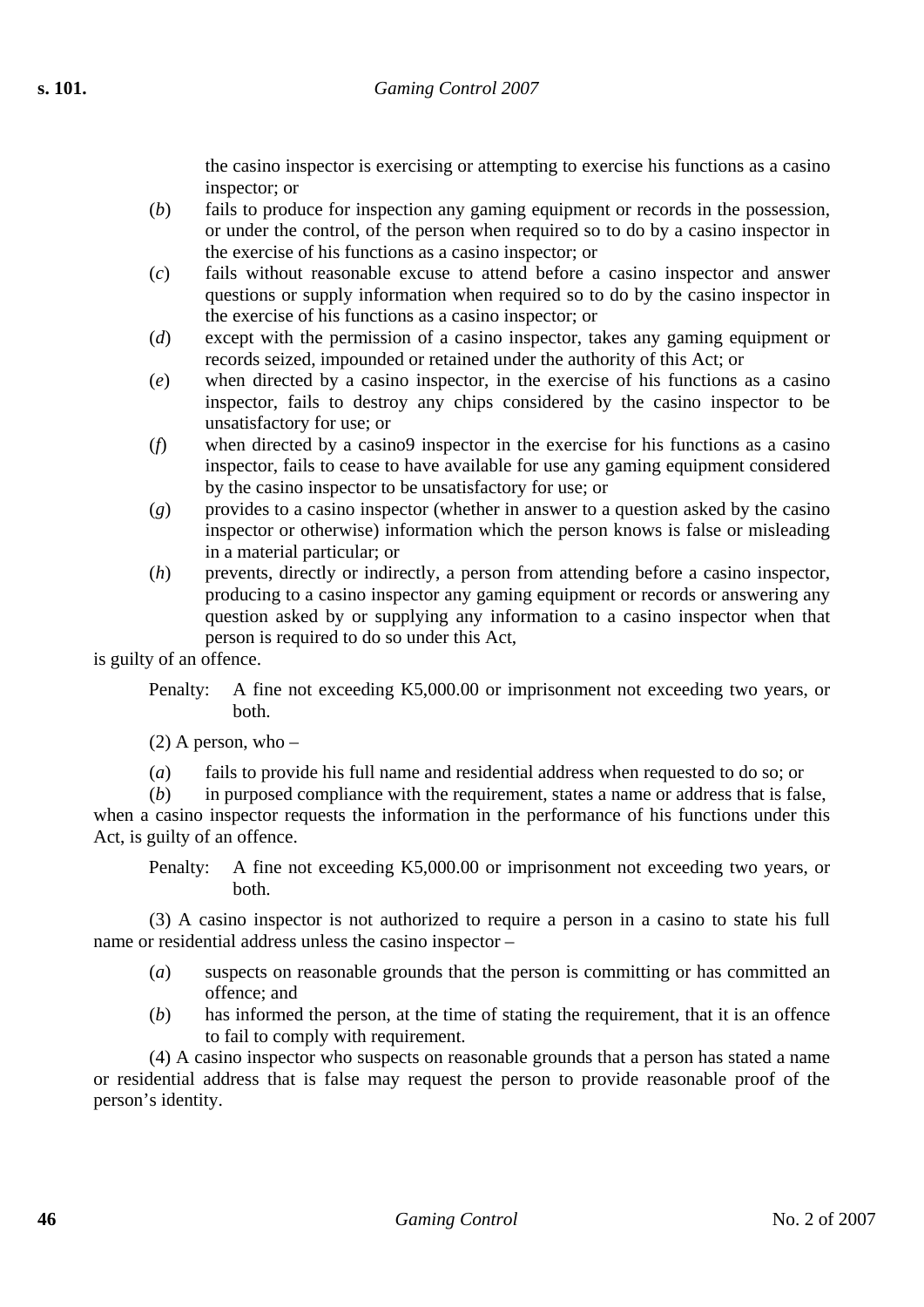# *Division 7. – Casino duty and community benefit levy.*

#### **102. DEFINITIONS.**

In this Division –

**"casino duty"** means a casino duty imposed under this Division;

**"community benefit levy"** means a community benefit levy imposed under this Division.

#### **103. DETERMINATION OF FEES, ETC., BY HEAD OF STATE.**

(1) Subject to this section, the Head of State, acting on advice, may, by notice in the National Gazette determine any fee, charge, levy or other payment, that a holder of a casino licence shall make –

(*a*) to the Board; or

(*b*) in relation to the locality of the casino, to the relevant Provincial Government.

(2) The rate, timing, manner of payment and on any other matter as is necessary or desirable to give proper and full effect to the imposition and collection of a fee, charge, levy or other payment determined under this section are as prescribed.

(3) A determination made under this section shall be in addition to the casino duty provided under Section 104 and the community benefit levy and gaming levy provided under Section 105.

(4) A determination made under Subsection (1) may be varied from time to time by the Head of State, acting on advice.

(5) In advising the Head of State under this section, the National Executive Council shall act on the recommendation of the Board.

## **104. CASINO DUTY.**

(1) A casino duty shall be paid to the Internal Revenue Commission in respect of each casino licence.

(2) The rate of casino duty payable under Subsection (1) shall be 20% of the taxable profit for each calendar month or such other amount as fixed by the Head of State, acting on advice, by notice in the National Gazette, payable within 14 days of the end of that month.

(3) In fixing the amount of casino duty under Subsection (2), the National Executive Council shall act on the recommendations of the Board.

(4) A casino duty fixed under this section may be paid in monthly, quarterly or other periodic instalments in accordance with Section 106.

# **105. COMMUNITY BENEFIT LEVY AND GAMING LEVY.**

(1) A casino community benefit levy and a gaming levy shall be paid to the Board in respect of each casino licence.

(2) The rates of levy payable under Subsection (1) are: –

(*a*) the community benefit levy shall be 5% of the taxable gross profit for each calendar month; and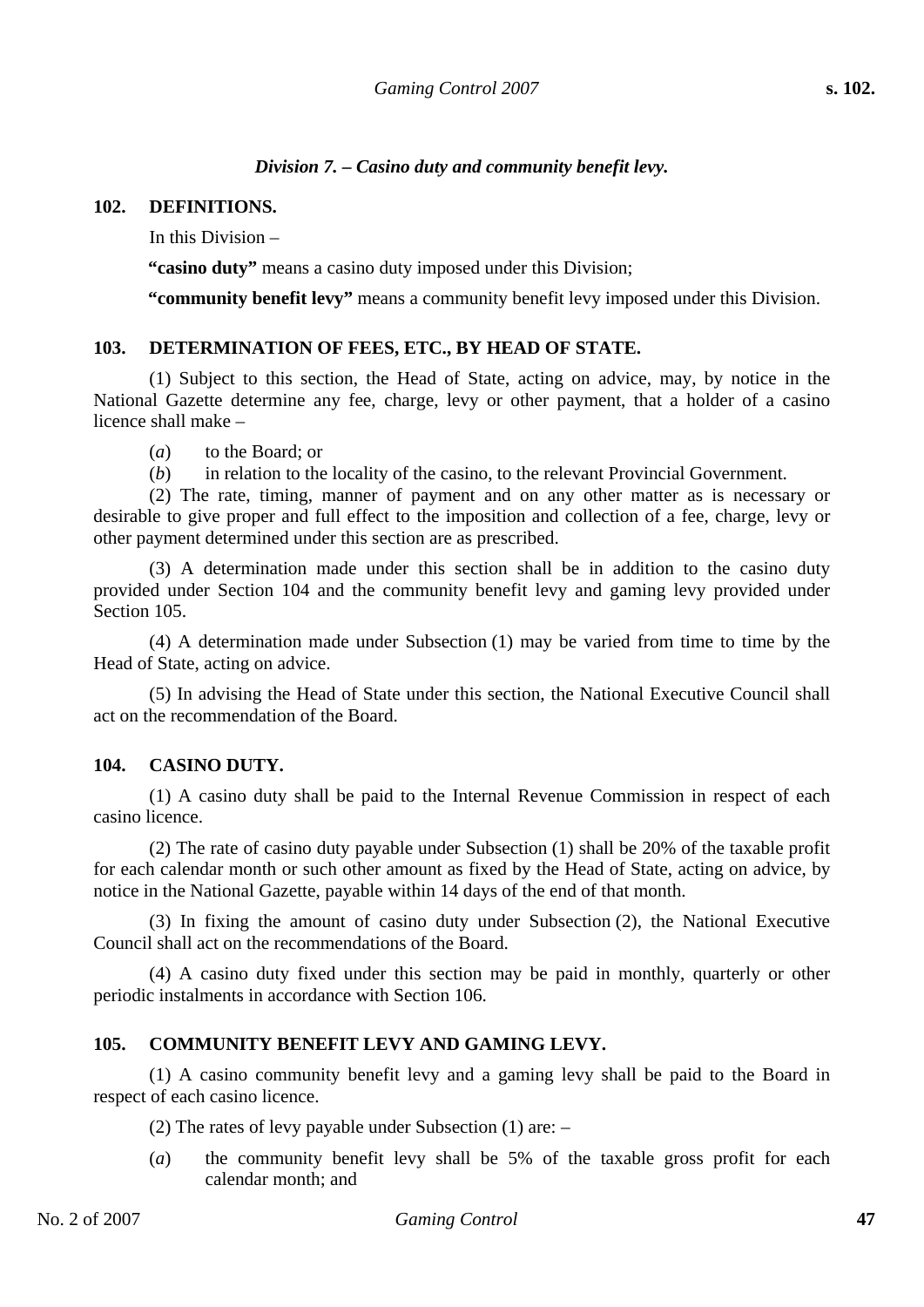(*b*) the gaming levy shall be 5% of the taxable gross profit for each calendar month, or such other amount as fixed by the Head of State, acting on advice, by notice in the National

Gazette, payable within 14 days of the end of that month.

(3) In fixing the amount of the casino community benefit levy under Subsection (2), the National Executive Council shall act on the recommendation of the Board.

(4) The process and procedures that are necessary and desirable to enable the collection of the levy under this section are as prescribed.

# **106. CASINO OPERATOR LIABLE FOR PAYMENTS.**

(1) A casino operator is liable for payment of any duty, levy or interest payable under this Part.

(2) The Board may require and the casino operator shall, by the twentieth day of each month, in respect of gaming activities conducted by him during the preceding month calculate –

(*a*) the gross revenue; and

(*b*) net operating revenue,

and shall pay –

- (*c*) to the Internal Revenue Commission the casino duty; and
- (*d*) to the Board the community benefit levy.

(3) In making the payment under Subsection (2), the casino operator shall also forward with every payment a return setting out the particulars of the payment.

(4) The payments required under Subsection (2) become due on the date a casino operator receives notice of a demand for payment.

(5) Where an amount payable under Subsection (2) remains unpaid after the expiration of the period provided for payment in the notice of demand –

(*a*) the Commissioner General in the case of a demand for payment of casino duty; or

(*b*) the Board in the case of a demand for payment of community benefit levy, in the discretion of the Commission General or the Board, as the case may be, require the casino operator to pay interest on the amount payable at a rate not exceeding 3%.

(6) Any duty, levy or interest payable under this Division may be recovered by the Internal Revenue Commission or by the Board, as the case may be, in a court of competent jurisdiction as a debt due to the State.

(7) Regulations may make provision for or with respect to the effect of suspension of a casino licence on any liability of a casino licence on any liability of a casino licence holder under this Division.

# **107. PAYMENT BY BOARD OF COMMUNITY BENEFIT LEVY.**

From all payments made to the Board under this Division, the Board under this Division, the Board shall retain such percentage of the funds paid to it under Section 105 as approved by the Minister to cover its operation expenses and shall pay the balance to the Community Benefit Fund established under Section 163.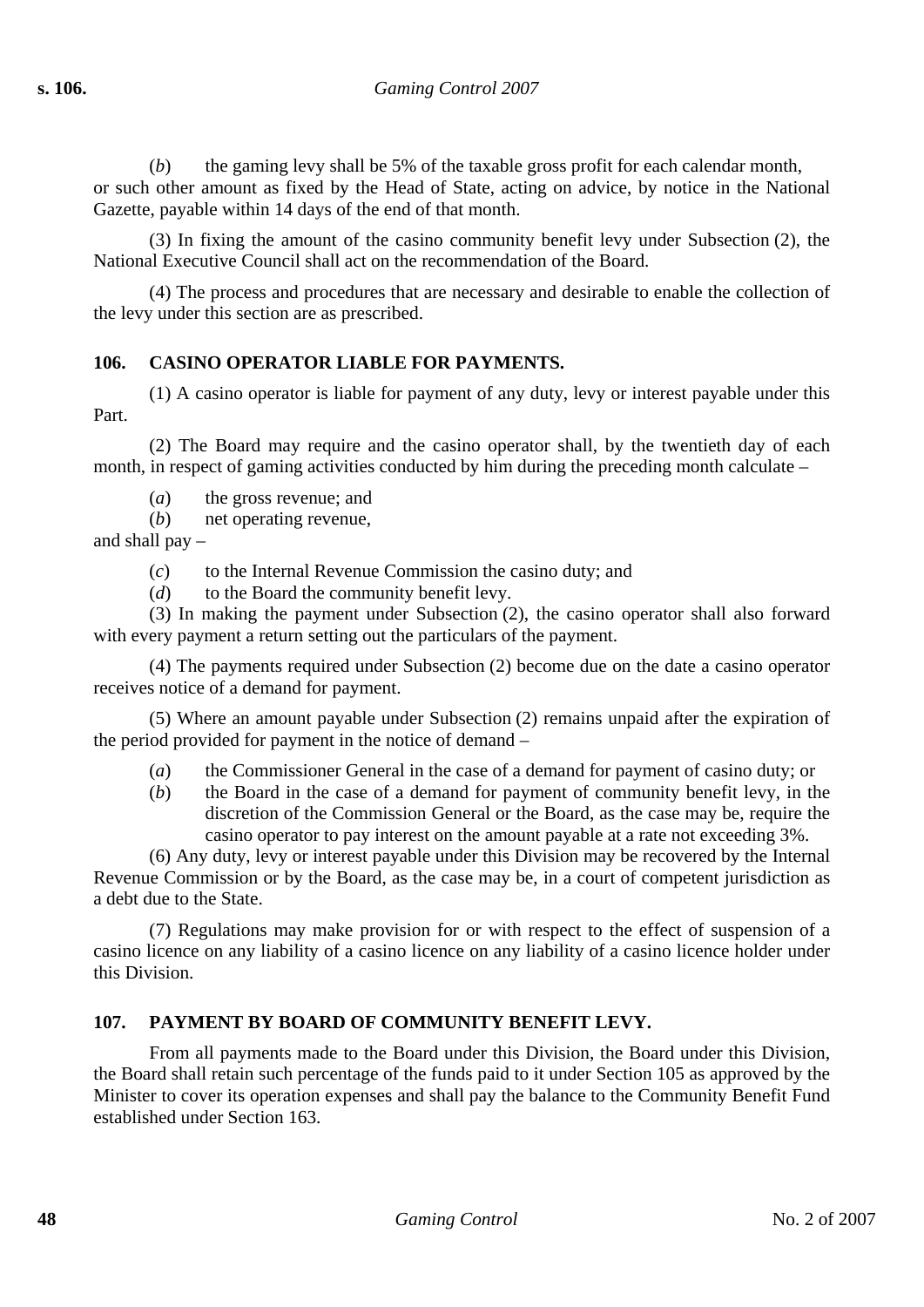### *Division 8. – Casino accounting and internal controls.*

#### **108. APPROVED SYSTEM OF CONTROLS AND PROCEDURES TO BE IMPLEMENTED.**

(1) A casino operator shall not conduct operations in the casino unless the Board has approved in writing of a system of internal controls and administrative and accounting procedures for the casino.

(2) An approval under Subsection (1) takes effect when notice of it is given in writing to the casino operator concerned or on such other date as is specified in the notice.

(3) It is a condition of a casino licence that the casino operator shall ensure that the system approved for the time being under this section for the casino is implemented.

(4) A system approved for a casino under this section may contain different internal controls, or different administrative or accounting procedures, for different parts of the casino.

#### **109. CONTENT OF APPROVED SYSTEM.**

(1) A system of internal controls and administrative and accounting procedures approved for the purpose of Section 108 may include (but is not limited to) details of the following: –

- (*a*) accounting controls and procedures, including the standardization of forms, and the definition of terms, to be used in operations in the casino;
- (*b*) procedures, forms and, where appropriate, formulas for or with respect to the following: –
	- (i) hold percentages and their calculation;
	- (ii) revenue drop;
	- (iii) expense and overhead schedules;
	- (iv) complimentary services;
	- (v) salary arrangements;
	- (vi) personnel practices;
	- (vii) junkets;
	- (viii) cash equivalent transactions;
- (*c*) job descriptions and the system of organizing personnel and chain of command authority so as to establish diversity of responsibility among employees engaged in operations in the casino and identification of primary and secondary supervisory positions for areas of responsibility, which areas shall not be so extensive as to be impractical for an individual to supervise effectively;
- (*d*) procedures for the conduct and playing of games;
- (*e*) procedures and standards for the security of gaming machines and for the payment and recording of gaming machine prizes;
- (*f*) procedures within a cashier's cage for the receipt, storage and disbursement of chips and cash, the cashing of cheques, the redemption of chips and the recording of all transactions pertaining to gaming operations;
- (*g*) procedures for the collection and security of money at the gaming tables and other places in the casino where games are conducted;
- (*h*) procedures and forms for the transfer of chips to and from the gaming tables and other places in the casino where games are conducted and from and to a cashier's cage;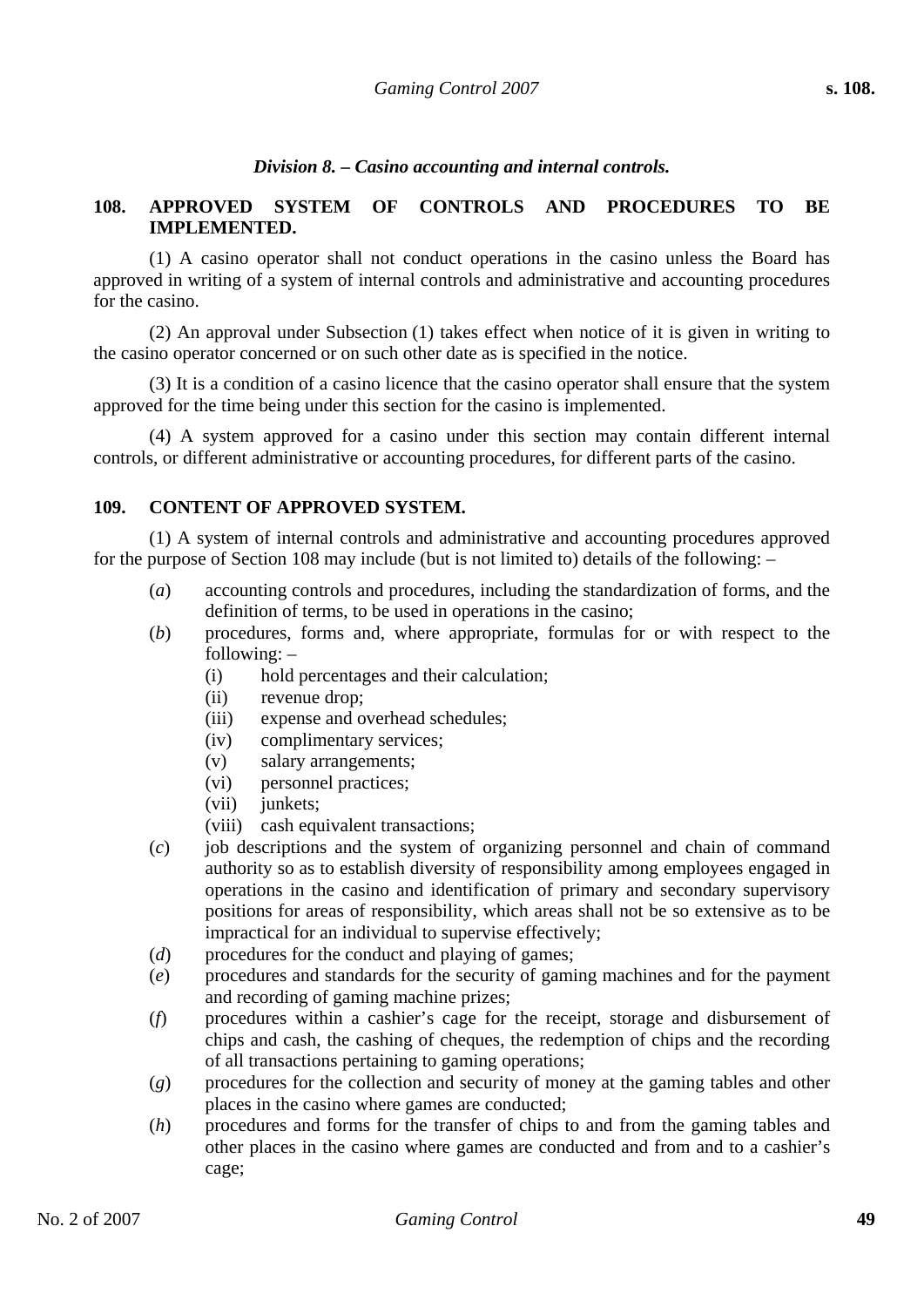- (*i*) procedures for the transfer of money from the gaming tables and other places in the casino where games are conducted to other areas of the casino for counting;
- (*j*) procedures and forms for the transfer of money or chips from and to a gaming area;
- $(k)$  procedures and security for the counting and recording of revenue;
- (*l*) procedures and security for the transfer of money from the casino to a bank and from a bank to the casino;
- (*m*) procedures for the security, storage and recording of chips utilized in the gaming operations in the casino;
- (*n*) procedures and standards for the maintenance, security and storage of gaming equipment;
- (*o*) procedures for the payment and recording of winnings associated with games where the winnings are paid by cash, cheque or in a non –monetary form (other than chips);
- (*p*) procedures for the issue of chip purchase vouchers and the recording of transactions in connection therewith;
- (*q*) procedures for the cashing of cheques and recording of transactions by cheque;
- (*r*) procedures for the establishment and use of deposit accounts;
- (*s*) procedures for the use and maintenance of security and surveillance facilities, including catwalk systems and closed circuit television systems;
- (*t*) procedures governing the utilization of security personnel within the casino;
- (*u*) procedures for the control of keys used or for se in operations in the casino.

(2) For the purposes of an approval under this section, controls and procedures may be described narratively or represented diagrammatically, or by a combination of both methods.

## **110. BANKING.**

(1) The Board may require a casino operator to –

- (*a*) keep and maintain separate accounts, as approved by the Board, at a bank for use for all banking transactions arising under this Part in relation to the operator; and
- (*b*) from time to time provide the Board, as required by the Board, and in a form approved by the Board, with a written authority addressed to that bank authorizing the bank to comply with any requirements of a casino inspector exercising the powers conferred by this section.

(2) A casino operator shall comply with a requirement of the Board made under Subsection (1) and such requirement constitutes a condition of the casino licence.

(3) A casino inspector may, by notice in writing, require the manager or other principle officer of a bank referred to in Subsection (1) to provide a casino inspector with a statement of such an account and such other particulars relating to the account as may be specified in the notice, and a person of whom such a requirement is made shall comply with it.

(4) A person, who refuses to provide to a casino inspector a statement of an account required under Subsection (3), is guilty of an offence.

Penalty: A fine not exceeding K10,000.00 or imprisonment for a term not exceeding two years, or both.

(5) A casino inspector may not exercise the powers conferred by this section without the prior written approval of the Board.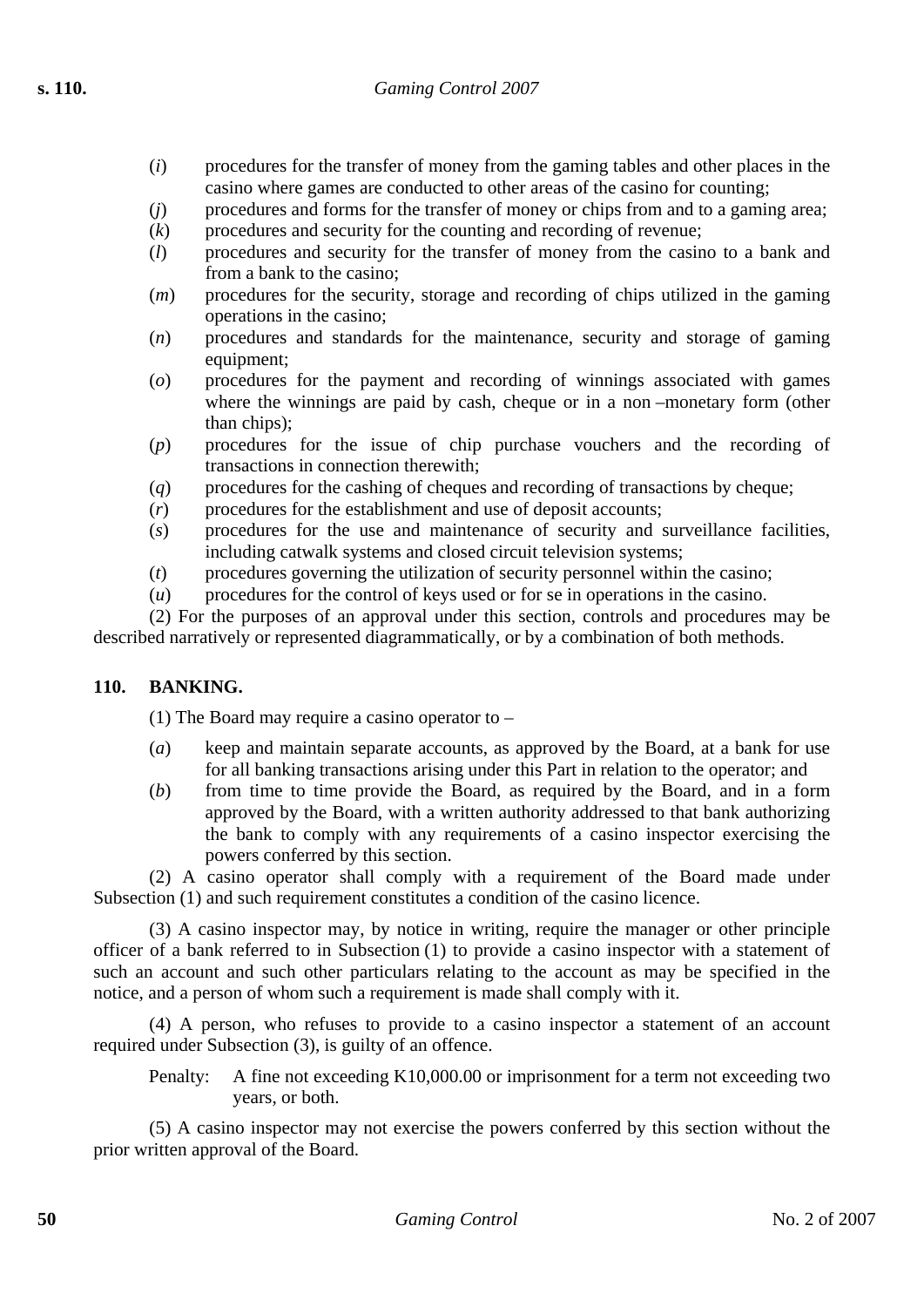(6) A person who complies with a requirement of a notice under this section does not on that account incur a liability to another person.

# **111. ACCOUNTS TO BE KEPT.**

(1) It is a condition of a casino licence that the casino operator shall keep such accountants records as correctly record and explain the transactions and financial position of the operations of the casino.

(2) The accounting records shall be kept in such manner as will enable true and fair financial statements and accounts to be prepared from time to time and the financial statements and accounts to be conveniently and properly audited.

# **112. STATEMENTS OF ACCOUNTS.**

It is a condition of a casino licence that the casino operator shall, by 31 March each year, submit to the Board financial year preceding, including –

- (*a*) trading accounts, where applicable, for the financial year; and
- (*b*) profit and loss accounts for the financial year; and
- (*c*) a balance –sheet as at the end of the financial year,

that give a true and fair view of the financial operations of the casino operator in relation to the casino.

## **113. BOOKS, ETC., TO BE KEPT ON CASINO PREMISES.**

(1) It is a condition of a casino licence that the casino operator shall ensure that all books, records and documents relating to the operations of the casino are –

- (*a*) kept at the casino; and
- (*b*) retained for not less than five years after the completion of the transactions to which they relate.

(2) The Board may, by instrument in writing, grant an exemption to a casino operator from all or specified requirements of this section in respect of all or specified, or specified classes of, books, records or documents and may grant such an exemption subject to conditions.

## **114. AUDIT.**

(1) It is a condition of a casino licence that the casino operator shall, as soon as practicable after the end of the financial year determined for the casino by the Board, cause the books, accounts and accounts and financial statements of the operator in relation to the casino to be audited by a person approved by the Board to audit the accounting records of the operator.

(2) It is a condition of a casino licence that the casino operator shall cause the auditor's report to be lodged with the Board within four months after the end of the financial year to which the report relates.

## **115. SUBMISSION OF REPORTS.**

(1) It is a condition of a casino licence that the casino operator shall submit to the Board reports relating to the operations of the casino.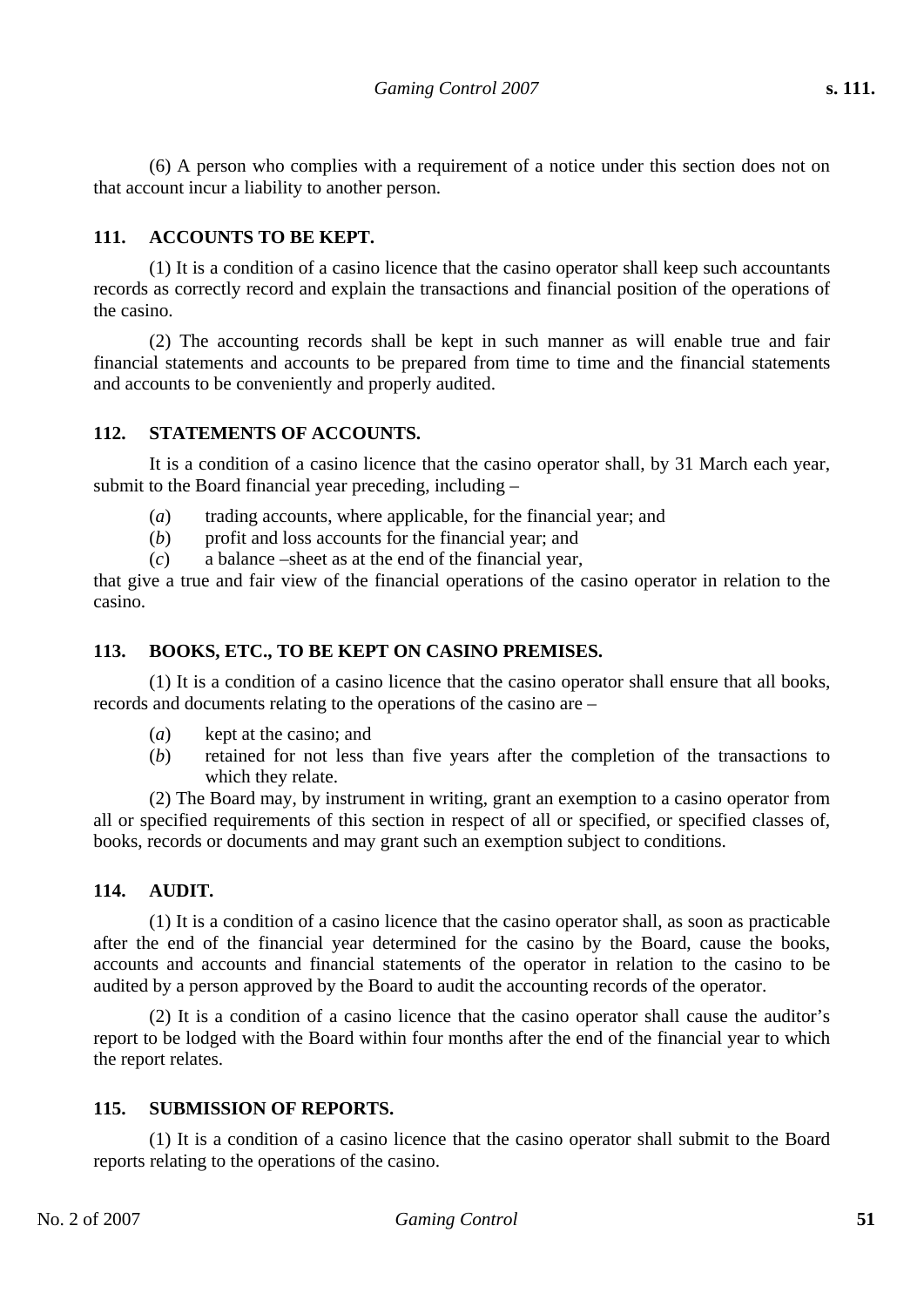(2) The reports are to be submitted at such times, and are to contain such information, as is specified by order in writing given to the operator by the Board from time to time.

# **116. DIVISION OF ACT MAY BE EXTENDED TO ASSOCIATES OF CASINO OPERATOR.**

(1) The Board may, by notice in writing to a person whom the Board considers has some association or connection with a casino operator that is relevant to the operator or management of the casino, direct that this Division of the Act is to apply to the person.

(2) A direction given under Subsection (1) operates to apply this Division to the person in the same way as it applies to a casino operator.

## **117. RESTRICTIONS ON EMPLOYMENT OF BOARD OFFICIALS WITH CASINO OPERATORS, ETC.,.**

(1) An officer of the Board shall not be an employee, in any capacity, of a casino operator, a close associate of a casino operator or a casino contractor.

(2) A member of the Board shall not have any business or financial association with, or any business or financial interest in any matter in conjunction with, a casino operator, a close associate of a casino operator or a casino contractor.

(3) An officer of the Board who has, directly or indirectly, any business or financial association with or any business or financial interest in any matter in conjunction with a casino operator, a close associate of a casino operator or a casino contractor shall –

- (*a*) forthwith notify the Board of the association or interest; and
- (*b*) if directed to do so by the Board, terminate the association or relinquish the interest within the time specified by the Board.
- (4) A casino operator, a close associate of a casino operator or a casino contractor shall

not –

- (*a*) employer an officer of the Board in any capacity; or
- (*b*) have, directly or indirectly, any business or financial association with or any business or financial interest in any matter in conjunction with an officer of the Board.
- (5) A casino operator, a close associate of a casino operator or a casino contractor shall

not –

- (*a*) employ in any capacity another person who was an officer of the Board during the previous four years; or
- (*b*) have, directly or indirectly, any business or financial association with or any business or financial interest in any matter in conjunction with another person who was an officer of the Board during the previous four years.
- (6) Within four years after ceasing to be an officer of the Board, a person shall not –
- (*a*) solicit or accept employment from, or be an employee of, a casino operator, a close associate of a casino operator or a casino contractor; or
- (*b*) have, directly or indirectly, any business or financial association with or any business or financial interest in any matter in conjunction with a casino operator, a close associate of a casino operator or a casino contractor.
- (7) A person, who contravenes a provision of this section, is guilty of an offence.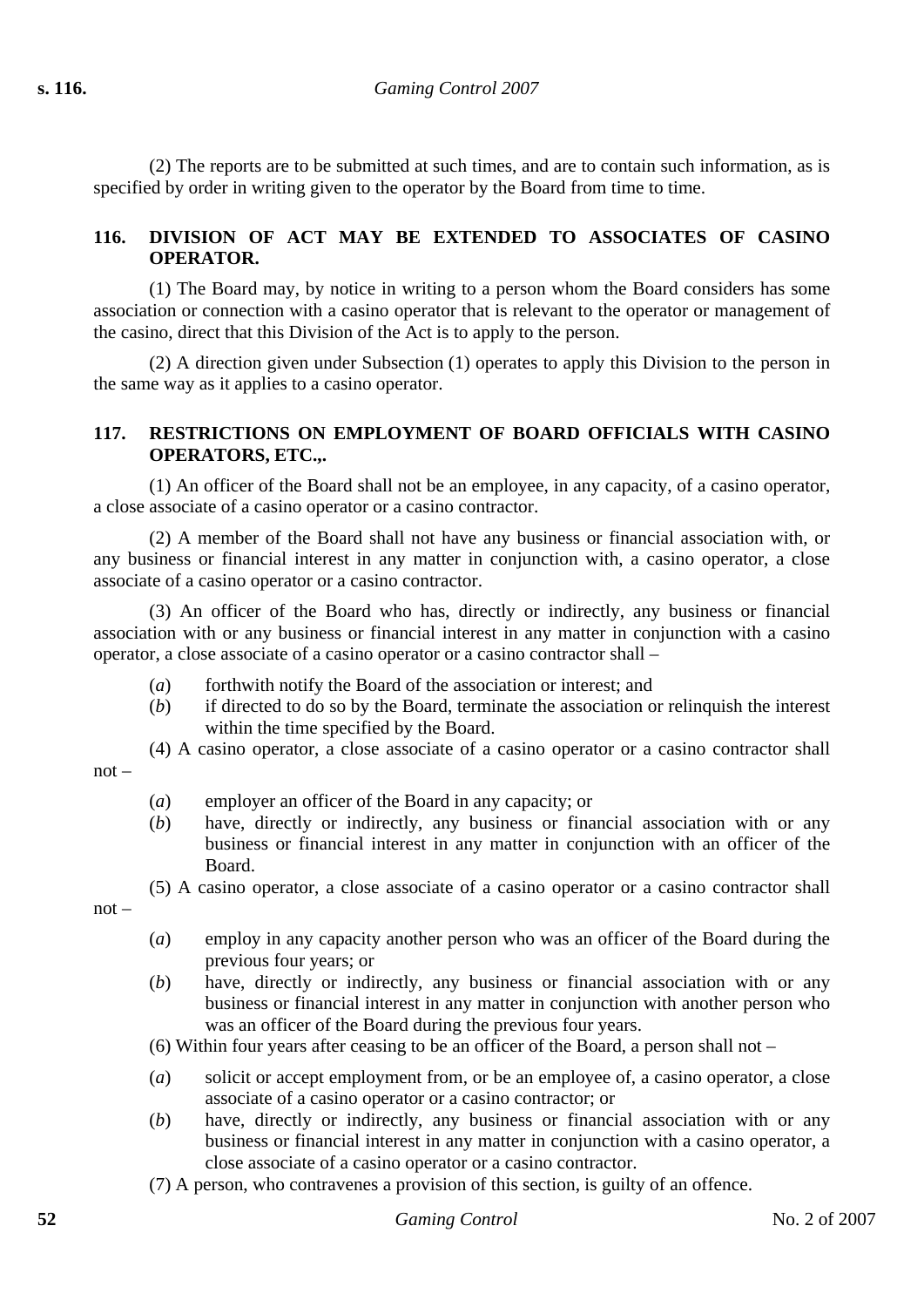Penalty: A fin not exceeding K10,000.00 or imprisonment for a term not exceeding two years, or both.

(8) In this section, **"casino contractor"** means a person who is a party to a controlled contract with a casino operator or a person who is the subject of a notice issued by the Board under this Act extending the requirements of this Act to associates of a casino operator.

## **118. CONDUCT IN CASINO.**

(1) A casino operator who –

- (*a*) permits intoxication within the gaming area of the casino; or
- (*b*) permits any indecent, violent or quarrelsome conduct within the gaming area of the casino; or
- (*c*) permits an intoxicated person to gamble in the casino,

is guilty of an offence.

- Penalty: A fine not exceeding K10,000.00 or imprisonment for a term not exceeding two years, or both.
- (2) A member of the staff of a casino who –
- (*a*) sells or supplies liquor to an intoxicated person who is in the gaming area of the casino; or

(*b*) permits an intoxicated person to gamble in the casino, is guilty of an offence.

> Penalty: A fine not exceeding K10,000.00 or imprisonment for a term not exceeding two years, or both.

(3) If a person within the gaming area of a casino is intoxicated, the casino operator is taken to have permitted intoxication within the gaming area unless it is proved that the casino operator took all reasonable steps to prevent intoxication within the gaming area.

#### **119. DESTRUCTION OF FINGER PRINTS, ETC.,.**

(1) Any finger print or palm print obtained by the Board under this Act and any copies of them shall be destroyed by the Board as soon as the Board has no further use for them.

(2) The Board is to be considered to have no further use for the when –

- (*a*) they were obtained in connection with an application for a licence under this Act and the application is refused; or
- (*b*) the licence in connection with which they were obtained is cancelled or surrendered (but is to be considered to have further use for them whenever the licence is in force).

(3) A person who in connection with an application for a licence under this Act has possession of finger prints or palm prints obtained by or on behalf of the Board under this Act, or copies of them, shall deliver them to the Board, in accordance with the directions of the Board, so as to enable the Board to comply with Subsection (1).

(4) A person, who fails to comply with the requirements of Subsection (3), is guilty of an offence.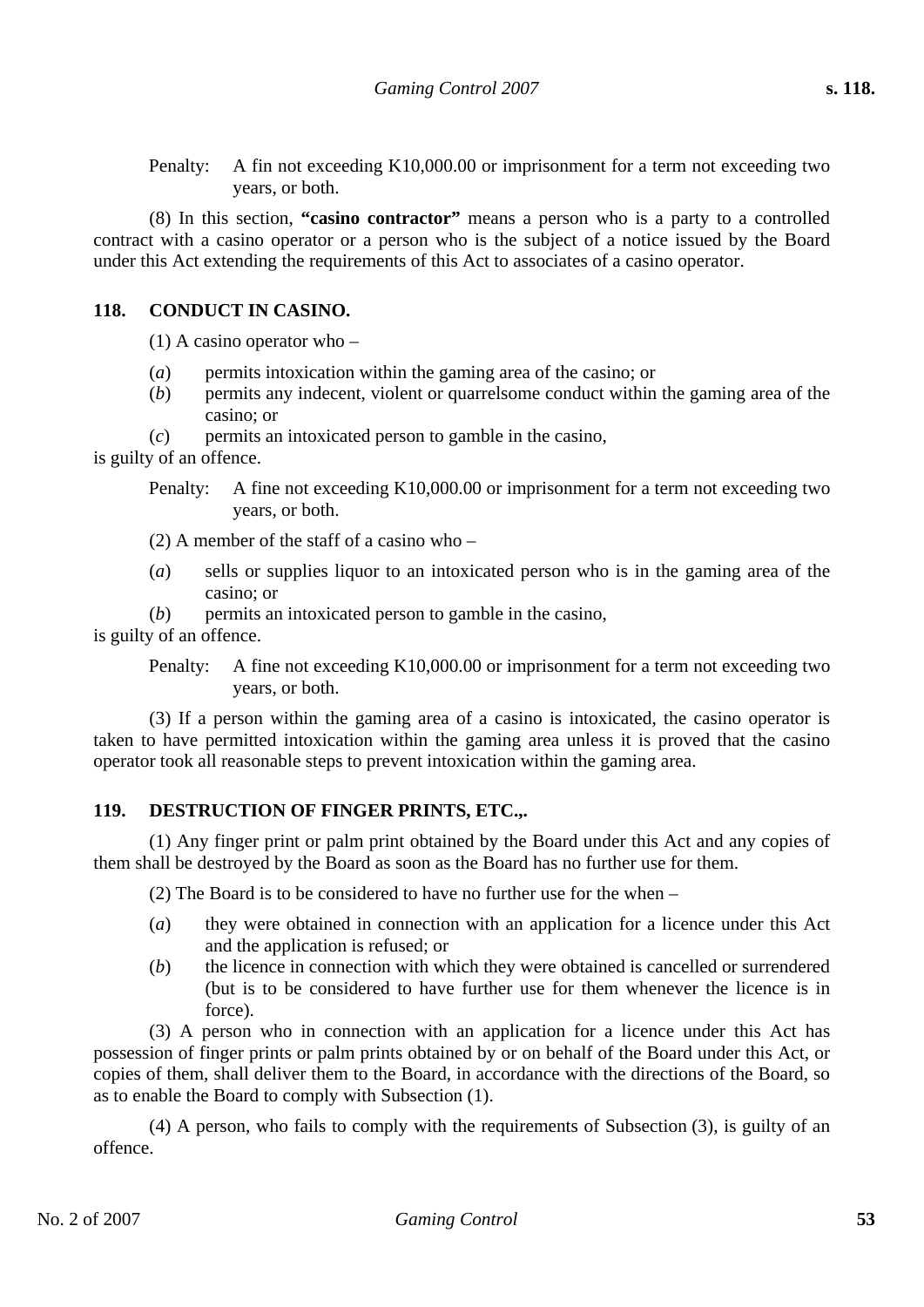Penalty: A fine not exceeding K10,000.00 or imprisonment for a term not exceeding two years, or both.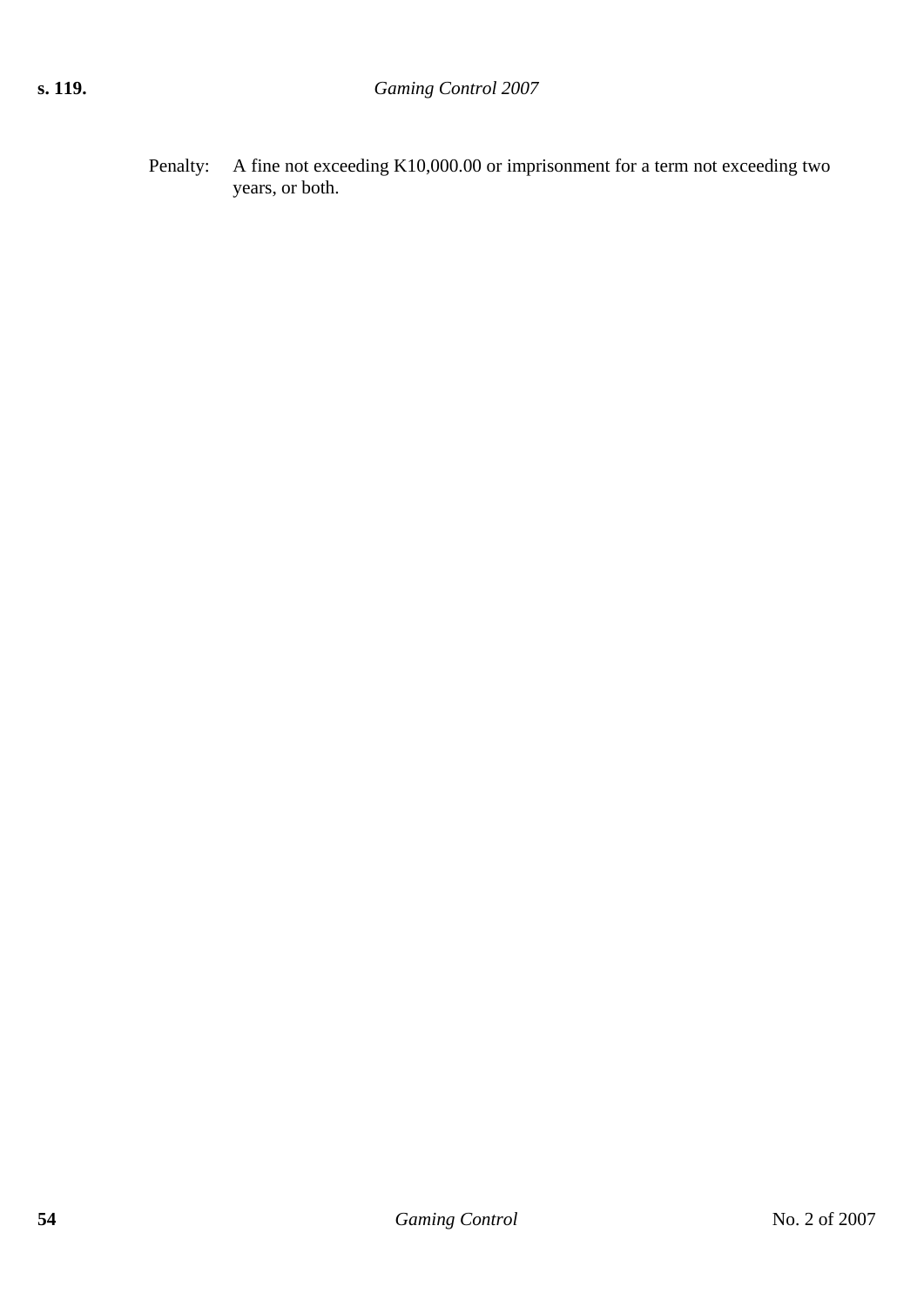# **PART IV. – GAMING MACHINES.**

#### *Division 1. – Permits.*

#### **120. BOARD MAY ISSUE PERMITS.**

The Board may, in accordance with this Act –

- (*a*) grant to a site owner, in respect of a specified site, a permit authorizing that site owner –
	- (i) to keep an authorized gaming machine or authorized gaming machines on that site; and
	- (ii) to operate such a gaming machine or gaming machines so kept, in accordance with the terms and conditions of such permit and of this Act and while such permit remains in force; and
- (*b*) grant to the Secretary of, or other person nominated for the purpose by, an organization or body established for social, political, literary, cultural or sporting purposes, in respect of a specified site, a special permit authorizing that person –
	- (i) to keep an approved gaming machine or approved gaming machines for a period not exceeding one week on that site; and
	- (ii) to operate such a gaming machine or gaming machines so kept, in accordance with the terms and conditions of such special permit and of this Act while such special permit remains in force; and
- (*c*) grant to a site owner a permit authorizing that site owner to dispose of an authorized gaming machine or gaming machines in accordance with the terms and conditions of such permit and of this Act while such permit remains in force.

## **121. APPLICATION FOR A PERMIT.**

(1) A site owner may make application to the Board for a permit –

- (*a*) to keep an approved gaming machine or approved gaming machines on the site of which he is owner and to operate such machine or machines; or
- (*b*) to dispose of a gaming machine.

(2) The Secretary of, or other person nominated for the purpose by, an organization or body established for social, political, literary, cultural or sporting purposes may make application to the Board on behalf of that organization or body for a special permit to keep an approved gaming machine or approved gaming machines at a specified site for a period not exceeding one week and to operate such gaming machine or gaming machines.

(3) An application under Subsections  $(1)$  or  $(2)$  –

- (*a*) shall be lodged with the Registrar; and
- (*b*) shall be in the prescribed form; and
- (*c*) shall be accompanied by the prescribed application fee; and
- (*d*) in the case of an application under Subsection (1)Paragraph (a) or Subsection (2) shall be accompanied by particulars of –
	- (i) the site in respect of which the permit is sought; and
	- (ii) the approved gaming machine or approved gaming machines; and
- (*e*) in the case of an application under Subsection (1), Paragraph (b) shall include particular of the gaming machine to be disposed of; and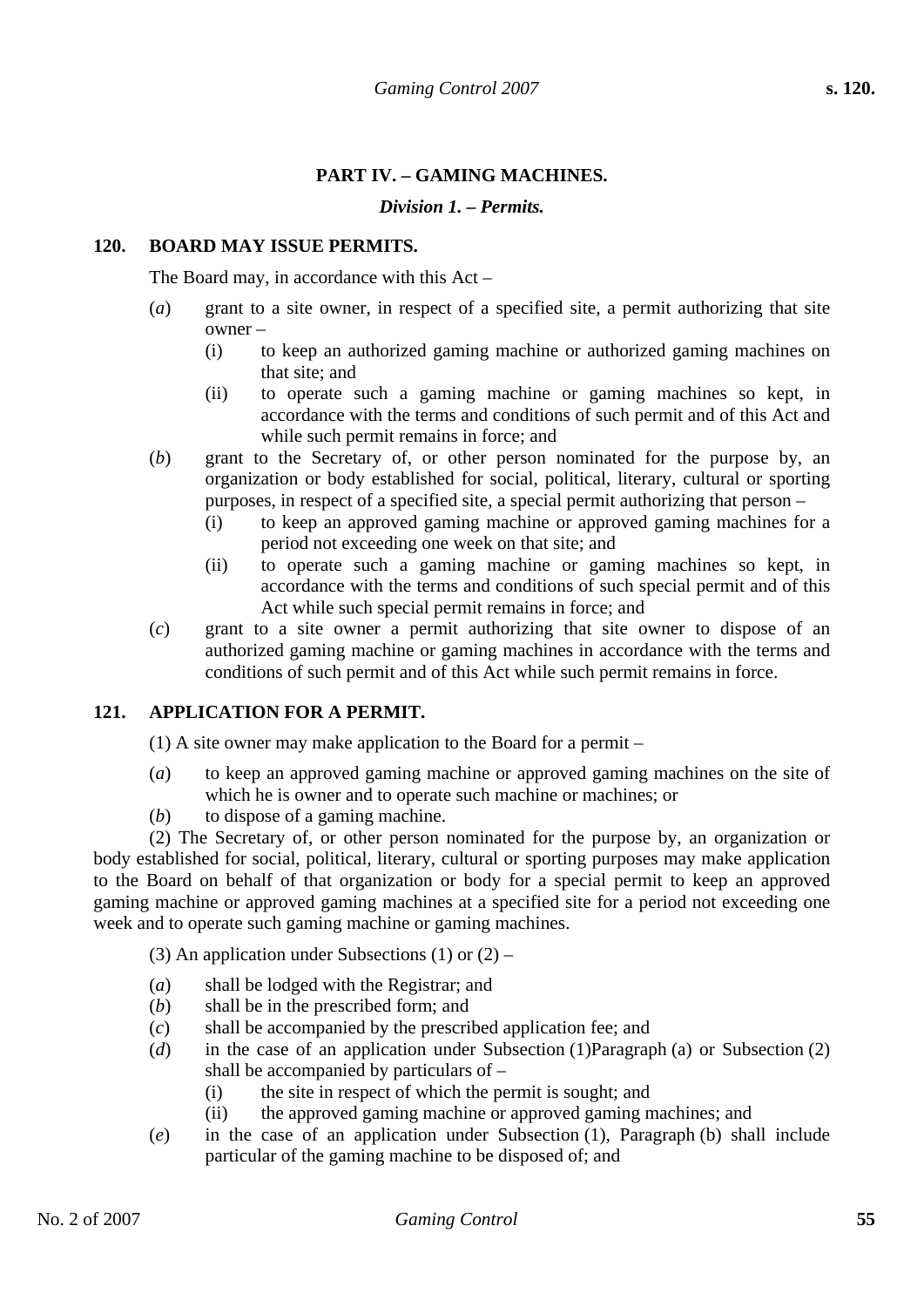- (*f*) in the case of an application under Subsection (2) be accompanied by particulars of the organization or body on whose behalf the application is made; and
- (*g*) shall be accompanied by such other particulars as are prescribed or as the Board may require.

## **122. PROCEDURE FOLLOWING LODGEMENT OF APPLICATION.**

Where an application has been made under Section 121, the procedure specified in Division 4 of this Part for the advertisement of the application, for the making of objections to the application, for the consideration and determination of any objections and for the hearing of the application shall be followed.

## **123. GRANT OF PERMIT OR SPECIAL PERMIT.**

(1) On the completion of the procedure specified in Division 4 of this Part in respect of an application under Section 121, where the Board considers –

- (*a*) that the applicant and the site are suitable for the operation of the machines specified in the application; and
- (*b*) that the applicant is a fit and proper person of good fame and character; and
- (*c*) that any person financially, beneficially or otherwise concerned in the application is of good fame and character; and
- (*d*) as to any other matters the Board considers material to the application,

the Board may grant a permit or special permit or special permit, as the case may be, in the prescribed form to the applicant.

(2) Notwithstanding the number and type of gaming machines sought by an applicant, the Board may, having regard to the size and layout of the premises in respect of which the permit or special permit was sought, and such other matters as are relevant, determine the number and the type of gaming machines in respect of which a permit or special permit shall be granted.

## **124. DISPLAY OF PERMIT.**

(1) A permit issued under this division shall be prominently displayed by the holder of the permit in the site to which the permit relates.

(2) A special permit issued under this division shall be prominently displayed by the holder of the special permit in the site to which the special permit relates.

## **125. EXPIRATION OF PERMIT.**

(1) Unless sooner terminated in accordance with this Act, a permit issued under this division expires at the expiration of a period of 12 months from the date of grant of the permit.

(2) Unless sooner terminated in accordance with this Act a special permit issued under this division expires on the expiration date specified on the special permit.

## **126. VARIATION OF PERMIT.**

(1) A holder of a permit issued under this division may, during the currency of the permit, make application to the Board for variation of the permit in respect of –

(*a*) the holder of the permit; or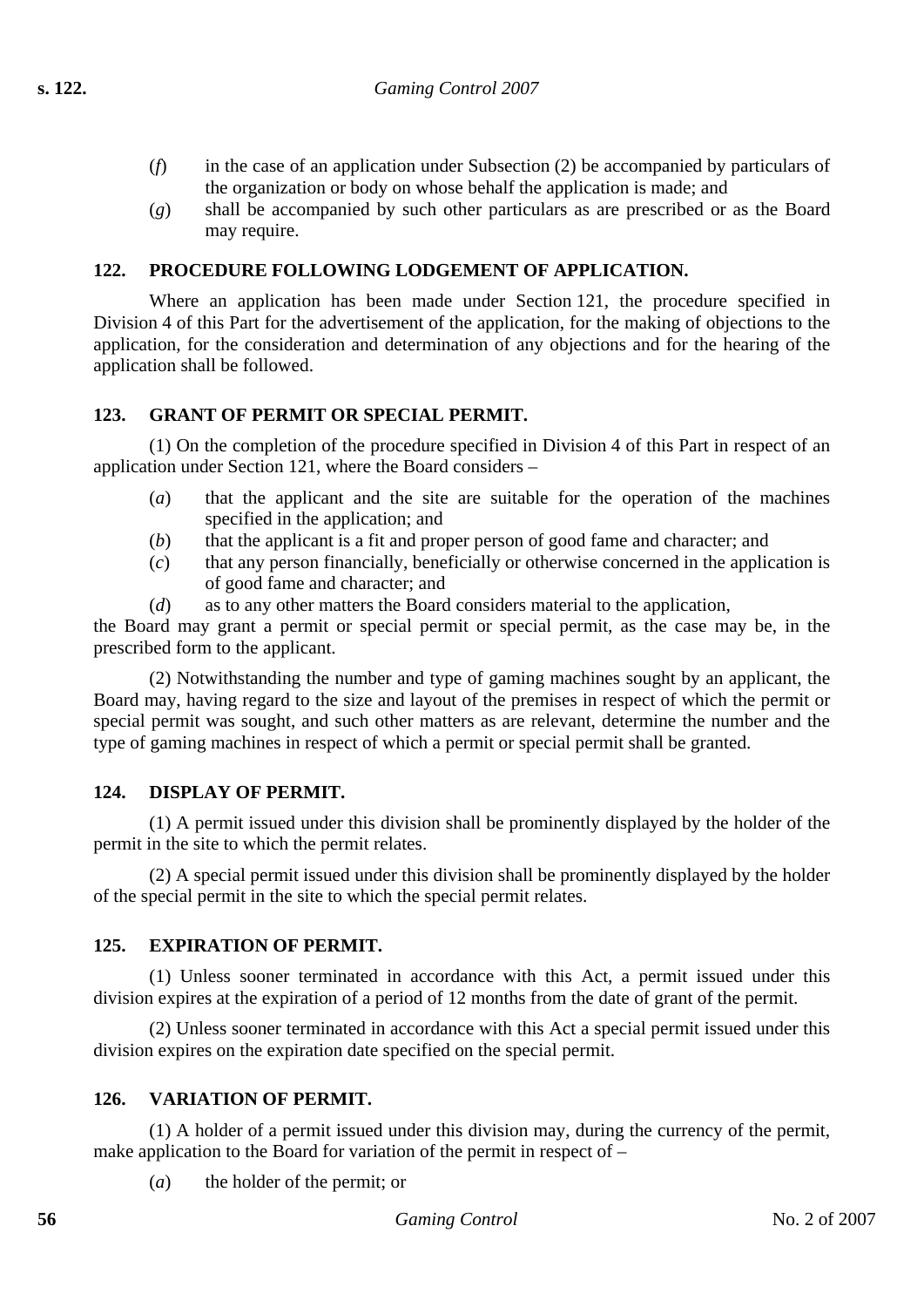- (*b*) the premises in respect of which the permit was granted; or
- (*c*) the number and type of machines authorized.
- (2) An application under Subsection  $(1)$  –
- (*a*) shall be made to the Registrar; and
- (*b*) shall be made in the prescribed form; and
- (*c*) shall be accompanied by the prescribed application fee; and
- (*d*) shall contain such particulars as are prescribed or as the Board requires.
- (3) The procedures specified in Division 4 of this Part shall apply to an application under this section.

(4) In considering an application under this section, the Board may take into account –

- (*a*) the conduct of the permit holder; and
- (*b*) the operation of gaming machines at the site; and
- (*c*) the performance of gaming machines at the site; and
- (*d*) any proposed changes to the premises,

and may vary the permit in accordance with the application or subject to such modifications or conditions as the Board determines.

(5) A variation under this section shall be for the unexpired period of the permit.

# **127. RENEWAL OF PERMIT.**

(1) A permit holder may, not less than 40 days before the expiration of the permit, or of any renewal thereof, make application to the Board for renewal of the permit.

(2) An application under Subsection  $(1)$  –

- (*a*) shall be made to the Registrar; and
- (*b*) shall be made in the prescribed form; and
- (*c*) shall be accompanied by the prescribed application fee.

(3) The procedure specified in Division 4 of this Part shall apply to an application under this section.

(4) In considering an application under this section, the Board may, before making a determination, take into account –

- (*a*) the conduct of the permit holder; and
- (*b*) the operation of gaming machines at the site; and
- (*c*) the performance of gaming machines at the site,

and may issue of a new permit for a further period of twelve months.

# **128. REMOVAL OF GAMING MACHINE ON EXPIRATION, ETC., OF PERMIT.**

 $(1)$  Where –

- (*a*) a permit issued to a site owner has expired and the permit has not been renewed; or
- (*b*) a permit has been cancelled under Section 129,

the site owner shall take all reasonable steps to arrange, in conjunction with the relevant operator for the removal from the premises, within fourteen days from the date of expiration of the permit or cancellation of the permit, as the case may be, or within such further period as the operator approves in writing, of the gaming machines in respect of which the permit was granted.

(2) A site owner, who fails to comply with Subsection (1), is guilty of an offence.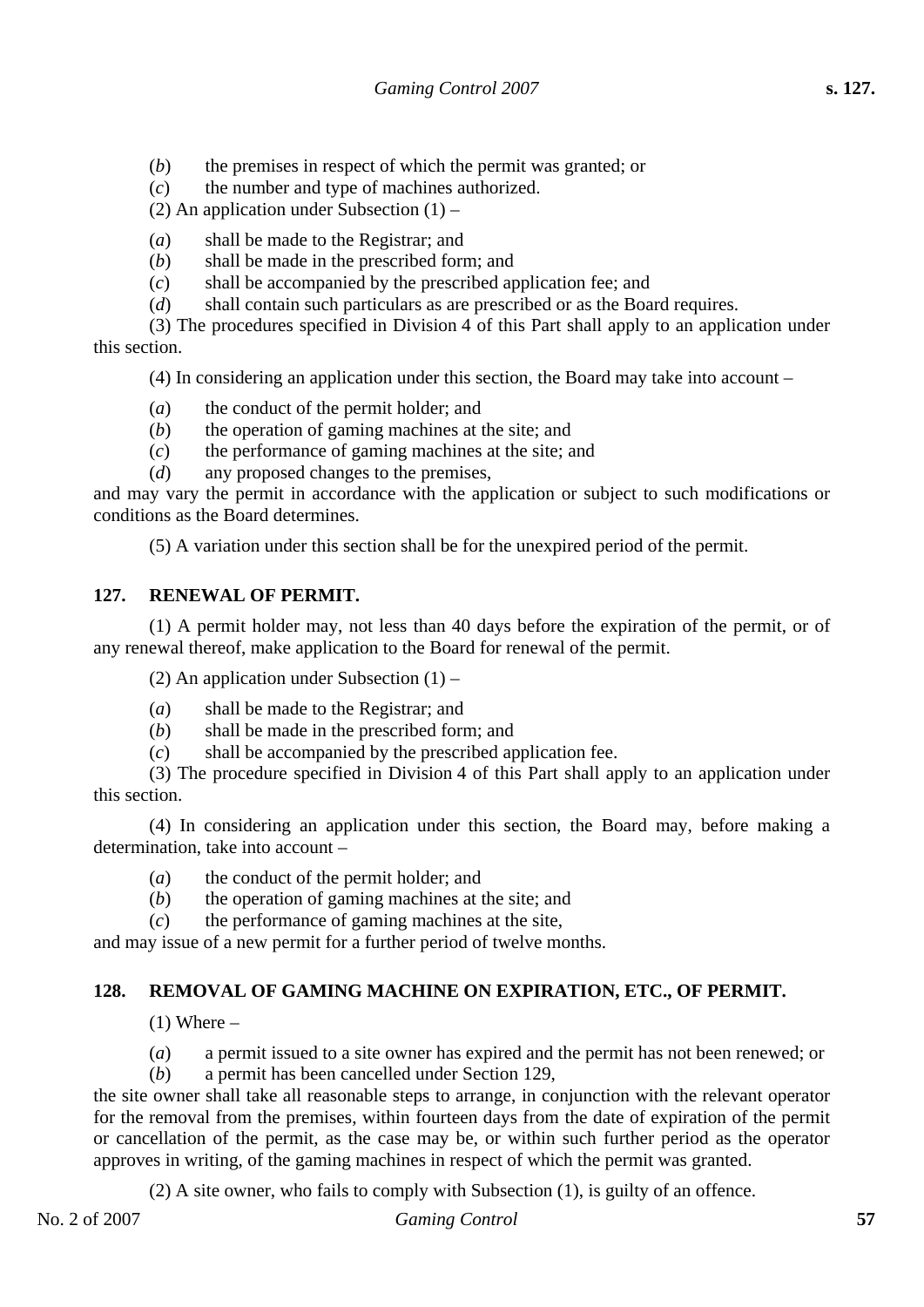Penalty: A fine not exceeding K10,000.00 or imprisonment for a term not exceeding two years, or both.

# **129. SUSPENSION OR CANCELLATION OF PERMIT.**

 $(1)$  Where  $-$ 

- (*a*) the Board considers that
	- (i) a permit or a renewal of a permit was obtained by fraud, dishonesty or misrepresentation; or
	- (ii) a gaming machine was acquired, installed, operated or used contrary to this Act; or
	- (iii) premises in respect of which a permit was issued are not maintained to a suitable standard; or
	- (iv) the action is otherwise warranted; or
- (*b*) a permit holder has been convicted of an offence against this Act,

the Board may by order suspend the relevant permit for such period as the Board thinks fit or until the Board by a further order terminate the suspension or cancels the permit.

(2) Before making an order under Subsection (1) to suspend or cancel a permit, the Board shall give written notification to the holder of the permit of its intention to suspend or cancel the permit.

(3) A written notification under Subsection (2) shall –

- (*a*) state the reasons for the proposed suspension or cancellation; and
- (*b*) require the holder of the permit, if he wishes so to do, to make written representations to the Board on the matter within seven days of the receipt by him of the notification.

(4) The Board shall consider any representations made under Subsection (3)(b) and may suspend or cancel the permit.

## *Division 2. – Gaming Machine Operator's Licences.*

## **130. GRANT OF GAMING MACHINE OPERATOR'S LICENCES.**

(1) The Board may grant to a corporate person a gaming machine operator's licence authorizing that corporate person, subject to this Act and to any conditions to which the licence is subject –

- (*a*) to import approved gaming machines; and
- (*b*) to supply approved gaming machines; and
- (*c*) to acquire, own and possess gaming machines; and
- (*d*) to service, repair and maintain gaming machines; and
- (*e*) to install and operate gaming machines in premises in respect of which a permit or special permit is in force.

(2) The authority conferred by a gaming machine operator's licence on a corporation extends to a director or secretary of that operation.

(3) The Board shall be deemed to be the holder of an operator's licence and may –

- (*a*) import approved gaming machines; and
- (*b*) supply approved gaming machines; and
- (*c*) acquire, own and posses gaming machines; and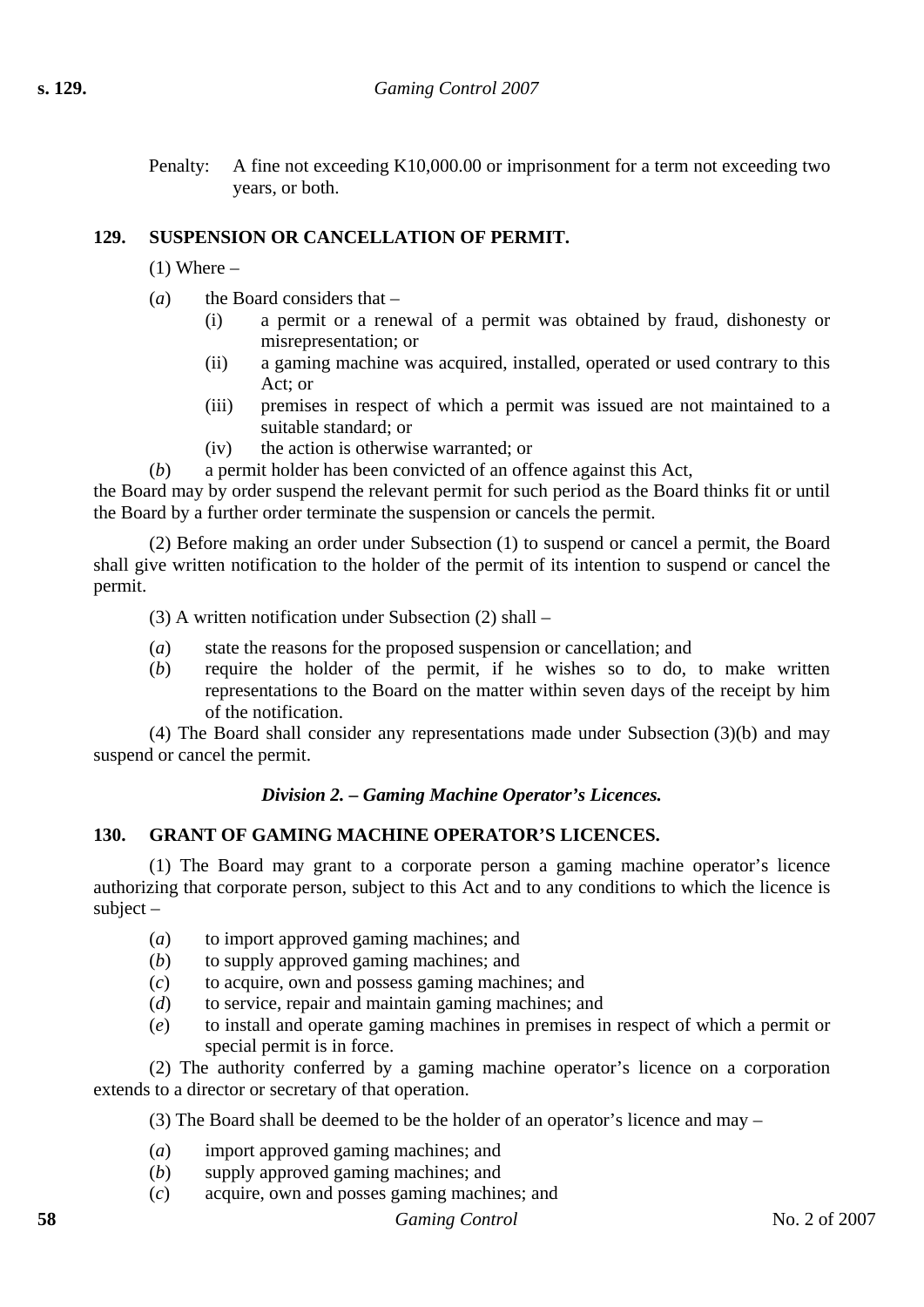- (*d*) service, repair and maintain gaming machines; and
- (*e*) install and operate gaming machines in premises in respect of which a permit or special permit is in force; and
- (*f*) delegate to, or engage, a corporation to service, repair and maintain gaming machines; and
- (*g*) sell, lease or hire gaming machines to a site owner who is the holder of a permit granted under Section 123.

(4) The Board shall ensure that not more than four gaming machine operator's licences are in force at any one time.

## **131. APPLICATION FOR A GAMING MACHINE OPERATOR'S LICENCE.**

(1) Subject to Subsection (2), a person may make application to the Board for a gaming machine operator's licence.

(2) An application for a gaming machine operator's licence may not be made by  $-$ 

- (*a*) a person other than a corporation; or
- (*b*) a corporation that is not incorporated in Papua New Guinea; or
- (*c*) a person disqualified from holding a gaming machine operator's licence; or
- (*d*) a person who is the holder of a suspended gaming machine operator's licence; or
- (*e*) a person who is the holder of a current gaming machine operator's licence.
- (3) An application under Subsection  $(1)$  –
- (*a*) shall be lodged with Registrar; and
- (*b*) shall be in the prescribed form; and
- (*c*) shall be accompanied by the prescribed application fee; and
- (*d*) shall be accompanied by such other particulars as may be prescribed or as the Board may require.

## **132. PROCEDURE FOLLOWING LODGEMENT OF APPLICATION.**

Where an application has been made under Section 131, the procedure specified in Division 4 of this Part for the advertisement of the application, for the consideration and determination of any objections and for the hearing of the application shall be followed.

#### **133. GRANT OF GAMING MACHINE OPERATOR'S LICENCE.**

On the completion of he procedure specified in Division 4 of this Part in respect of an application under Section 131, where the Board considers that the applicant –

- (*a*) has the financial an other resources; and
- (*b*) has available the necessary experience and expertise, to fulfil the functions authorized by a gaming machine operator's licence, the Board may grant a gaming machine operator's licence to the applicant.

## **134. EXPIRATION OF GAMING MACHINE OPERATOR'S LICENCE.**

Unless sooner terminated in accordance with this Act, a gaming machine operator's licence expires at the expiration of a period of three years from the date of grant of the licence.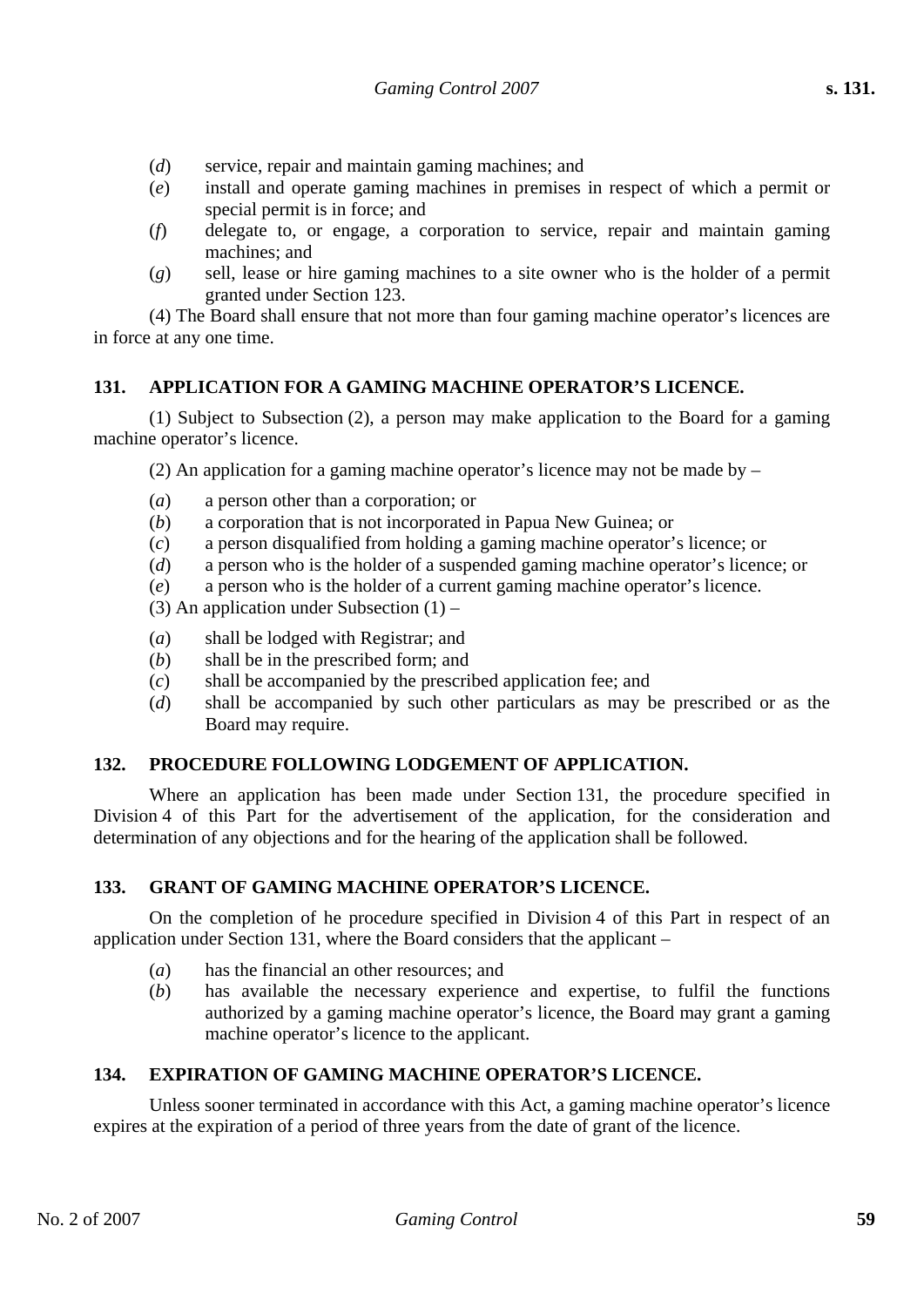# **135. VARIATION OF GAMING MACHINE OPERATOR'S LICENCE NOT PERMITTED, ETC.,.**

(1) A variation of a gaming machine operator's licence is not permitted.

(2) A gaming machine operator's licence is not transferable.

#### **136. RENEWAL OF GAMING MACHINE OPERATOR'S LICENCE.**

(1) The holder of a gaming machine operator's licence may, not less than 40 days before the expiration of the licence, or of any renewal thereof, make application to the Board for renewal of the licence.

(2) An application under Subsection  $(1)$  –

- (*a*) shall be made to the Registrar; and
- (*b*) shall be made in the prescribed form; and
- (*c*) shall be accompanied by the prescribed application fee.

(3) The procedure specified in Division 4 of this Part shall apply to an application under this section.

(4) In considering an application under this section the Board may, before making a determination, take into account the performance of the applicant in relation to he gaming machine operator's licence renewal of which is sought, and may renew the gaming machine operator's licence for a period of three years.

## **137. SUSPENSION OR CANCELLATION OF GAMING MACHINE OPERATOR'S LICENCE.**

 $(1)$  Where –

- (*a*) the Board considers that
	- (i) a gaming machine operator's licence or a renewal of a gaming machine operator's licence was obtained by fraud, dishonesty or misrepresentation; or
	- (ii) the action is otherwise warranted; or
- (*b*) the holder of a gaming machine operator's licence has been convicted of an offence against this Act,

the Board may, by order, suspend the gaming machine operator's licence for such period as the Board thinks fit or until the Board by a further order terminate the suspension or cancels the gaming machine operator's licence.

(2) Before making an order under subsection (1) to suspend or cancel a gaming machine operator's licence, the Board shall give written notification to the holder of the gaming machine operator's licence of its intention to suspend or cancel the gaming machine operator's licence.

(3) A written notification under Subsection (2) shall –

- (*a*) state the reasons for the proposed suspension or cancellation; and
- (*b*) require the holder of the gaming machine operator's licence, if he wishes to do so, to make written representations to the Board on the matter within sevens days of the receipt by him of the notification.

(4) The Board shall consider may representations made under Subsection (3)(b) and may thereafter suspend or cancel the gaming machine operator's licence.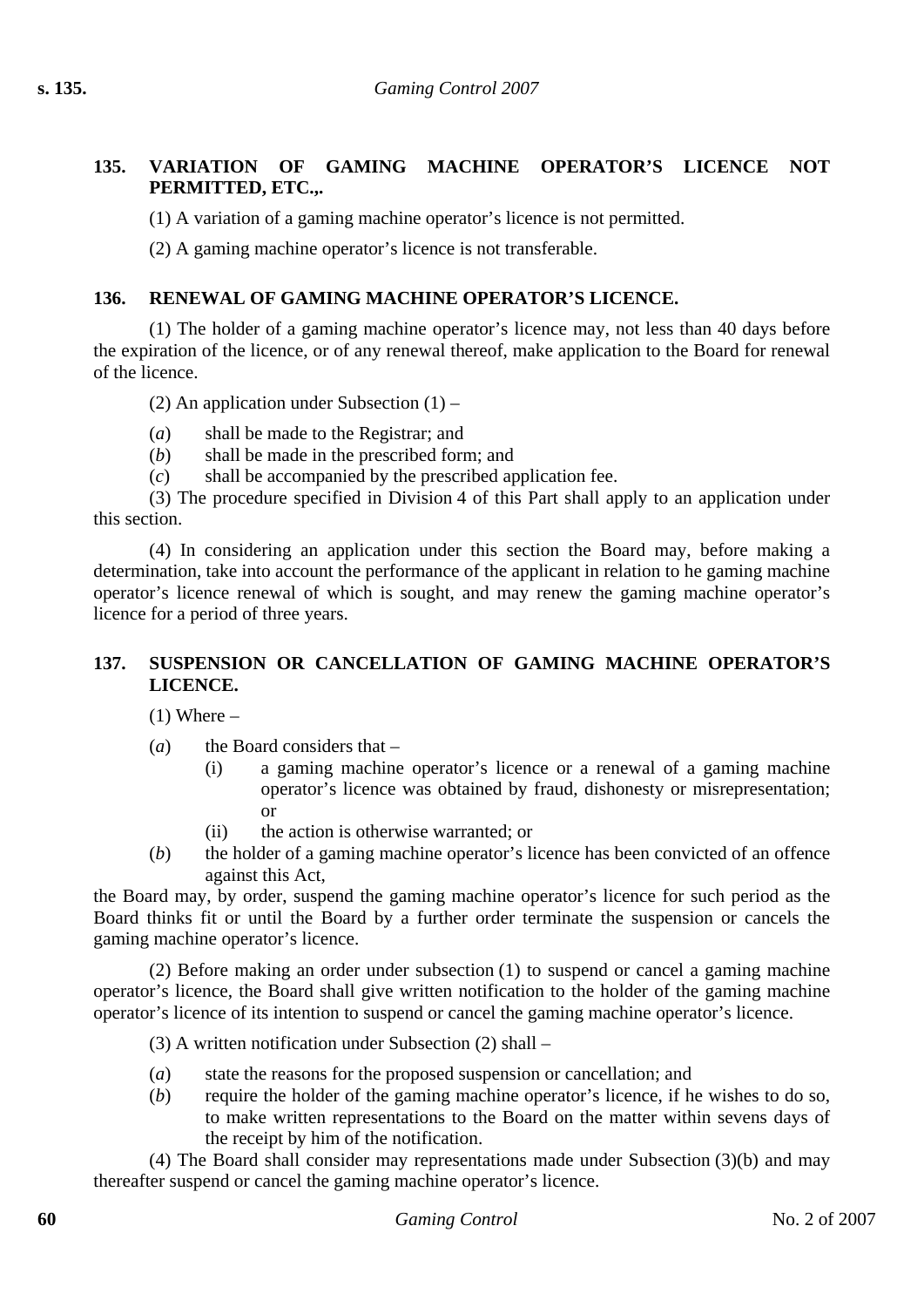## **138. HOLDER OF A GAMING MACHINE OPERATOR'S LICENCE TO KEEP RECORDS.**

(1) A holder of a gaming machine operator's licence shall keep and maintain accurate written records at the premises in respect of which a permit was granted –

- (*a*) in respect of each gaming machine installed and operated by him within the premises; and
- (*b*) in a form approved by the Board; and
- (*c*) in such a manner as to allow for proper and convenient inspection and audit.

(2) A holder of a gaming machine operator's licence shall make available to the Board or to the Registrar or to a gaming machine inspector any records kept under Subsection (1).

(3) The records required to be kept under this section shall be as prescribed.

(4) A holder of a gaming machine operator's licence, who fails to comply with a provision of this section, is guilty of an offence.

Penalty: A fine not less than K10,000.00 in respect of each gaming machine in respect of which an offence was committed.

## *Division 3. – Gaming Machine Technician's Licences.*

#### **139. GAMING MACHINE TECHNICIAN'S LICENCE.**

The Board may, in accordance with this Act, grant to a person a gaming machine technician's licence authorizing that person, subject to this Act and any condition to which the licence is subject, to service, repair and maintain gaming machines.

## **140. APPLICATION FOR GAMING MACHINE TECHNICIAN'S LICENCE..**

(1) Subject to Subsection (1), a person may make application to the Board for a gaming machine technician's licence.

(2) An application under Subsection (1) shall not be made by  $-$ 

- (*a*) a person under than a natural person; or
- (*b*) a person who has not attained the age of 18 years; or
- (*c*) a person disqualified from holding a gaming machine technician's licence; or
- (*d*) a person who is the holder of a suspended gaming machine technician's licence; or
- (*e*) a person who is not employed by a person holding an operator's licence.
- (3) An application under Subsection  $(1)$  –
- (*a*) shall be lodged with the Registrar; and
- (*b*) shall be in the prescribed form; and
- (*c*) shall be accompanied by the prescribed application fee; and
- (*d*) shall contain particulars of the applicant's qualifications and experience and such other particulars as may be prescribed or as the Board may require.

## **141. PROCEDURE FOLLOWING LODGEMENT OF APPLICATION..**

Where an application has been made under Section 140, the procedure specified in Division 4 of this Part for the advertisement of the application, for the making of objections of the application, for the consideration and determination of any objections and for the hearing of the application shall be followed.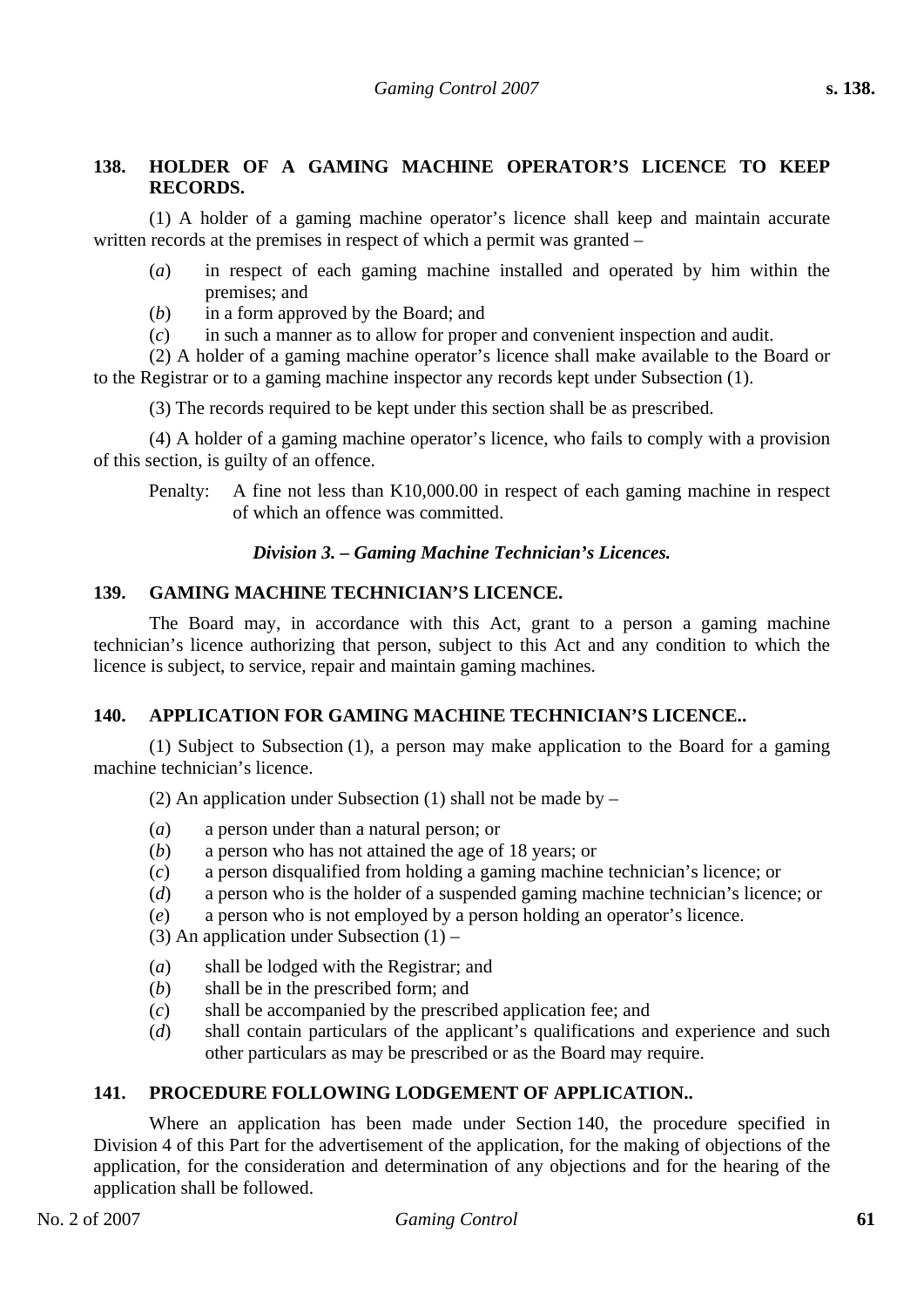## **142. GRANT OF GAMING MACHINE TECHNICIAN'S LICENCE.**

On the completion of the procedure specified in Division 4 of this Part in respect of an application made under Section 140, where the Board considers –

- (*a*) that the applicant is a fit and proper person of good fame and character; and
- (*b*) that the applicant has the necessary expertise including any prescribed qualification; and
- (*c*) that the applicant satisfies any other matters the Board considers material to the application,

the Board may grant a gaming machine technician's licence in the prescribed form to the applicant.

## **143. PRODUCTION OF GAMING MACHINE TECHNICIAN'S LICENCE.**

The holder of a gaming machine technician's licence shall produce such licence for inspection when requested so to do by –

- (*a*) a permit holder; or
- (*b*) the holder of a gaming machine operator's licence; or
- (*c*) an authorized person, as that phrase is defined in Section 167; or
- (*d*) the Registrar; or
- (*e*) a member of the Board.

## **144. EXPIRATION OF GAMING MACHINE TECHNICIAN'S LICENCE.**

Unless sooner terminated in accordance with this Act, a gaming machine technician's licence expires at the expiration of a period of three years from the date of grant of the licence.

## **145. VARIATION OF GAMING MACHINE TECHNICIAN'S LICENCE NOT PERMITTED, ETC.,.**

(1) A variation of a gaming machine technician's licence is not permitted.

(2) A gaming machine technician's licence is not transferable.

## **146. RENEWAL OF GAMING MACHINE TECHNICIAN'S LICENCE.**

(1) The holder of a gaming machine technician's licence may, not less than 40 days before the expiration of the licence, or of any renewal thereof, make application to the Board for renewal of the licence.

(2) An application under Subsection  $(1)$  –

- (*a*) shall be made to the Registrar; and
- (*b*) shall be made on the prescribed form; and
- (*c*) shall be accompanied by the prescribed application fee.

(3) The procedure specified under Division 4 of this Part shall apply to an application under this section.

(4) In considering an application under this section, the Board may, before making a determination, take into account the performance of the applicant in relation to the gaming machine technician's licence, renewal of which is sought, and may renew the gaming machine technician's licence for a period of three years.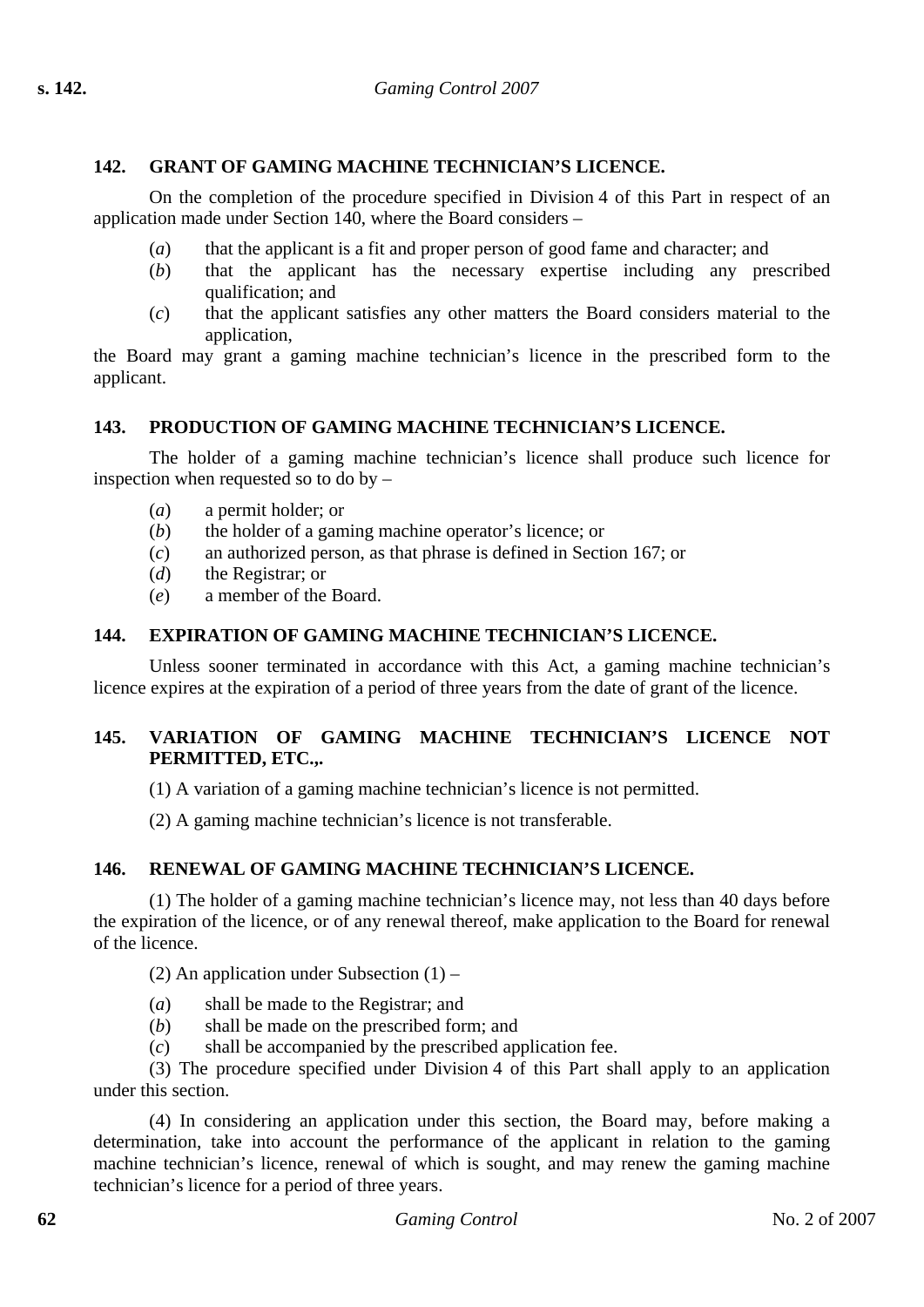## **147. BOARD MAY SUSPEND OR CANCEL GAMING MACHINE TECHNICIAN'S LICENCE.**

 $(1)$  Where –

- (*a*) the Board considers that
	- (i) a gaming machine technician's licence or a renewal of a gaming machine technician's licence was obtained by fraud, dishonesty or misrepresentation; or
	- (ii) the action is otherwise warranted; or
- (*b*) the holder of a gaming machine technician's licence has been convicted of an offence against this Act,

the Board may, by order, suspend the relevant gaming machine technician's licence for such period as the Board thinks fit or until the Board by a further order terminates the suspension or cancels the gaming machine technician's licence.

(2) Before making an order under Subsection (1) to suspend or cancel a gaming machine's licence, the Board shall give written give written notification to the holder of the gaming machine technician's licence of its intention to suspend or cancel the gaming machine technician's licence.

(3) A written notification under Subsection (2) shall –

- (*a*) state the reasons for the proposed suspension or cancellation; and
- (*b*) require the holder of the gaming machine technician's licence, if he wishes to do so, to make written representations to the Board on the matter within seven days of the receipt by him of the notification.

(4) The Board shall consider any representations made under Subsection (3)(b) and thereafter may suspend or cancel the gaming machine technician's licence.

## **148. PROCEDURE FOR APPEALS.**

(1) In this section, **"permit"** includes a special permit and **"licence"** includes a gaming machine operator's licence and a gaming machine technician's licence.

(2) Where the Board makes a decision or order –

- (*a*) refusing an application under this Part for a permit or licence or for a renewal of a permit or licence or for a variation of a permit or licence; or
- (*b*) suspending or cancelling a permit or licence; or
- (*c*) refusing to permit an applicant for a permit to install and use on the premises the type or the number of gaming machines requested,

the Board shall give to the applicant a statement in writing of the reasons for the decision or order, and the applicant may, within 30 days after the date on which a statement of the reasons for the decision or order are so given, appeal to the Minister.

(3) The Minister shall have jurisdiction to hear and determine an appeal under Subsection  $(2)$  and may –

- (*a*) review the decision or order appealed against and the reasons therefore; and
- (*b*) having regard to the matters which he considers relevant, confirm, vary or reverse the decision or order.

(4) Where, under Subsection (3)(b), the Minister varies or reverses a decisions or order of the Board, the Board shall, as soon as practicable, give effect to that decision as if it were a decision of the Board.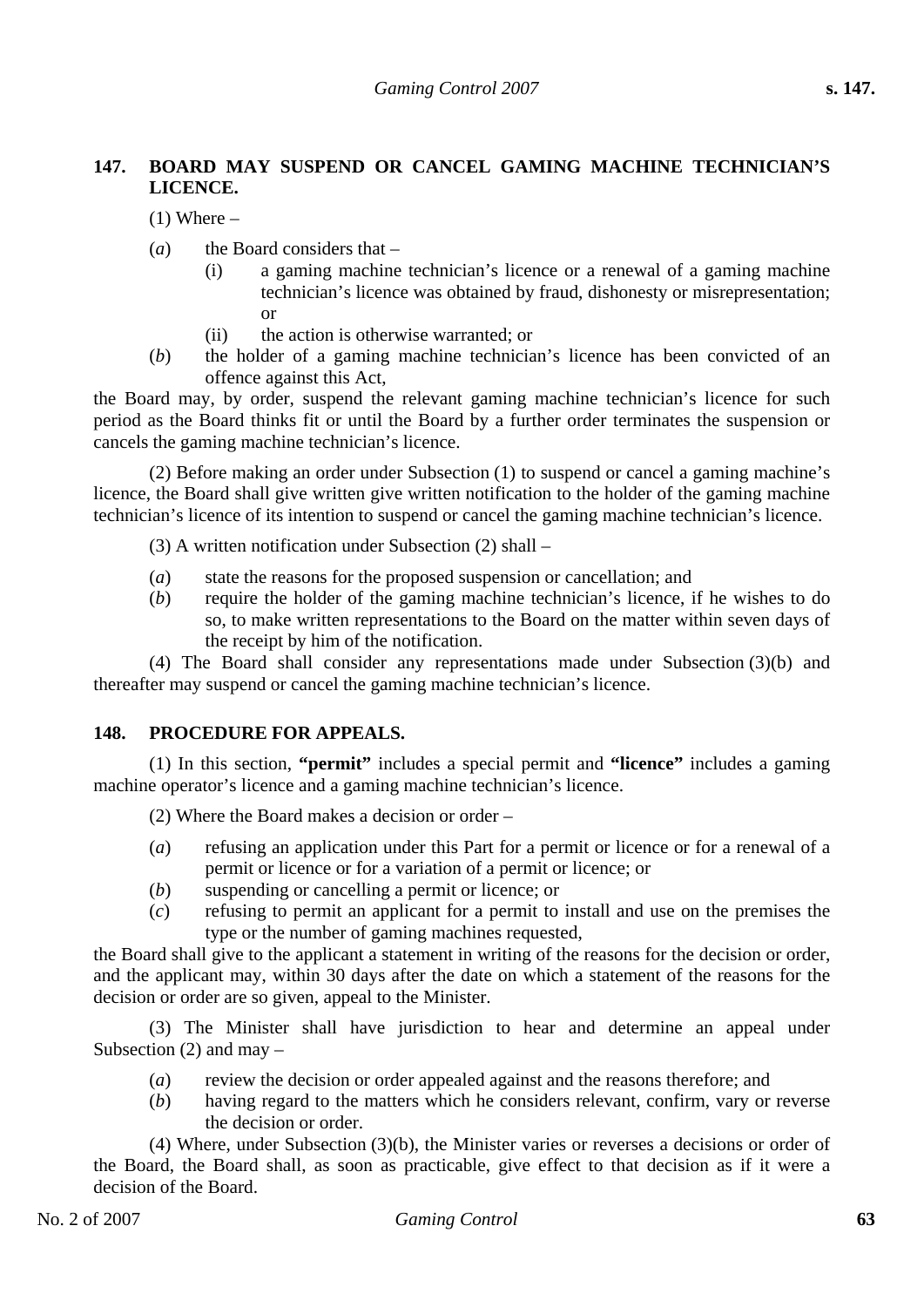## *Division 4. – Procedure in respect of applications.*

## **149. APPLICATIONS TO BE ADVERTISED.**

(1) The Registrar shall, within seven days of the receipt of an application for –

- (*a*) a permit under Section 121 or any variation or renewal thereof; or
- (*b*) a special permit under Section 121; or
- (*c*) a gaming machine operator's licence under Section 131; or
- (*d*) a gaming machine technician's licence under Section 140,

cause notice of the application to be published in –

- (*e*) the National Gazette; and
- (*f*) a newspaper published in and circulating generally throughout the country.
- (2) A notice under Subsection (1) shall –
- (*a*) be in the prescribed form; and
- (*b*) contain the prescribed particulars; and
- (*c*) require any person wishing to object to the application in accordance with this Division, to lodge a written objection with the Registrar in accordance with this Part within seven days of the day of publication of the notice under Subsection (1)(e) or (f), whichever is the later date; and
- (*d*) specify the date of the hearing of the application by the Board, being a date not less than 14 days after the date of application of the notice under Subsection (1)(e) or (f), whichever is the later date.

## **150. PERSONS WHO MAY OBJECT.**

(1) An objection to the granting of an application referred to in Section 149 may be taken  $by -$ 

- (*a*) the Commissioner of Police; or
- (*b*) any other person with leaves of the Board, within the period specified in Section 149(2)(c).

(2) An objection may not be taken by a person referred to in Subsection (1)(b) unless it is accompanied by an affidavit by the objector stating –

- (*a*) whether the objector has any direct or indirect pecuniary interest in the refusal of the application or any expectation of such an interest; and
- (*b*) whether any person other than the objector is interested in the lodging of the objection and, if so –
	- (i) the name of such person; and
	- (ii) where such a person is a proprietary company, the names of the directors and shareholders.

## **151. GROUNDS OF OBJECTION.**

(1) An objection to the grant of an application referred to in Section 149 may be taken on one or more the following grounds:-

- (*a*) that the applicant is not a fit and proper person to be the holder of a licence or permit;
- (*b*) except in the case of an application for a gaming machine technician's licence, that a person directly or indirectly interested in the application or in the business, or the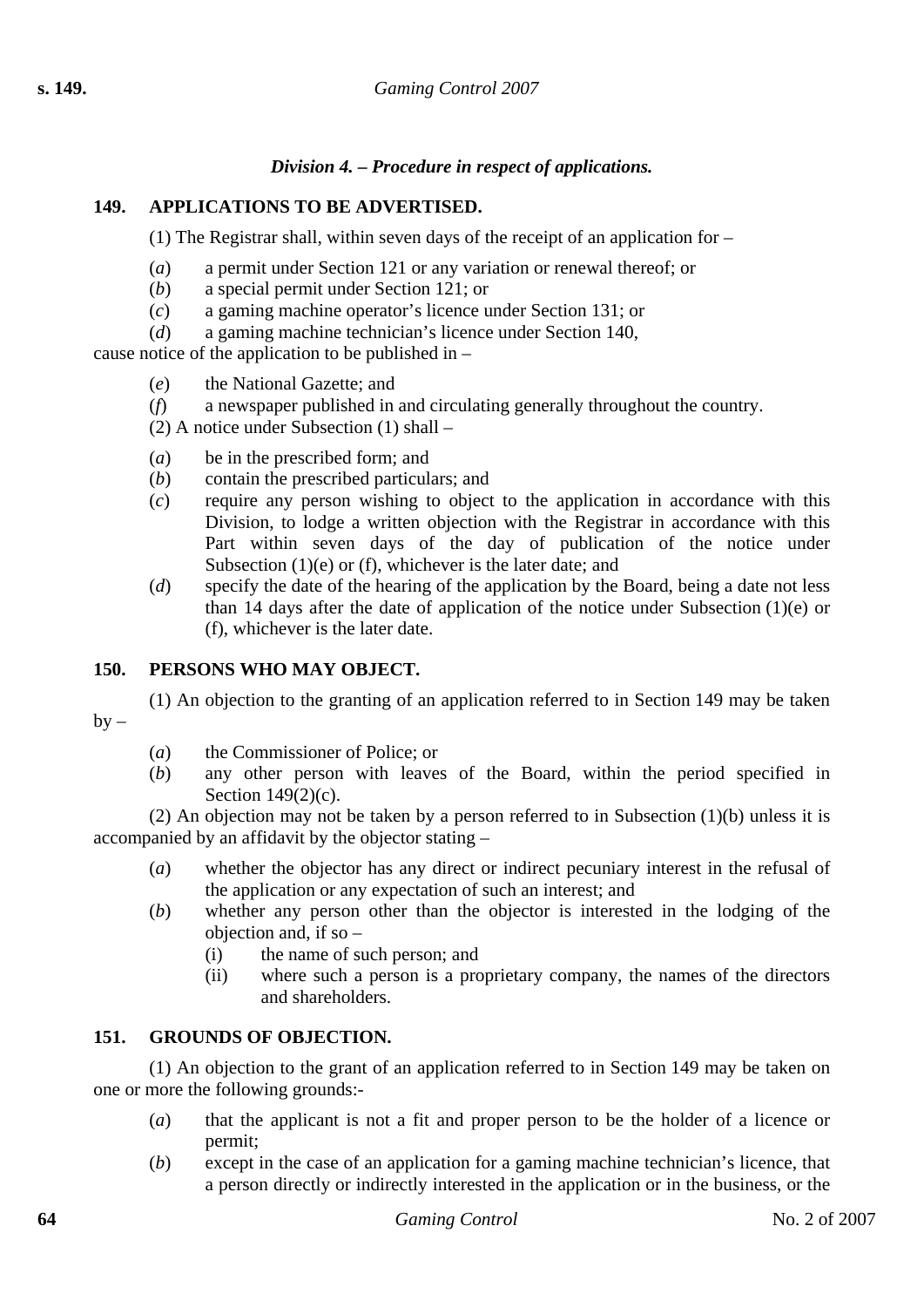profits of the business, to be carried on under the licence or permit if the application is granted is not a fit and proper person to be so interested; or

(*c*) that the applicant is closely associated with a specified person and, by reason of that association, is not a fit and proper person to be in holder of a licence or permit,

and, where any such objection is taken, the onus is on the applicant to rebut the objection.

(2) In addition to, or instead of, a ground specified in Subsection (1), objection to the grant of an application for a licence or permit or special permit may be taken on one or more or the following grounds:-

- (*a*) that, during the period of 12 months that last preceded the making of the application, the applicant was convicted of carrying on an activity without being the holder of a licence or permit required for the lawful carrying on of that activity;
- (*b*) that a licence or permit or special permit held by the applicant was cancelled during that period of 12 months; or
- (*c*) that, for other reasons specified in the objection (not being reasons based on the unsuitability of a person for any purpose) it would not be in the public interest to grant the application.

## **152. TAKING OF OBJECTION.**

(1) An objection under Section 151 may be taken only by a written notice of objection that –

- (*a*) is signed by each objector and specifies, in each case, the address of the objector; and
- (*b*) where the objection is based on the unsuitability of a person for any purpose, specifies the reasons why the objector considers that the person is not a fit and proper for that purpose.

(2) Except as provided by Subsection (3), an objection may not be heard and determined unless a copy of the notice of objection has been given to the applicant by the Registrar and the Board at least seven days before the hearing of the application.

(3) The Board may, in a proper case and subject to compliance with any conditions imposed by the Board hear and determine an objection to the grant of an application taken at the hearing of the application subject to the hearing being adjourned for such period of not less than seven days as the Board shall thinks fit.

## **153. HEARING.**

(1) The Board shall, on the date specified under Section 149(2)(d), or on such later date as the Board may determine, consider the application and any objections made to the application.

(2) The procedures at a hearing under this section shall be as determined by the Board, having regard to the principles of natural justice.

#### **154. DISCRETIONARY POWERS OF BOARD.**

(1) Notwithstanding that an objection to the grant of an application for a licence or permit or special permit has not been taken or, if taken, has not been made out, the Board may refuse an application referred to in Section 149(1) if it finds, after Subsection (2) has been complied with, that reasons exist upon which an objection could have been grounded and made out.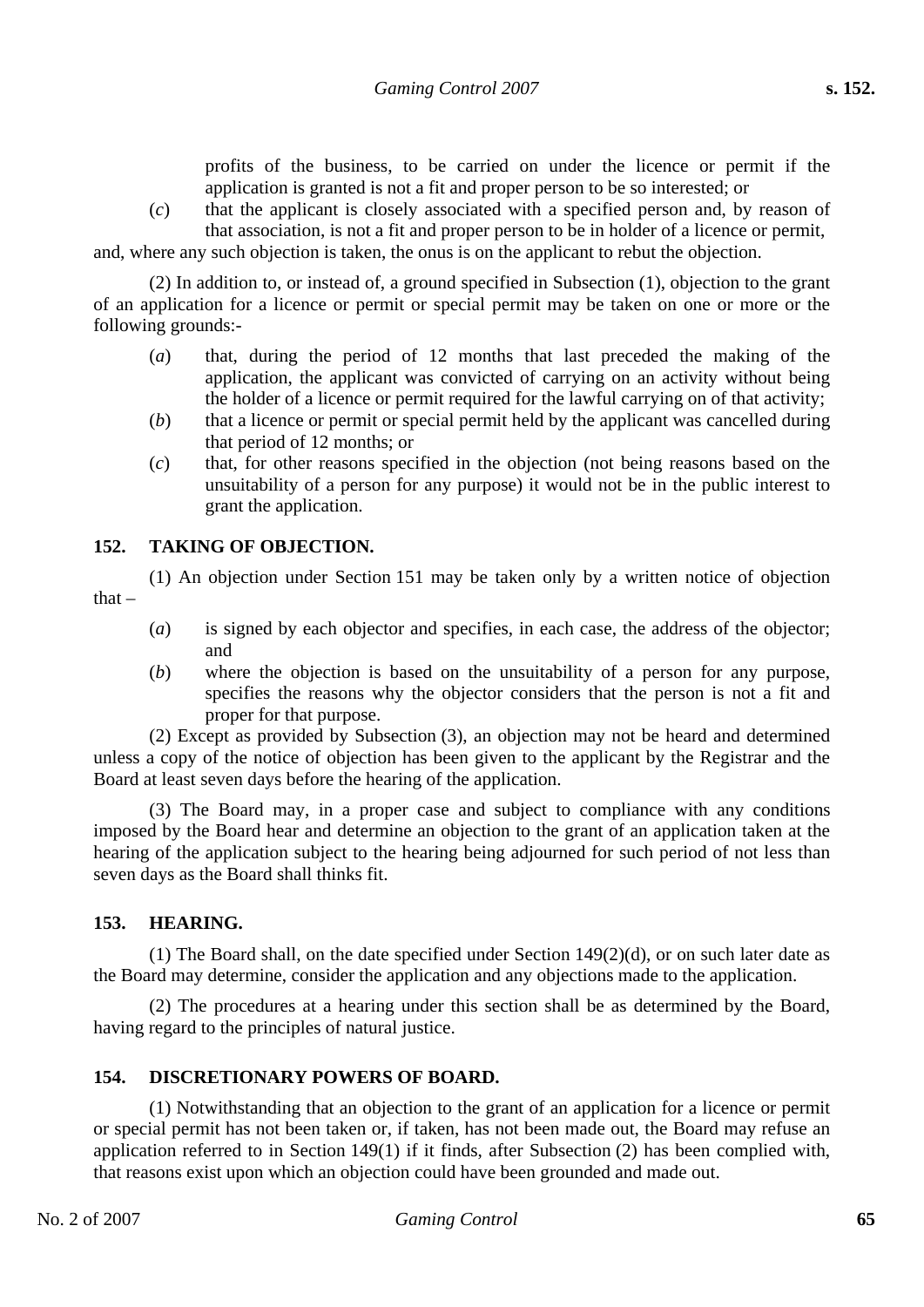(2) A finding under Subsection (1) may be made only if –

- (*a*) the applicant has been made aware of the reasons for the possibility of such a finding; and
- (*b*) the applicant has been given an opportunity to make submissions, and adduce evidence, related to those reasons; and
- (*c*) those reasons are, or include, the reasons for the finding.

(3) Notwithstanding a finding by the Board that an objection to the grant of an application for a licence or permit on a ground other than a ground based on unsuitability or the public interest has been made out, the Board as a discretion to grant the application.

## **155. APPEAL.**

(1) A person aggrieved by a decision of the Board made under this Division may appeal to the National Court on a question of law.

(2) On the determination of an appeal under Subsection (1), the National Court may –

- (*a*) reject the appeal; or
- (*b*) remit the matter to the Board for a rehearing; or
- (*c*) make such other order in relation to the appeal as it thinks fit.

(3) An appeal under Subsection (1) shall be made in accordance with the rules of the National Court.

#### *Division 5. – Conditions, issue and duration of licence, permits and special permits.*

## **156. CONDITIONS OF LICENCE OR PERMITS OR SPECIAL PERMITS.**

(1) The Board may –

- (*a*) on the hearing of an application for the grant of a licence, permit or special permit under this Part –on its own motion or on the application of a party to the hearing or the Commissioner of Police; or
- (*b*) at any other time, in relation to an existing licence, permit or special permit granted under this Part –on application of the Commissioner of Police,

impose a condition not inconsistent with this Act the prior compliance with which –

- (*c*) in the case of a grant of a licence, permit or special permit –the grant shall not take effect; and
- (*d*) in the case of an existing licence, permit or special permit –suspension or cancellation of the licence, permit or special permit.

(2) A licence, permit or special permit granted under this Part is subject to –

- (*a*) the prescribed conditions; and
- (*b*) a condition imposed under Subsection (1); and
- (*c*) a condition imposed by the Board on the hearing of a complaint under Section 188; and
- (*d*) any other condition the National Court is authorized by this Act to impose, whether or not the condition is endorsed on the licence, permit or special permit.

(3) A holder of a licence, permit or special permit granted under this Part, who fails to comply with a condition to which a licence, permit or special permit is subject, is guilty of an offence.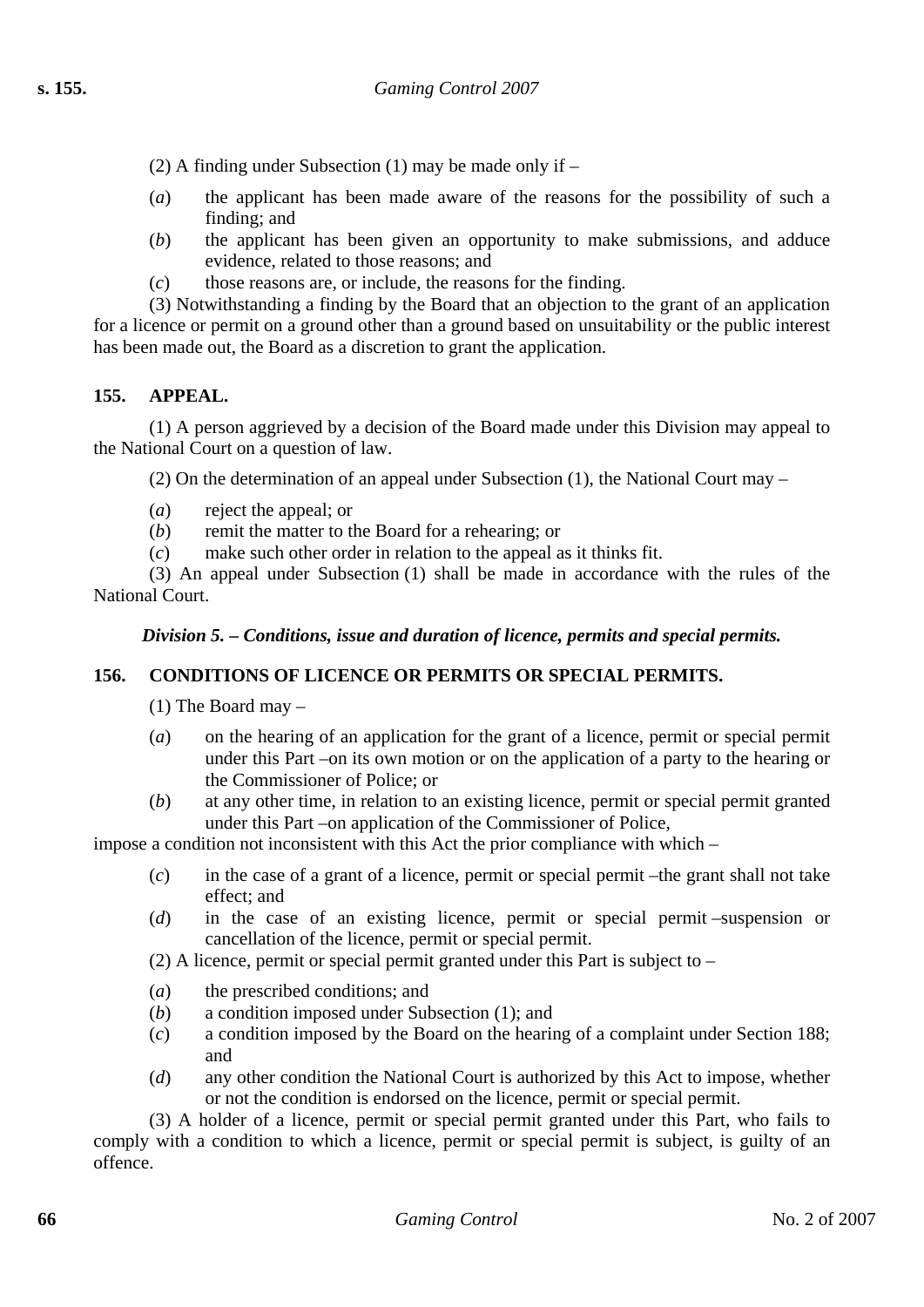Penalty: A fine not exceeding K10,000.00 or imprisonment for a team not exceeding two years, or both.

(4) The Board may vary or revoke a condition (other than a prescribed conditions) of a licence, permit or special permit granted under this Part –

- (*a*) at any time on the application of the holder of the licence, permit or special permit or the Commissioner of Police; or
- (*b*) at any time of its own motion, whether or not on the hearing of any matter relating to the licence, permit or special permit.

#### **157. ISSUE OF LICENCE OR PERMIT OR SPECIAL PERMIT.**

(1) Where the Board grants any application for a licence, permit or special permits granted under this Part, the licence, permit or special permit shall not be issued unless –

- (*a*) the prescribed fee for the grant of the licence, permit or special permit has been paid; and
- (*b*) any condition, without prior compliance with which the grant does not have effect, has been complied with.
- (2) The Board may defer the issue of a licence, permit or special permit granted under this Part –
	- (*a*) until the expiration of the period within which an appeal against the adjudication granting the licence, permit or special permit may be made or the expiration of the period of one month that next succeeds the adjudication, whichever is the later; and
	- (*b*) where an appeal is lodged –until the appeal is heard and determined or otherwise disposed of,

and may at any time terminate such a deferral.

(3) A grant of an application for a licence, permit or special permit under this Part does not have effect while the issue of the licence, permit or special permit is prohibited by, or deferred under, this section.

## **158. DURATION OF LICENCE OR PERMIT OR SPECIAL PERMIT.**

Subject to this Act, except during any period of suspension, a licence or permit remains in force until –

- (*a*) its expiration; or
- (*b*) its surrender in writing is accepted by the Board; or
- (*c*) it is sooner cancelled.

## *Division 6. – Licence fees and periodic statements.*

## **159. PERIODIC LICENCE FEE.**

(1) A fee is payable to the Board for a licence granted under this Part while the licence is in force or under suspension and is so payable in respect of each period prescribed for the purpose of this section.

(2) Regulations may be made prescribing –

- (*a*) the amounts for licence fees; and
- (*b*) the times for payments of licence fees; and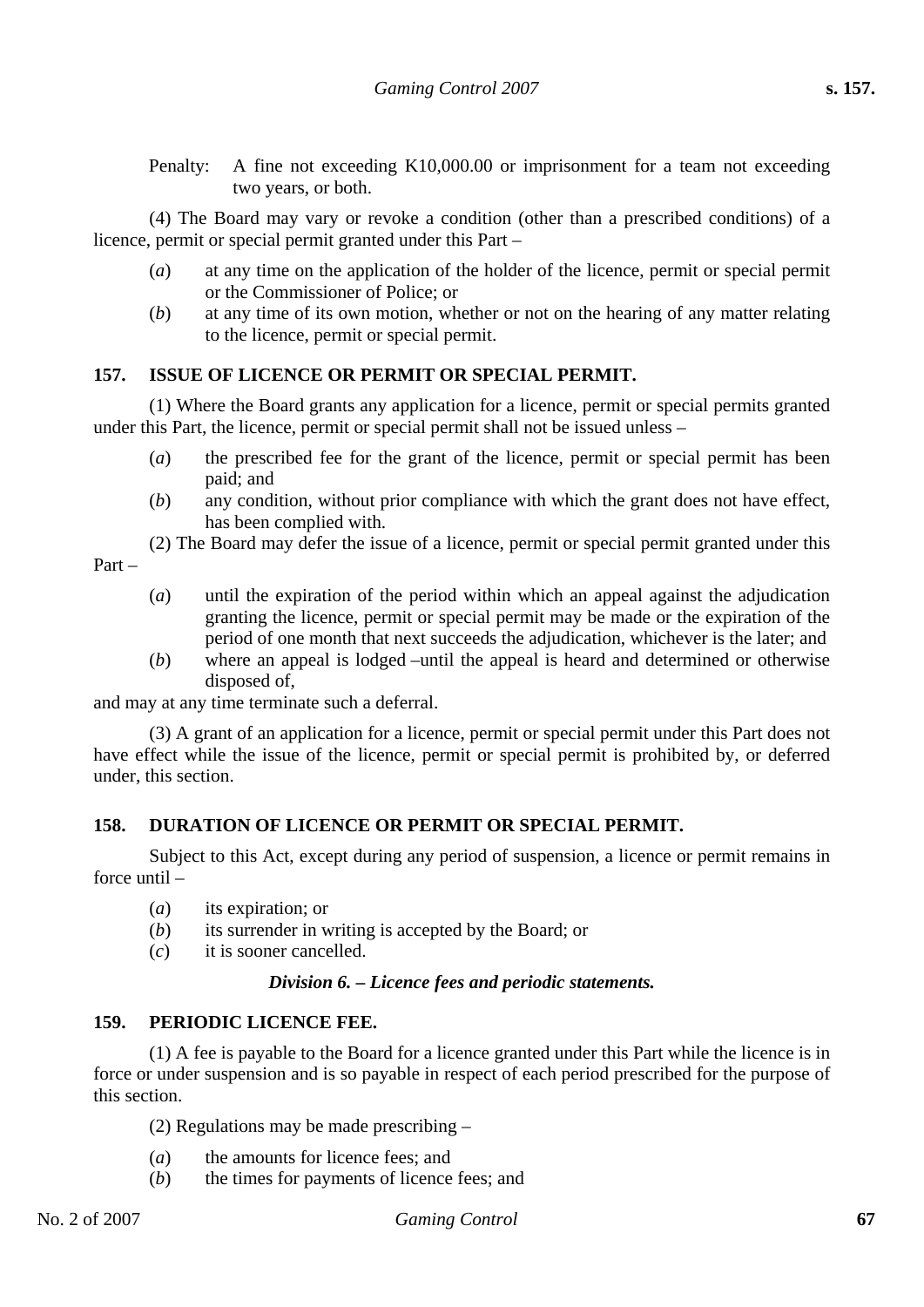- (*c*) the payment of those fees by instalments; and
- (*d*) penalties for late payment of those fees or instalments; and
- (*e*) the suspension or cancellation of a licence.

## **160. PERIODIC PROVISION OF INFORMATION BY THE HOLDER OF A LICENCE.**

(1) A holder of a licence under this Part shall, in respect of a prescribed period or part of a prescribed period, lodge with the Board not later than 30 days after the end of the prescribed period, a return –

- (*a*) in a form approved by the Board; and
- (*b*) containing the prescribed information; and
- (*c*) accompanied by the prescribed documents; and
- (*d*) signed
	- (i) where the holder is a corporation by at least two directors of the corporation; or
	- (ii) in any other case by the licence.

(2) A person, who makes a false or misleading statement in a return under Subsection (1), is guilty of an offence.

Penalty: A fine not exceeding K10,000.00 or imprisonment for a term not exceeding two years, or both.

## *Division 7. – Profit from gaming machines.*

#### **161. DEFINITIONS.**

In this Division –

**"betting tax"** means the betting tax due and payable under Section 163(4)(c) and 164;

- **"cancelled credits payment"** means payment of an amount by way of redemption of the value of the credits appearing on the machine's credit meter at the time which were accumulated by a gaming machine player in the course of play;
- **"gross profit"** means the excess of revenue over payments;
- **"jackpot payment"** means payment of an amount to which a gaming machine player is entitled –
	- (*a*) for the achievement by the player, at the end of a play, of a combination of symbols that is designated, in the original design of the machine or in a subsequent modification approved by the Board, as a jackpot combination; or
	- (*b*) on the happening of any other event or contingency which the Board, by instrument in writing, approves as being a due occasion of a jackpot payment for the purposes of this definition;

**"payouts"** means cancelled credit payments, jackpot payments, refills and short pays;

**"profit"** means gross profit less betting tax paid or due and payable under Section 163(4)(c) and 164;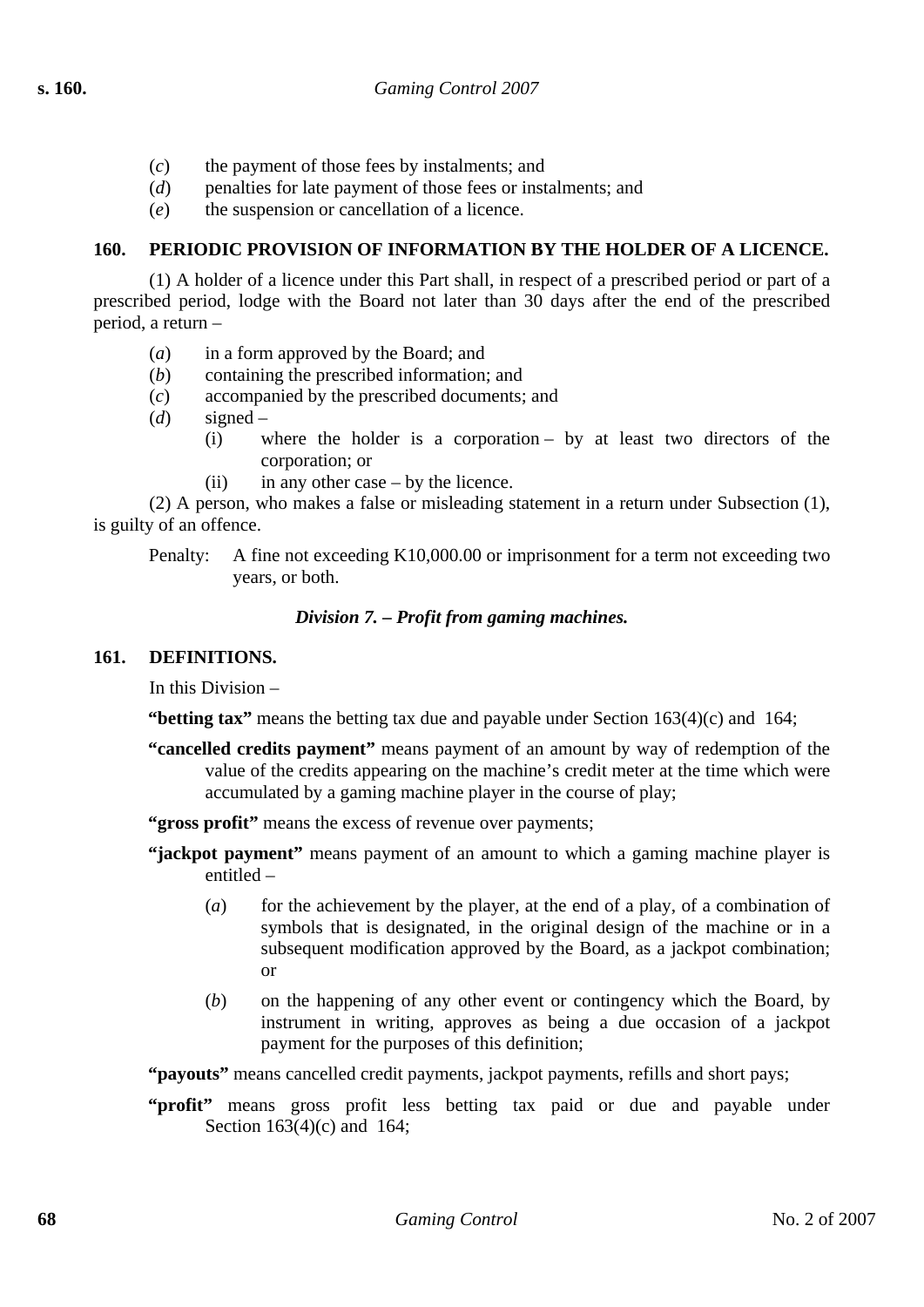- **"relevant operator"** in relation to a permit holder, means the holder of the operator's licence supplying and maintaining the gaming machines in respect of which the permit is granted;
- **"relevant permit holder"** in relation to an operator, means the holder of a permit in respect of a site on which the operator has installed and operates gaming machines;
- **"revenue"** from a gaming machine means money invested by players of a machine in order to play a machine;
- **"taxable gross profit"** means the total gross profit paid or payable to the gaming machine operator in respect of a month, less any amounts that have been included as taxable gross profits in a previous month.
- **"turnover"** means the value of accumulated money played, staked or bet on a gaming machine.

#### **162. AMOUNT RETURNABLE IN PRIZES.**

A gaming machine shall not be installed or operated unless, according to the design of the machine and the game implemented therein, the amount calculated to be statistically or theoretically returnable to players in prizes in not less than 85% of turnover.

#### **163. DISTRIBUTION OF PROFITS.**

(1) A gaming machine permit holder, and where a gaming machine operator receives the gross profit, that operator, shall on each banking day bank the gross profit derived from operating gaming machines during the previous day (or during the previous non –banking day or days) on each site on which he operates gaming machines under this Act (other than gaming machines the subject of a special permit) in a bank account or bank accounts approved by the Board for the purpose.

(2) A gaming machine operator shall monitor the banking obligations of all relevant permits holders pursuant to Subsection (1) and where a permit holder has not banked for three consecutive banking days, the operator shall request the Board to disable the gaming machines at that site in accordance with Section 172(4).

(3) From the account or accounts referred t in Subsection (1), a gaming machine operator shall make the payments prescribed by Subsection (4).

(4) The holder of a gaming machine operator's licence or permit, as the case may be, shall, by the fifteenth day of the month following, make payments of the gross profits –

- (*a*) derived from operating gaming machines during the previous month; or
- (*b*) deemed pursuant to Subsection 5 to have been so derived,

as follows: –

- (*c*) 46% of the gross profits as betting tax in accordance with Section 164;
- (*d*) 14% of the gross profits into the **"Community Benefit Fund Account"** operated in accordance with Subsection (6); and
- (*e*) 5% of the gross profits to the Board; and
- (*f*) 10% of the gross profits to be retained by him if he is the holder of the gaming machine operator's licence, or, if he is not the holder of the operator's licence but is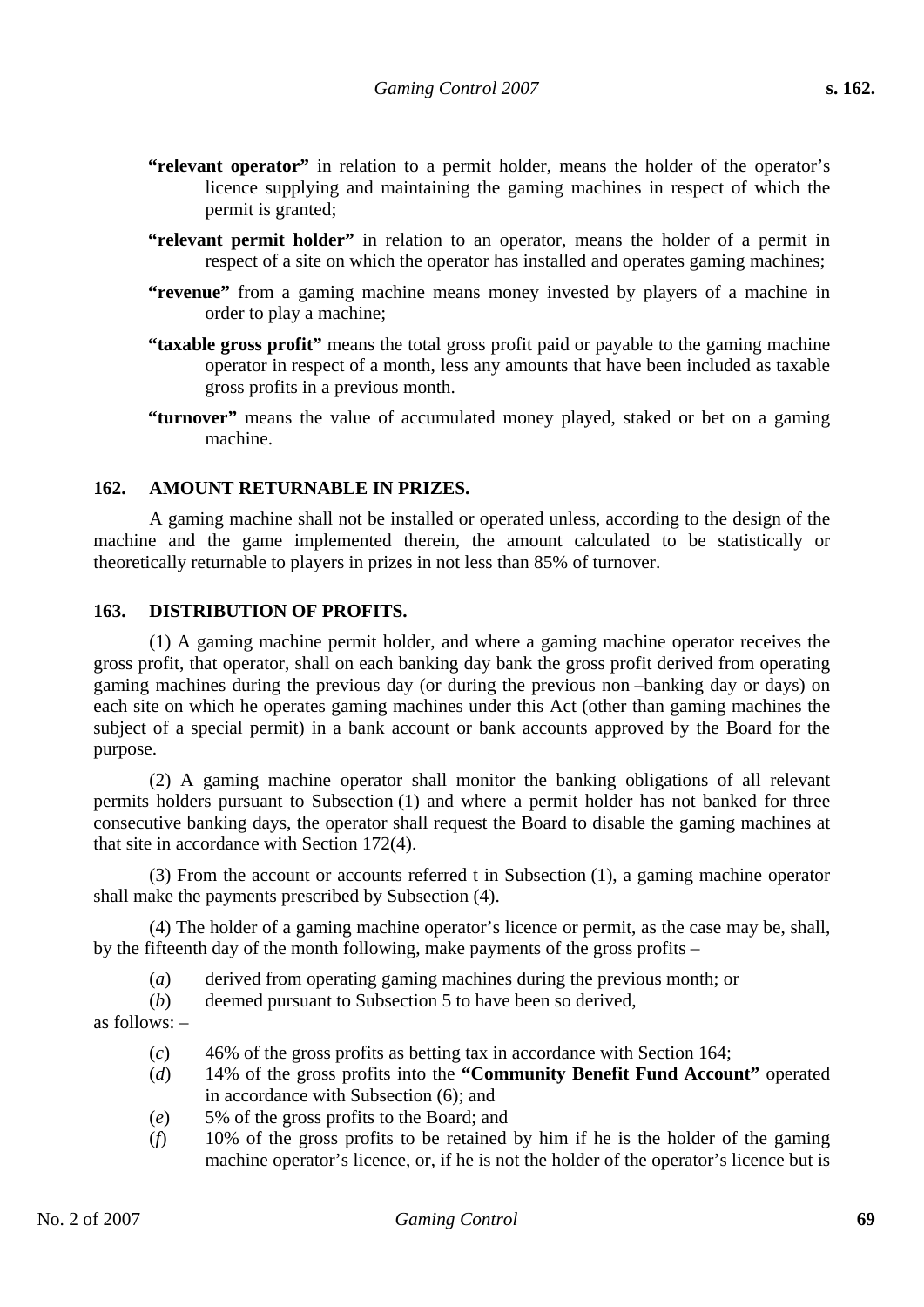the gaming machine permit holder, then he shall pay that amount to the relevant holder of the gaming machine operator's licence; and

(*g*) 25% of the gross profits to be retained by him if he is the gaming machine permit holder, or, if he is not the permit holder but is the holder of the gaming operator's licence, then he shall pay that amount to the relevant permit holder.

(5) Where a gaming machine operator has not complied with the provisions of Subsection (2), the amount of profit derived from operating gaming machines calculated in accordance with the provisions of Subsection (4) shall be deemed to include the amount of profit reported by the monitoring and control system in respect of the relevant site.

(6) For the purposes of this Act and in particular Subsection  $(4)(d)$  –

- (*a*) the Board shall establish a fund to be called the **"Community Benefit Fund"** and shall open a trust account to be called the **"Community Benefit Fund Account"** in which the payments under Subsection (4)(d) shall be made; and
- (*b*) the **"Community Benefit Fund Account"** shall be managed and operated
	- (i) by a board of trustees comprised of the Chairman and such other additional trustees not exceeding four members appointed by the Minister by notice in the National Gazette; and
	- (ii) in accordance with the terms of a trust deed that is settled by the Board.

(7) A person, who varies the percentage of profits payable to a permit holder under Subsection (4), is guilty of an offence.

Penalty: A fine not exceeding K50,000.00 or imprisonment for a term not exceeding five years, or both.

 $(8)$  A person who –

- (*a*) requests or demands a share any profits from the operation of a gaming machine; or
- (*b*) requests or demands payment or part payment by way of commission or allowance from or upon any profits from the operation of a gaming machine;
- (*c*) shares any profits from the operation of a gaming machine; or
- (*d*) makes any payment or part payment by way of commission or allowance from or upon any profits from the operation of a gaming machine,

otherwise than as provided by this section, is guilty of an offence.

Penalty: A fine not exceeding K50,000.00 or imprisonment for a team not exceeding five years, or both.

(9) The provisions of Subsections (1) and (4) are deemed to be a condition of a gaming machine permit in force under this Part.

(10) Regulations may prescribe penalties for late payment of amounts to be paid under this section.

(11) Any amount due to be paid by the operator or permit holder pursuant to this section is recoverable by the Board as a debt.

## **164. BETTING TAX.**

(1) A betting tax of 46% is payable by an operator on the amount of the taxable gross profit (other than on the first K2,500.00 of gross profit derived by each site) and the operator shall no later than the seventh day of each month pay the qualifying site owner a direct rebate of the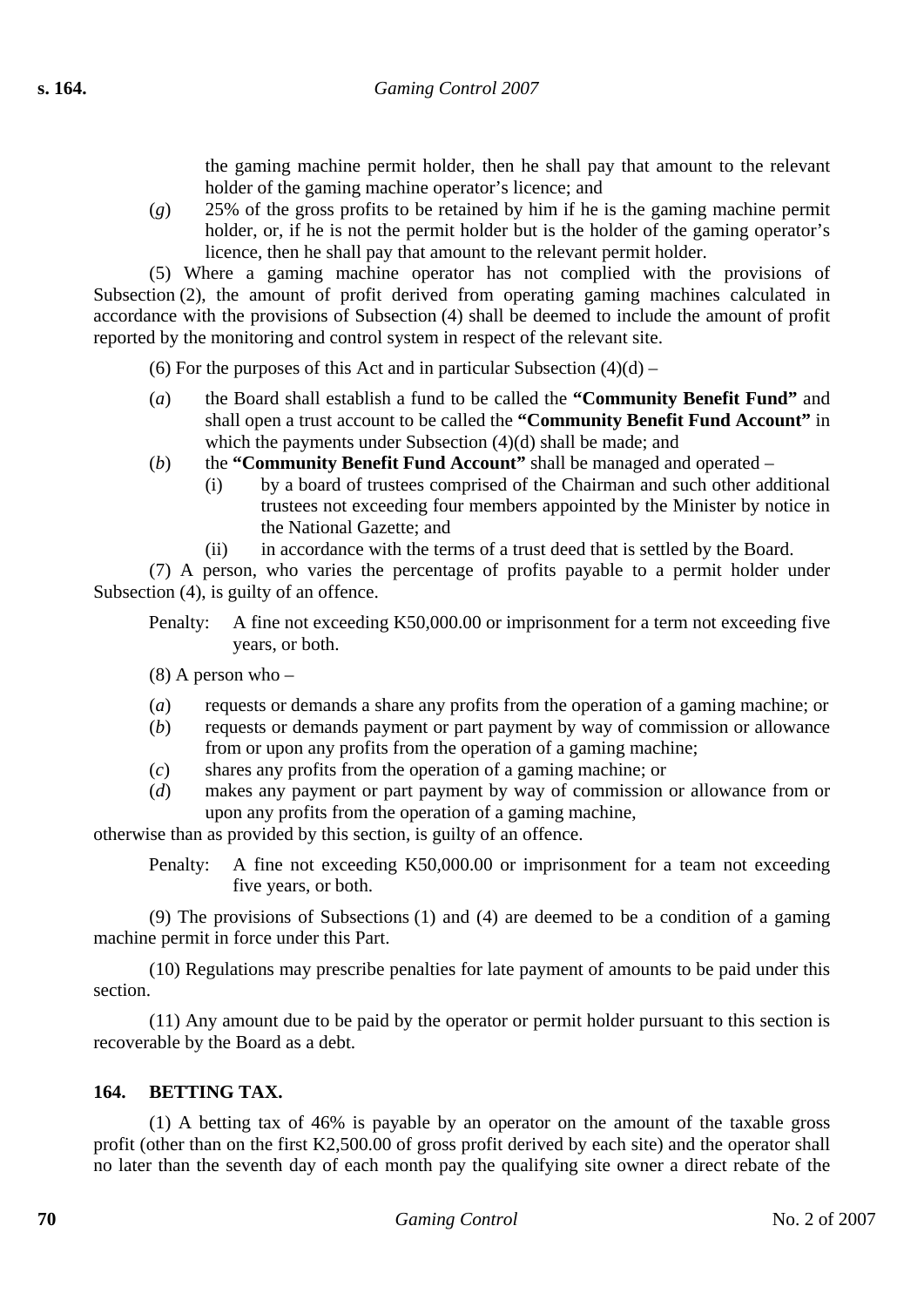amount of betting tax that would have been payable under this subsection on that amount of exempt gross profit.

(2) The betting tax impose by Subsection (1) is a debt due and payable by an operator to the State and shall, in respect of total taxable gross profit each month, be paid by the operator to the Commissioner General within fourteen days after the end of that month or within such further time as the Commissioner General allows.

(3) An operator shall send to the Commissioner General with every amount of betting tax payable by him a return, in such from as the Commissioner General requires, setting out particulars of the gross profit and betting tax payable by the operator in respect of that month.

(4) Where the Commissioner General is of the opinion that the amount of betting tax payable by an operator in respect of any month has been understated or cannot be correctly determined, the Commissioner General may make an assessment of the amount that he considers is the correct amount of betting tax for that month and the amount so assessed shall, unless the contrary is proved is proved, be deemed to be the amount of betting tax payable by the operator in respect of that month.

(5) The Commissioner General shall, within seven days immediately after making an assessment under this section, send to the operator by post, notice of the assessment, buy this section shall not be construed as deferring the date on which any amount of betting tax becomes due and payable.

(6) Part V of the *Income Tax Act 1959* shall, with the necessary modifications, apply to and in relation to an assessment of betting tax under this section as if that assessment was an assessment of income tax under that Act by the Commissioner General.

(7) Where any amount of betting tax remains unpaid after the expiration of the time provided for payment under this section, additional tax of 20% of the amount unpaid shall be due and payable to the State.

(8) An amount of additional tax under this section shall be deemed to be betting tax due and payable by the operator in respect of the week to which the unpaid tax relates.

(9) In addition to any additional tax imposed by Subsection (7), where any betting tax remains unpaid after the time provided for its payment under this section, further additional betting tax is due and payable at the rate of 20% per annum on the amount unpaid, computed from such date as the Commissioner General determines, not being a date before the date on with the betting tax was originally due and payable.

(10) The Commissioner General may, in any case, for reasons that he thinks sufficient, remit the further additional betting tax or any part of that betting tax.

## **165. POWERS OF COMMISSIONER GENERAL IN RELATION TO BETTING TAX.**

(1) The Commissioner General or a person authorized by him for the purpose shall at all times have full and free access to all buildings, places, books, documents, other papers and electronic storage devices for the purpose of obtaining information relating to the determination of the gross profit of and the liability to pay betting tax under this section by an operator and may make extracts from or copies of any such books, papers or electronically stored information.

(2) The Commissioner General may, by written notice, require an operator –

(*a*) to furnish him with such information as he may require; and

No. 2 of 2007 *Gaming Control* **71**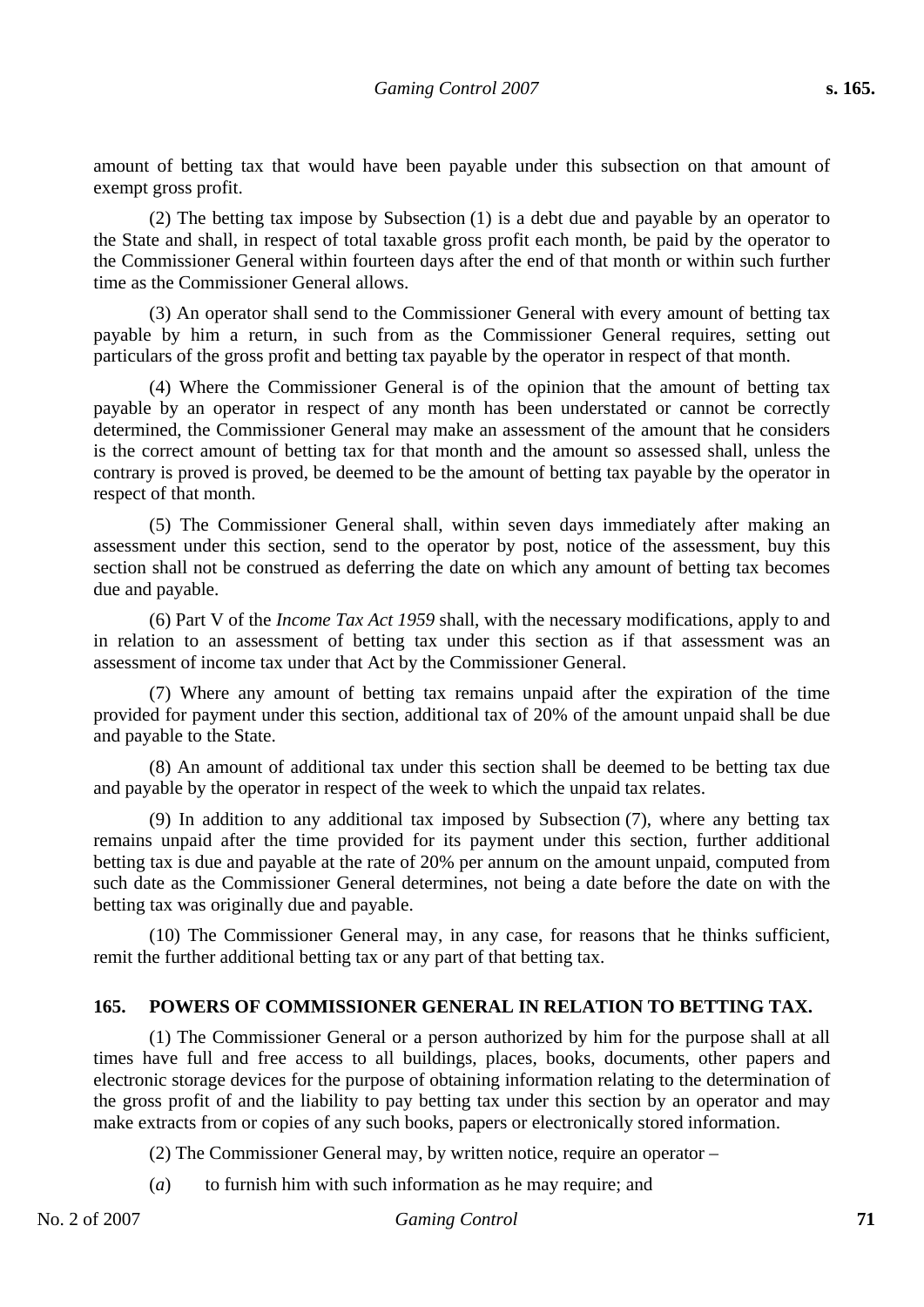(*b*) to attend and give evidence before him (or before a person authorized by him for the purpose), concerning the operation of the gaming machines and the amount of gross profit of those machines and may require him to produce books, documents and other papers in his custody, or under his control relating to those matters.

(3) The Commissioner General may require the information or evidence referred to in Subsection (2)(a) to be given under oath, orally or in writing and for that purpose he, or the person authorized by him, may administer an oath.

(4) A gaming machine operator required to attend and give evidence under this section shall be paid such reasonable expenses as the Commissioner General determines.

## **166. OFFENCES IN RELATION TO BETTING TAX.**

(1) An operator, who –

- (*a*) fails or neglects to lodge; or
- (*b*) makes a false or misleading statement in,

a return to be lodged with the Commissioner General under Section 164, is guilty of an offence.

Penalty: A fine not exceeding K10,000.00

Default penalty: A fine not exceeding K2,000.00.

(2) In addition to any penalty imposed by the court under Subsection (1) in respect of a false or misleading statement in a return, the court may order the person convicted to pay to the Commissioner General a sum not exceeding double the amount of betting tax that would have been avoided if the statement in the return had been accepted as correct.

(3) On the conviction of a person under Subsection (1), the court may order him to furnish the return or corrected return as the case may be, within the time specified in the order and a person who does not comply with such an order, is guilty of an offence.

Penalty: A fine not exceeding K10,000,00.

(4) An operator who fails –

- (*a*) to deep complete and proper books in respect of his carrying on the business of operator; or
- (*b*) to enter and keep entered in the books specified in Paragraph (a) a full and accurate record of all gaming machine transactions relating to the machines controlled by him; or
- (*c*) to retain the books specified in Paragraph (a) for such period as is prescribed; or
- (*d*) to produce the books specified in Paragraph (a) when required to do so by the Commissioner General or a person authorized by him for the purpose and to allow the books and all entries in the books to be inspected,

is guilty of an offence.

Penalty: A fine not exceeding K10,000.00 or imprisonment for a term not exceeding two years, or both.

(5) A person, who hinders or obstructs the Commissioner General or a person authorized by the Commissioner General under this section, or a member of the Public Force in the carrying out, exercise or performance of any of his functions, duties and powers under this section, is guilty of an offence.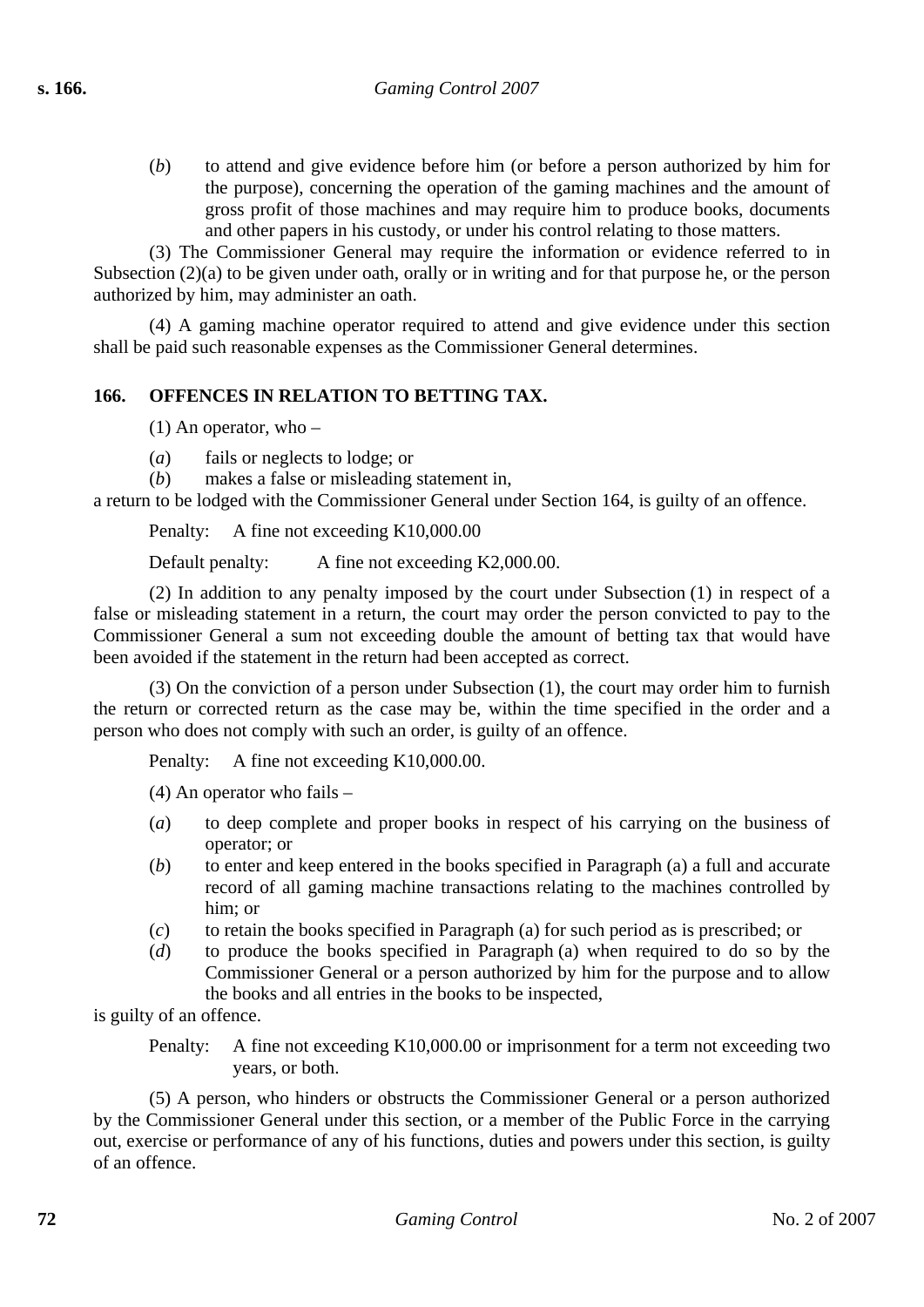Penalty: A fine not exceeding K10,000.00 or imprisonment for a term not exceeding two years, or both.

#### *Division 8. – Gaming machine inspection.*

#### **167. INTERPRETATION.**

In this part  $-$ 

#### **"authorized person"** means –

- (*a*) a gaming machine inspector appointed under Section 168; or
- (*b*) the Commissioner of Police, or a commissioned officer of police authorized in writing by the Commissioner of Police; or
- (*c*) a person appointed by the Board as an authorized officer for the purposes of this Division;

**"relevant matter"** means a matter relating to the import, supply, sale, servicing, possession, keeping or operation of a gaming machines.

#### **168. GAMING MACHINE INSPECTORS.**

(1) The Board may, by notice in the National Gazette, appoint such persons as it thinks fit to be gaming machine inspectors for the purposes of this Act.

(2) A gaming machine inspector shall perform such duties as are required by this Act or such duties as the Board or the Registrar directs.

(3) The Board shall cause a gaming machine inspector to be issued with an identification card and, where a person proposing to exercise the functions of a gaming machine inspector under this Act fails to produce on demand his identification card, that person is not authorized to exercise those functions in relation to the person making the demand.

#### **169. POWERS OF AUTHORIZED PERSONS.**

(1) An authorized person may, at any reasonable hour of the day or night, enter any part of premises where the holder of a gaming machine operator's licence carries on business or is employed, or any part of the premises of a holder of a permit.

(2) Where an authorized person enters premises in accordance with this section, the authorized person may –

- (*a*) inspect, take account of, check, test and make notes relating to, gaming machines; and
- (*b*) require a person having access to records relating to relevant matters to produce the records for examination; and
- (*c*) make copies of, or take extracts from, records relating to relevant matters; and
- (*d*) ask a holder of a gaming machine operator's licence, or a director of a gaming machine licence that is a corporation, or any employee of a holder of a permit or site owner, to answer questions relating to relevant matters; and
- (*e*) for the purposes of further examination, take possession of, and remove, a gaming machine or a record relating to relevant matters.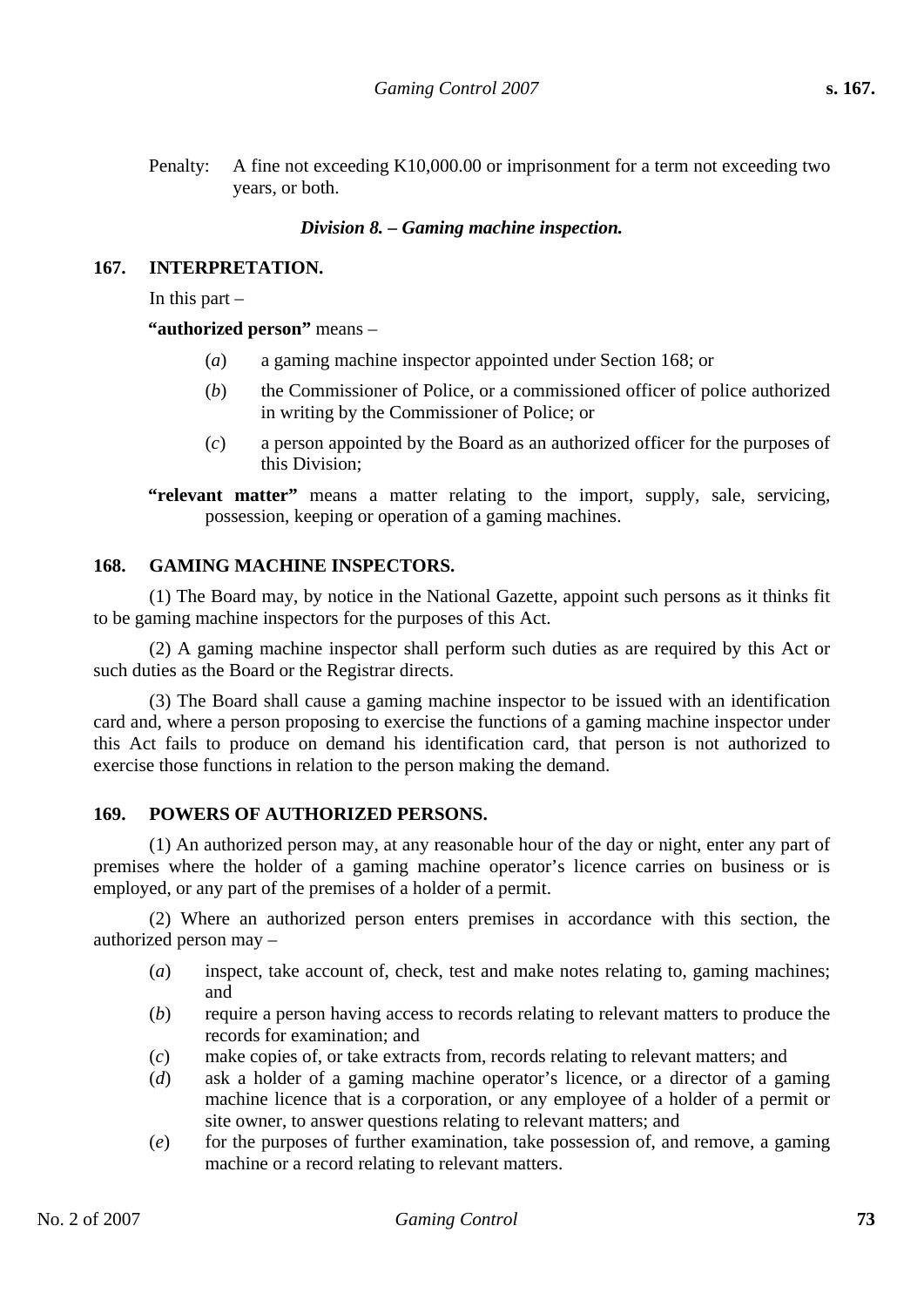(3) A gaming machine removed under Subsection (2) shall be returned to the holder of the permit or the relevant operator if the Board so directs on the application of the holder of the permit or the relevant operator made not earlier than fourteen days after the removal of the gaming machine.

(4) Where a holder of a gaming machine operator's licence or a holder of a permit reasonably claims that a record removed under Subsection (2) is necessary for the proper conduct of the business of the holder of the gaming machine operator's licence or permit, the record shall not be retained beyond the end of the day that next succeeds the day of its removal unless the operator or holder of the permit is first provided with a certified copy of the record and, where such a copy is provided, it is for all purposes of equal validity to the original.

#### **170. REMOVAL OF GAMING MACHINE.**

(1) An authorized person who enter premises in accordance with Section 169 may take possession of, and remove, a gaming machine that the authorized person suspects on reasonable grounds –

- (*a*) is in the possession of a person in contravention of this Act; or
- (*b*) is not an authorized gaming machine

(2) Where a gaming machine removed under Subsection (1) is not returned within fourteen days, the provisions of Subsections (3) and (4) apply in relation to the gaming machine in the same way as they apply in relation to a gaming machine seized under a search warrant.

## **171. POWERS OF GAMING MACHINE INSPECTOR IN RELATION TO GAMING MACHINE.**

(1) A gamine machine inspector may require a holder of a permit to do all or any of the following: –

- (*a*) withdraw from operation a gaming machine that, in the opinion of the gaming machine inspector, is not operating properly;
- (*b*) refrain from making available for operation a gaming machine withdrawn under Paragraph (a) until, in the opinion of a gaming machine inspector, it is operating properly;
- (*c*) refrain from making a gaming machine available for operation except in accordance with such controls as are specified by the gaming machine inspector in relation to the gaming machine;
- (*d*) deliver to the Board, in writing in the English language and within such time as is specified by the gaming machine inspector, such particulars relating to a gaming machine kept by the holder of the permit as are so specified; and
- (*e*) refrain from making available for operation a gaming machine indicated by the gaming machine inspector until it has been fitted with a device approved by the Board for the purposes of the secure keeping and operation of the gaming machine.

(2) A holder of a permit, who fails to comply with a requirement under Subsection (1), is guilty of an offence.

Penalty: A fine not exceeding K10,000.00 or imprisonment for a term not exceeding two years, or both.

 $(3)$  A person, who –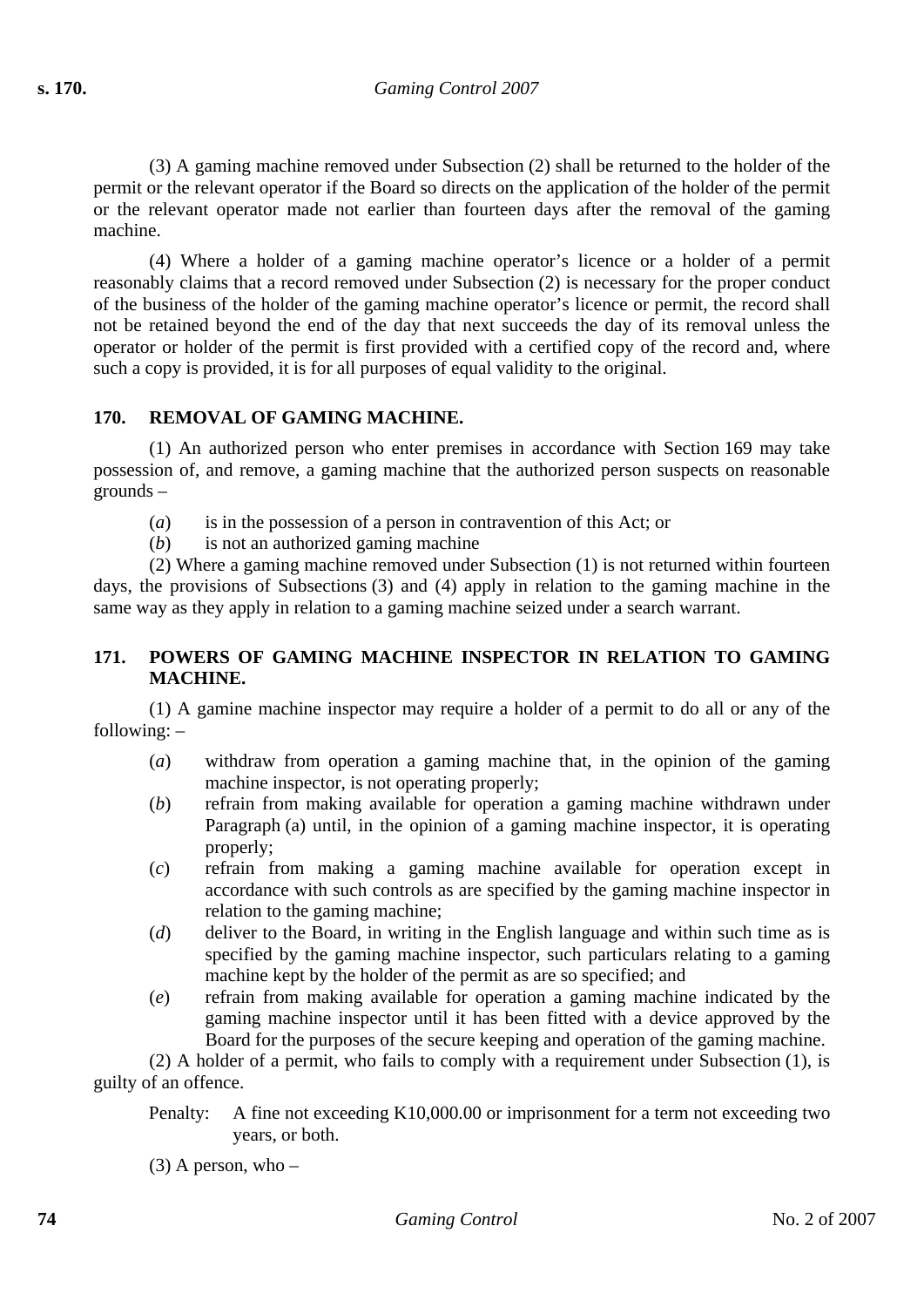- (*a*) wilfully delays or obstructs an authorized person in the exercise of powers conferred by this section; or
- (*b*) being a holder of a gaming machine operator's licence or an employee of a holder of a gaming machine operator's licence, refuses to permit or refuses to assist the exercise of those powers,

is guilty of an offence.

Penalty: A fine not exceeding K10,000.00 or imprisonment for a term not exceeding two years, or both.

#### **172. MONITORING OF GAMING MACHINES.**

(1) A gaming machine permit holder and a gaming machine operator shall have each gaming machine they operate at a site electronically connected to a central connected to a central monitoring and control system approved by the Board, by such means as the Board stipulates.

(2) A gaming machine operator shall apply to the Board by the fifteenth day of each month, in respect of the previous month, the prescribed cost of monitoring each machine required to be connected to the central monitoring and control system.

(3) The Board may, by notice in the National Gazette, prescribed the cost of monitoring each machine and the proportion in which the gaming machine operator and the gaming machine permit holder shall be liable for the cost, and until prescribed, the cost shall be K100,00 per month per machine of which K60.00 is payable by the permit holder and K40.00 by the operator.

(4) The Board may utilize the monitoring and control system to disable gaming machines at a site if it receives a report from a gaming machine operator that the relevant permit holder is in breach of its obligations under Section 163 or, in the opinion of the Board, the permit holder is in breach of any of the provisions of this Part.

## *Division 9. – Offences relating to gaming machines.*

#### **173. KEEPING, ACQUISITION AND DISPOSAL OF GAMING MACHINES.**

A person who –

- (*a*) keeps a gaming machine that is not an authorized gaming machine; or
- (*b*) acquires a gaming machine from any person other than the holder of an operator's licence and without complying with any conditions imposed by the Board in relation to the acquisition of the gaming machine; or
- (*c*) disposes of a gaming machine to a person other than the holder of an operator's licence and without complying with any conditions imposed by the Board in relation to the disposal of the gaming machine,

is guilty of an offence.

Penalty: A fine not less than K3,000.00 for every gaming machine in respect of which an offence has been committed.

#### **174. OPERATION OF GAMING MACHINE DURING SUSPENSION OF PERMIT.**

Where –

(*a*) a permit has been suspended under Section 129; and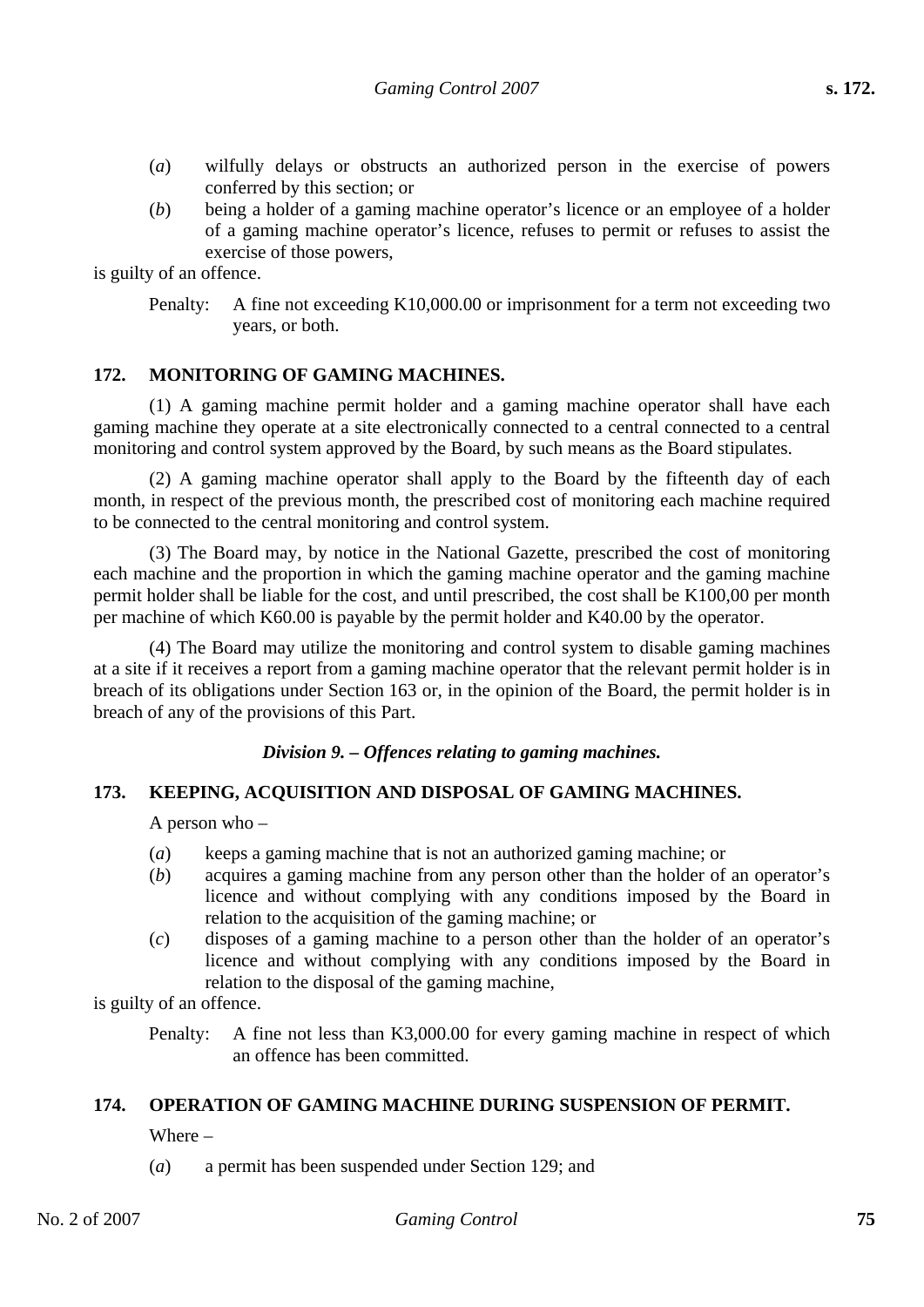(*b*) during the period of suspension, a person plays any gaming machine to which the permit relates on the premises in respect of which the permit was granted,

the holder of the permit is guilty of an offence.

Penalty: A fine not less than K3,000.00 in respect of each gaming machine played.

## **175. APPLICATION FOR PERMIT RELATING TO A SITE WHILE ANOTHER PERMIT STILL IN FORCE.**

A holder of a permit, or a person on behalf of a permit holder, who applies for, or holds, a permit relating to a site while an existing permit for the site is in force, is guilty of an offence.

Penalty: A fine not exceeding K10,000.00 or imprisonment for a term not exceeding two years, or both.

## **176. KEEPING OF OLD GAMING MACHINE.**

A holder of a permit, who keeps a gaming machine after the expiration of the prescribed period that next succeeds the date of manufacture of the machine, is guilty of an offence.

Penalty: A fine not exceeding K10,000.00 or imprisonment for a team not exceeding two years, or both.

## **177. OPERATION OF DEFECTIVE GAMING MACHINES.**

(1) A holder of a permit, who permits the operation of a gaming machine that does not function properly, is guilty of an offence.

Penalty: A fine not exceeding K10,000.00 or imprisonment for a team not exceeding two years, or both.

(2) It is a defence to a prosecution for an offence under Subsection (1) if it is proved –

- (*a*) that the operation of the gaming machine was for testing or maintenance purpose; or
- (*b*) that the holder of the permit or other person for the time being in charge of the site –
	- (i) had taken all reasonable precautions to ensure that the gaming machine was functioning properly; and
	- (ii) at the time of the alleged offence did not know, and had no reason to know, that the gaming machine was not functioning properly.

## **178. UNLAWFUL INTERFERENCE WITH GAMING MACHINE.**

(1) A person on the premises of a site, who, without reasonable cause (proof of which lies on the person) –

- (*a*) has in his possession an article made or adapted, or intended by the person to be used, for interfering with the normal operation of a gaming machine; or
- (*b*) interferes, or attempts to interfere, with the normal operation of a gaming machine; or
- (*c*) interferes, or attempts to interfere, with any component or part of a gaming machine; or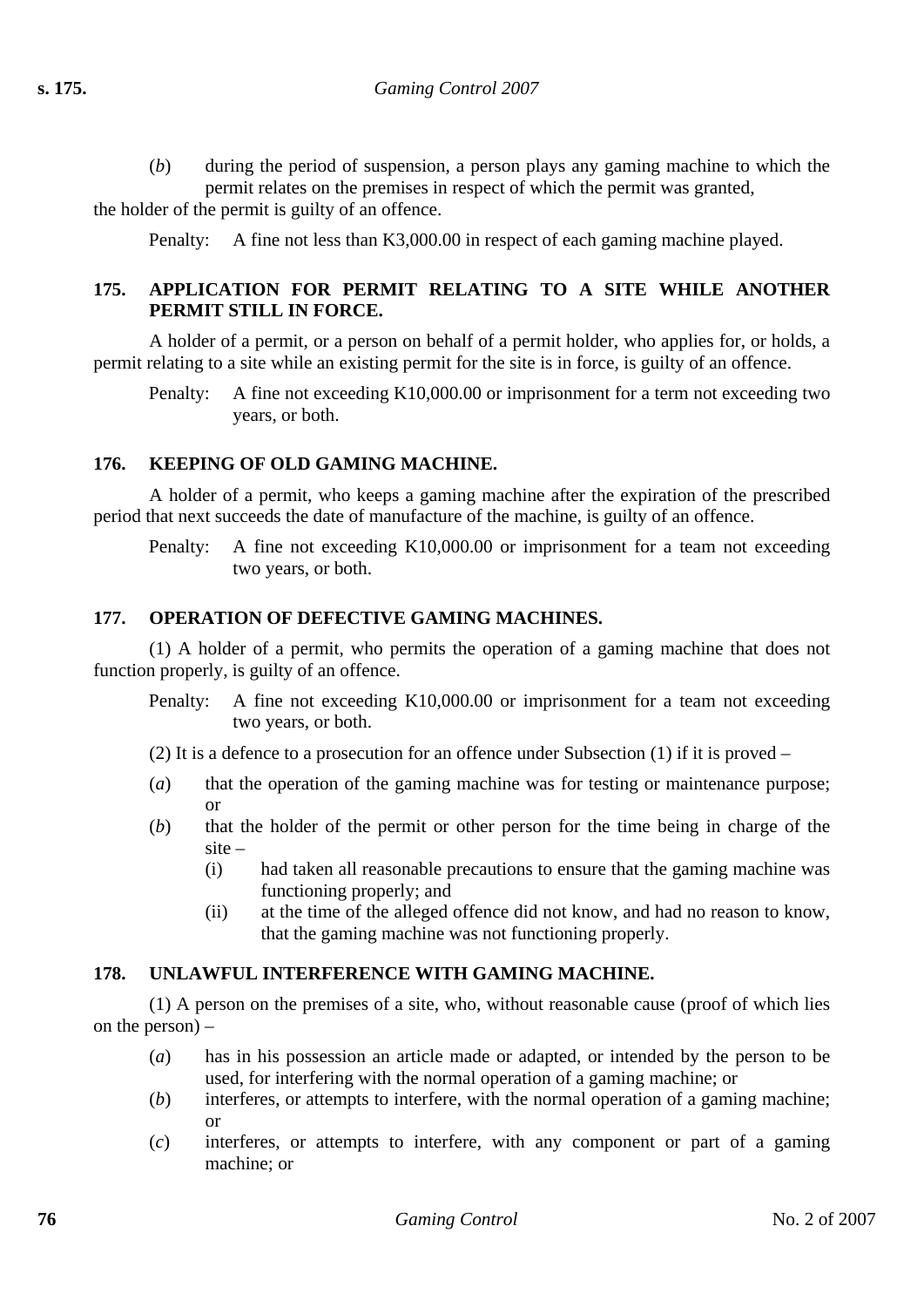(*d*) obtains, or attempts to obtain, possession of any key, machine or thing which is designed or intended for use in connection with a gaming machine,

is guilty of an offence.

Penalty: A fine not exceeding K50,000.00 or imprisonment for a team not exceeding three years, or both.

(2) For the purposes Subsection (1), but without limiting its operation –

- (*a*) the reference to the premises of a site includes a reference to a car parking area under the control of the site, its owner or governing body; and
- (*b*) a reference to interfering with the normal operation of a gaming machine includes a reference to maliciously damaging the gaming machine or inserting, or causing to be inserted, in the gaming machine anything other than an object of the king intended for use in operating the machine.

#### **179. UNAUTHORIZED POSSESSION OF GAMING MACHINE BY SITE OWNER.**

Except to the extent that may be otherwise prescribed, a person, who is in possession of a gaming machine that is not an authorized gaming machine, is guilty of an offence.

Penalty: as mentioned below

- (*a*) in the case of a natural person, a fine not exceeding K20,000.00 or imprisonment for a term not exceeding three years, or both; and
- (*b*) in the case of a company or body corporate, a fine not exceeding K50,000.00.

## **180. OFFENCES BY UNLICENSED PERSONS.**

(1) Subject to this section, a person who –

- (*a*) manufactures, imports or supplies a gaming machine otherwise than in accordance with the authority conferred on the person by an operator's licence; or
- (*b*) services, repairs or maintains a gaming machine otherwise than in accordance with the authority conferred on the person or company by a gaming machine technician's licence,

is guilty of an offence.

Penalty: as mentioned below

- (*a*) in the case of a natural person, a fine not exceeding K20,000.00 or imprisonment for a term not exceeding three years, or both; and
- (*b*) in the case of a body corporate, a fine not exceeding K50,000.00.

(2) In the case of the supply of a gaming machine, Subsection  $(1)(a)$  does not apply to a site owner if the site owner returns a gaming machine to the holder of an operator's licence.

(3) Subsection (1)(b) does not apply to a site owner or an employee of a site owner, if the person, in the course of his duties, corrects, or attempts to correct, a minor malfunction of a gaming machine.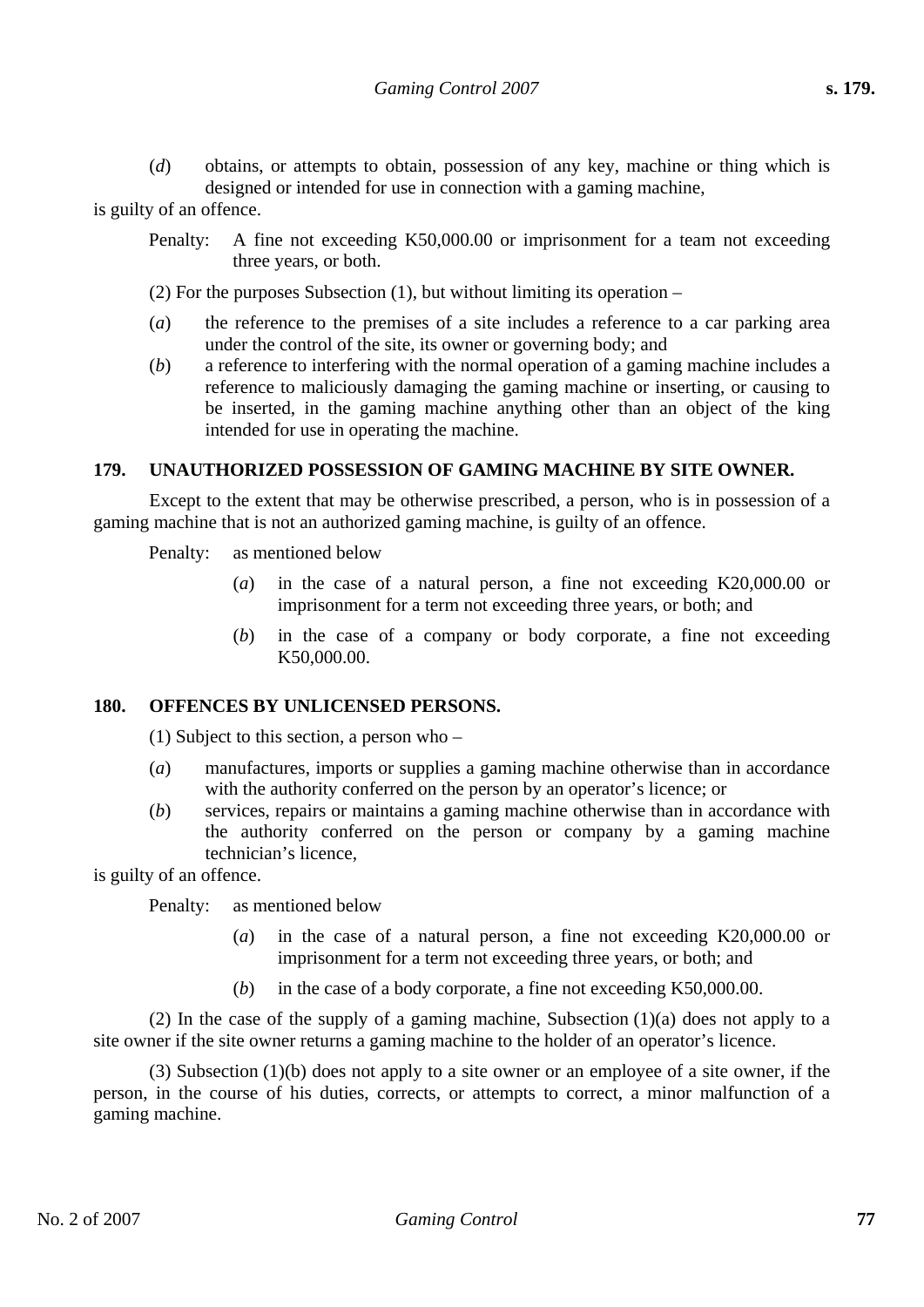#### **181. RESTRICTIONS ON SUPPLY OF GAMING MACHINES.**

(1) Except with the approval of the Board and subject to such conditions as may be imposed by the Board when giving the approval, the holder of an operator's licence who supplies an approved gaming machine by way of sale, is guilty of an offence.

Penalty: A fine not exceeding K50,000.00 or imprisonment for a term not exceeding three years, or both.

(2) A site owner, who acquires or offers to acquire, an approved gaming machine from a person who is not the holder of an operator's licence, is guilty of an offence.

Penalty: A fine not exceeding K10,000.00 or imprisonment for a term not exceeding twelve months, or both.

#### **182. SALE OF OLD GAMING MACHINES.**

The holder of an operator's licence, who supplies to a site owner an approved gaming machine that was manufactured before the commencement of the prescribed period that last preceded the date of supply, is guilty of an offence.

Penalty: A fine not exceeding K10,000.00 or imprisonment for a term not exceeding two years, or both.

#### **183. ILLEGAL POSSESSION OF GAMING MACHINES.**

A person, other than –

- (*a*) the holder of an operator's licence; or
- (*b*) the holder of a gaming machine technician's licence; or
- (*c*) a gaming machine inspector; or
- (*d*) an authorized common carrier; or

(*e*) the holder of a permit, who is in possession of a gaming machine,

is guilty of an offence.

Penalty: as mention below

- (*a*) in the case of a natural person, a fine not exceeding K20,000.00 or imprisonment for a term not exceeding three years, or both; and
- (*b*) in the case of a body corporate, a fine of not exceeding K50,000.00.

#### **184. POWERS OF BOARD TO SEIZE AND DESTROY UNAUTHORIZED GAMING MACHINES.**

(1) Where, in the opinion of the Board a person is in possession or in control of a gaming machine that is not an authorized gaming machine, the Board may seize and destroy the unauthorized gaming machine.

(2) In the exercise of its powers under Subsection (1), the Board is not liable for any liability for any loss suffered by a person where the Board acts in good faith.

 $(3)$  A person who –

(*a*) wilfully delays or obstructs a person authorized by the Board; or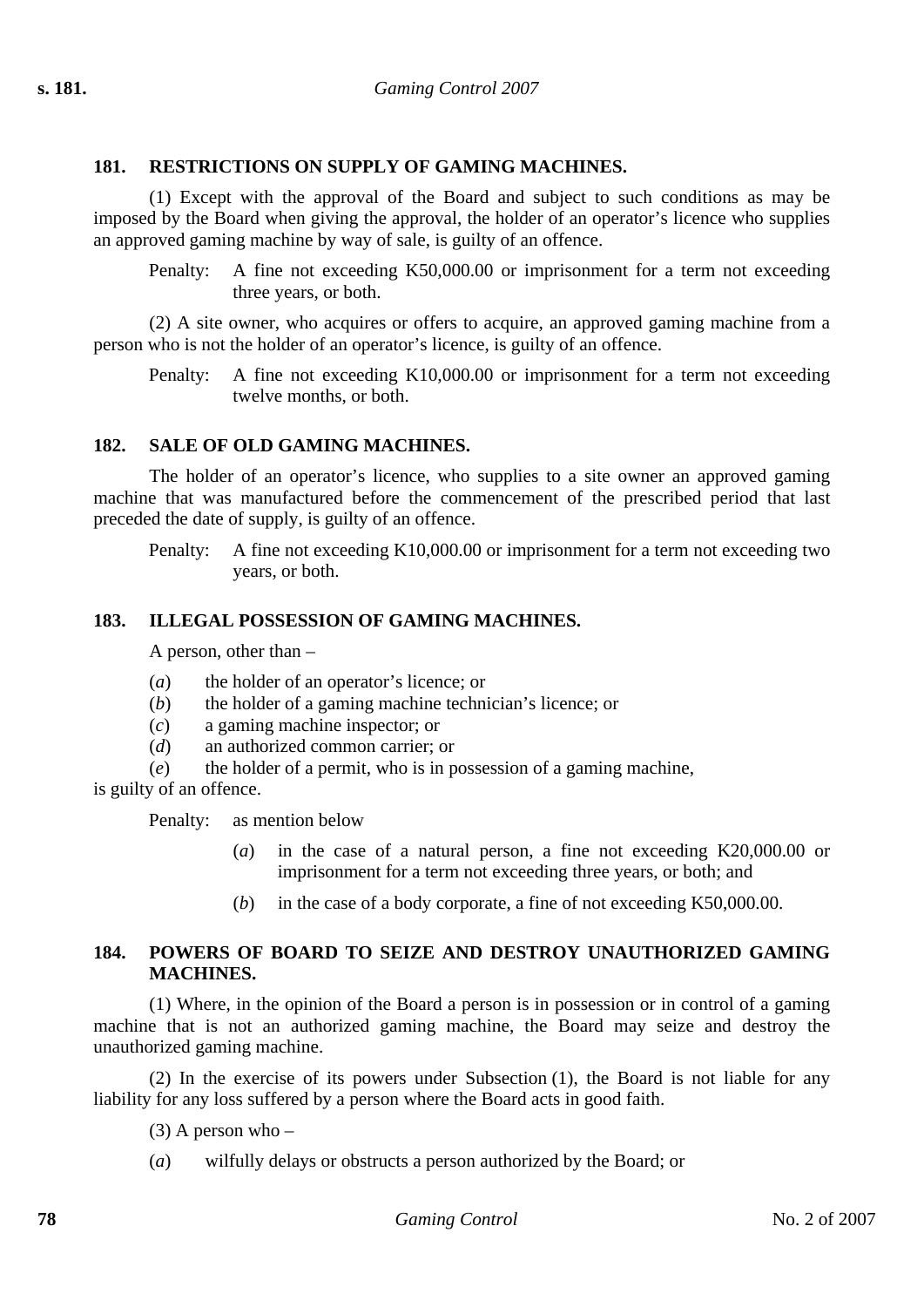(*b*) being the holder of a licence or, being an employee of the holder of a licence, refuses to permit or to assist a person authorized by the Board,

in the exercise of the powers conferred by this section, is guilty of an offence.

Penalty: A fine of not exceeding K20,000.00 or imprisonment for a term not exceeding twelve months, or both.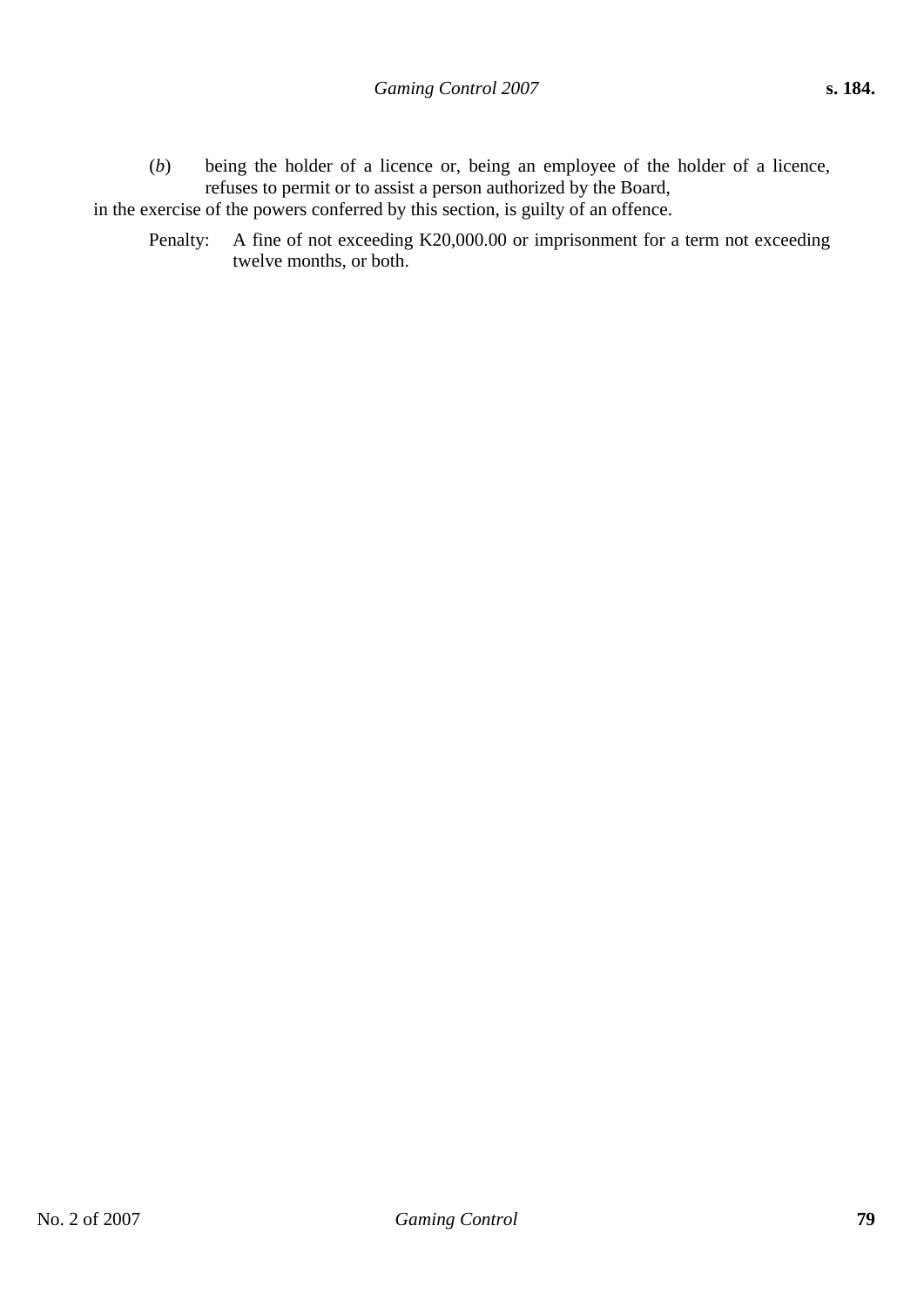## **PART V. – DISCIPLINARY ACTION.**

#### **185. DEFINITIONS.**

In this Part, unless the contrary intention appears –

**"authorized complaint"** means a complaint that is made in accordance with Section 186;

- **"licence"** includes a casino licence, gaming machine operator's licence, a gaming machine technician's licence, a gaming machine permit and a gaming machine special permit;
- **"licence"** means the holder of a casino licence, gaming machine operator's licence, gaming machine technician's licence, gaming machine permit or a gaming machine special permit and includes a former licensee and a former permit holder.

## **186. AUTHORIZED COMPLAINTS.**

(1) A complaint in relation to a licensee is an authorized complaint if it is made in writing addressed to the Board and lodged with Registrar, by –

- (*a*) the Commissioner of Police; or
- (*b*) a casino inspector in relation to a matter concerning a casino; or
- (*c*) a gaming machine inspector; or
- (*d*) a gaming machine operator; or
- (*e*) a gaming machine site owner; or
- (*f*) a person authorized by the regulations to make the complaint,

and specifies as its grounds one or more of the grounds referred to in Subsection (2).

(2) The grounds upon which an authorized complaint may be made are:-

- (*a*) that the licence was improperly obtained in that, at the time the licence was granted, there were grounds for declining to grant it;
- (*b*) that the licensee has, while holding the licence, been convicted
	- (i) of an offence against this Act; or
	- (ii) of an offence prescribed for the purposes of this subsection;
- (*c*) that the licensee has, while holding the licence, failed to comply with a specified condition of the licence or failed to comply with a specified order or direction of the Board;
- (*d*) that the licence has failed to make due payment of a fee, or of a penalty for late payment for a fee, in accordance with this Act;
- (*e*) that the licence is not a suitable person to be holder of the licence;
- (*f*) that the licence is associated with a specified person and the association results in the licensee not being a suitable person to be the holder of the licence;
- (*g*) that the licence has not been exercised in the public interest; or
- (*h*) that the continuation of the licence is not in the public interest.

## **187. DUTIES OF BOARD ON RECEIPT OF AUTHORIZED COMPLAINT.**

(1) Where an authorized complaint is lodged with the Registrar, he shall advise the Board and the Board may summon the licensee to whom the complaint relates to appear before the Board to answer the complaint and show cause why disciplinary action should not be taken under Section 188.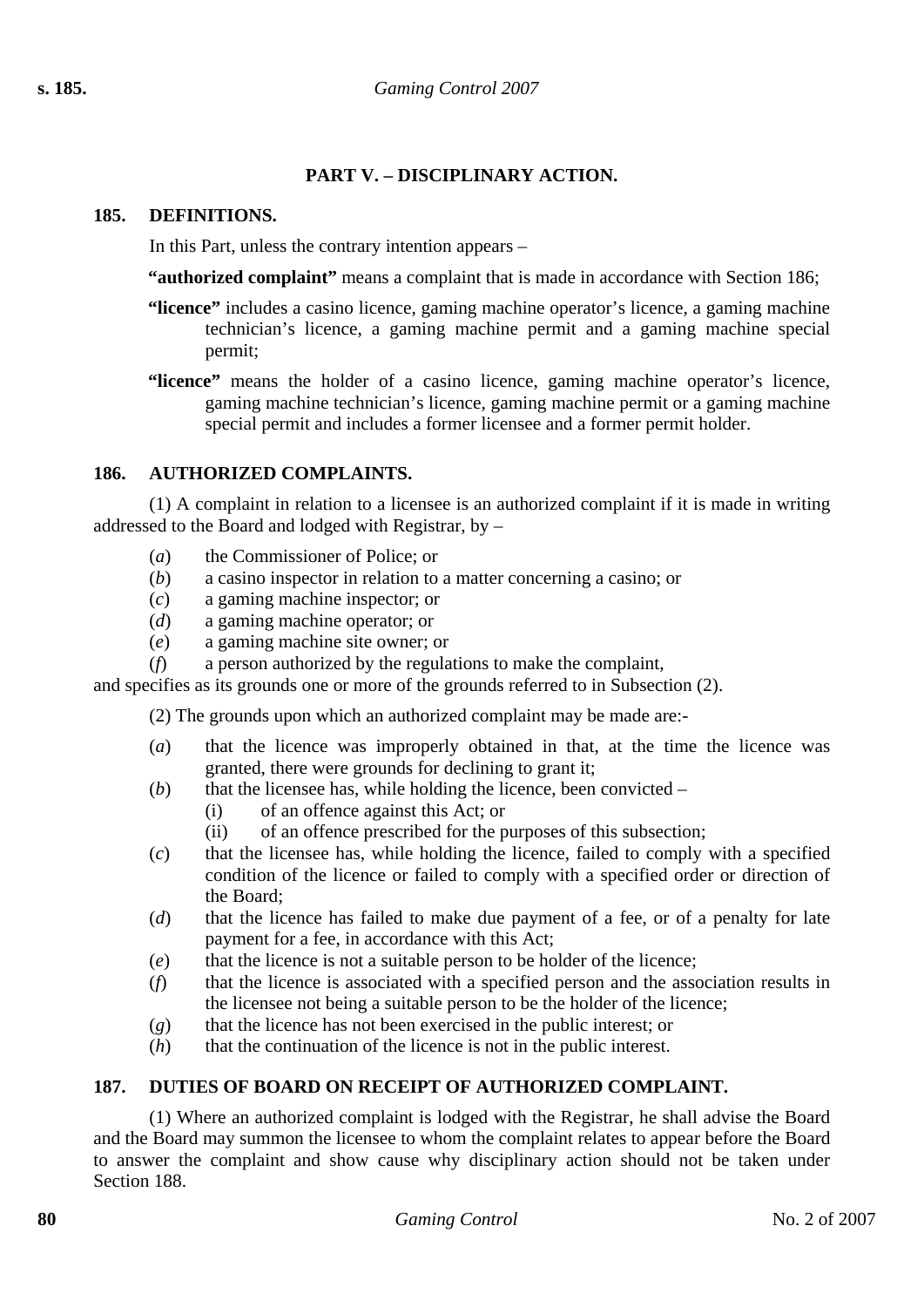(2) A summons under Subsection (1) –

- (*a*) shall specify the grounds of the complaint upon which the summons was issued; and
- (*b*) where a ground of the complaint is based on the unsuitability of a person for any purpose or based on the public interest – shall specify the reasons given by the complainant for making the complaint on that ground; and
- (*c*) shall be served on the licensee personally or in any other prescribed manner; and
- (*d*) shall specify a date, being a date not less than seven days after the date of service of the summons under Paragraph (c), on which the Board shall consider the authorized complaint; and
- (*e*) shall be under the hand of the Chairman.

(3) A failure to comply with a condition of a licence shall not be the subject of both an authorized complaint and proceedings for an offence.

## **188. DISCIPLINARY POWERS OF BOARD.**

(1) Subject to this section, where, in relation to a summons under Section 187 –

- (*a*) a licence appears in response to the summons; or
- (*b*) a licensee fails to appear in response to the summons,

the Board shall proceed to hear and determine the matter of the complaint to which the summons relates and, if it is satisfied that the ground upon which the authorized complaint was made has been made out, may do any one or more of the following: –

- (*c*) reprimand the licence;
- (*d*) impose a condition to which the licence is to be subject, or revoke or vary a condition to which the licence is subject;
- (*e*) suspend the licence for such period, not exceeding 6 months, as the Board thinks fit;
- (*f*) cancel the licence; or
- (*g*) disqualify the licence from holding a licence for such period, not exceeding three years, as the Board thinks fit.

(2) Where, under Subsection (1), the Board hears and determines the matter of an authorized complaint made by the Commissioner of Police, the Board may, in its discretion, order –

- (*a*) that the licence against whom the complaint was made pay the complaint's reasonable costs and expenses incurred in making the complaint, or a specified part of those costs and expenses; or
- (*b*) that the complainant pay to the licensee the licensee's reasonable costs and expenses incurred in answering the complaint, or a specified part of those costs and expenses.

(3) As an alternative to imposing a penalty under Subsection (1), the Board may direct the licence in writing to take specified action within a specified time to rectify the time to rectify the matter which constitutes the grounds for disciplinary action and, if the licensee fails to take the specified action within the time specified, the Board may proceed to impose the penalty under this section.

(4) A pecuniary penalty that has been imposed on a licensee may be recovered by the Board on behalf of the State in a court of competent jurisdiction as a debt due to the State.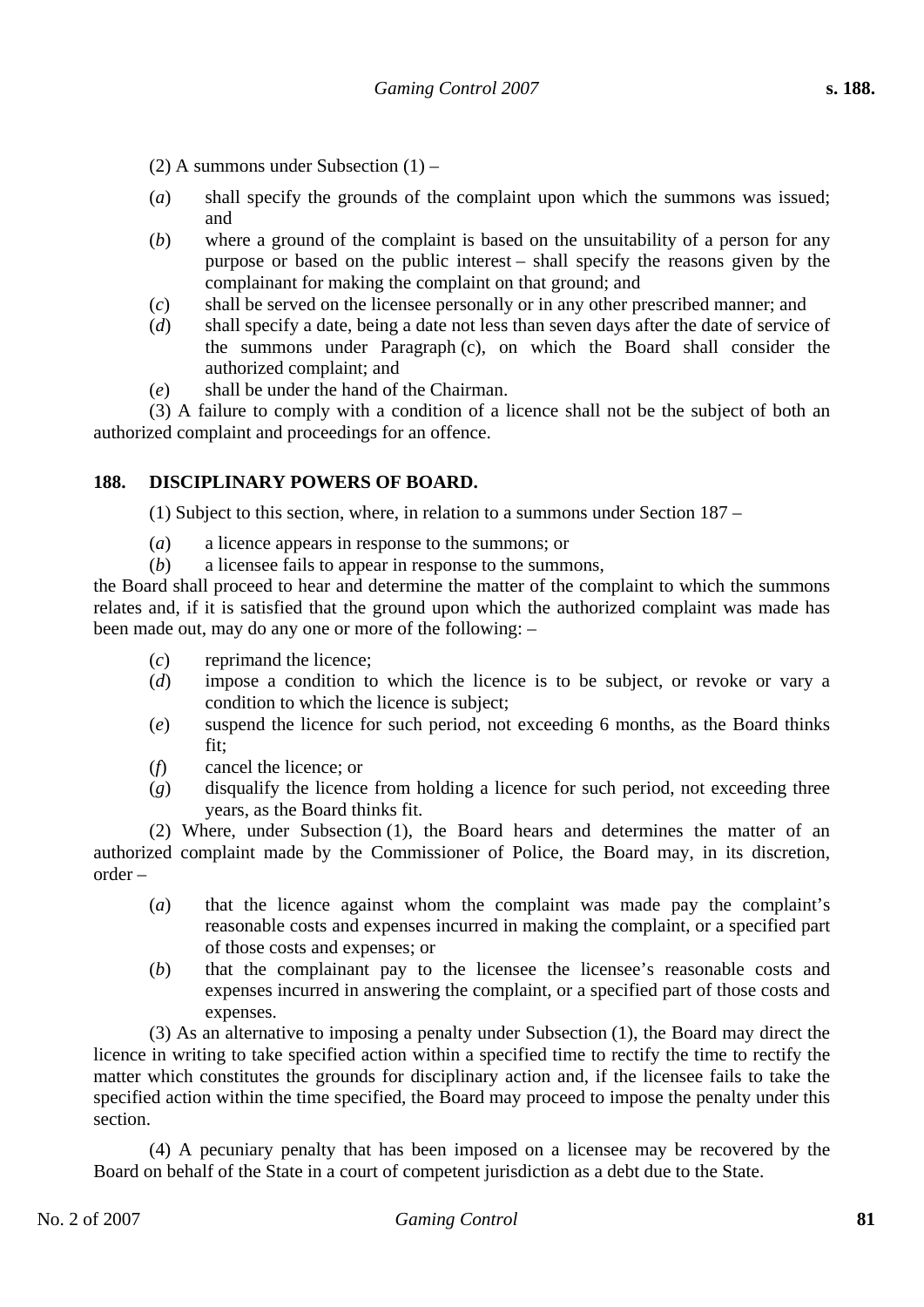## **189. DISCIPLINARY BODY.**

The Board may, by instrument in writing –

- (*a*) establish a disciplinary body to exercise some or all of its powers under this Part;
- (*b*) appoint such number of persons (including members of the Board) as it deems fit to be members of the disciplinary body.

## **190. EFFECT OF SUSPENSION OF LICENCE.**

(1) While a licence is suspended under this Part and during the period of suspension, and gaming on the premises to which the licence relates and any gaming activity under the licence is unlawful but licence is deemed to be in force for all other purposes.

(2) The Board may, at any time, terminate or reduce a period of suspension of a licence.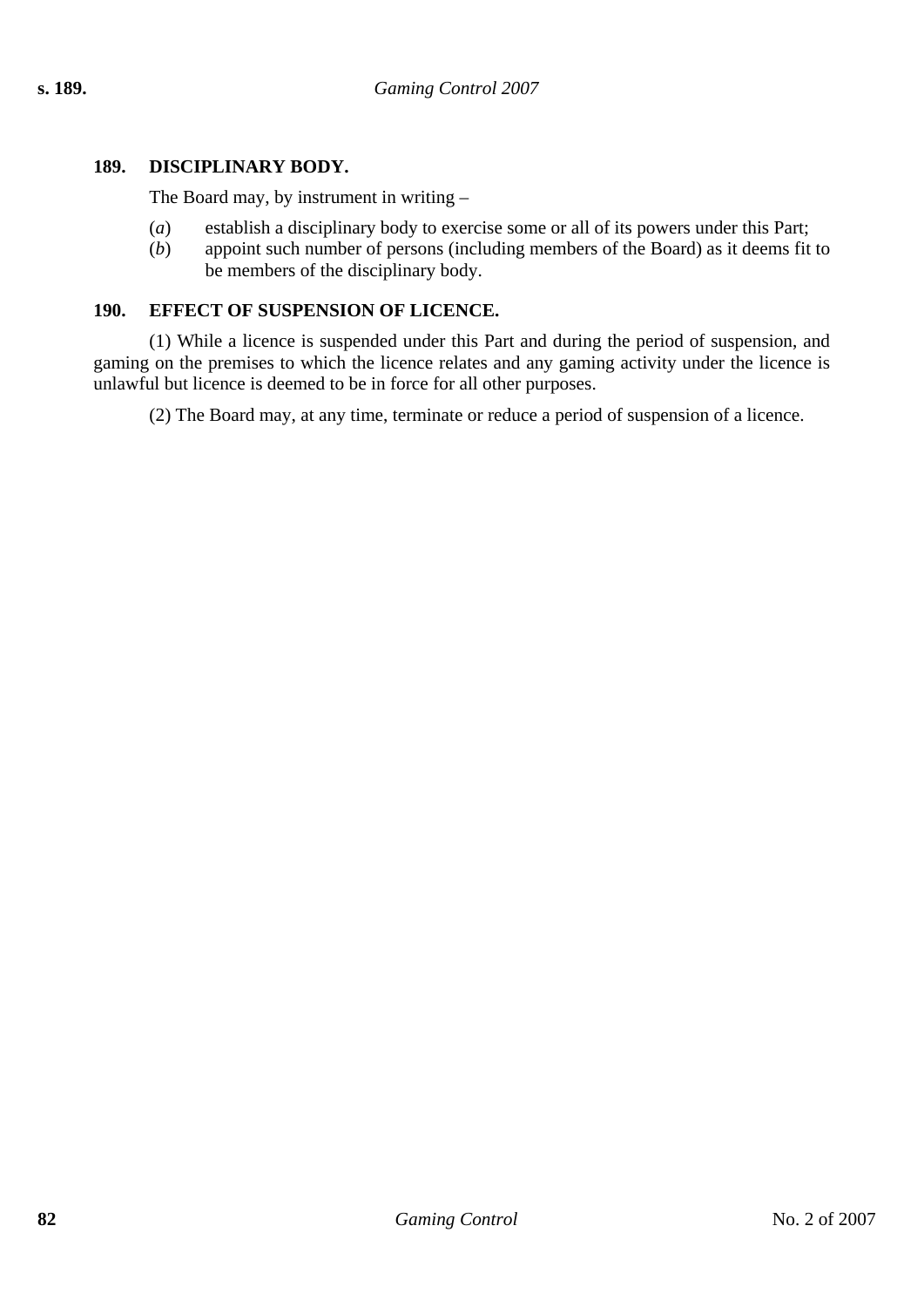## **PART VI. – BOOKMAKING.**

## *Division 1. – Preliminary.*

#### **191. INTERPRETATION.**

In this, unless the contrary intention appears –

**"betting ticket"** means a betting ticket referred to in Section 208;

**"betting premises licence"** means a licence issued under Section 203;

**"bookmaker"** includes a licensed bookmaker;

- **"bookmaker's licence"** means a licence to conduct the business of a licensed bookmaker issued under Section 195;
- **"credit bet"** means a bet made where the amount wagered by the bettor is not paid to the licensed bookmaker when the bet is made;
- **"employee of a licensed bookmaker"** means a person employed by a licensed bookmaker to assist him in the business of bookmaking;

**"licence"** means a licence issued under this Part;

**"licensed bookmaker"** means a bookmaker licensed under this Part;

**"licensed premises"** means premises used for the purpose of betting and in respect of which a licensed bookmaker holds a licence under Section 203, and includes in respect of a licensed bookmaker any racecourse within 30 km of the premises in respect of which he is otherwise licensed and in respect of which the club or association controlling racing on that racecourse is licensed;

"**person**" includes a club or association whether corporate or unincorporated;

**"premises"** includes any building, part of a building racecourse or part of a racecourse, vehicle and any land on which the building or the racecourse is situated;

**"race"** includes contest or trial.

#### **192. APPLICATION..**

The provisions of other Part VII of this Act do not apply to a licensed bookmaker or to licensed premises, in relation to the conduct of the business of a licensed bookmaker.

#### **193. RESTRICTIONS ON BETTING..**

This Part does not authorize a licensed bookmaker to accept a bet, or a person to make a bet with a licensed bookmaker, except –

- (*a*) on an event in the program of a race meeting held in the country or in a State or Territory of Australia; or
- (*b*) on a boxing or wrestling about held in any place; or
- (*c*) on any other event as determined by the Board by notice in the National Gazette.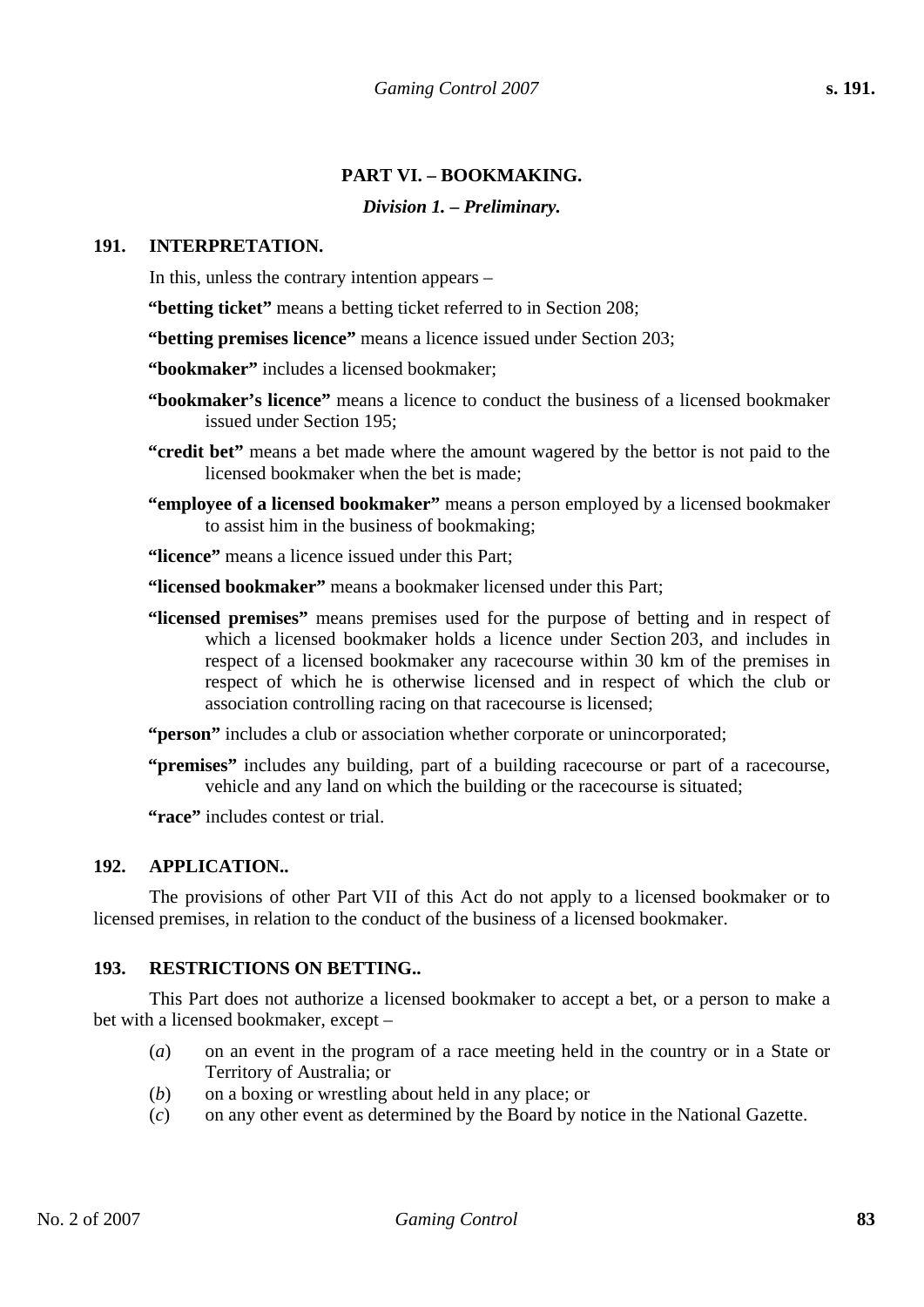## *Division 2. – Licensing of Bookmakers.*

## **194. APPLICATION FOR BOOKMAKER'S LICENCES.**

(1) A person may apply to the Board for a licence under this Part to conduct the business of a licensed bookmaker.

(2) An application under this section shall be –

- (*a*) made in the prescribed form; and
- (*b*) accompanied by the prescribed application fee; and
- (*c*) in respect of premises licensed by the Board for the conduct of the business of a bookmaker; and
- (*d*) accompanied by such evidence as the Board requires of the applicant's financial ability to carry on the business of a licensed bookmaker and of his character,

and shall state that the application is made –

- (*e*) on behalf of the applicant and for his sole benefit; or
- $(f)$  on behalf of and for the benefit of himself and other persons
	- (i) whose names and addresses; and
	- (ii) the extent of whose interest in the business in respect of which the application is made,

shall also be set out in the application.

#### **195. BOARD MAY GRANT BOOKMAKER'S LICENCES.**

(1) On the Receipt of an application under Section 194, the Board may grant or refuse an application for a bookmaker's licence.

(2) A bookmaker's licence is subject to such conditions (if any) as are specified in the licence and permits the licensed bookmaker specified in the licence to carry on the business of bookmaking –

- (*a*) at the licensed premises specified in the licence; and
- (*b*) with the approval of the turf club or turf association concerned, at any racecourse within 30 km of the situation of the premises specified in the licence on any day on which a race meeting is being held.

(3) Where a licence is granted to a person who has applied for the licence on behalf of and for the benefit of himself and other persons, the licence shall contain an endorsement of the names and addresses of the persons other than the licensed bookmaker in respect of whom and for whose benefit the licence is granted.

(4) Where a licence is endorsed under Subsection (3), a person whose name is not endorsed on the licence who, without the approval of the Board, acquires or holds any interest in or derives any benefit from the business carried on by the licensed bookmaker, is guilty of an offence.

Penalty: A fine of not less than K1,000.00 and not exceeding K10,000.00.

## **196. RESTRICTION ON NUMBER OF BOOKMAKER'S LICENCES.**

The Board may, where for any reason it considers it necessary to do so, by notice in the National Gazette, limit the number of bookmaker's licences that may be issued to persons whose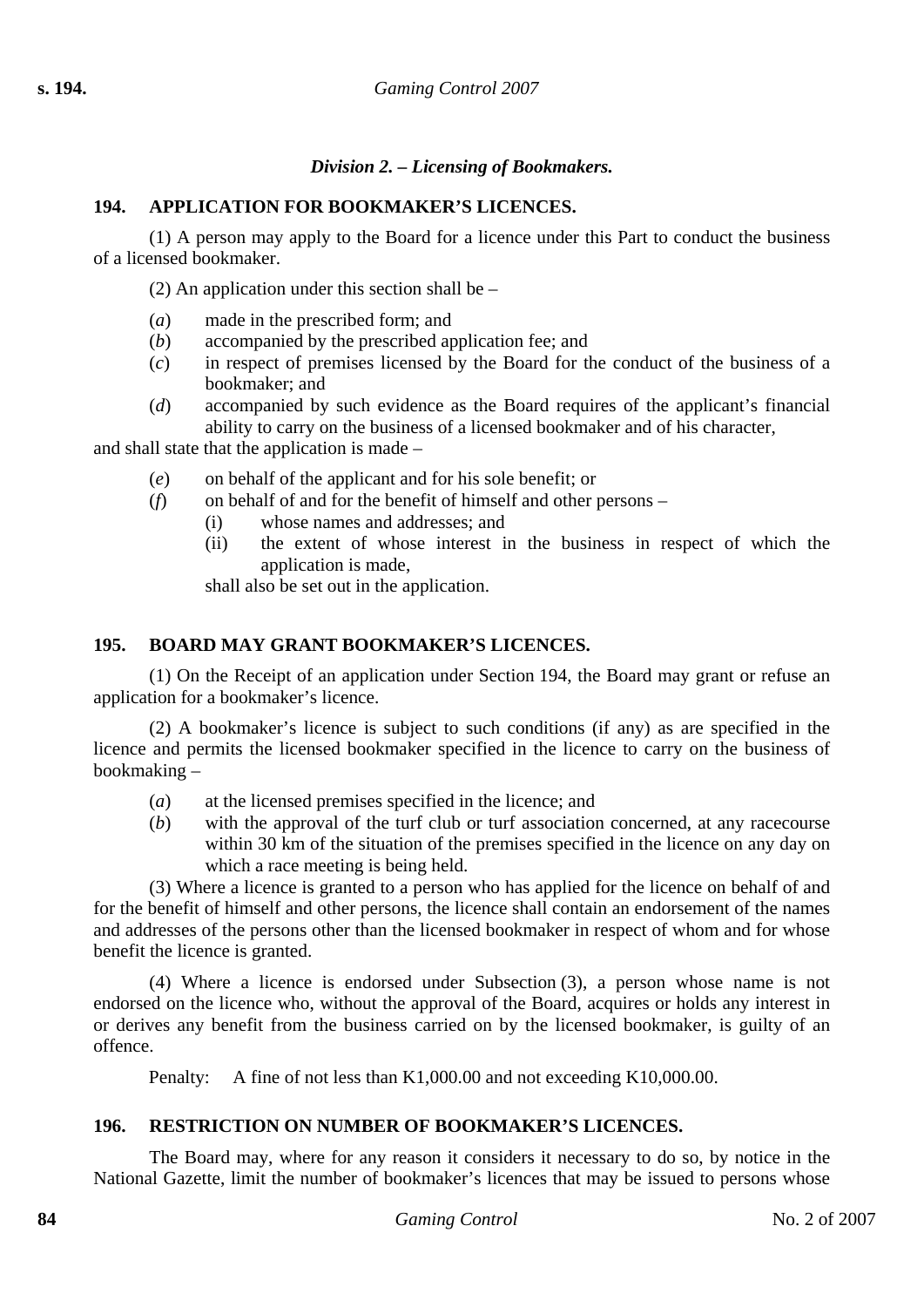betting premises or proposed betting premises are situated in the area or areas specified in the notice.

#### **197. BOARD MAY GRANT SOLE RIGHTS TO A BOOKMAKER.**

(1) Notwithstanding any other provisions of this Part, the Board may, where it is of the opinion that it is desirable to do so in the national interest, grant to a person or to a group of persons the exclusive right to operate, on such terms and conditions as the Board determines, as a bookmaker for the whole or any part of the country.

(2) A person or group of persons to whom an exclusive right has been granted under Subsection (1) remains subject to all the provisions of this Part.

#### **198. ANNUAL FEES.**

The fee payable for a bookmaker's licence and for each renewal of a bookmaker's licence is K40,000.00.

#### **199. DEPOSITS BY LICENSED BOOKMAKERS.**

(1) It is a condition of a licence issued under Section 195 that the licensed bookmaker will at all times during the currency of the licence maintain with the Board –

- (*a*) a deposit of K50,000.00; and
- (*b*) a bank guarantee of K100,000.00 in a form approved by the Board.

(2) Any money deposited under Subsection (1)(a) remains the property of the licensed bookmaker but any interest arising out of the investment of the money by the Board shall be retained by the Board.

(3) Any money or guarantee referred to in Subsection  $(1)$  –

- (*a*) is security for the discharge of the liabilities of the licensed bookmaker of all bets accepted by him that are winning bets; and
- (*b*) is not applicable in the discharge of any other liabilities of the bookmaker until those first – mentioned liabilities have been discharged or otherwise provided for to the satisfaction of the Board.

(4) Any money or security referred to in Subsection (1) shall not be returned to the licensed bookmaker after the date on which he ceases to be a licensed bookmaker unless the Board is satisfied that the liabilities of the bookmaker in relation to all bets accepted by him which are winning bets have been discharged or otherwise provided for.

#### **200. CANCELLATION OF BOOKMAKER'S LICENCES.**

(1) The Board may at any time cancel a bookmaker's licence where it is satisfied that the licensed bookmaker –

- (*a*) has committed an offence against this Part or has failed to perform a duty that he is required to perform under this Part; or
- (*b*) has failed to pay, within three days after having been required by the Board to do so, any bets accepted by him that are winning bets; or
- (*c*) has entered into an arrangement with any person under which that person derives or is entitled to derive any benefit or advantage from the business carried on by the bookmaker, unless –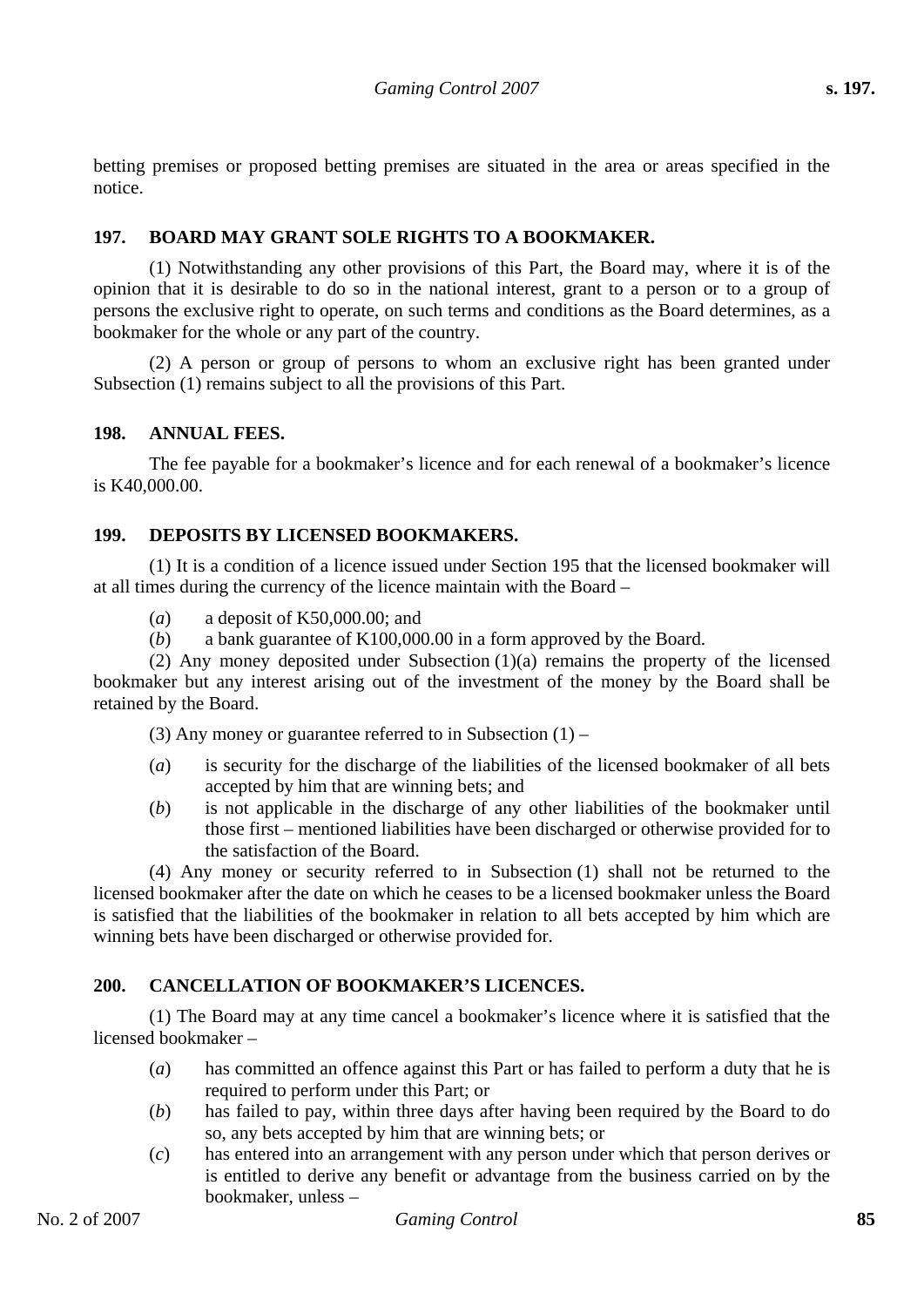- (i) that other person is a person whose name is endorsed on the licence in accordance with Section 195(3); or
- (ii) the arrangement has been approved by the Board; or
- (*d*) is not a fit and proper person to continue to hold a licence; or
- (*e*) has failed to comply with a condition of his licence.

(2) Where a court, under a power conferred on it under this Part, orders that a licensed bookmaker deliver up his licence to the Board for cancellation, the Board shall cancel it.

(3) Where the Board cancels the licence of a bookmaker, the Board shall enquire whether all bets accepted by the bookmaker that the winning bets have paid by him, and –

- (*a*) if it is satisfied that all such bets have been paid shall release the security that it holds under Section 199 to the bookmaker; or
- (*b*) in any other case shall realize that security and, out of the proceeds, pay, in the prescribed manner, all such unpaid winning bets and return the balance (if any) to the person or persons entitled to it.

## **201. RENEWAL OF BOOKMAKER'S LICENCES.**

(1) A bookmaker's licence granted under this Part remains in force for 12 months and may be renewed by the Board from time to time for a further period of 12 months.

(2) A renewal of a licence under this section may be on the same conditions as the original licence or, if the Board so determines, on different conditions.

(3) The Board may refuse to renew a licence for any of the reasons specified in Section 200(1).

## **202. APPEAL.**

(1) Where the Board –

- (*a*) refuses to grant; or
- (*b*) cancels; or
- (*c*) refuses to renew,

a bookmaker's licence, the Board shall give written notice of the refusal or cancellation, as the case may be, to the applicant and the applicant may appeal to the Head of State.

(2) An appeal under subsection (1) shall –

- (*a*) be in writing; and
- (*b*) state the grounds of the appeal; and
- (*c*) be lodged with, or served by post, on the Secretary to the National Executive Council within 14 days after the notice of refusal is received by the applicant.

(3) The Head of State, acting on advice, after considering –

- (*a*) the grounds specified in the notice of appeal; and
- (*b*) the application; and
- (*c*) all information furnished in support of the application,

and after making such further enquiries as are necessary, may –

- (*d*) dismiss the appeal; or
- (*e*) uphold the appeal and direct the Board to grant, restore or renew the licence as the case may be.
- (4) A decision of the Head of State, acting on advice, under Subsection (3) is final.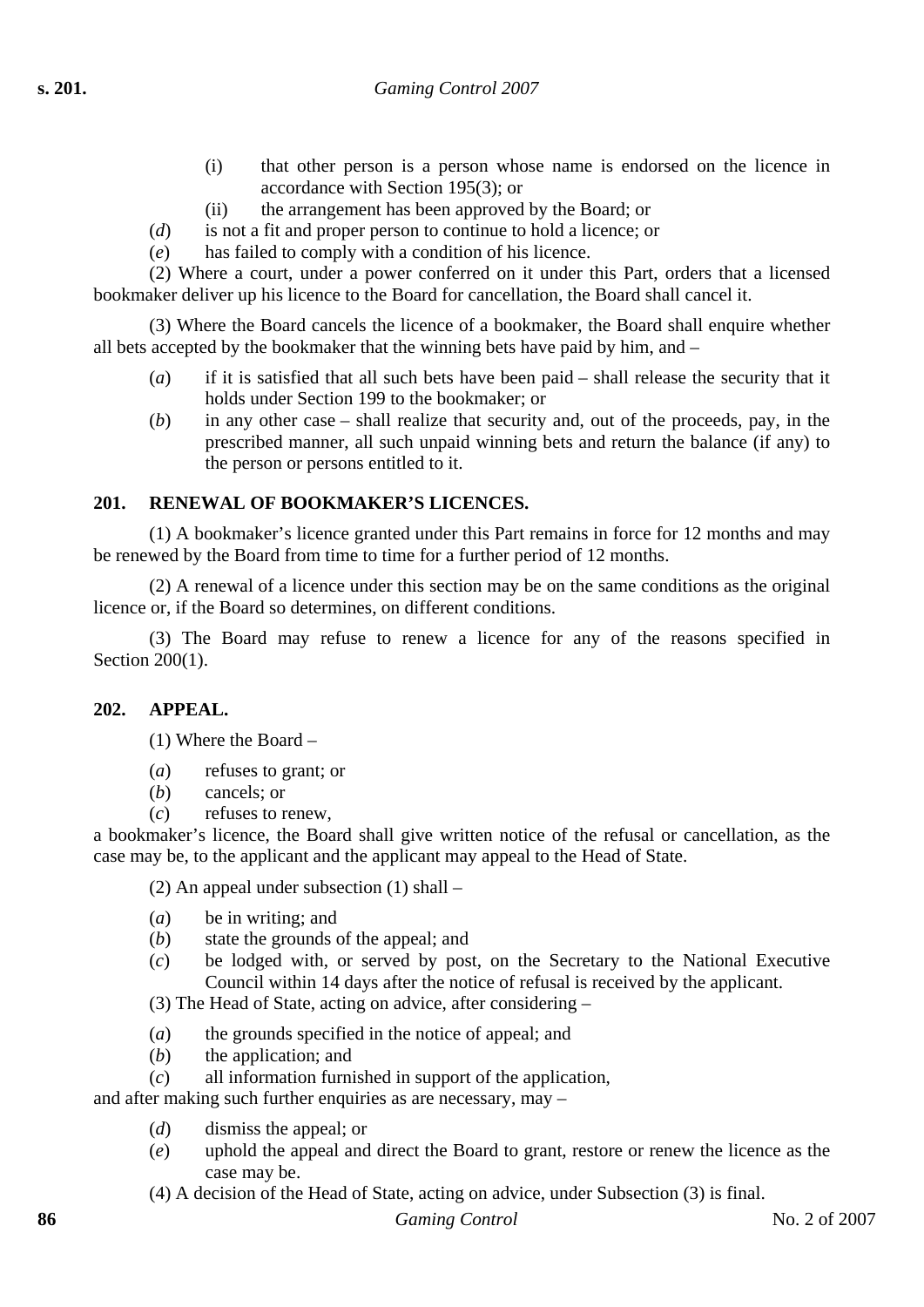#### *Division 3. – Betting premises.*

#### **203. LICENSING OF BETTING PREMISES.**

(1) A person may apply to the Board for a betting premises licence in respect of premises to be used to conduct the business of a licensed bookmaker.

(2) An application under this section shall be –

- (*a*) made in the prescribed form; and
- (*b*) accompanied by the prescribed application fee; and
- (*c*) accompanied by such information as are required by the Board.

#### **204. BOARD MAY GRANT BETTING PREMISES LICENCES.**

(1) On the receipt of an application under Section 203, the Board may grant or refuse an application for a betting premises licence.

(2) A betting premises licence granted under Subsection (1)

- (*a*) shall be in the prescribed form; and
- (*b*) is subject to such conditions as are specified in it.

#### **205. CANCELLATION OF BETTING PREMISES LICENCES.**

(1) The Board may at any time cancel a betting premises licence where it is satisfied that –

- (*a*) the holder of the betting premises licence has committed an offence against this Part of has failed to perform a duty that he is required to perform under this Part; or
- (*b*) the premises under the betting premises licence is being used for purposes other than the business of a licensed bookmaker; or
- (*c*) the holder of the betting premises licence is not a fit and proper person to continue to hold a licence; or
- (*d*) the holder of the betting premises licence has failed to comply with a condition of his licence.

(2) Where a court, under a power conferred on it under this Part, orders that the holder of the betting premises licence deliver up his licence to the Board for cancellation, the Board shall cancel it.

#### **206. RENEWAL OF BETTING PREMISES LICENCES.**

(1) A betting premises licence granted under this Part remains in force for 12 months and may be renewed by the Board from time to time for a further period of 12 months.

(2) A renewal of a licence under his section may be on the same conditions as the original licence or, if the Board so determines, on different conditions.

(3) The Board may refuse to renew a licence for any of the reasons specified in Section 205(1).

#### **207. APPEAL.**

(1) Where the Board –

- (*a*) refuses to grant; or
- (*b*) cancels; or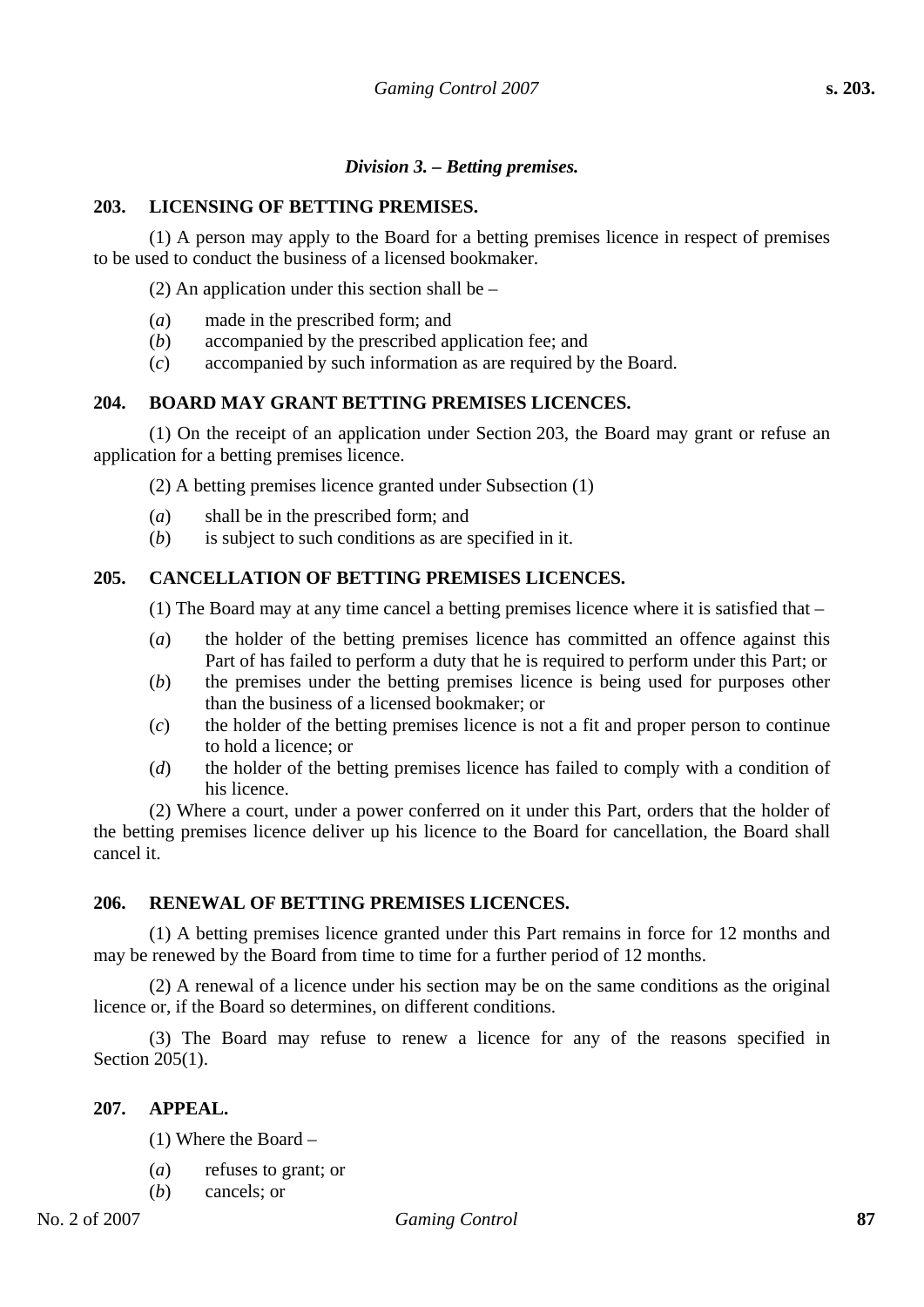(*c*) refuses to renew,

a betting premises licence, the Board shall give written notice of the refusal or cancellation, as the case may be, to the applicant and the applicant may appeal to the Head of State.

(2) An appeal under Subsection (1) shall –

- (*a*) be in writing; and
- (*b*) state the grounds of the appeal; and
- (*c*) be lodged with, or served by post, on the Secretary to the National Executive Council within 14 days after the notice of refusal is received by the applicant.

(3) The Head of State, acting on advice, after considering –

- (*a*) the grounds specified in the notice of appeal; and
- (*b*) the application; and
- (*c*) all information furnished in support of the application,

and after making such further enquiries as are necessary, may –

- (*d*) dismiss the appeal; or
- (*e*) uphold the appeal and direct the Board to grant, restore or renew the licence as the case may be.

(4) A decision of the Head of State, acting on advice, under Subsection (3) is final.

## *Division 4. – Turnover tax.*

## *Subdivision 1. – Betting Records.*

## **208. BETTING TICKETS TO BE PURCHASED FROM COMMISSIONER GENERAL..**

(1) The Commissioner General shall gave printed and available for sale to licensed bookmakers at the prescribed price, betting tickets in such from as the Commissioner General thinks fit.

(2) All betting tickets issued or used by a bookmaker shall be purchased from the Commissioner General.

(3) A bookmaker, who issues or uses a betting ticket other than a ticket purchased from the Commissioner General, is guilty of an offence.

Penalty: A fine not less than K2,000.00 and not exceeding K5,000.00.

## **209. RECORD OF BETS.**

(1) A bookmaker shall record each bet made with him (including a credit bet) on a separate betting ticket and in such other manner as prescribed.

(2) A bookmaker who accepts a bet and who does not immediately make out a betting ticket for the full amount of that bet and record the bet in such other manner as is prescribed, is guilty of an offence.

Penalty: A fine of not less than K2,000.00 and not exceeding K5,000.00.

(3) Unless a court recording a conviction under Subsection (2) is satisfied that the offence was committed through inadvertence, it shall order the bookmaker to deliver up his licence (if any) to the Board for cancellation.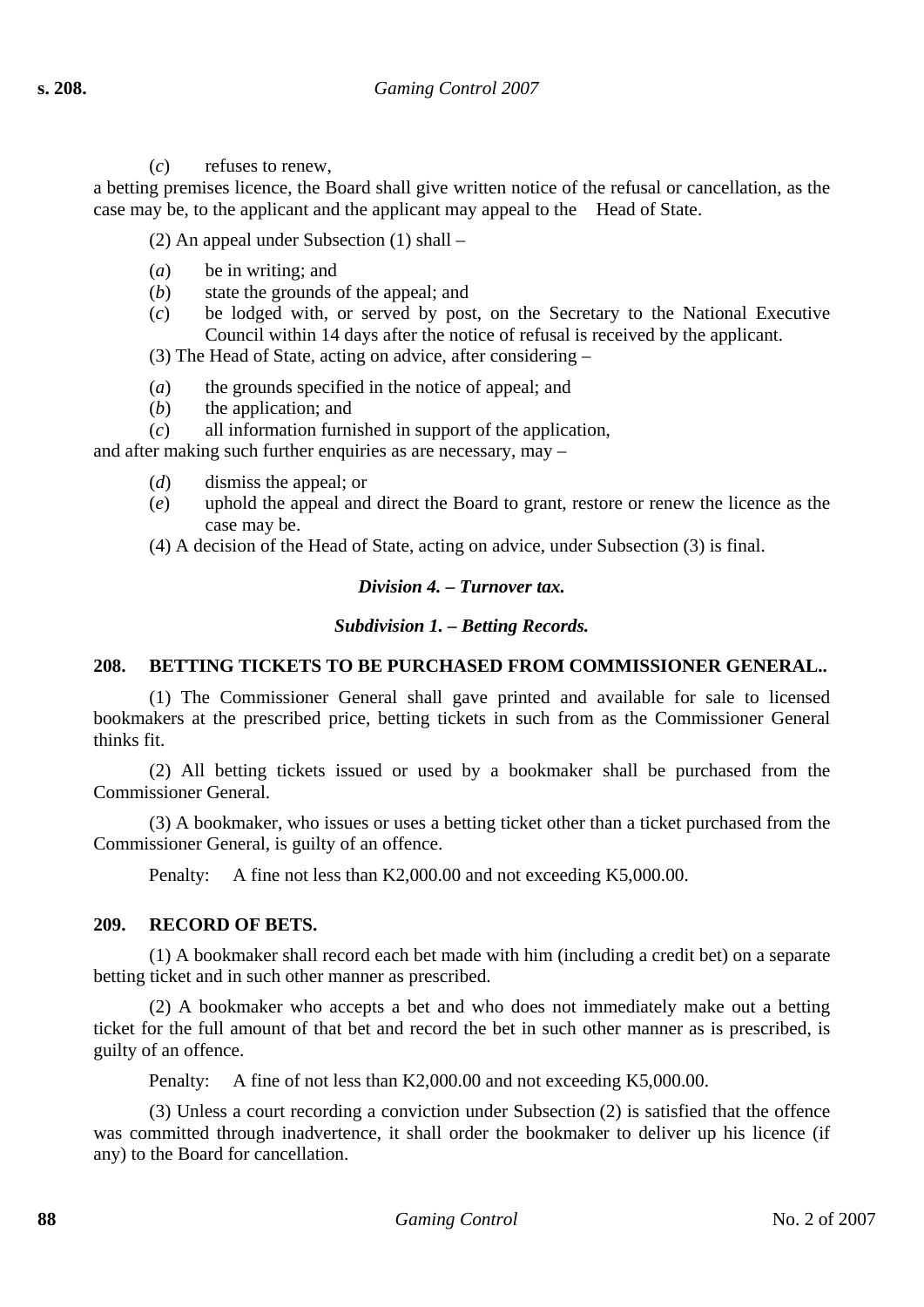#### *Subdivision 2. – Turnover tax.*

#### **210. INTERPRETATION OF SUBDIVISION B.**

In this Subdivision, **"week"** means a prior of seven days commencing on a Sunday and ending on and including the next following Saturday.

#### **211. IMPOSITION OF TAX.**

(1) Subject to Subsection (2), a turnover tax of  $4\%$  –

- (*a*) is payable by every bookmaker on the gross amount of every bet made with him, whether or not payment for that bet has been received;
- (*b*) is payable to Consolidated Revenue in accordance with Section 212.

(2) For the purposes of Subsection (1), in calculating the amount of a bet made with a licensed bookmaker, the gross amount of that bet shall be reduced by the amount of the bet that is genuinely laid off by that licensed bookmaker with any other licensed bookmaker.

#### **212. COLLECTION OF TAX.**

(1) The turnover tax imposed by Section 211 is a debt due and payable by the bookmaker to the State and shall, in respect of all bets made with the bookmaker during a week, be paid by him to the Commissioner General on or before the first Tuesday after the end of that week or within such other time as the Commissioner General allows.

(2) It is sufficient compliance with Subsection (1) if the bookmaker posts to the Commissioner General, within the time referred to in that subsection, the amount of the turnover tax, together with the documents referred to in Section 213, as a correctly addressed pre –paid letter, and the posting of that letter shall be deemed to be payment of the turnover tax contained in it, for the purpose of Section 215(1) and 216(1).

#### **213. FORM OF RETURN.**

A bookmaker shall send to the Commissioner General with every amount of turnover tax payable by him –

- (*a*) a return, in such form as the Commissioner General requires, setting out the prescribed particulars; and
- (*b*) a duplicate of each betting ticket issued or used in respect of the week to which the turnover tax relates.

#### **214. COMMISSIONER GENERAL MAY ISSUE ASSESSMENTS.**

(1) Where by reason of a bookmaker –

- (*a*) failing to deep a proper record of bets made with him; or
- (*b*) failing to lodge a return or a proper return in respect of any week; or
- (*c*) lodging a return that is incomplete or is inaccurate in a material particular,

the Commissioner General is of the opinion that the amount of turnover tax payable by a bookmaker in respect of any week has been understate or cannot be correctly determined, the Commissioner General may make an assessment of the amount that he considers is the correct amount of tax in respect of that week and the amount so assessed shall, unless the contrary is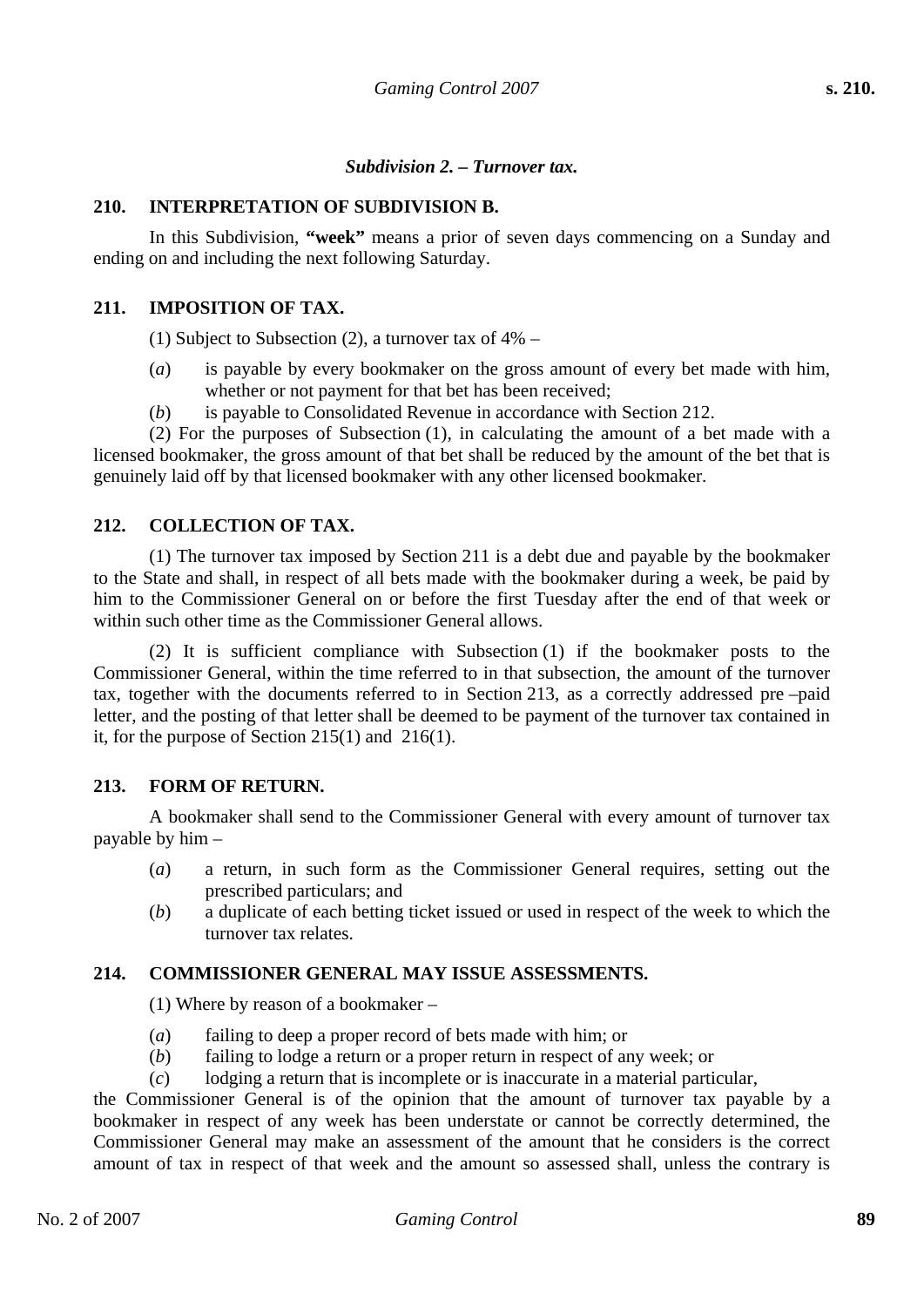proved, be deemed to be the amount of turnover tax payable by the bookmaker in respect of that week.

(2) The Commissioner General shall within seven days immediately after making an assessment under this section send to the bookmaker, by post, a notice of the assessment, but this section shall not be construed as deferring the date on which any amount of turnover tax becomes due and payable.

(3) Part of the Section 6 of the *Income Tax Act 1959* shall, with the necessary modifications, apply to and in relation to an assessment of turnover tax under this section as if that assessment was an assessment of income tax made under that Act by the Commissioner General.

## **215. PENALTY FOR LATE PAYMENT.**

(1) Where any amount of turnover tax remains unpaid after the expiration of the time provided for its payment under this Part, penalty tax of 10% of the amount paid shall be due and payable to he State.

(2) An amount of penalty tax payable under this section shall be deemed to be turnover tax due and payable by the bookmaker in respect of the week to which the unpaid tax relates.

## **216. ADDITIONAL TAX.**

(1) In addition to any penalty tax imposed by Section 215, if any turnover tax remains unpaid after the time provided for its payment under this Part, additional turnover tax is due and payable at the rate of 20% per annum on the amount unpaid computed from such date as the Commissioner General determines, not being a date before the date on which the turnover tax was originally dur and payable.

(2) The Commissioner General may, in any case, for reasons that he thinks sufficient, remit the additional turnover tax or any part of that turnover tax.

## **217. ACCESS TO BOOKS.**

The Commissioner General or a person authorized by him for the purpose shall at all times have full and free access to all buildings, places, books, documents and other papers for the purpose of obtaining information relating to the determination of the turnover of, and the liability to pay turnover tax under this Part by, a bookmaker, and may make extracts from, or copies of, any such books, documents or papers.

## **218. COMMISSIONER GENERAL MAY OBTAIN INFORMATION.**

(1) The Commissioner General may, by written notice, require a bookmaker –

- (*a*) to furnish him with such information as he may require; and
- (*b*) to attend and give evidence before him (or before a person authorized by him for the purpose),

concerning bets made by or with that bookmaker or any other bookmaker, and may require him to produce books, documents and other papers in his custody or under his control relating to those bets.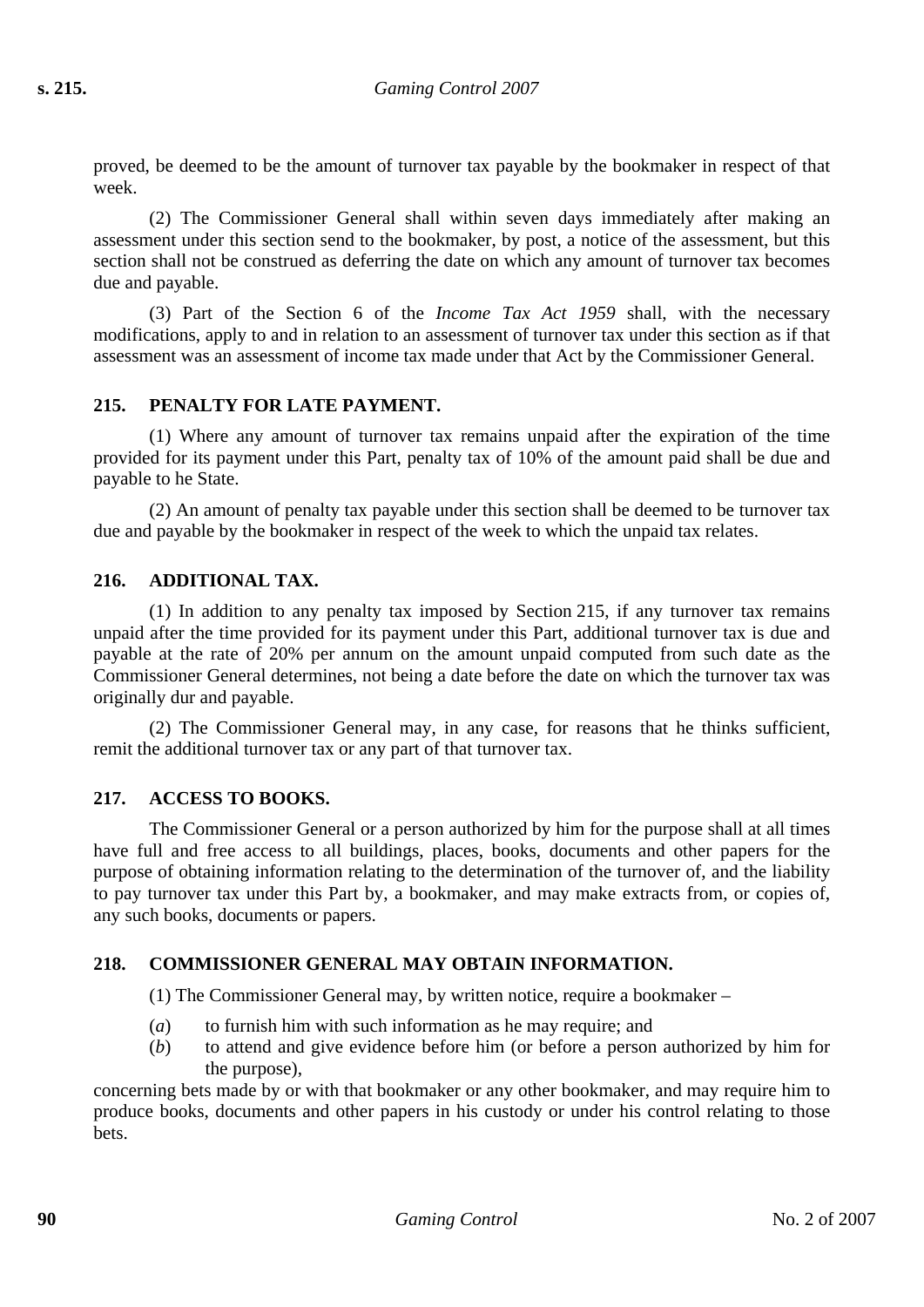(2) The Commissioner General may require the information or evidence referred to in Subsection (1) to be given on oath, orally or in writing, and for that purpose he, or the person so authorized by him, may administer an oath.

(3) A bookmaker required to attend and give evidence under this section shall be paid such reasonable expenses as the Commissioner General determines.

## *Division 5. – Offences.*

## **219. OFFENCES RELATING TO TURNOVER TAX.**

(1) A bookmaker who –

(*a*) fails or neglects to lodge; or

(*b*) makes a false or misleading statement in,

a return required to be lodged with the Commissioner General under Division 4 of this Part, is guilty of an offence.

Penalty: A fine not less than K1,000.00 and not exceeding K5,000.00.

Default penalty: A fine not exceeding K100.00.

(2) In addition to any penalty imposed by the court under Subsection (1) in respect of a false or misleading statement in a return, the court may order the person convicted to pay to the Commissioner General a sum not exceeding double the amount of turnover tax that would have been avoided if the statement in the return had been accepted as correct.

(3) On the conviction of a person for an offence under Subsection (1), the court may order him to furnish the return or a corrected return, as the case may be, within the time specified in the order, and a person who does not comply with such an order is guilty of an offence.

Penalty: A fine of not less than K1,000.00 and not exceeding K5,000.00.

## **220. LICENSED BOOKMAKERS NOT TO DO CERTAIN THINGS.**

(1) A licensed bookmaker who, except with the approval of the Board –

- (*a*) enters into a partnership with respect to the betting business carried on under his licence with a person whose name is not endorsed on his license; or
- (*b*) makes an arrangement or enters into an agreement with a person by which that person becomes entitled to a share in the profits of that business; or
- (*c*) borrows money except from a bank in the country for the use in that business; or

(*d*) lays off any bet with a person unless that person is a licensed bookmaker,

is guilty of an offence.

Penalty: A fine of not less than K1,500.00 and not exceeding K5,000.00.

(2) An approval of the Board given under Subsection (1) may be given generally with respect to all transactions of a type specified in the approval or specified in the approval or specially with respect to a particular transaction.

## **221. BOOKMAKERS TO COMPLY WITH PART VI.**

A licensed bookmaker or an employee of a licensed bookmaker, who accepts a bet, unless he complies with the provisions of this Part which are applicable to him, is guilty of an offence.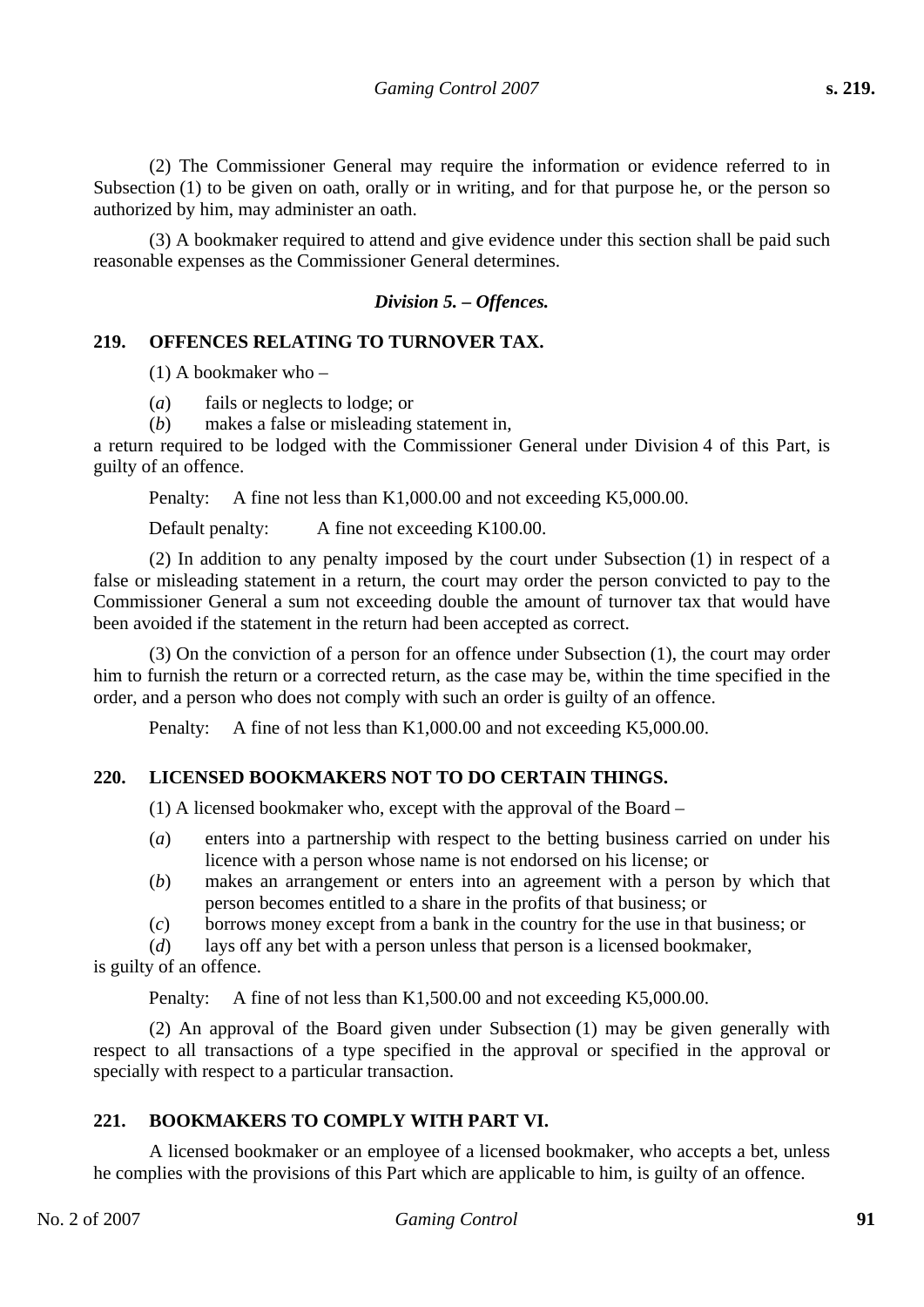Penalty: A fine not less than K1,000.00 and not exceeding K5,000.00.

## **222. RESTRICTION ON BETTING.**

(1) A person, who places a bet with, or offers to place a bet with, a person other than a licensed bookmaker or an employee of a licensed bookmaker, is guilty of an offence.

(2) A person, other than a licensed bookmaker or an employee of a licensed bookmaker, who accepts a bet, or offers to accept a bet, from a person, is guilty of an offence.

(3) A person, who contravenes Subsections (1) or (2), is guilty of an offence.

Penalty: A fine of not less than K1,500.00 and not exceeding K5,000.00.

## **223. OFF-COURSE BETTING ON RACE DAYS.**

(1) Subject to Subsection (2), a licensed bookmaker whose premises are situated within 30 km of a racecourse at which race meetings are conducted by a recognized turf club or association, who accepts, or permits the acceptance or, any bet other than a telephone credit bet at his licensed premises outside the racecourse on any day on which a race meeting is being conducted at that racecourse, is guilty of an offence.

Penalty: A fine not less than K1,000.00 and not exceeding K5,000.00.

(2) Subsection (1) does not apply to a licensed bookmaker who –

- (*a*) being so licensed, also carries on the business of bookmaking at the racecourse on the day on which the race meeting is being conducted; or
- (*b*) except with the written approval of the Board, is refused right of entry to the racecourse for the purpose of carrying on the business of bookmaker on the day on which a race meeting is being conducted; or
- (*c*) by reason of the withholding of approval or the turf club or turf association concerned, does not have a licence to carry on the business of bookmaking at the racecourse at which the race meeting is being conducted.

#### **224. PERSONS UNDER 18 YEARS NOT PERMITTED TO ENTER LICENSED PREMISES.**

(1) A licensed bookmaker who, without lawful excuse, permits a person under the age of 18 years to enter or remain on his licensed premises, is guilty of an offence.

Penalty: A fine not less than K500.00 and not exceeding K2,000.00.

(2) A person under the age of 18 years who, without lawful excuse, enters any licensed premises, is guilty of an offence.

Penalty: A fine of not less than K300.00 and not exceeding K1,000.00.

(3) Subsections (1) and (2) do not apply to persons under 18 years of age entering or remaining on any racecourse.

## **225. DRINKING NOT PERMITTED ON LICENSED PREMISES.**

(1) A licensed bookmaker, who sells or supplies or permits the sale, supply or consumption of alcoholic liquor on his licensed premises, is guilty of an offence.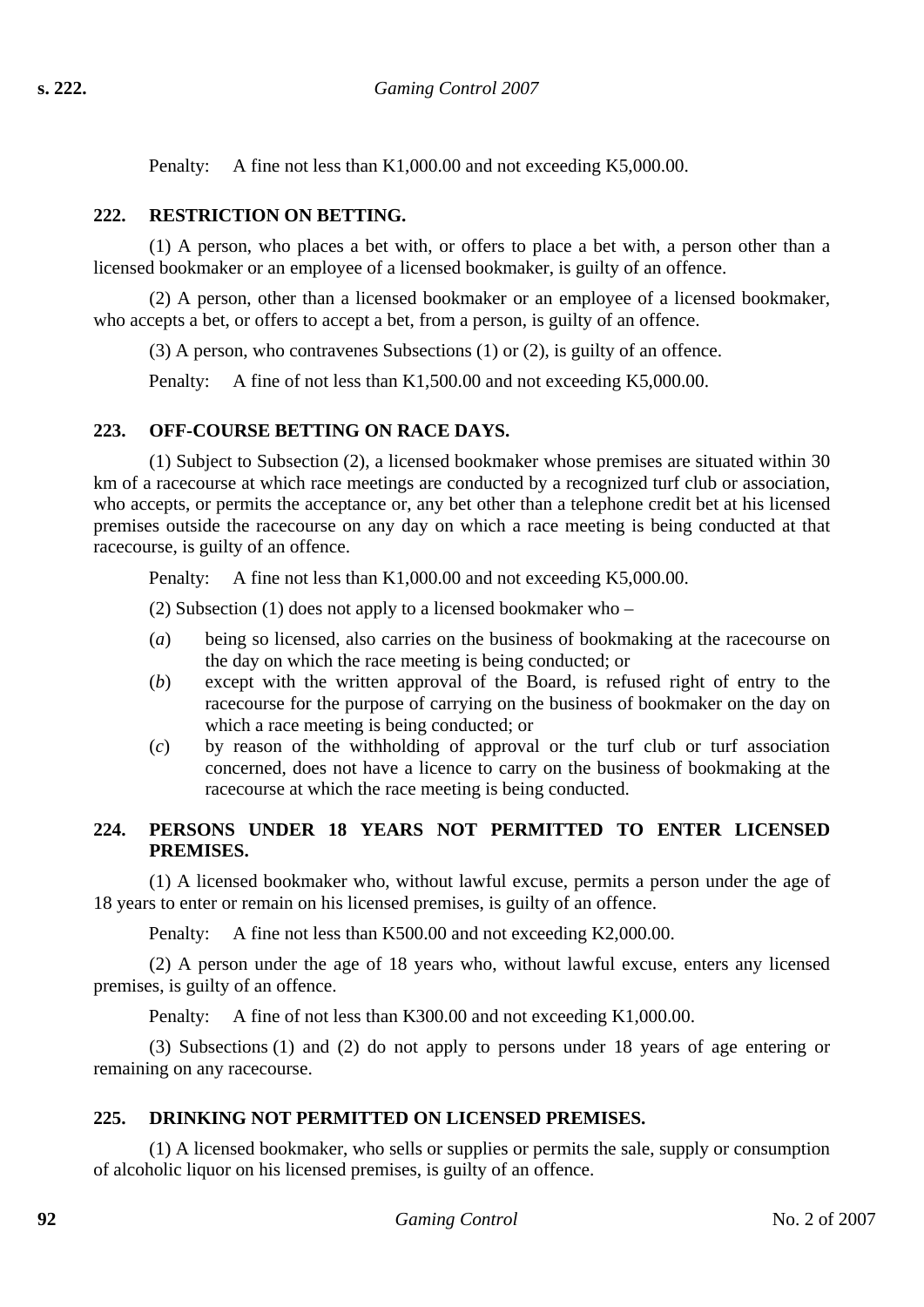Penalty: A fine of not less than K1,000.00 and not exceeding K5,000.00.

(2) A person, who purchases, obtains or consumes alcoholic liquor on licensed premises, is guilty of an offence.

Penalty: A fine not less than K1,000.00 and not exceeding K5,000.00.

(3) This section does not apply to the sale, supply or consumption of alcoholic liquor on premises situated on a racecourse that are licensed under the *Liquor (Licensing) Act 1963*.

## **226. OTHER OFFENCES BY LICENSED BOOKMAKERS.**

A licensed bookmaker or an employee of a licensed bookmaker who –

- (*a*) issues or delivers to a person in respect of a bet a betting ticket previously used in respect of some other bet; or
- (*b*) has in his possession for a longer period than is necessary to enable him to record it in his books of account and destroy it, a betting ticket that has been used and issued to a better; or
- (*c*) procures a person to make on his behalf or on behalf of another licensed bookmaker a bet which if made by the licensed bookmaker himself would be contrary to any of the provision of this Part; or

(*d*) fails to enter to keep recorded every bet made or accepted by him, is guilty of an offence.

Penalty: A fine of not less than K1,000.00 and not exceeding K5,000.00.

## **227. BOOKMAKERS TO KEEP PROPER BOOKS.**

A bookmaker, who fails –

- (*a*) to keep complete and proper books in respect of his carrying on the business of a bookmaker; and
- (*b*) to enter and deep recorded in the books specified in Paragraph (a) a full and accurate account of all betting transactions entered into by him; and
- (*c*) to retain the books specified in Paragraph (a) for such period as is prescribed; and
- (*d*) to produce the books specified in Paragraph (a) when requested to do so by the Board or Commissioner General or a person authorized by the Board or Commissioner General for the purpose an to allow the books and all entries in the books to be inspected,

is guilty of an offence.

Penalty: A fine not exceeding K1,000.00.

#### *Division 6. – Miscellaneous.*

#### **228. LEGAL PROCEEDINGS IN RESPECT OF BETS.**

(1) Subject to this section, a person shall not take any proceeding for the recovery of, or with respect to or arising out of, any bet.

(2) Where a dispute occurs between a licensed bookmaker an any person with respect to –

- (*a*) whether or not a bet has been made or accepted; or
- (*b*) the amount of a bet; or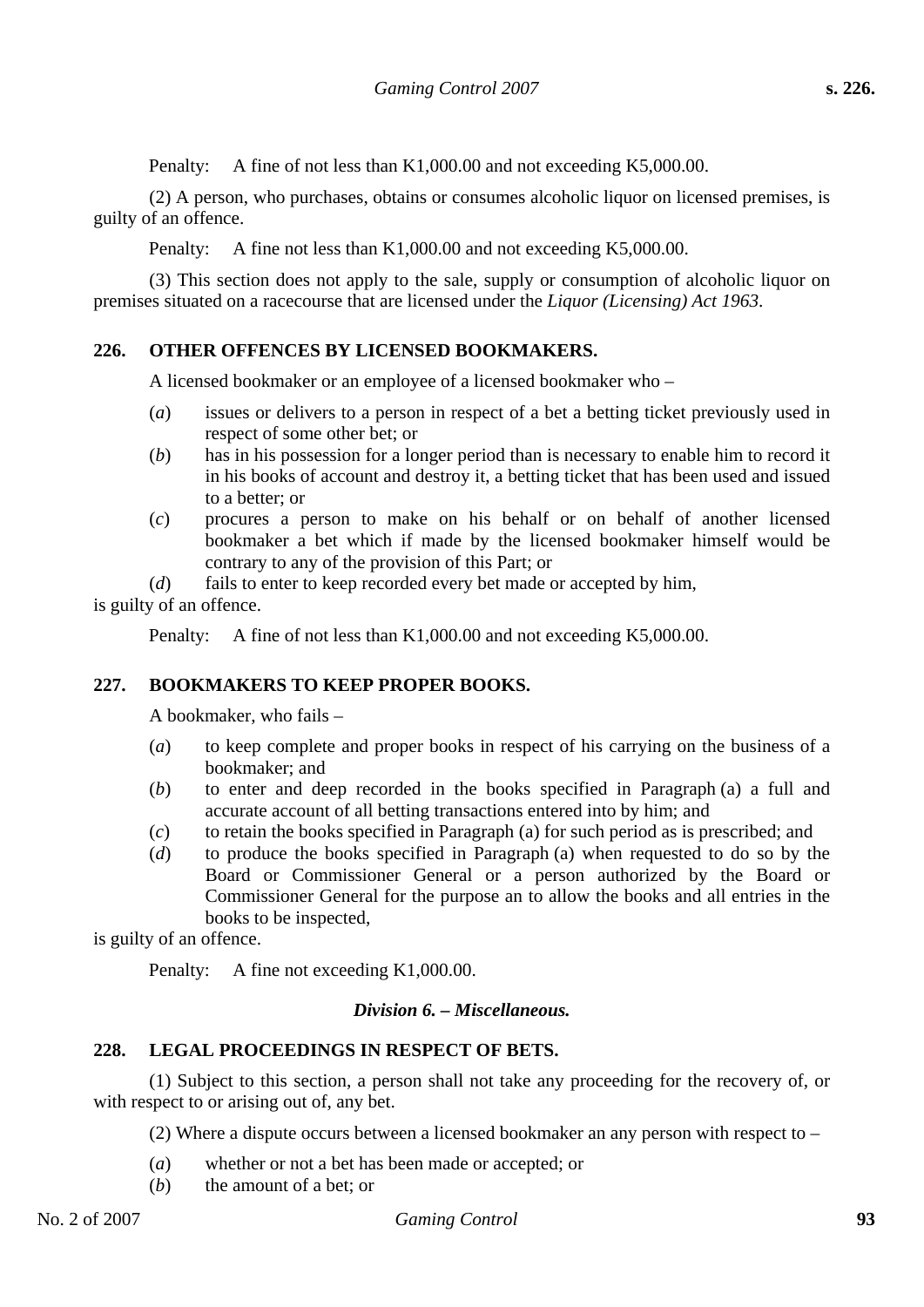- (*c*) the odds at which a bet has been made or accepted; or
- (*d*) the odds at which a winning bet is paid,

the dispute –

- (*e*) shall be referred by the licensed bookmaker; and
- (*f*) may be referred by the other party to the dispute,

to the Board who shall, by instrument, appoint an arbitrator to determine the dispute.

(3) Where a dispute has been referred to an arbitrator under this section, the arbitrator may –

- (*a*) summon the parties to the dispute to appear and give evidence before him; and
- (*b*) take evidence from any person relating to the dispute; and
- (*c*) require a party to the dispute to produce any books accounts, tickets or other documents or papers which, in the opinion of the arbitrator, ought to be examined in order in to determine the dispute.
- (4) The arbitrator shall hear and determine all disputes referred to him under this section.

(5) Where a party to a dispute who has been summoned to attend before the arbitrator fails, without reasonable excuse, to attend before the arbitrator, the arbitrator shall determine the dispute in favour of the other party.

(6) The determination by the arbitrator of a dispute referred to him under this section shall be final and no legal proceedings shall be taken with respect to any moneys due or alleged to be due under the bet or arising out of, or in connection with the bet.

(7) In determining a dispute under this section, the arbitrator is not a judicial body and is not bound by any law or technical rule of procedure o9r evidence but may inform himself of the facts necessary to determine the dispute in any manner that he thinks fit.

(8) This section does not prevent any legal proceeding being taken on a cheque, promissory note bill of exchange.

# **229. APPLICATION OF SECTION 6 OF THE** *MERCANTILE ACT 1953* **.**

Section 6 of the *Mercantile Act 1953* does not apply –

- (*a*) to the consideration or any part of the consideration for any bill, note, cheque or mortgage, drawn, accepted, made, given, granted or executed; or
- (*b*) to the reimbursement or repayment of money knowingly lent or advanced,

for the purpose of betting or wagering under this Part.

# **230. LIABILITY OF EMPLOYEE OF BOOKMAKER.**

(1) Where an employee of a licensed bookmaker by any act or omission related to the business of the licensed bookmaker as a licensed bookmaker commits an offence against this Part, the licensed bookmaker and the employer and the employee are jointly and severally liable in respect of the offence.

(2) In a prosecution of a licensed bookmaker for an offence against this Part with respect to an act or omission of his employee, it is not a defence –

- (*a*) that the defendant had no knowledge of the act or omission of the employee; or
- (*b*) that it was not the intention of the defendant that the employee should do the act or make the omission.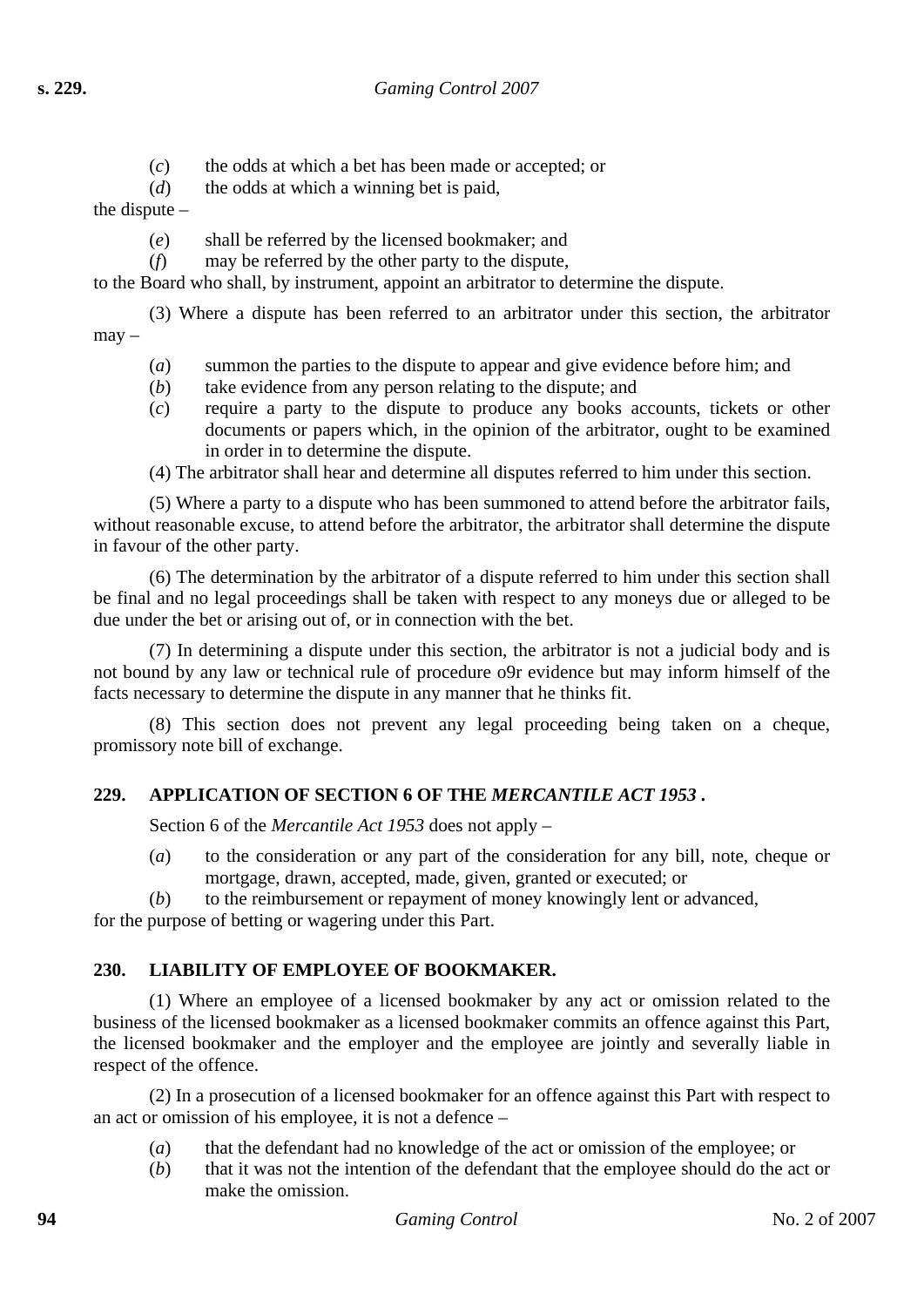#### **231. OBSTRUCTION.**

A person, who hinders or obstructs the Board, the Commissioner General or a person authorized by the Board or Commissioner General under this Part or a member of the Police Force in the carrying out, exercise or performance of any of his functions, duties and powers under this Part, is guilty of an offence.

Penalty: A fine not less than K1,500.00 and not exceeding K5,000.00.

#### **232. FALSE OF MISLEADING INFORMATION IN APPLICATION, ETC.,.**

A person, who, in an application, return or other document made or furnished under this Part, makes any statement which is false or misleading in a material particular, is guilty of an offence.

Penalty: A fine of not less than K1,000.00 and not exceeding K5,000.00 and in addition the court recording the conviction shall, if the person convicted is a licensed bookmaker, order the person convicted to deliver up his licence to the Board for cancellation.

#### **233. BETS MADE BY TELEPHONE, ETC.,.**

For the purpose of this Part, any bet made by post, or by telephone, or by other indirect communication with a licensed bookmaker at his license premises shall be deemed to be made in those premises.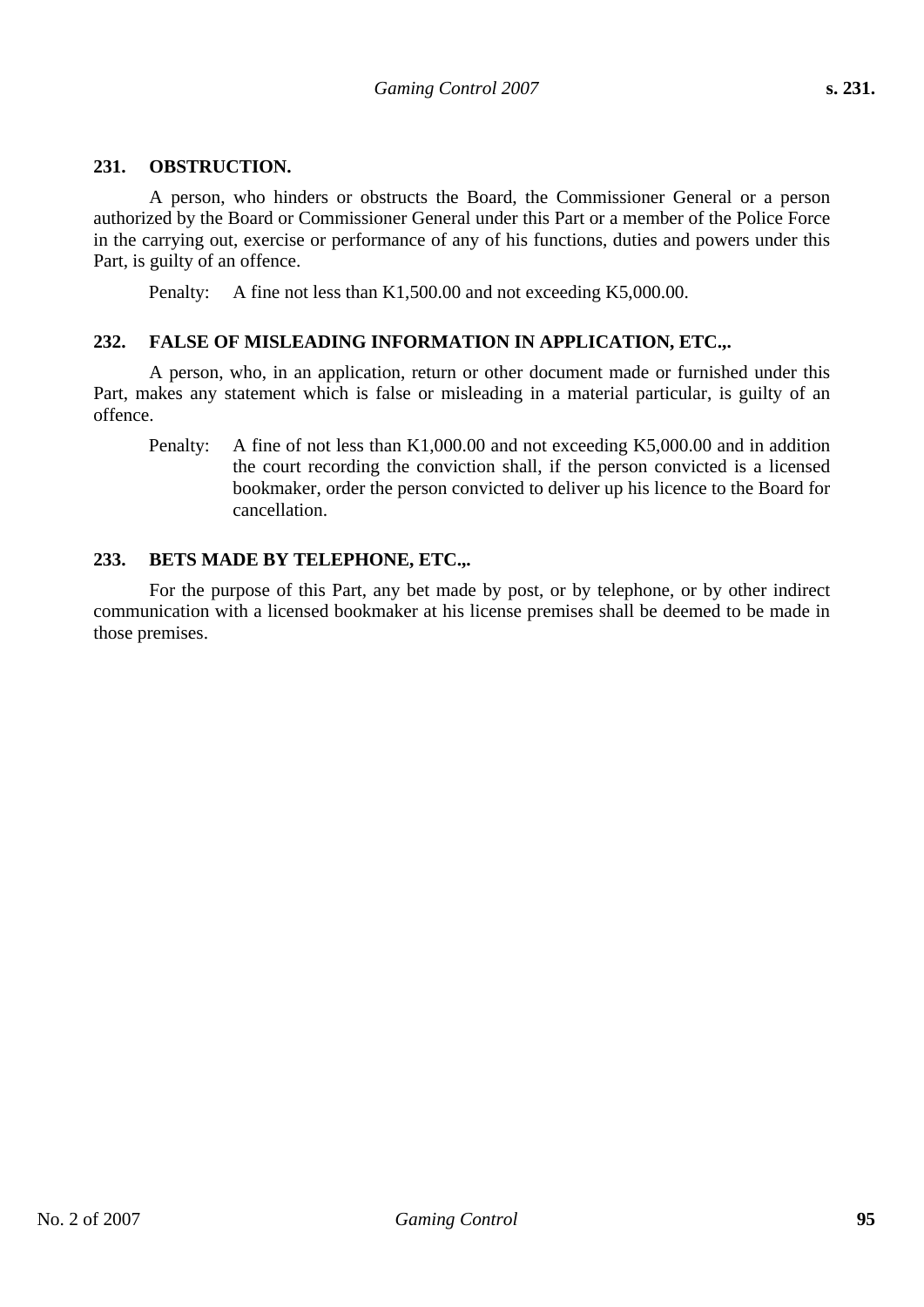# **PART VII. – LOTTERIES, OVERSEAS LOTTERY AND GAMING PRODUCTS.**  *Division 1. – Authorized Lotteries.*

## **234. DEFINITIONS.**

In this Part –

- **"authorized lottery"** means a lottery authorized by and conducted in accordance with this Act and includes –
	- (*a*) a lottery conducted on horse races, sport or other event whether in Papua New Guinea or abroad; or
	- (*b*) the provision of totalizator betting services on horse races, sport or other event whether in Papua New Guinea or abroad by the use of, without limitation –
		- (i) an instrument or contrivance usually or commonly known as a totalizator; or
		- (ii) a scheme for the subscription and distribution of moneys in a manner similar to that by which moneys are subscribed and distributed by means of a totalizator; or
	- (*c*) wagers on a sporting event (other than a horse race); or
	- (*d*) lotteries (including overseas lottery or gaming products) including
		- (i) scratch lotteries; and
		- (ii) trade lotteries; and
		- (iii) mail order lotteries, approved by the Board under this Part; or
	- (*e*) overseas based gambling facilities by or through the internet approved by the Board under this Part; or
	- (*f*) any other lottery as determined by the Minister by notice in the National Gazette;

**"lottery"** means any lottery, and includes –

- (*a*) a game of chance (including a game such as draw lottery or bingo) in which  $-$ 
	- (i) persons choose or are allocated numbers; and
	- (ii) certain numbers are subsequently selected at random as prizewinning numbers; and
	- (iii) prizes are distributed to persons holding the prize-winning numbers; or
- (*b*) a game of chance (including a game such as instant lottery) in which
	- (i) certain numbers are designated as prize wining numbers; and
	- (ii) persons are allocated numbers that have previously been selected at random; and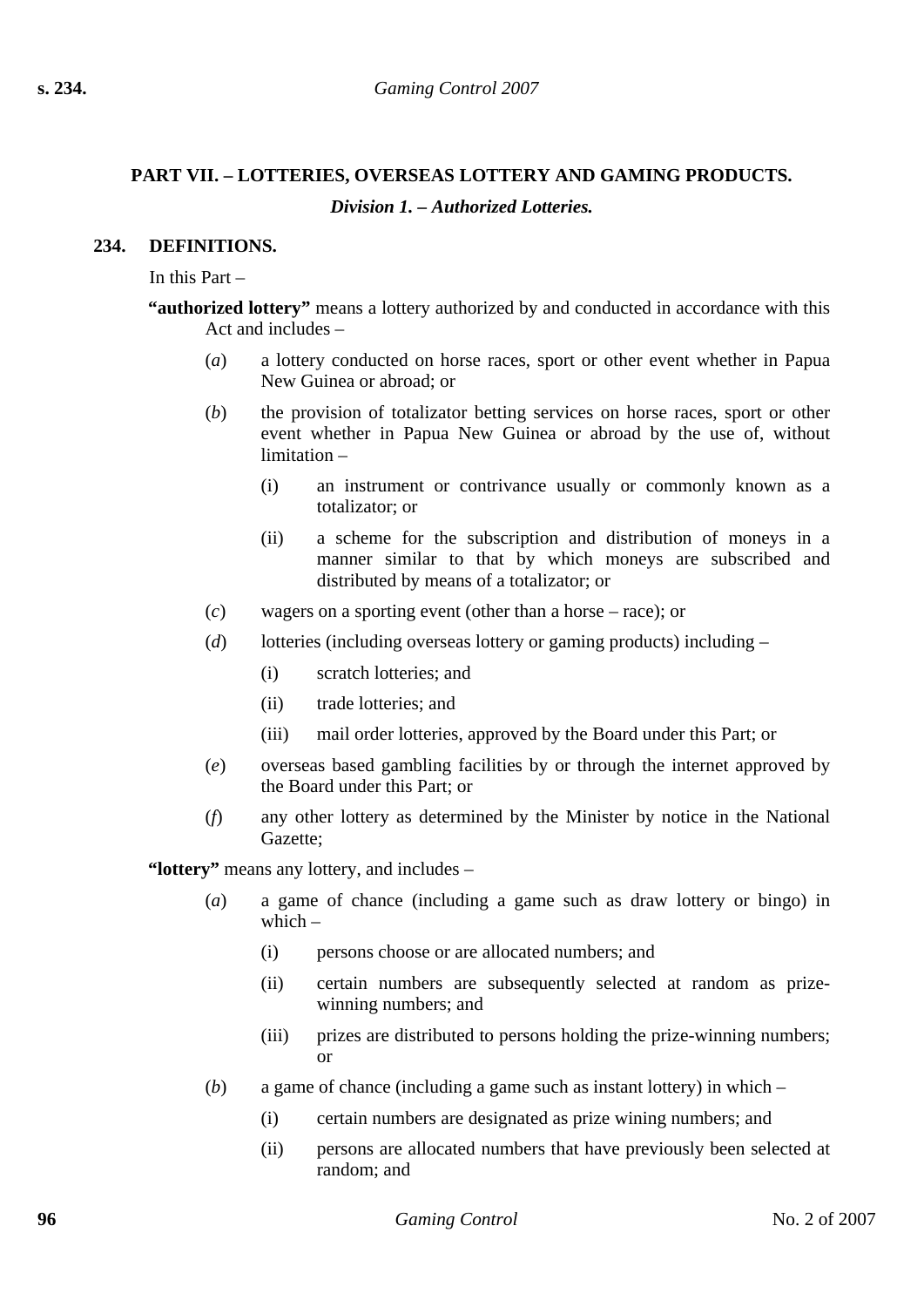- (iii) prizes are distributed to persons holding the prize-winning numbers; or
- (*c*) a game of chance (including a game such as lotto, keno or powerball) in which choose or attempt to forecast, from designated numbers, fewer numbers to be drawn on a random basis; or
- (*d*) any football pool in which persons choose or attempt to forecast, from designated numbers, fewer numbers that represent the outcome of football matches;

**"place"** includes –

- (*a*) any place, whether in or out of an enclosed or partially enclosed building, vessel or premises, on land or water and whether private property or otherwise; and
- (*b*) a vehicle.

### **235. BOARD MAY APPROVE LOTTERIES.**

(1) A person may apply to the Board together with such application fee as is prescribed, for approval to conduct an authorized lottery.

(2) On the receipt of an application under Subsection (1), the Board may, by written instrument, approve the conduct of an authorized lottery.

(3) Subject to Subsection (4), the Board may delegate to a provincial administration, an urban authority or other rural or municipal authority the power to approve the conduct by any person of an authorized lottery.

(4) A provincial administration, an urban authority or a rural or municipal authority shall not have the power to grant in an approval under Subsection (3) for a prior in excess of three months at any time.

(5) A person affected by a grant or refusal of approval under Subsection (1) may appeal –

- (*a*) in the case of the grant or refusal of approval by the Board to the Minister; or
- (*b*) in the case of the grant or refusal of approval by a delegated authority referred to in Subsection  $(3)$  – to the Board;

(6) The decision on an appeal under Subsection (5) is final.

### **236. OVERSEAS LOTTERY PRODUCTS AND INTERNET GAMBLING.**

(1) Subject to this section, a person may apply to the Board, together with such application fee as is prescribed, for approval to conduct an overseas lottery or gaming product including lottery and gaming by means of the internet.

(2) An overseas lottery or gaming product approved under this section shall comply with such conditions as are prescribed.

(3) Subject to Subsection (4), the Board may enter into any agreement or arrangements with any person to offer an overseas lottery or gaming product but subject to conditions as are prescribed in accordance with Subsection (2).

(4) An agreement or arrangement made under Subsection (3) is effective only after it is approved by the Minister.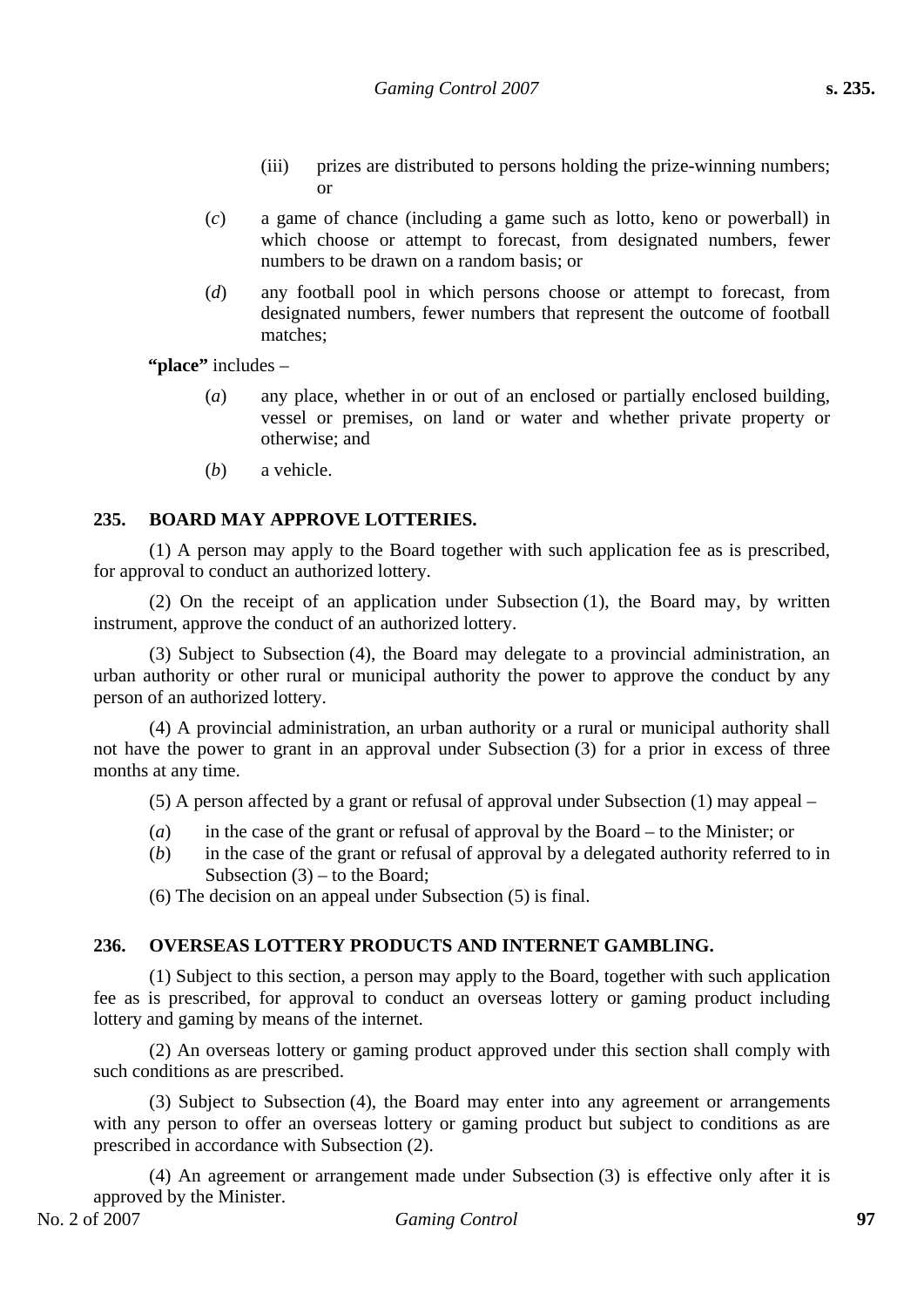# *Division 2. – Offences in relation to lotteries.*

# **237. OFFENCES IN RELATION TO LOTTERIES.**

Subject to this Part, a person who –

- (*a*) establishes, commences, is a partner in, manages, conducts or assists in managing or conducting, a lottery; or
- (*b*) sells or dispose of, or endeavours to sell or dispose of, a ticket or other means by which permissions or authority is gained or given to a person to throw for, or to complete or have an interest in, a lottery; or
- (*c*) prints, publishes or exhibits, or causes to be printed, published or exhibited, a ticket, change or share for, in or of a lottery, or an advertisement, sign or other notice –
	- (i) of or relating to the drawing or intended drawing of a lottery; or
	- (ii) of or for the sale of a ticket, chance or share for, of or in a lottery; or
	- (iii) concerning or relating to lotteries in general or a particular lottery or a ticket, chance or share for, of or in a lottery; or
- (*d*) accepts money in respect to the sale or distribution of a ticket in a lottery; or
- (*e*) uses premises or causes or permits premises of which he or she is the occupier to be used in connection with the conduct of a lottery; or
- (*f*) invites a person to participate in, or sends to a person for distribution an advertisement concerning, or sends to a person for sale or distribution a ticket in a lottery, that is not an authorized lottery, is guilty of an offence.
	- Penalty: (i) in the case of a natural person, a fine not exceeding K5,000.00 or imprisonment for a term not exceeding 12 months, or both; and
	- (ii) in the case of a company or body corporate, a fine not exceeding K10,000.00.

## *Division 3. – Betting tax.*

## **238. TAX ON WATERS ON APPROVED LOTTERIES.**

(1) Regulations may provide for the imposition of betting tax on authorized lotteries and for the distribution of the gross takings.

(2) Betting tax shall not be imposed on a lottery, totalizator or scheme under this Part where, of the gross taking –

- (*a*) not less than one third is expended for a social, charitable, education, religious or other purpose approved by the Board or an authority authorized by the Board under Section 235(3): and
- $(b)$  the balance is distributed as prize money.
- (3) Regulations may prescribe offences for default in payment of betting tax.

(4) Any amount payable to the Board or the State in pursuance of any betting tax distribution is recoverable by the State from the person using or conducting the lottery, totalizator or scheme as a debt.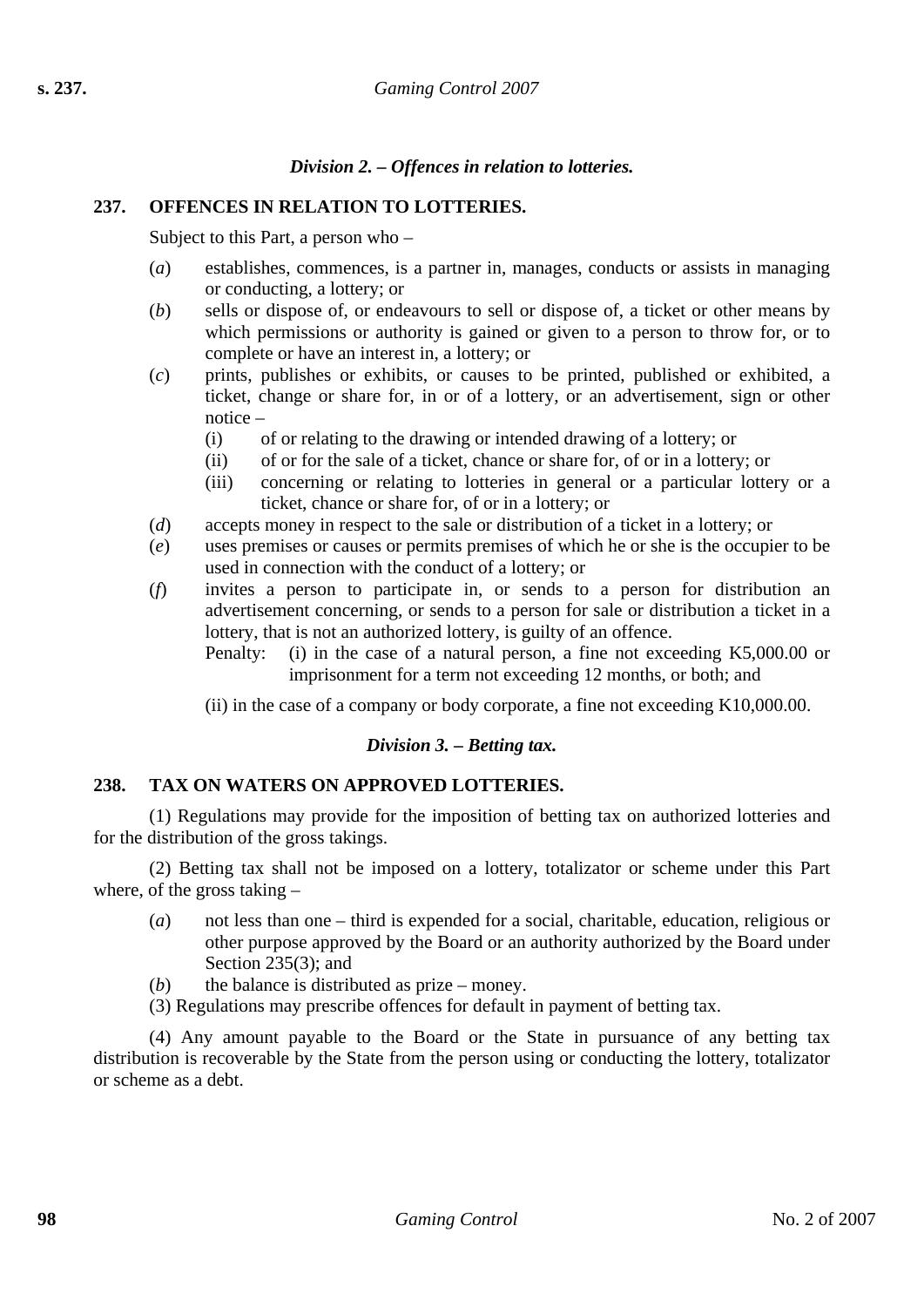# **PART VIII. – GAMING AND WAGERING.**

### *Division 1. – Ticket dispensing machines and games in the nature of lotteries.*

### **239. INTERPRETATION.**

For purpose of this Part –

- **"approved association"** means an association, club or similar body approved by the Board for purposes of this Part;
- **"ticket dispensing machine"** means a machine or device which dispenses tickets or from which tickets may be obtained.

### **240. CERTAIN MACHINES AND CERTAIN GAMES PROHIBITED.**

Subject to this Act, a person shall not –

- (*a*) on premises owned or occupied by the person provide, or cause or allow to be used, a ticket dispensing machine; or
- (*b*) conduct, or cause or allow to be conducted, a sweepstake, calcutta, game of bingo or such other game as may declared by the Board by notice is the National Gazette for purposes of this section.

## **241. CONDUCT OF CALCUTTAS, SWEEPSTAKES AND BINGO.**

(1) Subject to Subsection (2), an approved association may conduct –

- (*a*) a calcutta;
- (*b*) a sweepstake; or
- (*c*) games of bingo,

as approved by the Board.

(2) The rules for conducting a game under this section shall be as prescribed.

## **242. GAMES IN THE NATURE OF LOTTERIES.**

(1) The Board may, by notice in the National Gazette, determine that a game is not a lottery for the purpose of Part VÏ.

(2) Where the Board has under Subsection (1) determined that a game is not a lottery for the purpose of Part VÏ, the Board may in the same notice –

- (*a*) declare it to be an unlawful game; or
- (*b*) declare that the game may be played only
	- (i) in such place or places and on such occasions as the Board specifies in the notice; or
	- (ii) by an approved association or other person or body in accordance with a permit issued by the Board under this Part.

(3) A person shall not organise, promote or conduct a game in respect of which a declaration has been made under Subsection (2)(b) otherwise than in accordance with a notice published under this Act.

(4) A person shall not play or take part in a game in respect of which a declaration has been made under Subsection (2)(b) knowing that the game is being organised, promoted or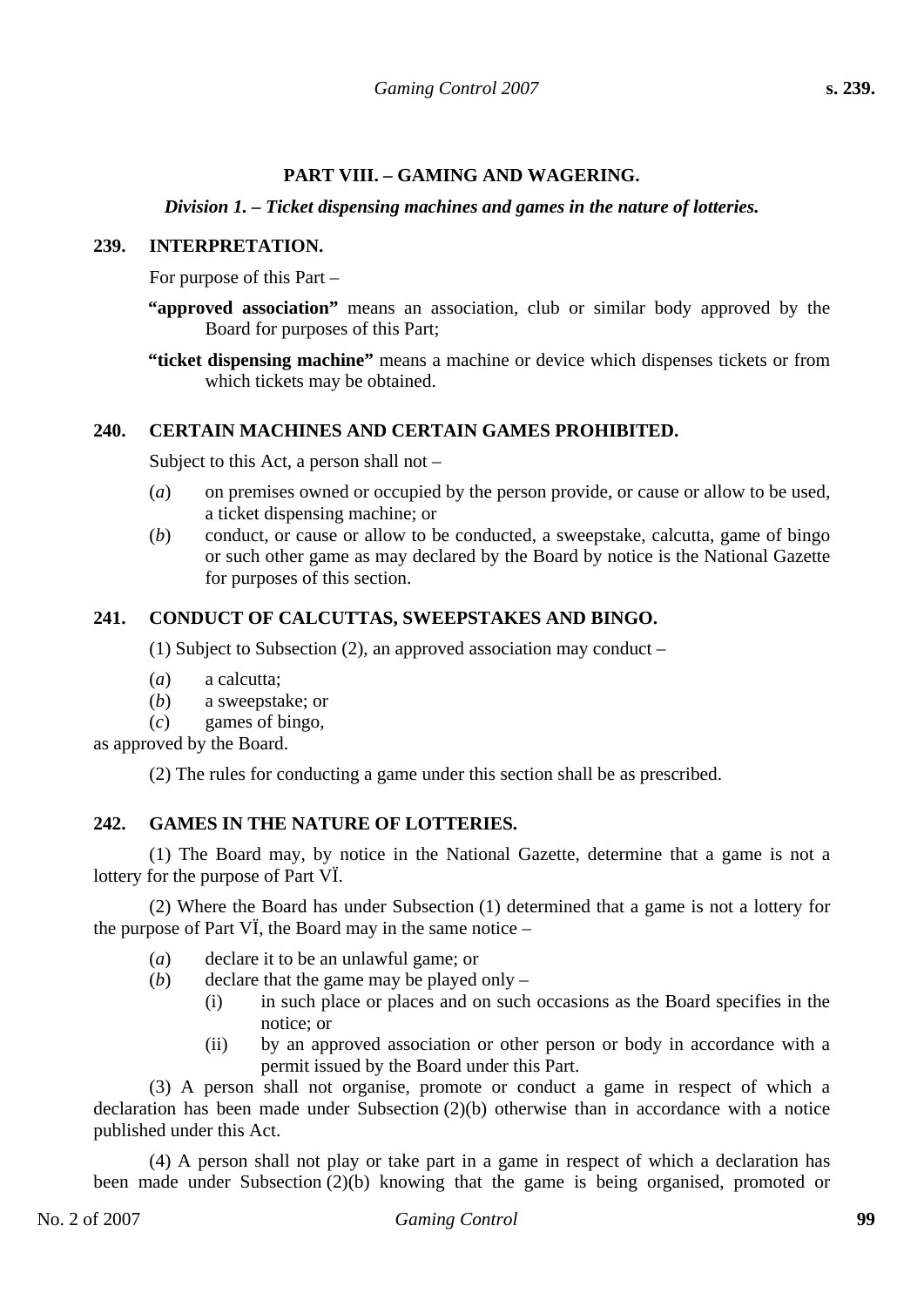conducted otherwise than in accordance with a notice under Subsection  $(2)(b)(i)$  or of a permit granted under this Act.

(5) A person, who contravenes Subsection (4), is guilty of an offence.

- Penalty: (i) in the case of a natural person, a fine not exceeding K5,000.00 or imprisonment for a term not exceeding 12 months, or both; and
- (ii) in the case of a company or body corporate, a fine not exceeding K10,000.00.

### *Division 2. – Control of gaming.*

### **243. UNLAWFUL GAMES.**

(1) For the purpose of this Division –

- $(a)$  a game
	- (i) which is, or is intended to be, a game of change; or
	- (ii) which is, or is intended to be, a game partly of change and partly of skill; or
	- (iii) which is a trick or sleight of hand,

played with an instrument of gaming, contrivance or device whereby money is or goods are gained or disposed of; or

(*b*) a game from which a person derives a percentage, part or share of the amount or amounts wagered, staked or played for or for which a charge is made; or

(*c*) a game declared under the Board under Section 242(2)(a) to be an unlawful game, is an unlawful game.

(2) The Board may in writing permit the playing of a game that is otherwise unlawful in such place or places and on such occasions as the Board specifies in the notice.

(3) A person is not guilty of an offence against this Division in respect of an unlawful game specified in –

- (*a*) a notice under Subsection (2); or
- (*b*) a permit granted under this Act,

where the person is playing the game in accordance with the notice or permit.

## **244. ORGANIZE, ETC., UNLAWFUL GAMES.**

A person shall not –

- (*a*) organise or conduct, or assist in organising or conducting, an unlawful game; or
- (*b*) receive a percentage of an amount wagered on an unlawful game.
	- Penalty: (i) in the case of a natural person, a fine not exceeding K5,000.00 or imprisonment for a term not exceeding 12 months, or both; and
		- (ii) in the case of a company or body corporate, a fine not exceeding K10,000.00.

# **245. SPELLING, ETC., IN UNLAWFUL GAME.**

A person shall not –

- (*a*) give or sell a ticket; or
- (*b*) take a ticket, in an unlawful game.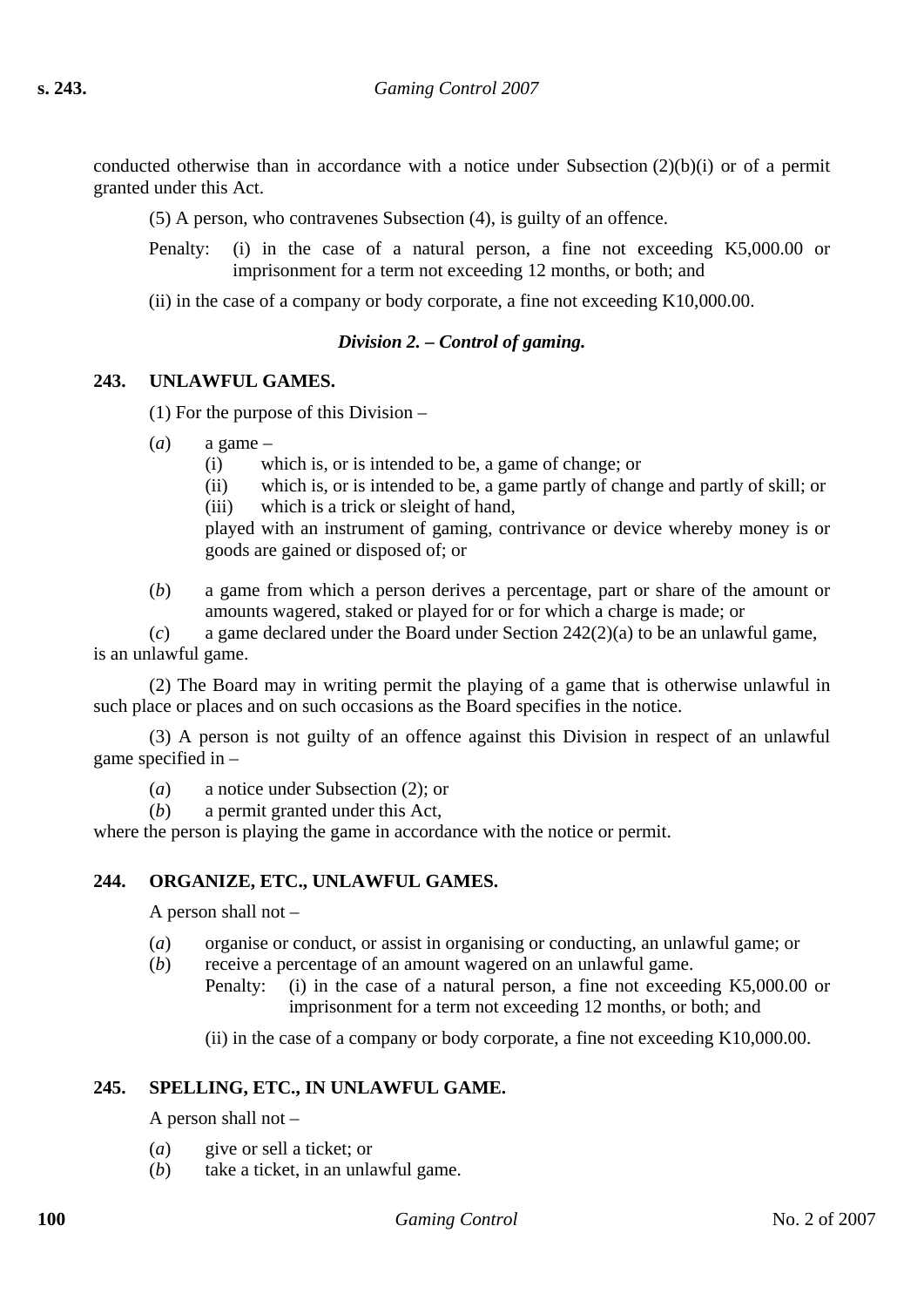Penalty: (i) in the case of a natural person, a fine not exceeding K5,000.00 or imprisonment for a term not exceeding 12 months, or both; and

(ii) in the case of a company or body corporate, a fine not exceeding K10,000.00.

## **246. PLAYING AT UNLAWFUL GAME.**

(1) A person shall not play at or participate in an unlawful game.

 $(2)$  A person shall not –

- (*a*) be present at any unlawful gaming or at the playing of an unlawful game; or
- (*b*) be in a place in which any unlawful gaming is taking place, without lawful excuse (the proof of which excuse shall be upon the person); or
- (*c*) bet by way of wagering or gaming on an unlawful game.
- (3) A person, who contravenes Subsections (1) or (2), is guilty of an offence.
- Penalty: A fine not exceeding K5,000.00 or imprisonment for a term not exceeding 12 moths, or both.

# **247. ADVERTISING.**

A person shall not –

- (*a*) placard, post up or exhibit; or
- (*b*) permit or suffer to be placarded, posting up or exhibiting;
- (*c*) assist in placarding, posting up or exhibiting,

in, on or about any land or premises any information or notice or list relating directly or indirectly to an illegal lottery or an unlawful game.

Penalty: A fine not exceeding K5,000.00 or imprisonment for a term not exceeding 12 months, or both.

### **248. FALSE PRETENCES.**

A person shall not, by fraud, fraudulent device or practice in playing with an instrument of gaming, win from a person for himself, or another person, money or a valuable thing.

Penalty: A fine not exceeding K5,000.00 or imprisonment for a term not exceeding 12 months, or both.

## **249. PLACE FOR UNLAWFUL GAMING.**

(1) Subject to this section, a place is used for unlawful gaming if it or a part of it –

- (*a*) is used for or in connection with
	- (i) a lottery, Calcutta, sweepstake or game of bingo which is not authorised by this Act or, being authorised, is not conducted in accordance with this Act; or
	- (ii) an lawful game; or
- (*b*) is opened, kept or used for the purpose of the owner, occupier or keeper of it, or a person using it, or a person procured or employed by or acting for or on behalf of the owner, occupier or keeper, or person using it, or of a person having the care or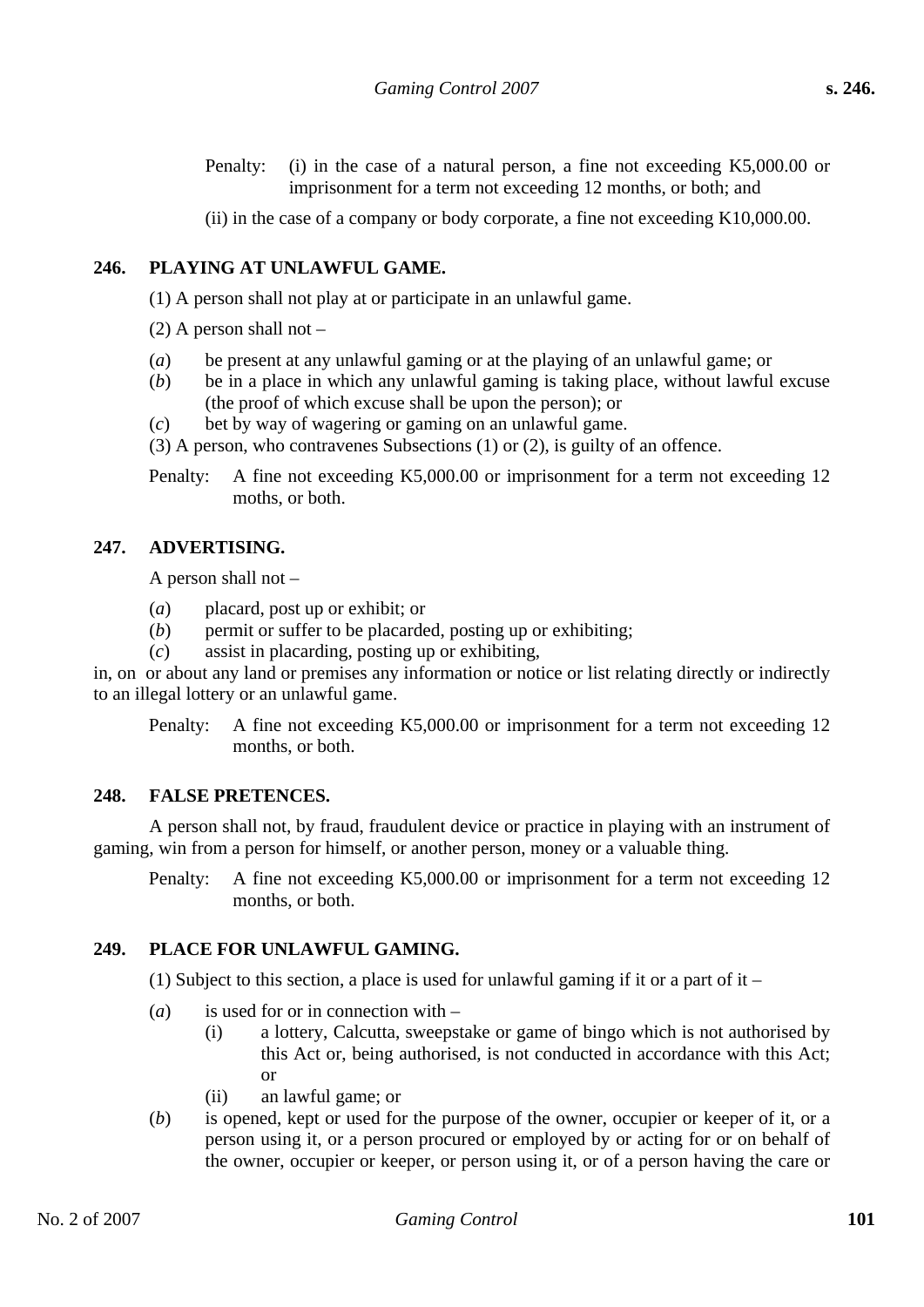management or in any manner conducting the business thereof, conducting or participating in unlawful gaming with persons resorting to the place.

(2) A casino is not a place used for unlawful gaming in respect of operations conducted in the casino that are permitted under this Act.

(3) A person shall not use a place for unlawful gaming, or knowingly and wilfully permit it so to be used by any other person or have the care or management of, or in any manner assist in conducting the business of, a place so used.

(4) A person shall not, without lawful excuse, enter or remain in a place used for unlawful gaming.

(5) A person, who contravenes Subsections (3) or (4), is guilty of an offence.

Penalty: A fine not exceeding K5,000.00 or imprisonment for a term not exceeding 12 months, or both.

# **250. EVIDENCE THAT PLACE IS USED FOR UNLAWFUL GAMING.**

It is prima facie evidence that a place is used for unlawful gaming if it is proved that  $-$ 

- (*a*) the place is kept or used for the playing therein of an unlawful game or that a bank is kept there by one or more of the players exclusive of the others; or
- (*b*) the changes of a game played therein are not alike favourable to all the players (including the banker or other person by whom the game is managed or against whom the other players stake, play or bet),

whether or not the place is open for the use of subscribers only.

# **251. PROOF OF PERSON FOUND PLAYING FOR MONEY, ETC., NOT NECESSARY.**

It is not necessary in support of a complaint for gamin in, or for suffering a game or gaming in, or for keeping or using or being concerned in the management or conduct of a place for unlawful gaming, to prove that a person found playing at a game was playing for money or a valuable thing.

# **252. EFFECT OF DISCOVERY OF INSTRUMENTS OF GAMING.**

Where a place suspected to be open, kept or used as a place for unlawful gaming is lawfully entered by a member of the Police Force or an officer of the Board, the discovery therein or on or about a person found in the place of an instrument of gaming, ticket dispensing machine or thing used in associated with playing an unlawful game is prima facie evidence that –

- (*a*) the place is used as a place for unlawful gaming; and
- (*b*) the persons found in the place where the instrument or machine was discovered were playing in that place, although no play was actually going on in the presence of the member of the Police Force officer of the Board lawfully entering.

# **253. EVIDENCE THAT PLACE USED FOR UNLAWFUL GAMING.**

Where –

(*a*) a member of the Police Force or an officer of the Board is wilfully prevented from or is obstructed or delayed in entering a place in which the Police Force or officer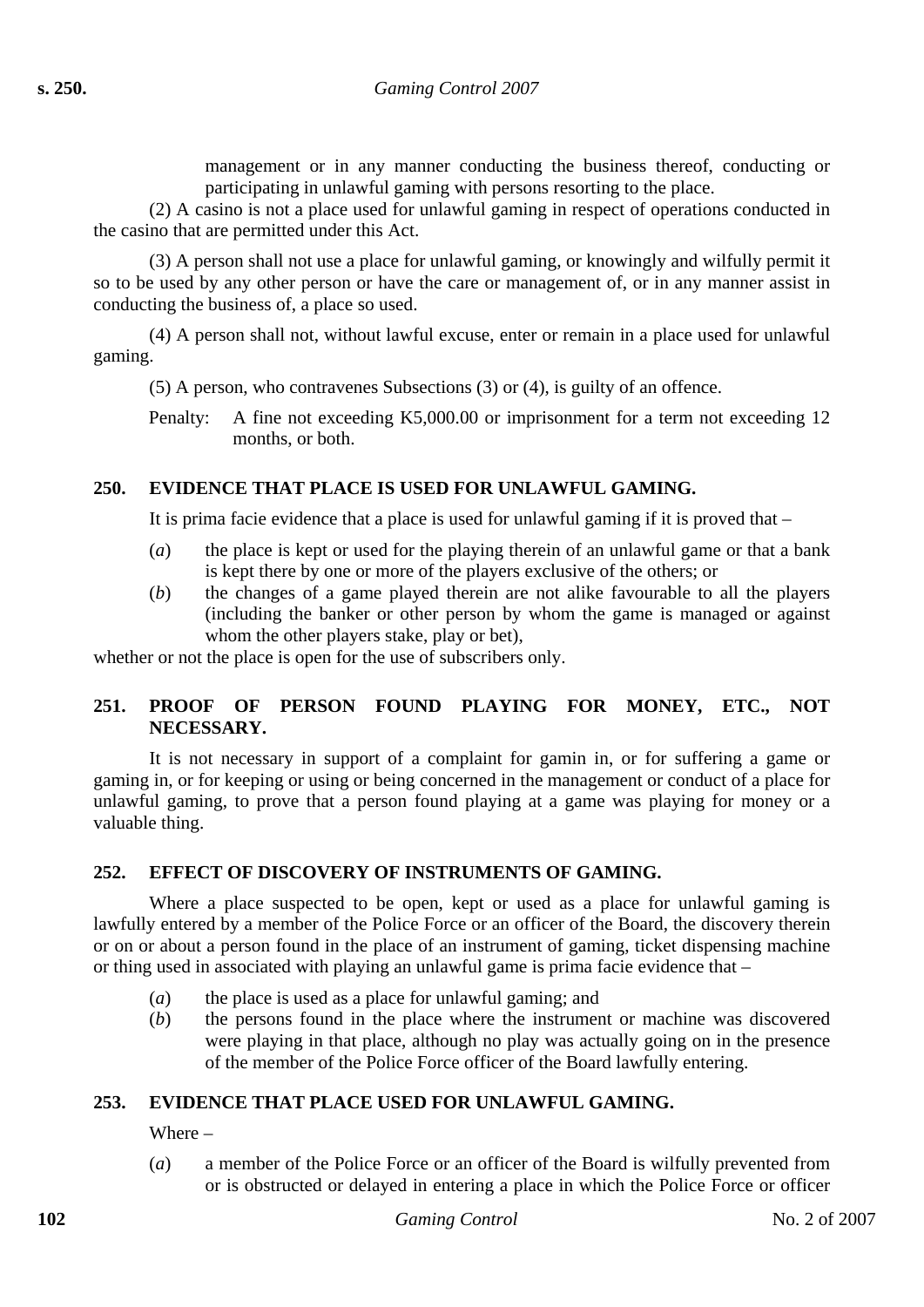of the Board has reasonable grounds for suspecting unlawful gaming is, has been or is about to be carried on or any part of that place; or

- (*b*) an external or internal door of, or means of access to, such place is found to be fitted or provided with a bolt, bar, chain or means or contrivance for the purpose of preventing, delaying or obstructing the entry into the place or any part of the place of a member of the Police Force or officer of the Board or for giving an alarm in case of that entry; or
- (*c*) such a place is found fitted or provided with a means or contrivance for concealing, removing or destroying an instrument of gaming,

it shall be prima facie evidence that the place is used for unlawful gaming and that the persons found in the place were playing an unlawful game therein.

## **254. EVIDENCE AS TO BE OFFENCES.**

Where, on the hearing of a complaint relating to an offence against this Part, the court is of the opinion that money or a valuable thing which has to its satisfaction been provide to have been given to, or received or paid by the accused person, or given to, or received or paid by a person on the accused person's behalf, has been given, received or paid, as the case may be, in circumstances which, in the mind of the court, raise a reasonable suspicion that such money or thing was so given, received or paid in contravention of this Part, the giving, receiving or paying shall be prima facie evidence of the commission by the accused person of the offence specified in the complaint.

### **255. REASONABLE SUSPICION SUFFICIENT.**

Where, on the hearing of a complaint against a person in relation to an offence against this Part, the evidence for the prosecution is such as to raise in the mind of the court hearing the complaint a reasonable suspicion that the person is guilty of the offence, that evidence is prima facie evidence that the person is guilty of that offence.

### **256. SEARCH WARRANTS.**

(1) A member of the Police Force or an authorized officer of the Board may apply to a Magistrate for the issue of a search warrant to search certain premises which he believes on reasonable grounds that –

- (*a*) it is being used for an illegal activity under this Act; or
- (*b*) there are gaming equipment or records are on the premises and that
	- (i) in relation to those articles an offence under this Act has been, is being, or is likely to be, committed; or
	- (ii) that those articles may be evidence of an offence under this Act,

and authorizing the member of the Police Force or officer of the Board named in the warrant and any assistants to enter the premises, or part of premises, specified in the warrant.

(2) It shall not be necessary in an information laid or application made for the purpose of obtaining a search warrant for the search of a under Subsection (1), or in a search warrant issued as a result of that information laid or application made, for the particular items or articles associated with the offence for which it is intended to search, or a description of such items, to be specified, and a search for any such items may be conducted by authority of the warrant.

(3) A member of the Police Force or an officer of the Board who lawfully enters a place in accordance with a search warrant issued under Subsection (1) may –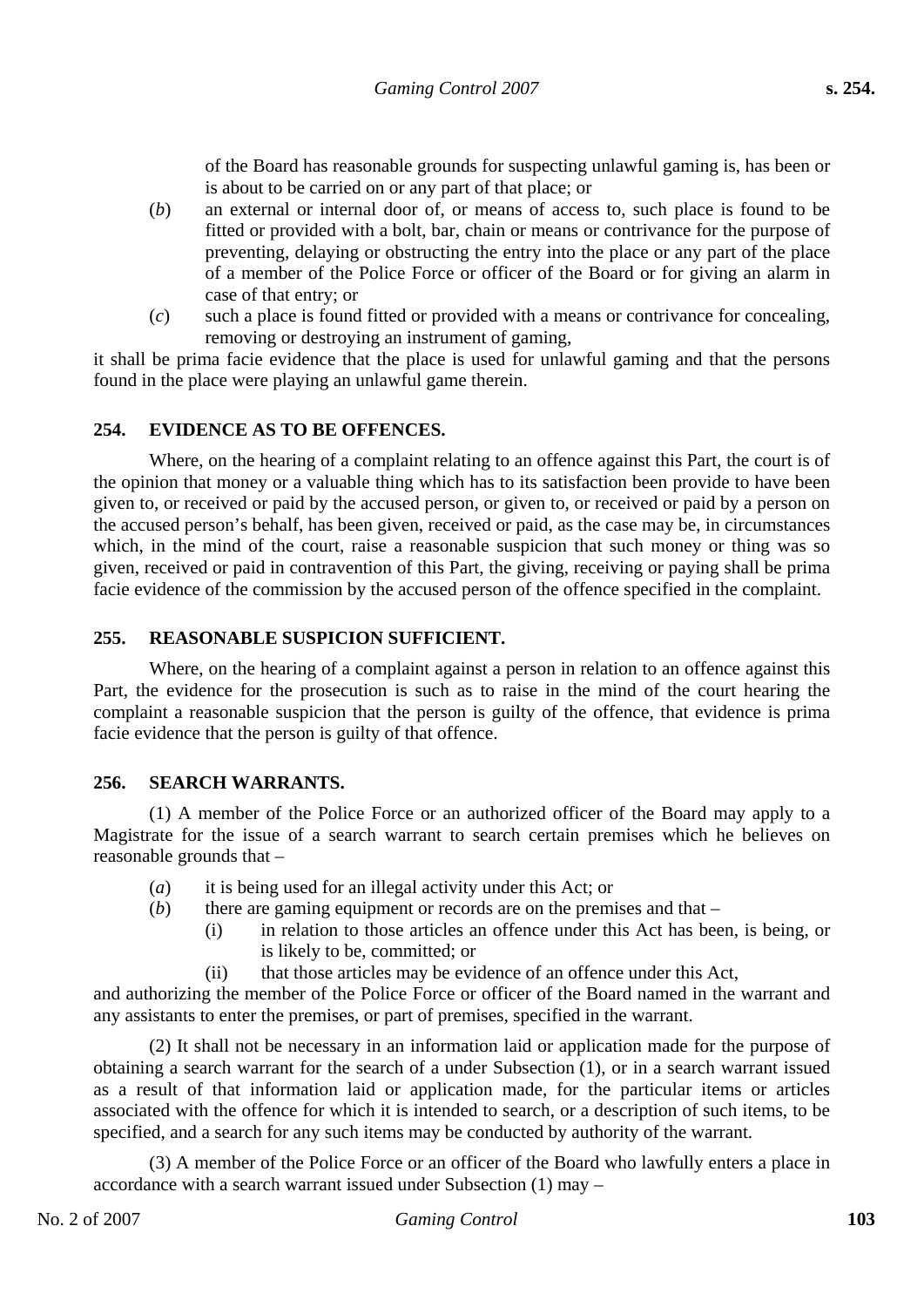- (*a*) open a cupboard, drawer, chest, trunk, box, package or other receptacle, whether a fixture or not, found on or in the place; and
- (*b*) without warrant, search a person found on or in the place or the clothing being worn by or property in the control of the person; and
- (*c*) seize anything found on or in the place or in the course of the search that the member or officer reasonably believes is evidence of or associated with the offence committed on or in that place.

(4) A search warrant issued under this section ceases to have effect on the expiration of the period of one month after its issue.

(5) The provisions of the *Search Act 1977* apply to a search warrant issued under this section.

(6) The power conferred on a member of the Police Force by this section is in addition to and not in derogation of any other power conferred by law.

(7) Where the ownership of anything seize under this section cannot, at the time of seizure, be ascertained, the property seized shall be forfeited to the State and may be sold, destroyed or disposed of, as the Board thinks fit, after 90 days from the date of seizure if, within that time, it has not been possible after reasonable inquiry, to establish ownership of the property.

(8) A person found guilty of an offence relating to property seized under this section is liable to pay to the Board the reasonable costs of handling, securing, maintaining or storing the property, which costs may be assessed by the court and collected in like manner to a monetary penalty.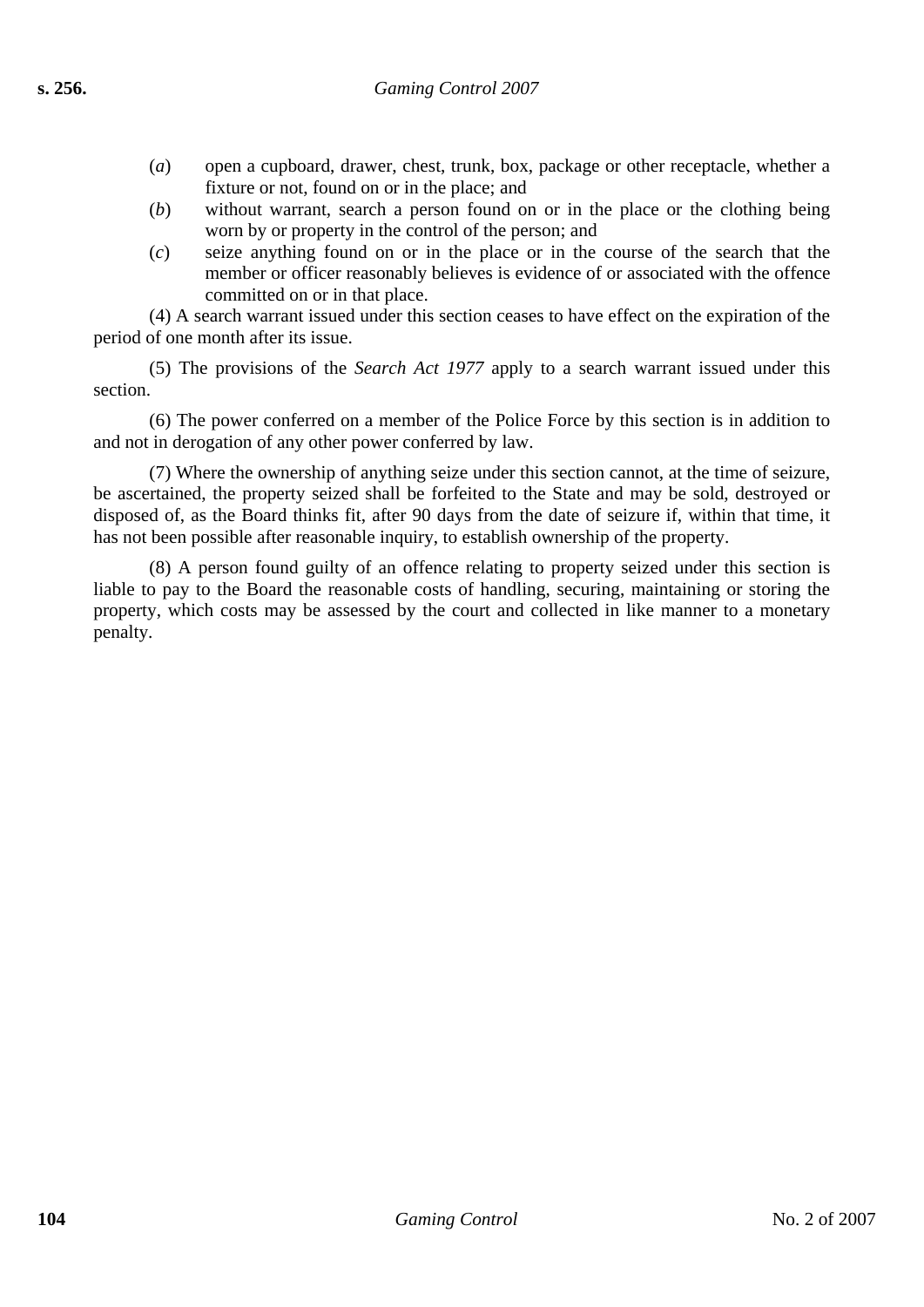# **PART IX. – MISCELLANEOUS.**

## *Division 1. – Interpretation.*

## **257. INTERPRETATION.**

In this Part –

**"licence"** includes a casino licence, gaming machine operator's licence, a gaming machine technician's licence; a gaming machine permit and a gaming machine special permit;

**"official"** includes a member of the Board, the Registrar or a gaming machine inspector;

**"operator"** means a casino operator or gaming machine operator.

# *Division 2. – Minors.*

# **258. MINORS NOT PERMITTED TO PLAY GAMES.**

(1) An operator shall ensure that a person who has not attained the age of 18 years is not permitted to –

- (*a*) play a game authorized under this Act; or
- (*b*) enter or remain in an area designated as a gaming area under the conditions of a licence issued under this Act; or
- (*c*) operator a gaming equipment or machine; or
- (*d*) enter or remain in any area of a site which operates gaming equipment or machines.

Penalty: A fine not exceeding K10,000.00.

(2) A person who has not attained the age of 18 years shall not –

- (*a*) play a game authorized under this Act; or
- (*b*) operate a gaming equipment or machine,

after being warned by an operator or by an inspector not to enter or remain –

- (*c*) in an area designated as a gaming area under the terms of a licence issued under this Act; or
- (*d*) in any area of a site which operates gaming equipment or machines.

Penalty: A fine not exceeding K5,000.00.

# *Division 3. – Miscellaneous.*

# **259. RECOVERY OF MONEY DUE TO BOARD.**

Any money due to the Board may be recovered by the Board as a debt in a court of competent jurisdiction.

## **260. PROSECUTION OF OFFENCES.**

(1) Subject to the approval of the Public Prosecutor, the Board may prosecute any offence against this Act.

(2) A prosecution under this Act shall be made on indictment to the National Court.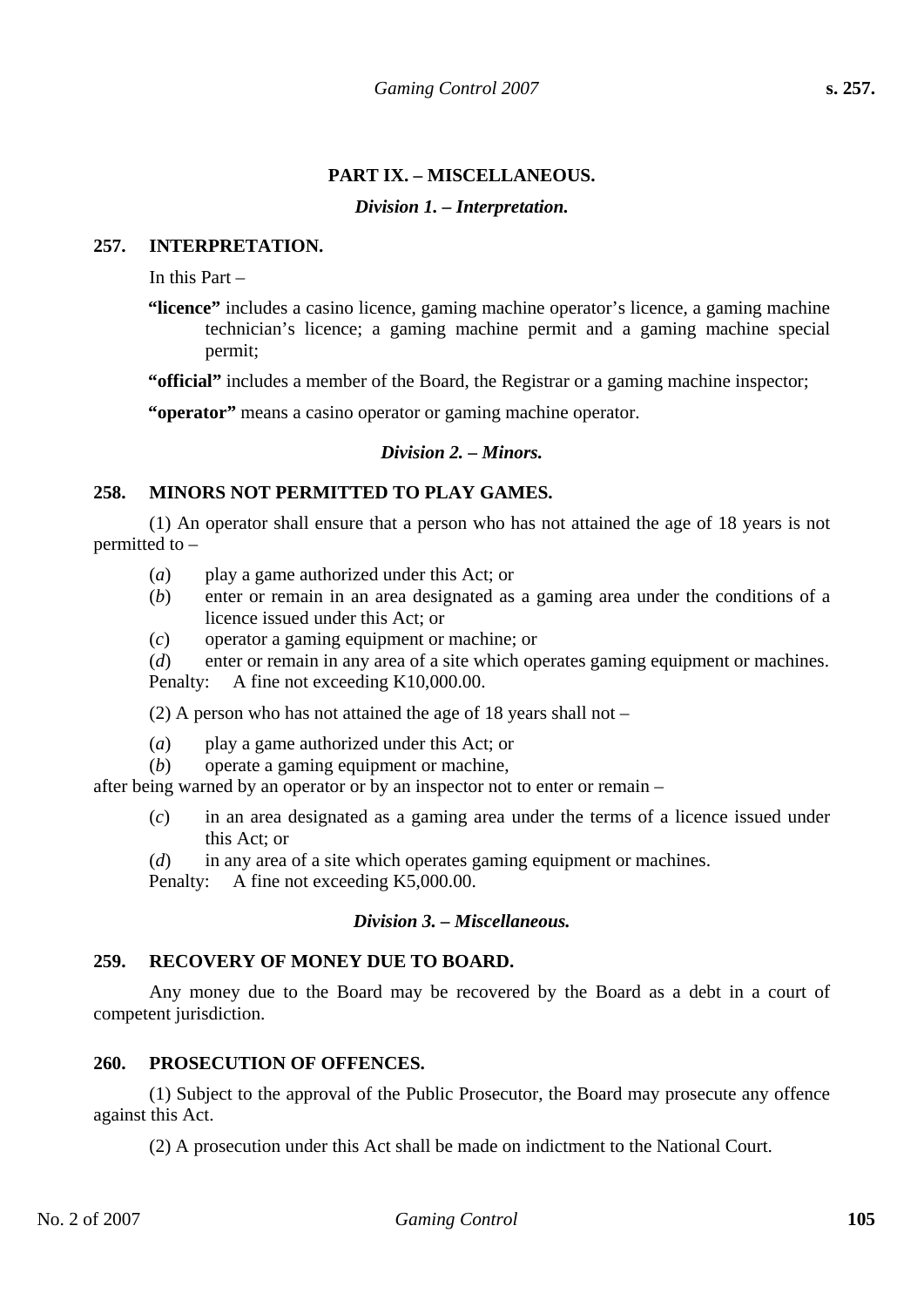(3) In any action brought under this Act by the Board or against the Board, the Court may award costs against any party or claimant other than the Board, which costs may be recovered by the Board as a debt due to the Board.

(4) Any fine or penalty or any default fine or penalty to be paid by a person as a result of an action brought by the Board is to be paid to the Board and, in addition to any other remedy, may be recovered by the Board as a debt due to the Board.

# **261. IMMUNITY AND NO RIGHT TO COMPENSATION FOR CANCELLATION, ETC.,.**

(1) A member of the Board, a member of a committee of the Board, the Registrar or other officer or staff of the Board or Registrar is not personally liable for any act or default of himself or the Board or Registrar done or omitted to be done in good faith in the course of the operations of the Board or the functions of the Board or Registrar under this Act.

(2) No right to compensation enforceable against the Board or the State arises in relation to the cancellation, suspension or variation of the terms or conditions of a licence or permit, granted under this Act, or an amendment of the conditions of such a licence or permit under this Act.

## **262. FALSE OR MISLEADING INFORMATION.**

 $(1)$  A person shall not –

- (*a*) in, or in relation to, any application made under this Act; or
- (*b*) in purported compliance with a requirement of a notice under this Act; or
- (*c*) in purporting to provide information under this Act that the person has been authorized to provide,

give information that is false or misleading in a material particular.

(2) A person, who contravenes Subsection (1), is guilty of an offence.

Penalty: A fine not exceeding K5,000.00 or imprisonment not exceeding two years, or both.

(3) It is a defence to a prosecution of a person for an offence under Subsection (2) if it is proved that, at the time the information was given, the person believed, on reasonable grounds –

- (*a*) in the case of false information that the information was true; or
- (*b*) in the case of misleading information that the information was not misleading.

## **263. FORGERY, ETC.,.**

A person, who does any of the following, is guilty of an offence: –

- (*a*) forges or counterfeits a chip, chip purchase voucher, a licence under this Act, an inspector's form of identification or a special employee's form of identification; or
- (*b*) knowingly utters counterfeit chips or knowingly utters a forged or counterfeit chip, purchase voucher, a licence under this Act, inspector's form of identification or special employee's form of identification; or
- (*c*) personates the holder of a licence or form of identification; or
- (*d*) falsely represents himself to be an official under this Act; or
- (*e*) connives at any such forging, counterfeiting, uttering, personating or representing.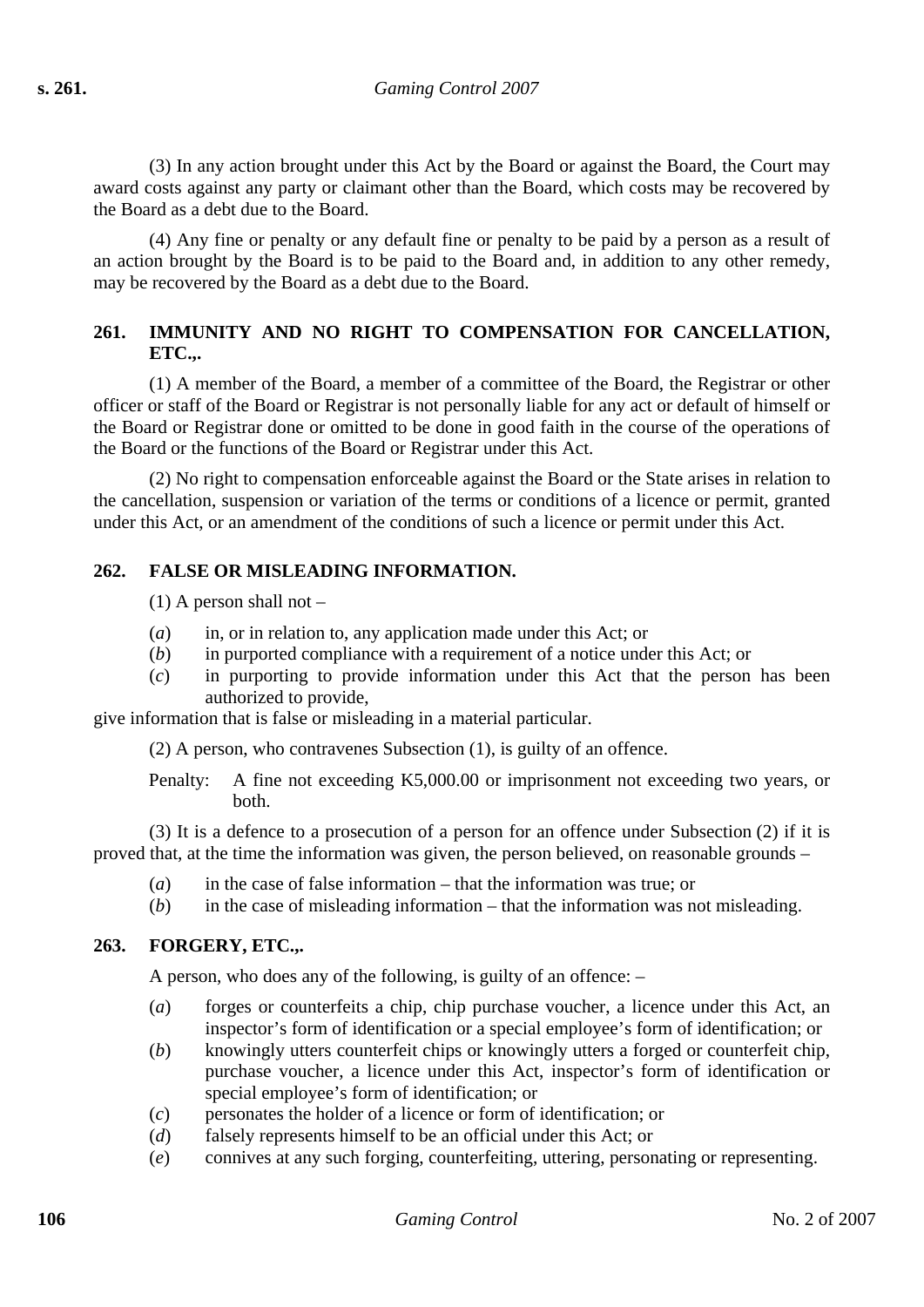Penalty: A fine not exceeding K5,000.00 or imprisonment for a term not exceed two years, or both.

### **264. EVIDENCE.**

In proceedings under this Act –

- (*a*) a document purporting to be a copy of, or extract from, a list of name current excluded persons under Section 87 on a specified day is evidence that those names were included in the list of names current under this Act on that day; and
- (*b*) a document purporting to be a copy of a direction, notice, order, requirement or decision given or made under this Act is evidence of the direction, notice, order, requirement or decision of which it purports to be a copy; and
- (*c*) a certificate purporting to be signed by a member of the Board and certifying that a particular person was or was not the holder of a particular licence under this Act on a particular day is evidence of the matter certified; and
- (*d*) a certificate purporting to be signed by a member of the Board and certifying as to the reasonable costs incurred by the Board in investigating and inquiring into an application for a licence is evidence of the matter certified; and
- (*e*) a certificate purporting to be signed by a member of the Board and certifying that at a particular time particular conditions were the conditions of a particular licence under this Act is evidence of the matter certified; and
- (*f*) a document purporting to be a copy of a licence under this Act is evidence of the licence of which it purports to be a copy; and
- (*g*) evidence that a person accepted service of a document is evidence of the authority of the person to accept service of the document.

### **265. OFFENCES BY BODIES CORPORATE.**

(1) If a body corporate contravenes any provision of this Act, each person who is a director of the body corporate or who is concerned in the management of the body corporate is to be taken to have contravened the same provision if the person knowingly authorized or permitted the contravention.

(2) A person may be proceeded against and convicted under a provision pursuant to Subsection (1) whether or not the body corporate has been proceeded against or convicted under that provision.

(3) Nothing in this section affects any liability imposed on a body corporate for an offence committed by the body corporate against this Act.

### **266. FORFEITURE OF OFFENDING ARTICLES.**

(1) If a person commits an offence under this Act involving the unlawful use or possession of any gaming equipment or any other article or thing, the court before which the person is convicted may order the equipment, article or thing to be forfeited to the State.

(2) The Registrar, an inspector or a police officer may seize and retain possession of any equipment, article or thing that he reasonably suspects is liable to forfeiture under this section.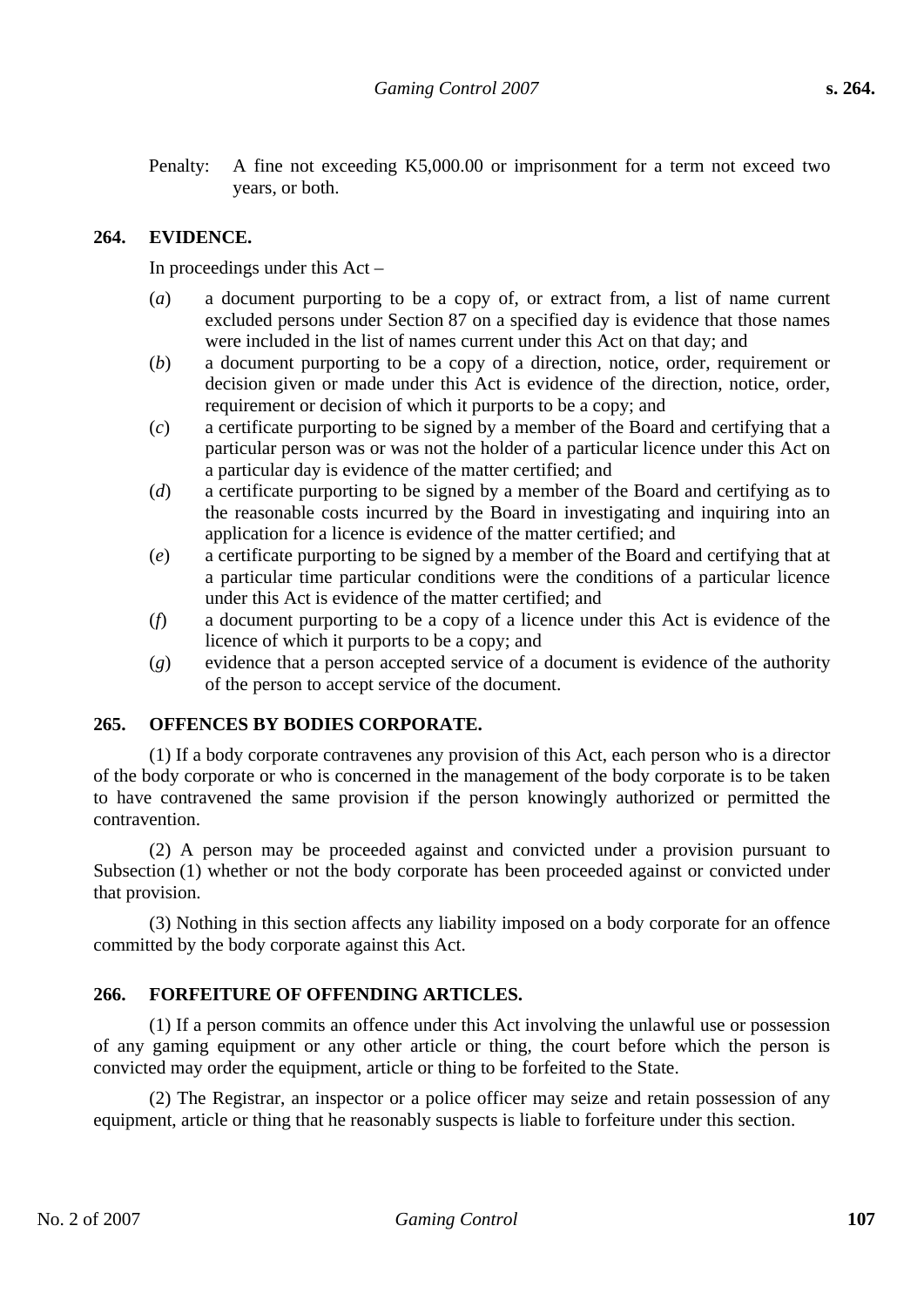# **267. CONFIDENTIALITY.**

(1) Any information disclosed under this Act to the Minister, to a member of the Board, to the Registrar, to a member of the staff of the Board or to an inspector shall not be disclosed to any person who is not a member of the Board or the Registrar or a member of the staff of the Board or an inspector without the prior written approval of the person who provided that information, except –

- (*a*) to the extent that disclosure is authorized or required under this Act or any other law; or
- (*b*) to the extent that the person providing the information authorized its disclosure at the time or providing the information; or
- (*c*) to the extent necessary to enable the Registrar to publish statistical information concerning the subject matter of the functions of the Board; or
- (*d*) to the extent necessary to enable the Board to give advice to the Minister.

(2) A member of the Board or the Registrar or a member of the staff of the Board or an inspector who fails to comply with Subsection (1) or who uses, for his personal gain, any information disclosed under this Act, that comes to his knowledge in the course of or by reason or his membership of the Board or his employment as Registrar, a member of the staff of the Board or any inspector, is guilty of an offence.

Penalty: A fine not exceeding K5,000.00 or imprisonment for a term not exceeding two years, or both.

## **268. REGULATIONS.**

(1) The Head of State, acting on advice, may make Regulations, not inconsistent with this Act, prescribing all matters that are required or permitted to be prescribed or that are necessary or convenient to be prescribed for carrying out or giving effect to this Act.

(2) Without limiting the generality of Subsection (1), Regulations may be made prescribing –

- (*a*) fees and charges in respect of applications and the grant of permits, special permits and licences; and
- (*b*) penalties of fines not exceeding K5,000.00 or imprisonment for terms not exceeding two years for offences against the Regulations; and
- (*c*) in relation to a casino or premises in which gaming machines are installed
	- (i) the area of unoccupied floor space to be provided adjacent to a machine; and
	- (ii) the level of lighting required; and
	- (iii) the provisions to be made for ventilation, frequency of air changes, provisions for removal of smoke or other polluted air; and
	- (iv) the minimum requirement for provision of beverage for customers; and
	- (v) the minimum requirement for the provision of food for customers; and
	- (vi) the provision of security; and
	- (vii) the provision of other forms of entertainment; and
	- (viii) prohibiting a class of persons from entering the premises; and
	- (ix) the hours of operation of casino or gaming machines; and
	- $(x)$  the days when the premises shall be closed for business; and
- (*d*) in relation to lotteries –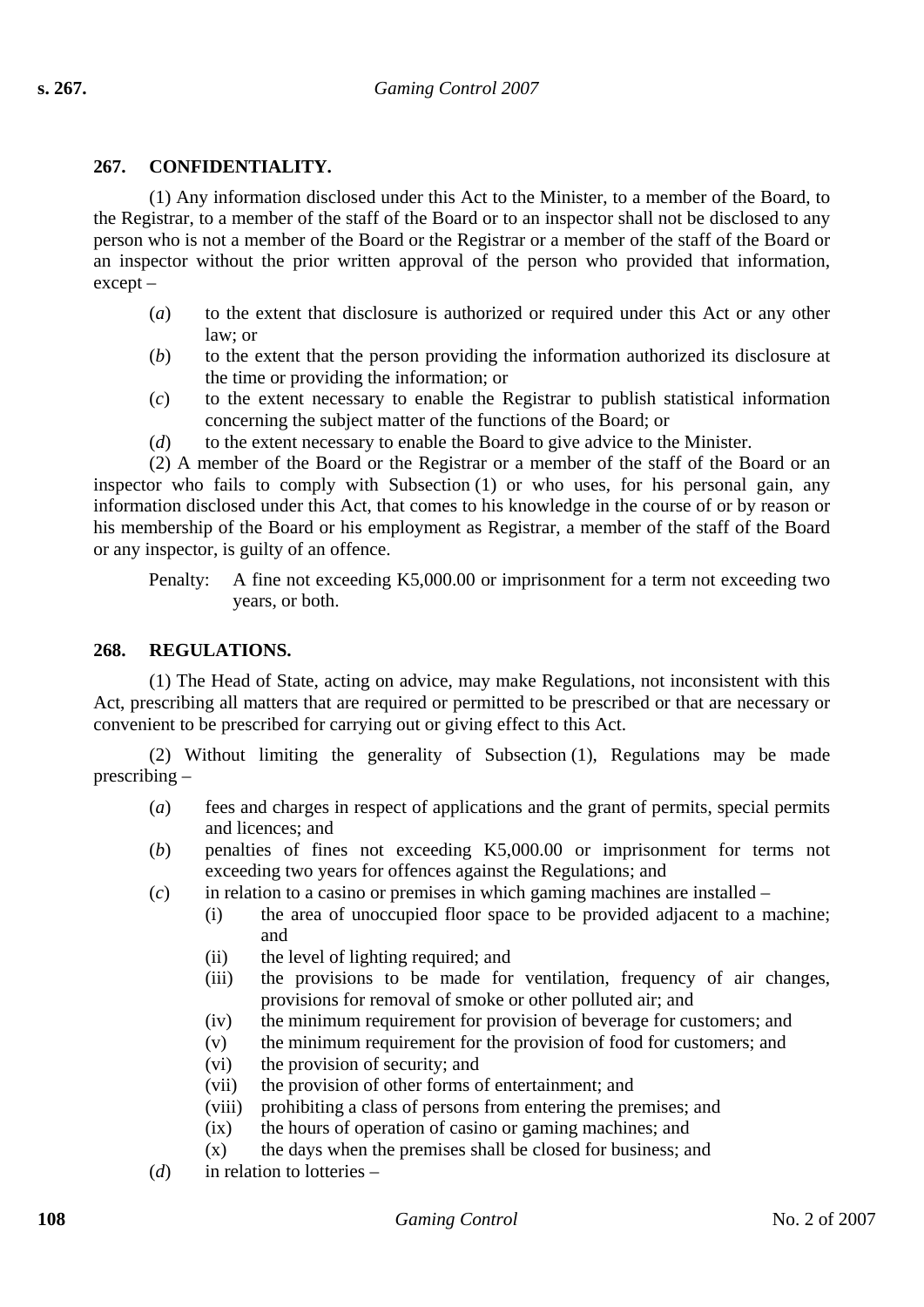- (i) the provision of lottery or totalizator services and the conditions to be complied with in relation to the use or conduct of a lottery or totalizator or in relation to wagers referred to in Part VII; and
- (ii) the furnishing of returns by persons using or conducting lotteries or totalizators, or taking wagers, referred to in Part VII, and by other persons connected with any such person; and
- (iii) imposition and rates of betting tax; and
- (iv) agreements or arrangements on overseas lottery products.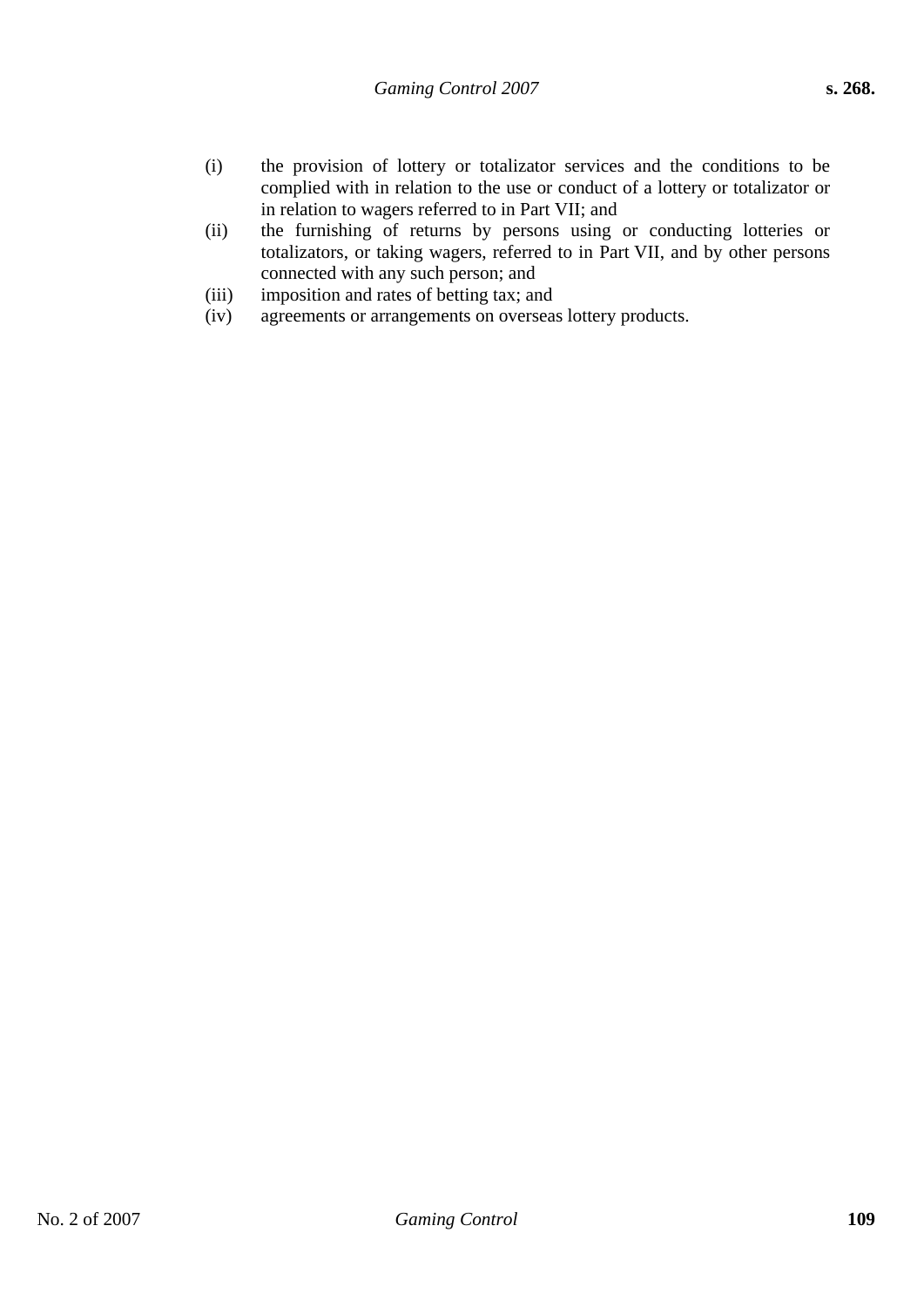# **PART X. – TRANSITIONAL AND SAVINGS.**

## **269. INTERPRETATION.**

For the purposes of this Part –

**"repealed Acts"** means the Acts repealed by Section 270;

**"former body"** means a former body established by or under the repealed Acts;

**"former Board"** means the National Gaming Control Board established by Section 3 of the *Gaming Machine Act 1993* (repealed).

### **270. REPEAL.**

(1) The following Acts or parts thereof as are specified are repealed: –

- (*a*) *Bookmaking Act 1974*;
- (*b*) Bookmaking (Budget Provisions) Act 1992
- (*c*) *Criminal Code Act 1974* Section 232, 233 and 234 only;
- (*d*) *Gaming Act 1959*; and
- (*e*) *Gaming Machine Act 1993*;
- (*f*) Gaming Machine (Amendment) Act 1995;
- (*g*) Gaming Machine (Amendment No. 2) Act 1996;
- (*h*) Gaming Machine (Budget Provision 1997) Act 1996;
- (*i*) Gaming Machine (Amendment) Act 1996;
- (*j*) Gaming Machine (Amendment) Act 1998;
- (*k*) Gaming Machine (Amendment) Act 1999;
- (*l*) Gaming Machine (Amendment) Act 2000;
- (*m*) Gaming Machine (Amendment) Act 2001;
- (*n*) Gaming Machine (Amendment No. 2) Act 2001;
- (*o*) Gaming Machine (Amendment) Act 2002;
- (*p*) *Summary Offences Act 1977* Part VÉ only.

(2) Subject to this Act, the repeal effected by Subsection (1) does not –

- (*a*) revive anything (including a statute or any part of the underlying law) that was in force or existing immediately before the repeal took effect; or
- (*b*) affect the previous operations of the repealed provision or anything duly done or suffered under them; or
- (*c*) affect any right, privilege, obligation or liability acquired or incurred or offence committed against the repealed provisions; or
- (*d*) affect any investigation, legal proceeding or remedy in respect of any such right, privilege, obligation, liability, penalty, forfeiture or punishment, and any such investigation, legal proceeding or remedy may be instituted, continued or enforced, and the penalty, forfeiture or punishment may be imposed, as if the repealed provisions had continued in force.

## **271. SAVING OF REGULATIONS.**

Regulations made under the repealed Acts, to the extent that they –

- (*a*) were in operation immediately before the coming into operation of this Act; and
- (*b*) are not inconsistent with this Act, are, on that coming into operation,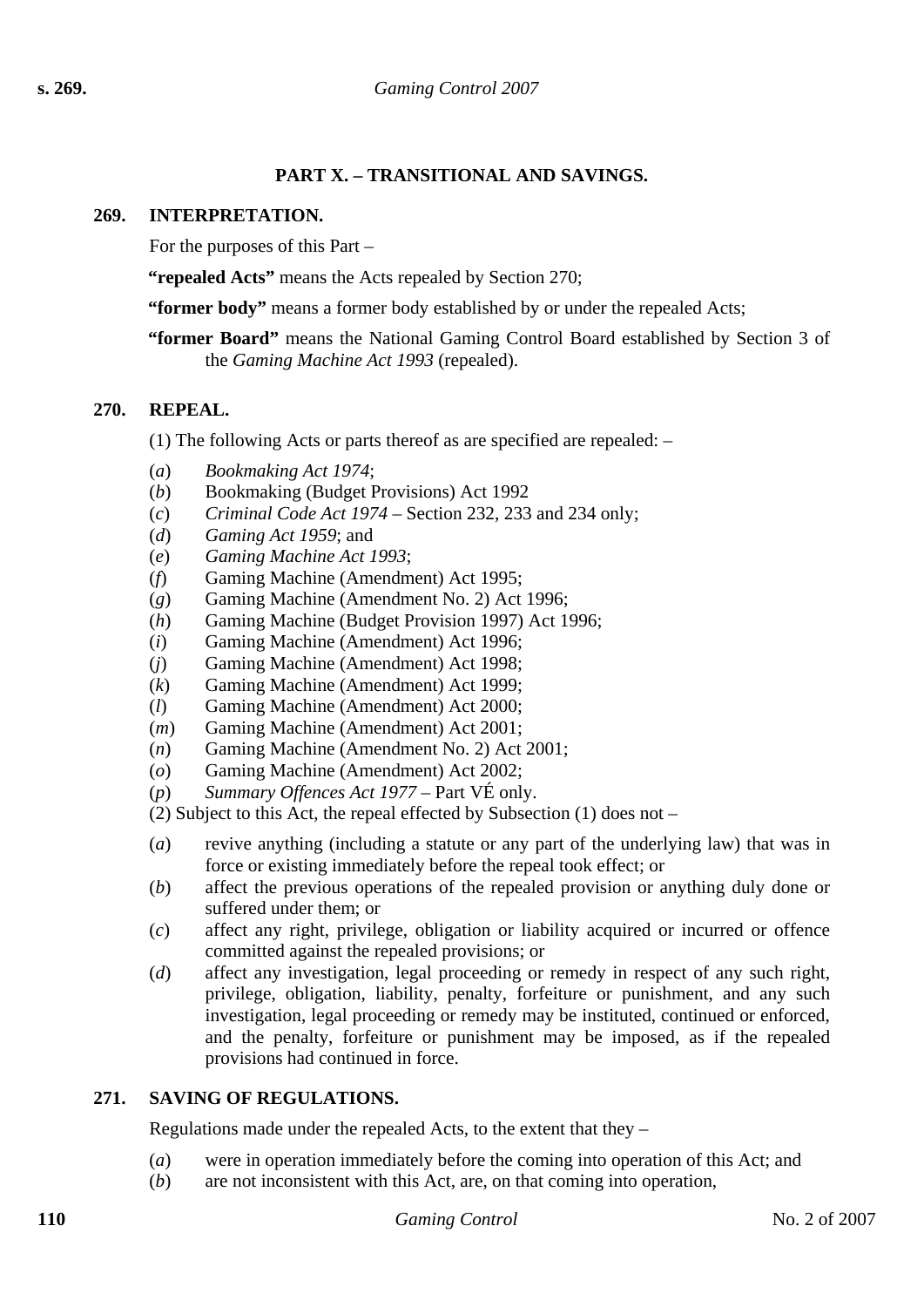saved and continue in operation and may be amended or repealed.

# **272. SAVING OF LICENSE, ETC.,.**

(1) Subject to Subsection (2), all licences, permits, special permits, instruments, authorizations, approvals, permits and directions made under the repealed Acts, whether national, provincial or municipal, for the carrying on of any type of game or gaming activity under the repealed Acts, to the extent that they –

- (*a*) were in operation immediately before the coming into operation of this Act; and
- (*b*) are not inconsistent with this Act,

are, on that coming into operation, saved and continue in operation until –

- (*c*) they expire; or
- (*d*) where no expiry term is provided, until the first anniversary of the coming into operation of this Act; or
- (*e*) are otherwise terminated according to law.

(2) If any term or condition of a licence, permit, special permit, instrument, authorization, approval or direction referred to in Subsection (1) conflict with, or is inconsistent with, any provision of this Act, the provisions of this Act shall prevail and the term or condition, to the extent of any inconsistency, shall be of no effect.

## **273. ACTIONS NOT TO ABATE.**

Where immediately before the commencement of this Act, any action, arbitration or proceeding was pending or existing by or against a former body, it –

- (*a*) does not, on the commencement of this Act, abate or discontinue or in any way be affected by a provision of this Act; and
- (*b*) may be prosecuted, continued and enforced against or in favour of the Board as fully and effectually as if, instead of that former body, the Board had been a party to that action, arbitration or proceeding.

## **274. TRANSFER OF ASSETS, ETC.,.**

(1) The assets of a former body (other than land held by the State), which, immediately before the coming into operation of this Act were occupied, held, owned or used by that former body, and all rights, obligations liabilities of that former body immediately before that coming into operation, are, on that coming into operation, transferred to and become the assets, rights, obligations and liabilities of the Board.

(2) The transfer to the Board of the assets, rights, obligations and liabilities to the Board under Subsection (1) is exempt from any stamp duty, fee, tax, charge or other duty payable under any Act.

## **275. SAVING OF CONTRACTS.**

All contracts and agreements (other than contracts of employment) entered into, made with, or addressed to a former body, are, to the extent that they were, immediately before the coming into operation of this Act, binding on and of full force and effect against or in favour of the Board as fully and effectually as if, instead of that former body, the Board had been a party to them or bound by them or entitled to the benefit of them.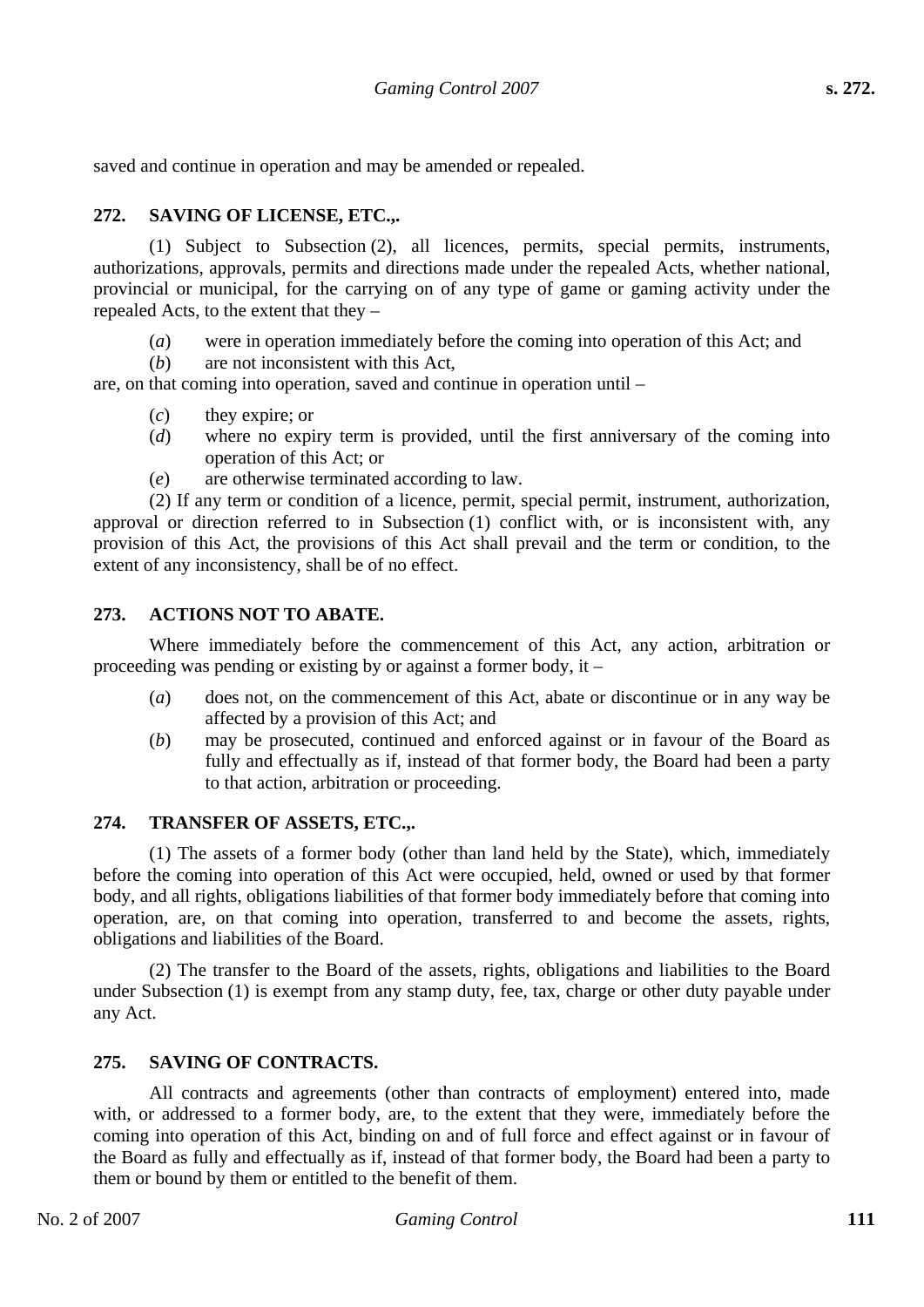# **276. APPLICATION OF ACT.**

Where an Act or other law (other than this Act) or any other document or instrument wherever made or executed, contains a reference, express or implied, to a former body, that reference, on the coming into operation of this Act, except where the context otherwise requires, is to be read and construed and have effect as a reference to the Board.

# **277. NO EFFECT ON PREVIOUS ACTS AND DECISIONS.**

Nothing in this Act affects the validity of any act or decision done or made by a former body before the coming into operation of this Act, and every such act and decision will be taken to be valid and effectual and to have continuing effect despite anything in this Act.

## **278. REFERENCE TO REPEALED ACT, ETC.,.**

A reference in any law or any instrument made under or in relation to a repealed Act shall, on and after coming into operation of this Act, unless the context otherwise requires, be read and construed as a reference to this Act or to the corresponding provision of this Act.

## **279. CONTINUATION OF BOARD.**

Notwithstanding anything in this Act –

- (*a*) the member of the former Board; and
- (*b*) the Chairman of the former Board,

appointed and holding office as such immediately prior to the coming into operation of this Act, shall, on that coming into operation, continue to hold office, and may exercise the powers and functions of the Board and of the Chairman respectively under this Act as if appointed under this Act until the expiration of their terms of appointment or until the termination of their appointments according to law, whichever first occurs.

## **280. REGISTRAR AS CHIEF EXECUTIVE.**

Notwithstanding anything in this Act, the Registrar of the former Board appointed and holding office as such immediately prior to the coming into operation of this Act, shall, on that coming into operation –

- (*a*) continue to hold office as Registrar; and
- (*b*) is the Chief Executive of the Board,

as if appointed under this Act until, irrespective of the term of his previous appointment, the expiration of the term referred to in Section 28(1)(b) computed from the coming into operation of this Act.

## **281. OTHER STAFF OF FORMER BOARD.**

The staff of the former Board, appointed and holding office as such immediately prior to the coming into operation of this Act, shall, on that coming into operation, continue to hold office, and are deemed to hold equivalent positions under this Act, until appointments are made under this Act or until the termination of their appointments according to law, whichever first occurs.